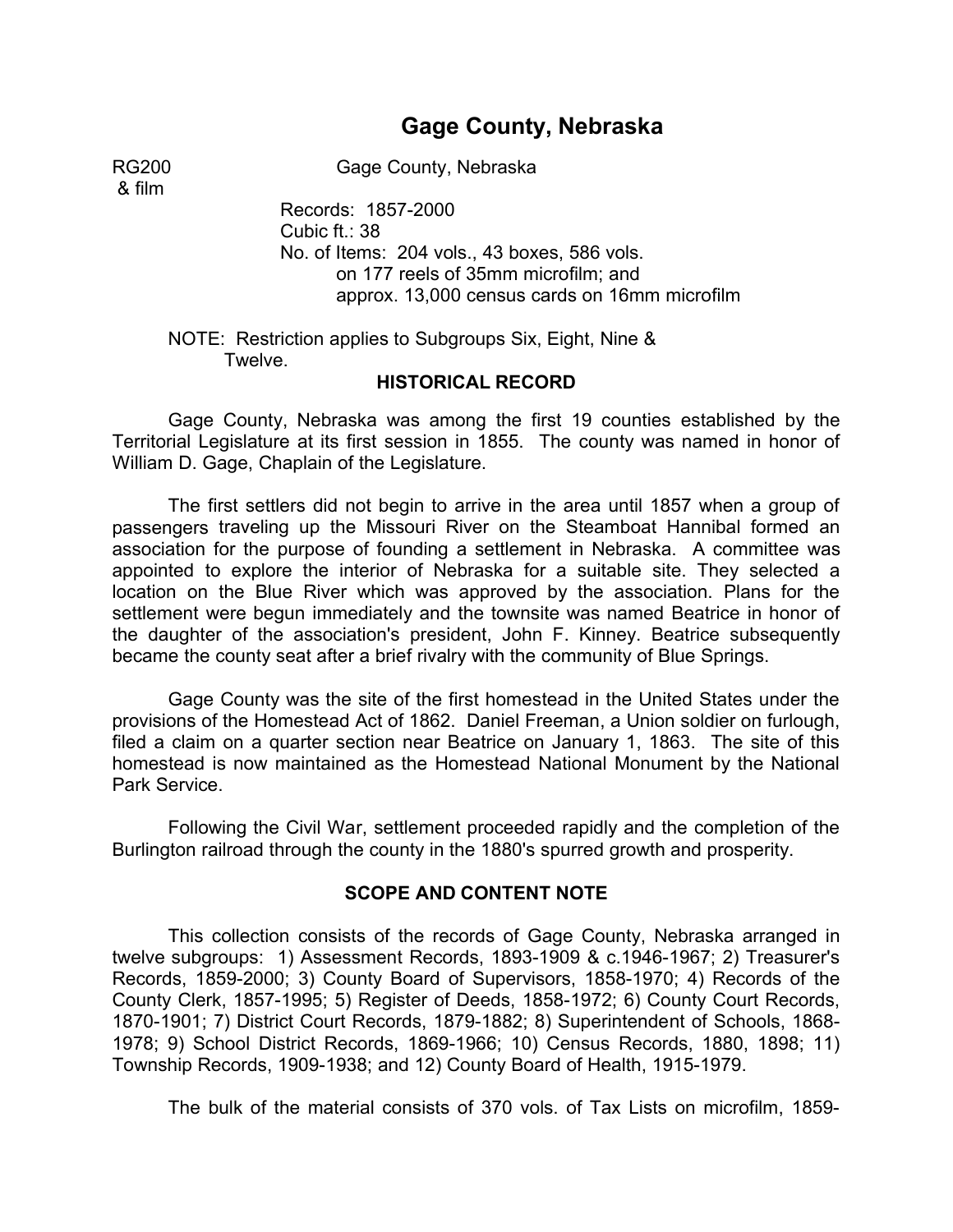1971 on 126 reels of microfilm. This microfilm copy includes Personal and Real Property Valuations,1860-1959; Motor Vehicle Tax Lists, 1935-1952; Delinquent Tax Lists, 1864-1944; Tax Sale Records, 1861-1971; Misc. volumes, 1859-1884; and an Inheritance Tax Ledger, 1901. Other volumes of the Treasurer's office not on microfilm include Motor Vehicle Registrations, 1926-1934, Tax Lists, 1974-2000, Real Estate Ledger Cards, 1951-1955, Delinquent Tax Lists,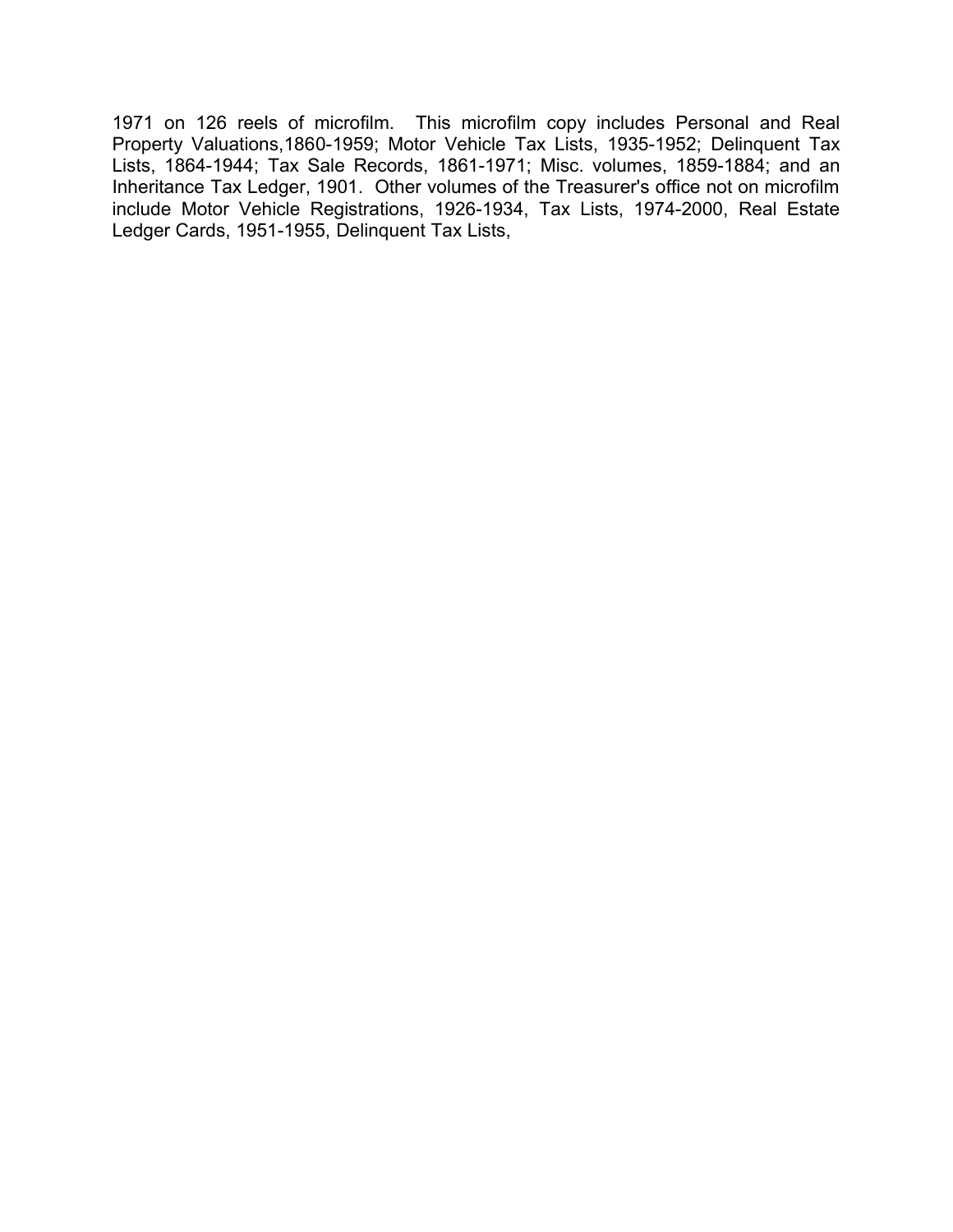**RG200 Gage County, Nebraska**

**Sheet i** 

#### ADDED ENTRIES:

**CENSUS** 

COUNTY GOVERNMENT--RECORDS AND CORRESPONDENCE DENTISTS--LICENSES--NEBRASKA--GAGE COUNTY ELECTIONS--NEBRASKA--GAGE COUNTY GAGE COUNTY (NEB.)--CENSUS LAND--NEBRASKA--GAGE COUNTY MARRIAGES--NEBRASKA--GAGE COUNTY MEDICAL CERTIFICATES--NEBRASKA--GAGE COUNTY NURSES--LICENSES--NEBRASKA--GAGE COUNTY OMAHA AND REPUBLICAN VALLEY RAILROAD PERSONAL PROPERTY--NEBRASKA--GAGE COUNTY PHYSICIANS--LICENSES--NEBRASKA--GAGE COUNTY REAL PROPERTY--VALUATION--NEBRASKA--GAGE COUNTY SCHOOL CENSUS--NEBRASKA--GAGE COUNTY SCHOOL DISTRICTS--NEBRASKA--GAGE COUNTY Sherman Township (Gage County Neb.) SOLDIERS--NEBRASKA--GAGE COUNTY Soldiers Relief Commission (Gage County Neb.) TAXATION--NEBRASKA--GAGE COUNTY TAXATION OF PERSONAL PROPERTY--NEBRASKA--GAGE COUNTY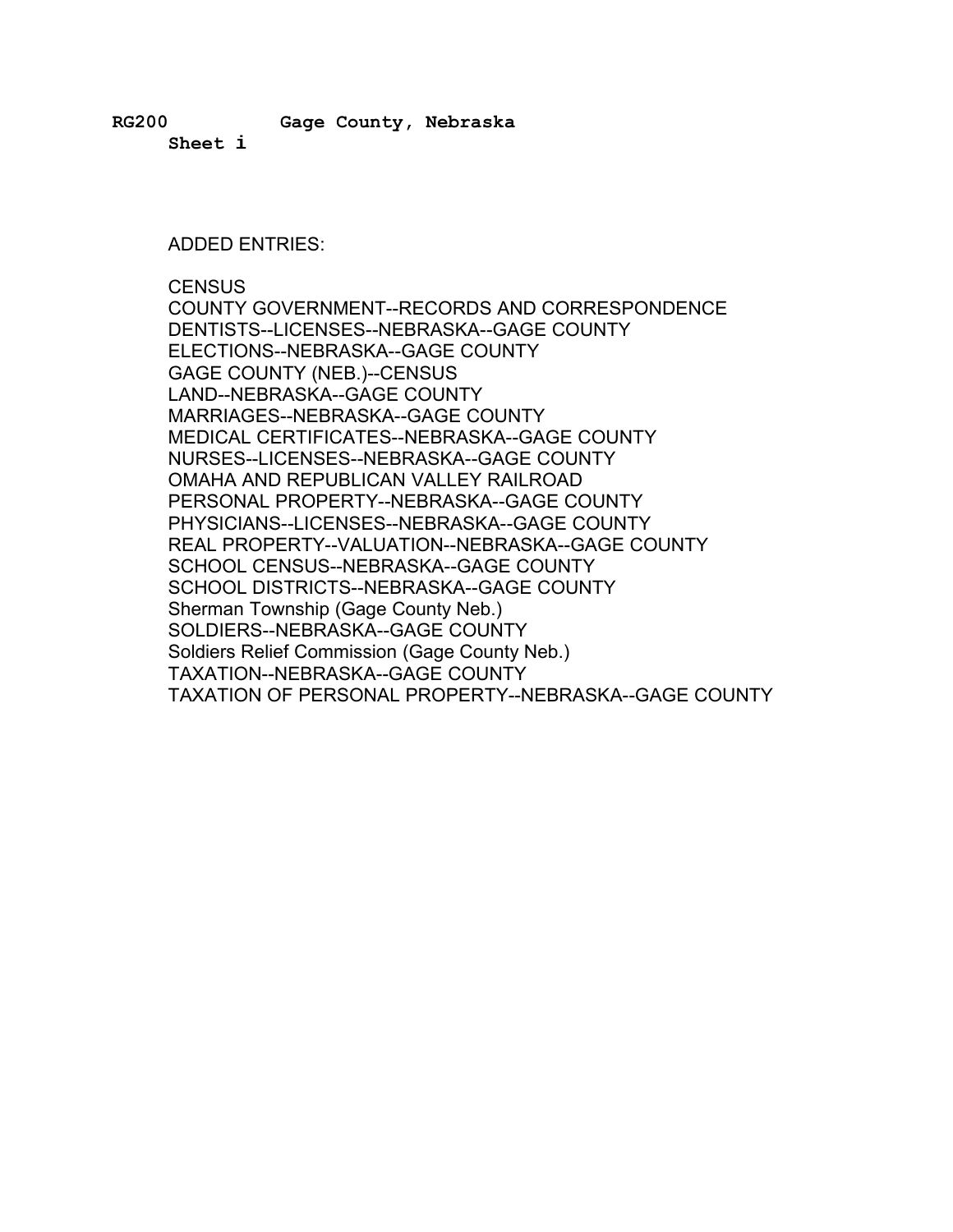RG200 Gage County, Nebraska **Bandary Sheet 2** 

1953-1972, Tax Sale Records, 1861-1876, Special Assessment Records, 1940-1967 and School District and Land Records, 1870-1876.

The assessment records of Subgroup One are not filmed. The Archives holds only scattered volumes of personal and real estate assessments for the county, 1893-1909. The majority of assessment records in storage are 24 boxes of real property assessment cards, 1946-1967.

Subgroup Three contains the minutes of the Gage County Board of Supervisors, 1858- 1946 & supplemental documents, 1940-1970.

The records of the County Clerk, Subgroup Four, Include medical registers, 1881-1945; bond records, 1857-1920; and miscellaneous volumes, 1863-1945. Of particular interest are a record of discharged soldiers and sailors, 1863-1904; voter registrations, 1862-1872; and Abstracts of Votes Cast in general & primary elections, 1871-1926. Also included in this subgroup are marriage dockets of the county, 1860-1974, and Applications and Certificates, 1860-1986. These marriage records were microfilmed by the Genealogical Society of Utah for the Historical Society in 1994. They include one reel index to marriages, 1860-1995.

Numerical Indexes comprise Subgroup Five, Register of Deeds, and contain entries thru 1936. Included in this series are Abstracts of Title records and Plat Indexes to the Numerical Index.

The County Court records, Subgroup Six, consist mainly of Justice Dockets, 1871- 1897, and contain misc. dockets, 1870-1895.

Records of the District Court, Subgroup Four, include jury & witness lists, 1879-1882. Also included are Bills of Exception and Exhibits for cases ranging from 1884 to 1985.

School District Boundary records can be found in Subgroup Eight, Supt. of Schools. Also included in Subgroup Eight is a school census for Gage County, 1868-1978 on 19 reels of microfilm along with an inventory of dissolved and reorganized school districts, 1868-1968. A roll description for these records follows the regular record group inventory. Some of the volumes of school district records on microfilm are restricted from public use. The rolls containing these volumes need to be researched by staff only. Assistance with use of these records may be obtained in the west reference room.

Subgroup Nine consists of records for School Districts #15, #17, #18, #25, #31, #64, #86, #88, #104, #134, and #142. Some of these records may be restricted by 79-4, 157 & 84- 712.05 of Nebr. Revised Statutes.

State census records for Gage County, 1880 and Beatrice, 1898, are included in Subgroup Ten.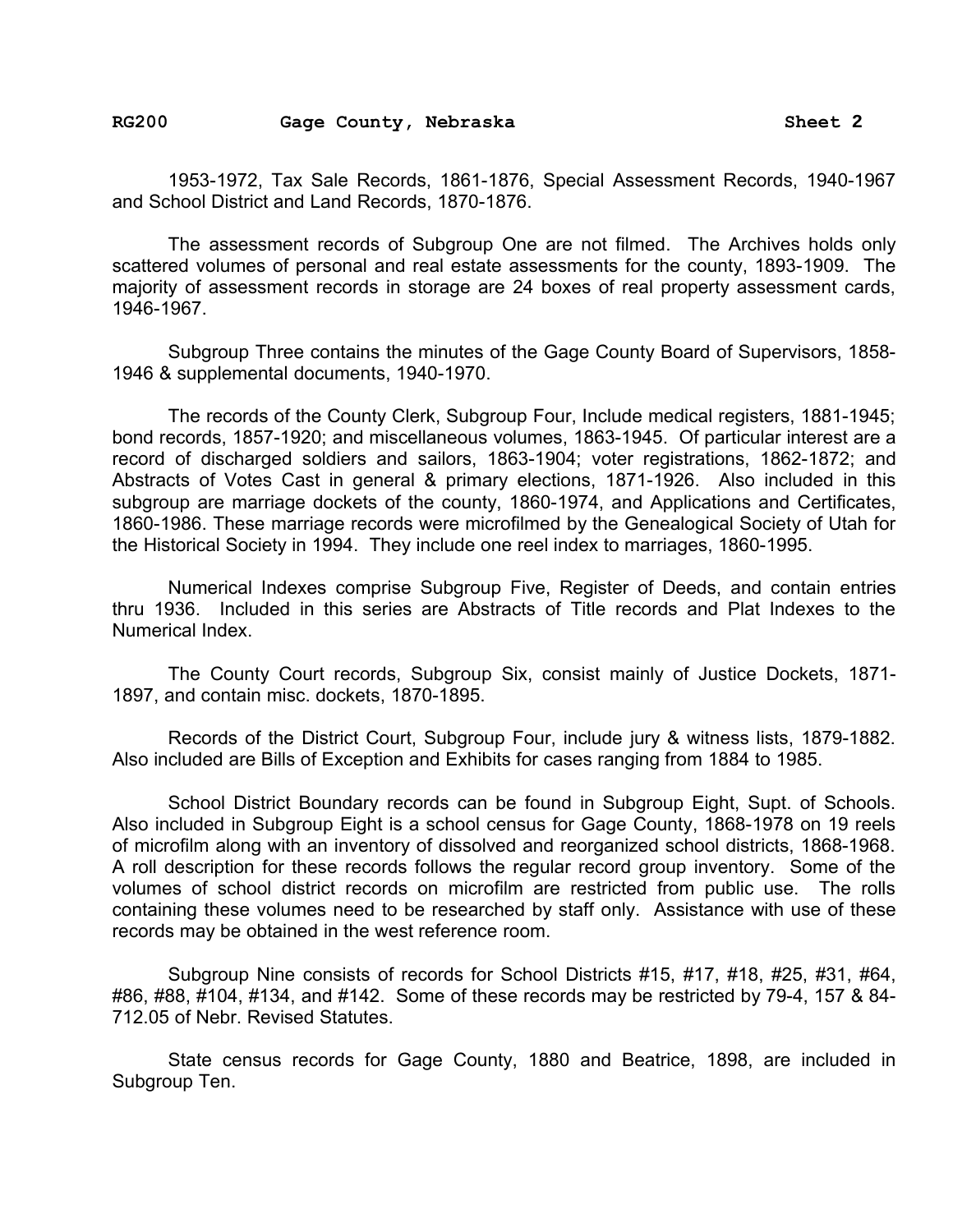#### RG200 Gage County, Nebraska **Bandary Sheet 3**

Subgroup Eleven consists of the township minutes of Sherman Township, 1909-1938.

Subgroup Twelve, County Board of Health, is at the present time restricted from public use as a confidential documents.

Records of Gage County were transferred by resolution of the Board of Supervisors, April 28, 1959, and in regular transfers, Oct. 1961, Apr. 26, 1973, Oct. 14, 1976, and Feb. 2, 1990. The bulk of the Tax Lists and later year assessment records were transferred to the Archives, August 15, 1984. The Tax Lists were microfilmed by the Historical Society in 1989.

The Records of School Districts 80 & 64 were loaned for microfilming by Mrs. Mabel Meuller of Wymore, and Mrs. Elmer Balderson of Cortland, Nebraska.

#### **DESCRIPTION**

#### **SUBGROUP ONE ASSESSOR, 1893-1909; c.1946-1967**

| V.1      |                         | 1893 Beatrice Township                                            |
|----------|-------------------------|-------------------------------------------------------------------|
| $V.2-5$  |                         | 1897 Liberty, Highland, Island Grove, Hooker                      |
| $V.6-10$ |                         | 1905 Clatonia, Blue Springs, Barneston, Blakely,<br>and Paddock   |
| V.11     |                         | 1906 Liberty, Island Grove, Sherman, Filley,<br>Hooker, and Adams |
| V.12     | <b>Beatrice</b><br>1909 |                                                                   |
| Box 1    | c.1946-1967             | Adams (City) and Sections 1-36                                    |
| Box 2    | c.1946-1967             | Barneston (City) and Sections 1-36                                |
| Box 3    | c.1946-1967             | Beatrice (City)                                                   |
|          |                         | Atkinson's Subdiv. - Brumbacks 4th Add.                           |
| Box 4    | c.1946-1967             | Beatrice (City)                                                   |
|          |                         | Christens Add. - Kyles & Wrights 3rd Add.                         |
| Box 5    | c.1946-1967             | Beatrice (City)                                                   |
|          |                         | Lambs Place thru Prairie Lane Add.                                |
| Box 6    | c.1946-1967             | Beatrice (City)                                                   |
|          |                         | Riverside Park Add. thru Wildhabers SD                            |
|          | c.1950-1965             | Void Cards - Beatrice                                             |
|          | c.1950-1965             | Void Cards - Gage County                                          |
| Box 7    | c.1946-1967             | Blakely (City) and Sections 1-36                                  |
| Box 8    | c.1946-1967             | Sale Transfer Cards (Form 2121)                                   |
|          |                         | Urban - Jan. 1 thru June 1966, #1 - #1415                         |
|          |                         | Rural - Jan. 1 thru June 1966, #1 - #615                          |
|          |                         | Transfers by Court Order, 1965-1967                               |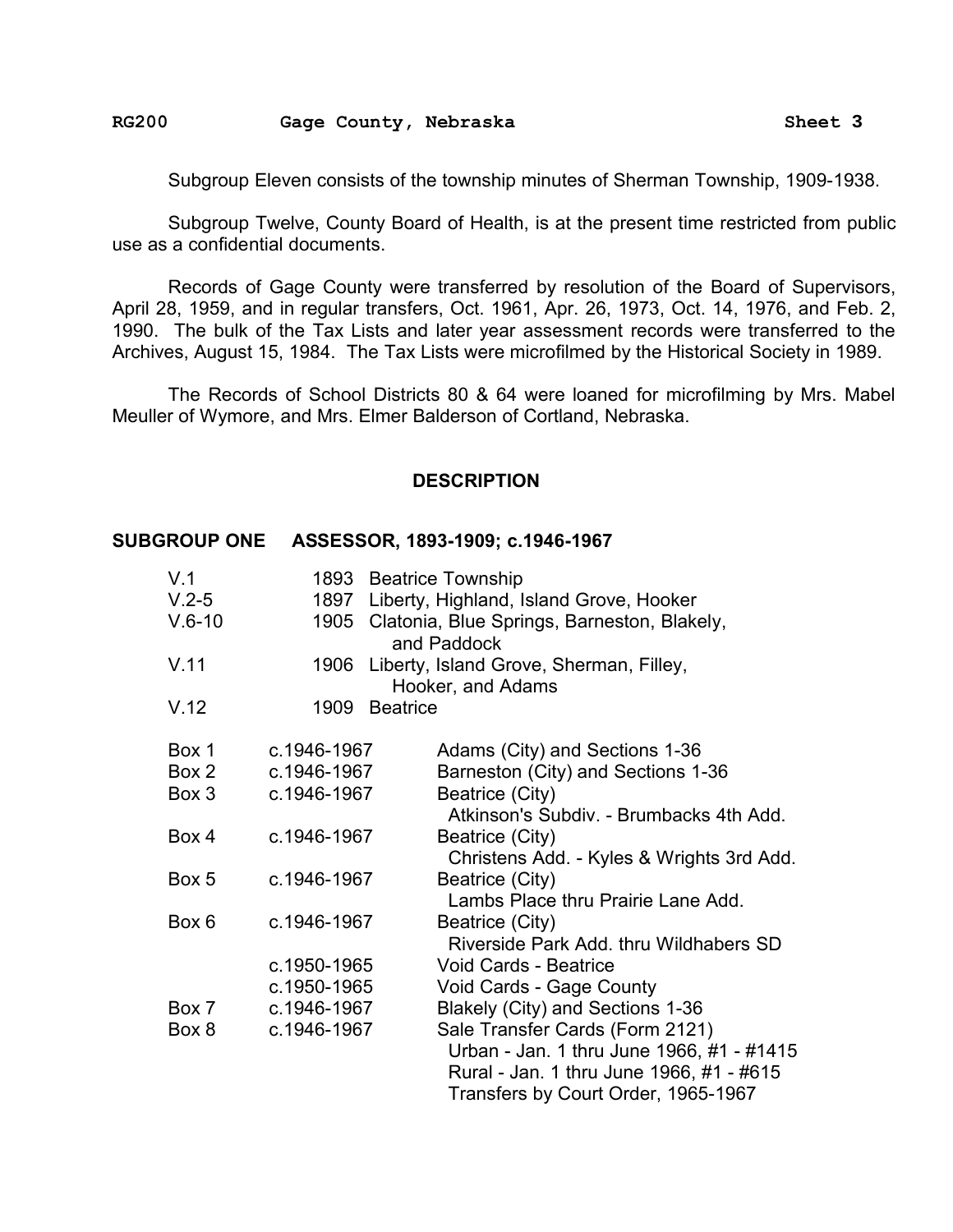| . – | г |
|-----|---|
|-----|---|

| Box 9         | c.1946-1967 | Blue Springs (City) & Sections 1-36<br>Clatonia (City) and Sections 1-36<br>Cortland (City) |
|---------------|-------------|---------------------------------------------------------------------------------------------|
| <b>Box 10</b> | c.1946-1967 | Ellis (City)<br>Elm (Sections 1-36)<br>Filley (City) and Sections 1-16                      |
| <b>Box 11</b> | c.1946-1967 | Filley (Sections 17-36)<br>Glenwood (Sections 1-36)                                         |
| <b>Box 12</b> | c.1946-1967 | Grant (Sections 1-36)<br>Hanover (Sections 1-14)                                            |
| <b>Box 13</b> | c.1946-1967 | Hanover (Sections 15-36)<br>Highland (Sections 1-36)                                        |
| <b>Box 14</b> | c.1946-1967 | Holmesville (City)<br>Holt (Sections 1-36)<br>Hooker (Sections 1-17)                        |
| <b>Box 15</b> | c.1946-1967 | Hooker (Sections 18-36)<br>Island Grove (Sections 1-36)                                     |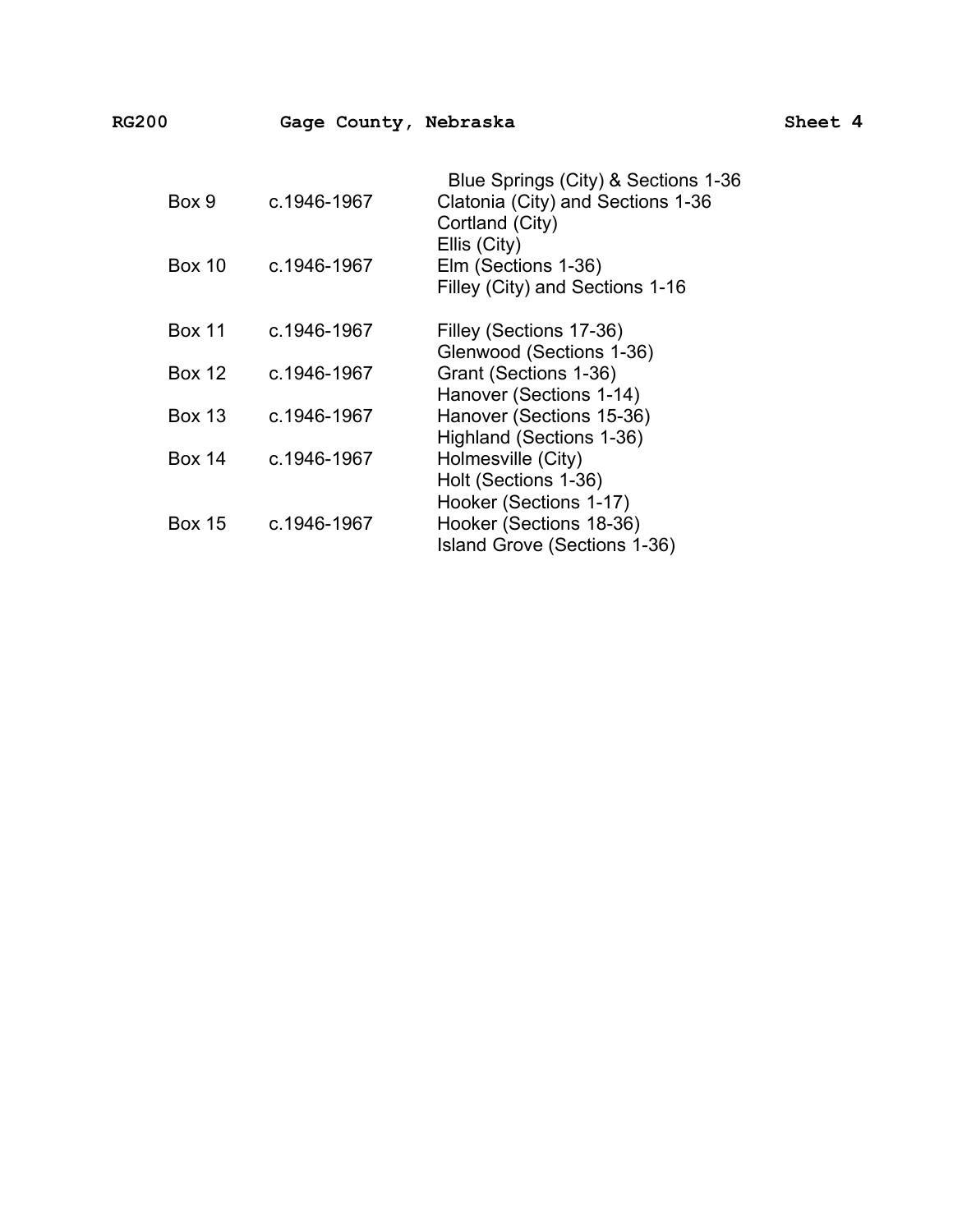## **SUBGROUP ONE ASSESSOR, 1893-1909; c.1946-1967**

| <b>Box 16</b> | c.1946-1967 | Lanham (City)                     |
|---------------|-------------|-----------------------------------|
|               |             | Liberty (City) and Sections 1-36  |
| <b>Box 17</b> | c.1946-1967 | Lincoln (Sections 1-36)           |
|               |             | Logan (Sections 1-18)             |
| <b>Box 18</b> | c.1946-1967 | Logan (Sections 19-36)            |
|               |             | Midland Township & Sections 1-36  |
| <b>Box 19</b> | c.1946-1967 | Nemaha (Sections 1-36)            |
|               |             | Odell (City)                      |
|               |             | Paddock (Sections 1-13)           |
| <b>Box 20</b> | c.1946-1967 | Paddock (Sections 14-36)          |
|               |             | Pickerill (City)                  |
|               |             | Riverside (Sections 1-20)         |
| <b>Box 21</b> | c.1946-1967 | Riverside (Sections 21-36)        |
|               |             | Rockford (City) and Sections 1-36 |
| Box 22        | c.1946-1967 | Sherman (Sections 1-36)           |
|               |             | Sicily (Sections 1-21)            |
| <b>Box 23</b> | c.1946-1967 | Sicily (Sections 22-36)           |
|               |             | Virginia (City)                   |
|               |             | Wymore (City)                     |
| <b>Box 24</b> | c.1946-1967 | Wymore (Sections 19-36)           |
|               |             |                                   |

# **SUBGROUP TWO TREASURER, 1864-2000**

### **film**

**SERIES ONE TAX LISTS, 1860-1971** 

| V.1       | 1860-1863 | Personal                          |
|-----------|-----------|-----------------------------------|
| V.2       | 1864-1867 | <b>Personal &amp; Real Estate</b> |
| V.3       | 1864-1875 | <b>Personal &amp; Real Estate</b> |
| $V.4 - 7$ | 1868-1871 | <b>Personal &amp; Real Estate</b> |
| V.8       | 1871      | Beatrice, Personal & Real         |
| $V.9-10$  | 1872-1873 | <b>Personal &amp; Real Estate</b> |
| V.11      | 1873      | Beatrice, Personal & Real         |
| V.12      | 1874      | <b>Personal &amp; Real Estate</b> |
| V.13      | 1874      | Beatrice, Personal & Real         |
| $V.14-16$ | 1875-1877 | <b>Personal &amp; Real Estate</b> |
| V.17      | 1877      | Beatrice, Personal & Real         |
| V.18      | 1878      | <b>Personal &amp; Real Estate</b> |
| V.19      | 1878      | Beatrice, Personal & Real         |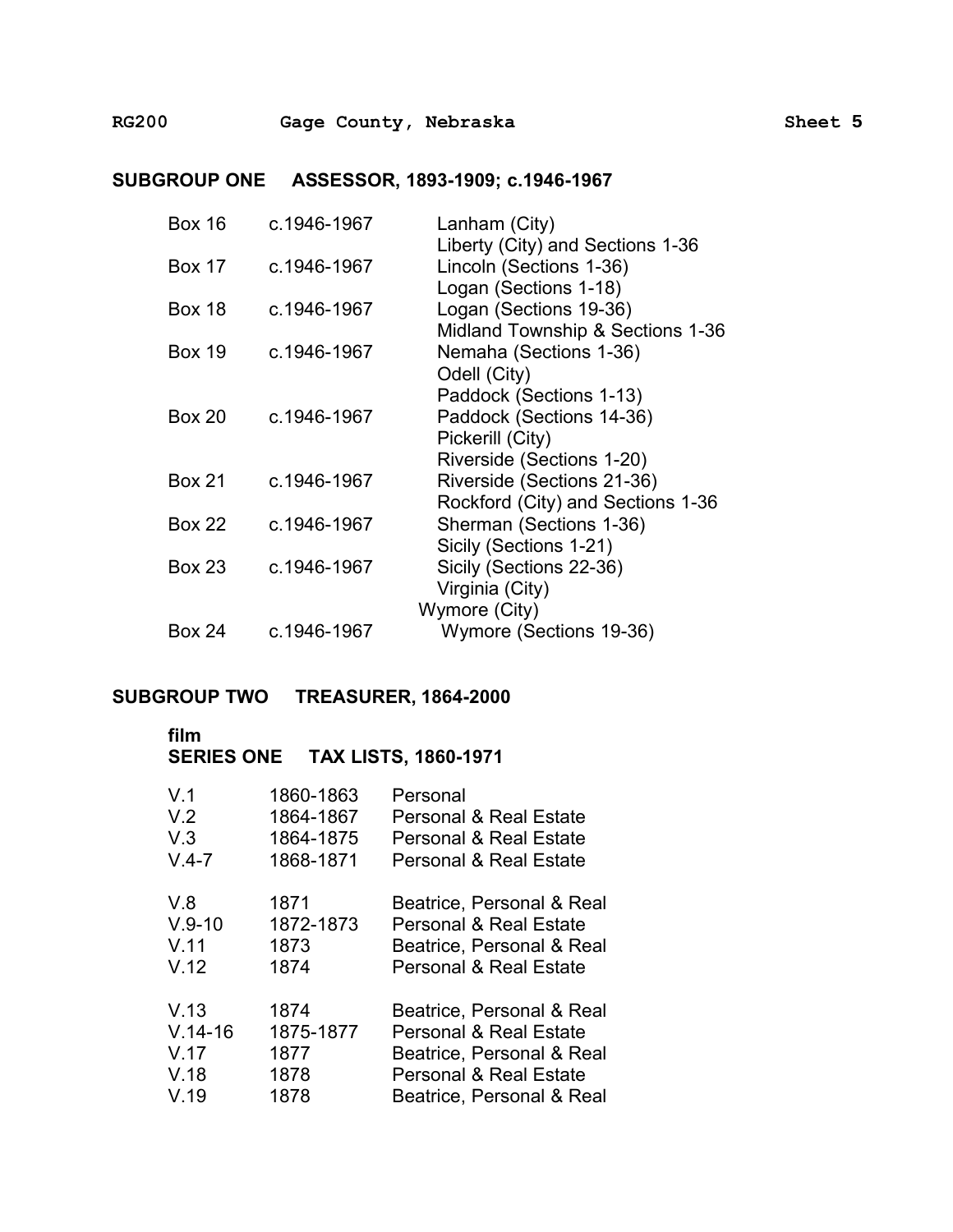V.20-24 1879-1883 Personal & Real Estate

| V.25 | 1883      | <b>Real Estate - Lots</b> |                            |
|------|-----------|---------------------------|----------------------------|
|      | $V.26-27$ | 1884                      | Personal & Lands, and Lots |
|      | $V.28-30$ | 1885                      | Personal, Lands, and Lots  |
|      | $V.31-33$ | 1886                      | Personal, Lands, and Lots  |
|      | $V.34-36$ | 1887                      | Personal, Lands, and Lots  |
|      | $V.37-39$ | 1888                      | Personal, Lands, and Lots  |
|      | $V.40-41$ | 1889                      | <b>Personal and Lots</b>   |
|      | V.42      | 1889                      | <b>Beatrice - Lots</b>     |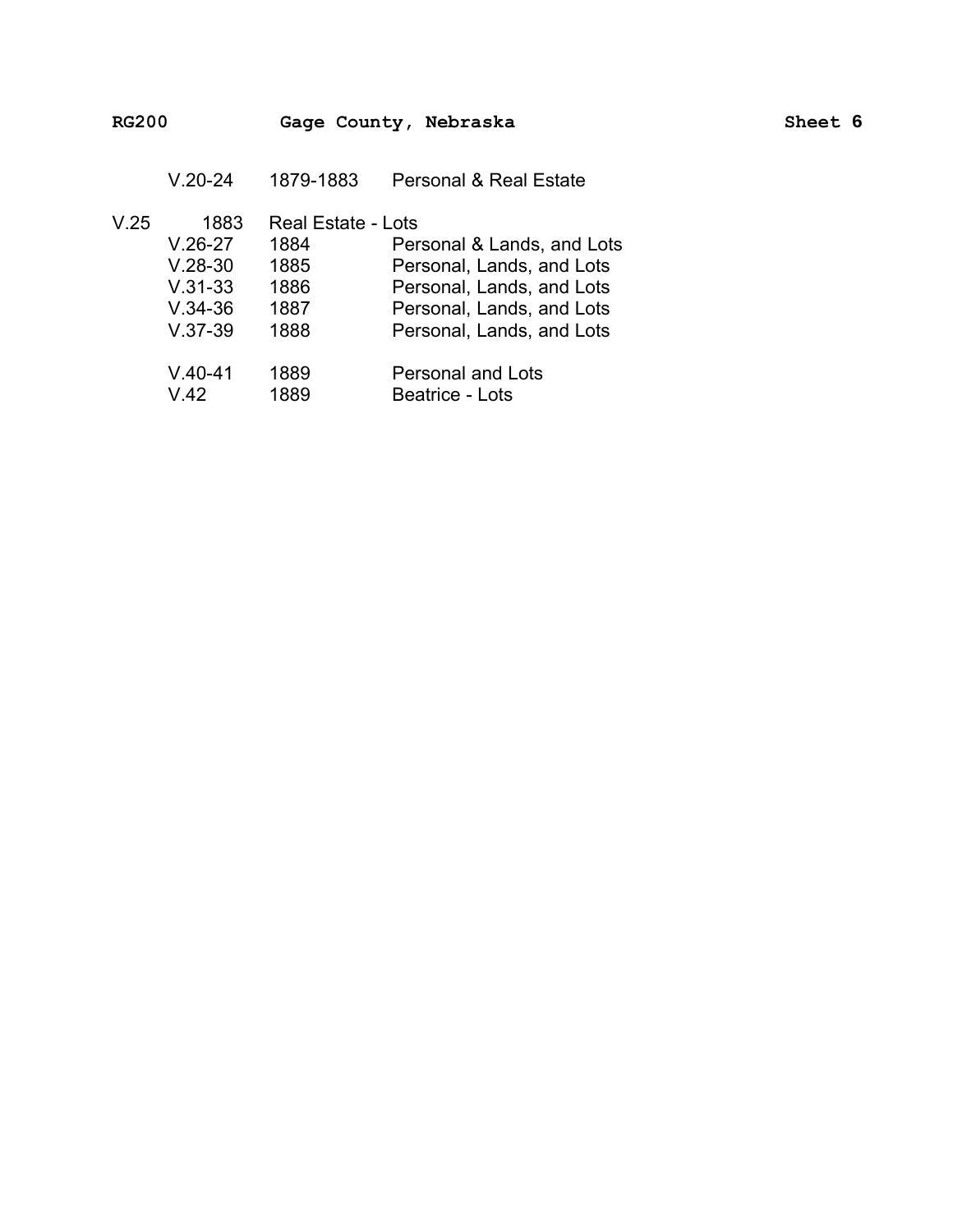# **film** � **SERIES ONE TAX LISTS (cont)** �

| V.43<br>$V.44-45$<br>V.46<br>V.47                      | 1889<br>1890<br>1890<br>1890                 | Lands<br><b>Personal and Lots</b><br>Beatrice - Lots<br>Lands                                                       |
|--------------------------------------------------------|----------------------------------------------|---------------------------------------------------------------------------------------------------------------------|
| $V.48-49$<br>V.50<br>V.51<br>$V.52-53$<br>V.54<br>V.55 | 1891<br>1891<br>1891<br>1892<br>1892<br>1892 | <b>Personal and Lots</b><br><b>Beatrice - Lots</b><br>Lands<br><b>Personal and Lots</b><br>Beatrice - Lots<br>Lands |
| V.56<br>V.57<br>V.58                                   | 1893                                         | Personal<br><b>Beatrice - Personal</b><br>Lots                                                                      |
| V.59<br>V.60<br>V.61                                   | 1893                                         | Beatrice - Lots<br>Lands<br>Beatrice - Lands                                                                        |
| V.62<br>V.63<br>V.64<br>$V.65-66$<br>V.67              | 1894                                         | Personal<br><b>Beatrice - Personal</b><br>Lots<br>Beatrice - Lots<br>Lands                                          |
| V.68<br>V.69<br>V.70<br>$V.71-72$<br>V.73              | 1895                                         | Personal<br><b>Beatrice - Personal</b><br>Lots<br><b>Beatrice - Lots</b><br>Lands                                   |
| V.74<br>V.75<br>V.76<br>V.77<br>V.78                   | 1896                                         | Personal<br><b>Beatrice - Personal</b><br>Lots<br>Beatrice - Lots<br>Lands                                          |
| V.79                                                   | 1897                                         | Personal                                                                                                            |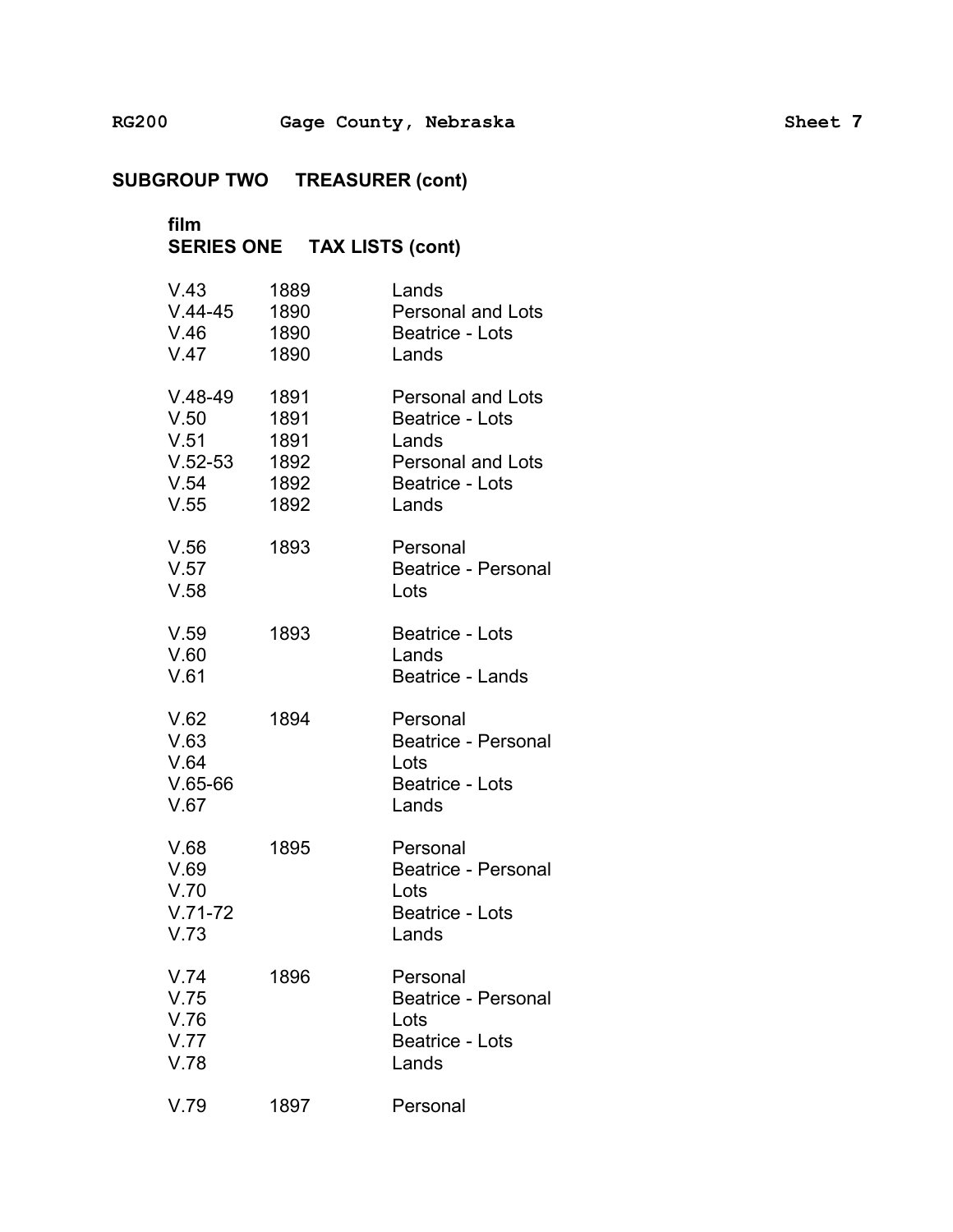| <b>RG200</b>                         |      | Gage County, Nebraska                                                      | Sheet 8 |
|--------------------------------------|------|----------------------------------------------------------------------------|---------|
| V.80<br>V.81<br>V.82<br>V.83         |      | Beatrice - Personal<br>Lots<br>Beatrice - Lots<br>Lands                    |         |
| V.84<br>V.85<br>V.86<br>V.87<br>V.88 | 1898 | Personal<br>Beatrice - Personal<br>Lots<br><b>Beatrice - Lots</b><br>Lands |         |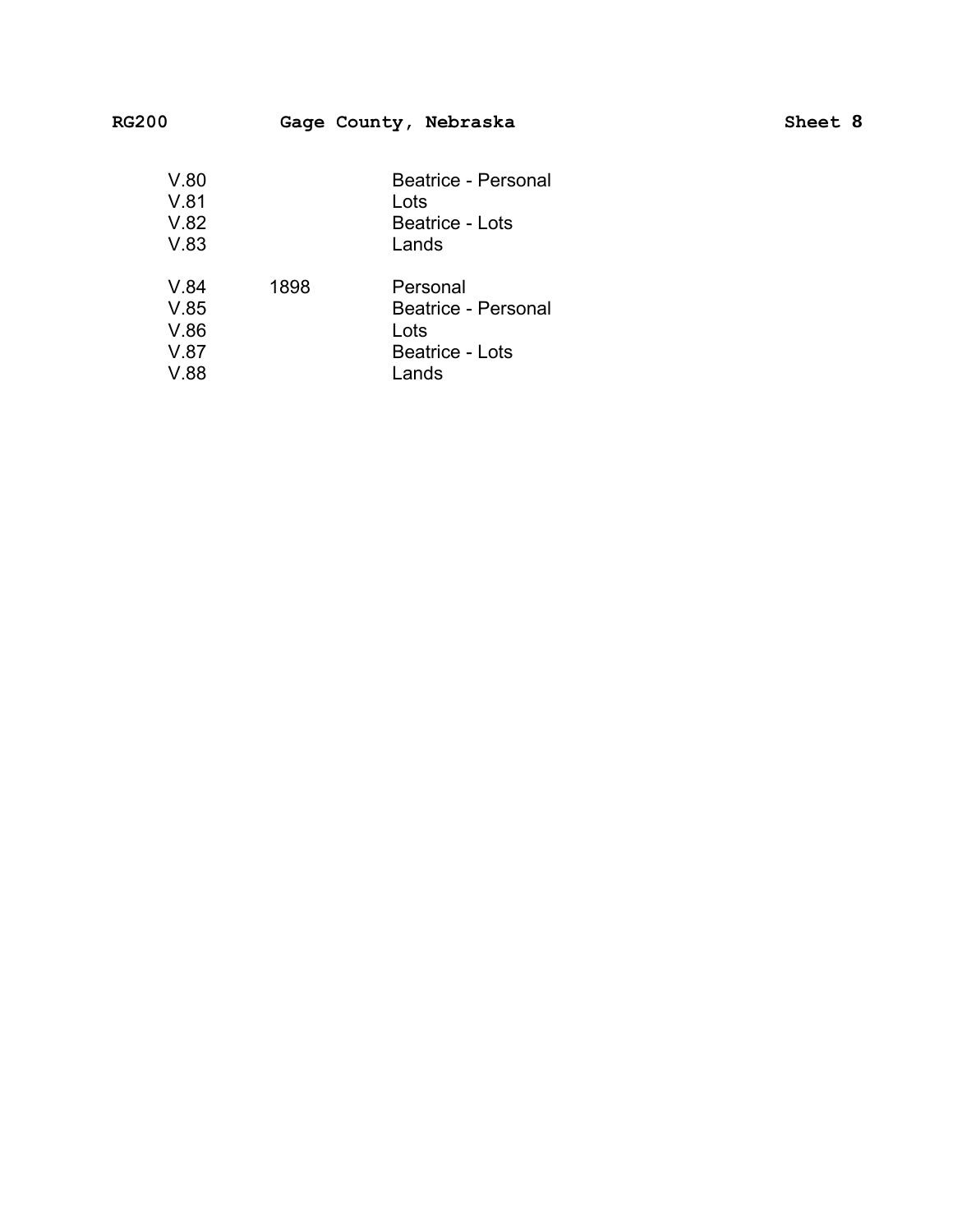**film SERIES ONE TAX LISTS (cont)** V.89-90 1899 Personal and Lots V.91-92 Beatrice - Lots V.93 Lands V.94 1900 Personal V.95 Beatrice - Personal V.96 Lots V.97 Beatrice - Lots V.98 Lands V.99-100 1901 Personal and Lots V.101 Beatrice - Lots V.102 Lands V.103-104 1902 Personal and Lots V.105 Beatrice - Lots V.106 Lands V.107-108 1903 Personal and Lots V.109 Beatrice - Lots V.110 Lands V.111-112 1904 Personal and Lots V.113 Beatrice - Lots V.114 Lands V.115-116 1905 Personal and Lots V.117 Beatrice - Lots V.118 Lands V.119-120 1906 Personal and Lots V.121 Beatrice - Lots V.122 Lands V.123-124 1907 Personal and Lots V.125 Beatrice - Lots V.126 Lands

V.127 1908 Personal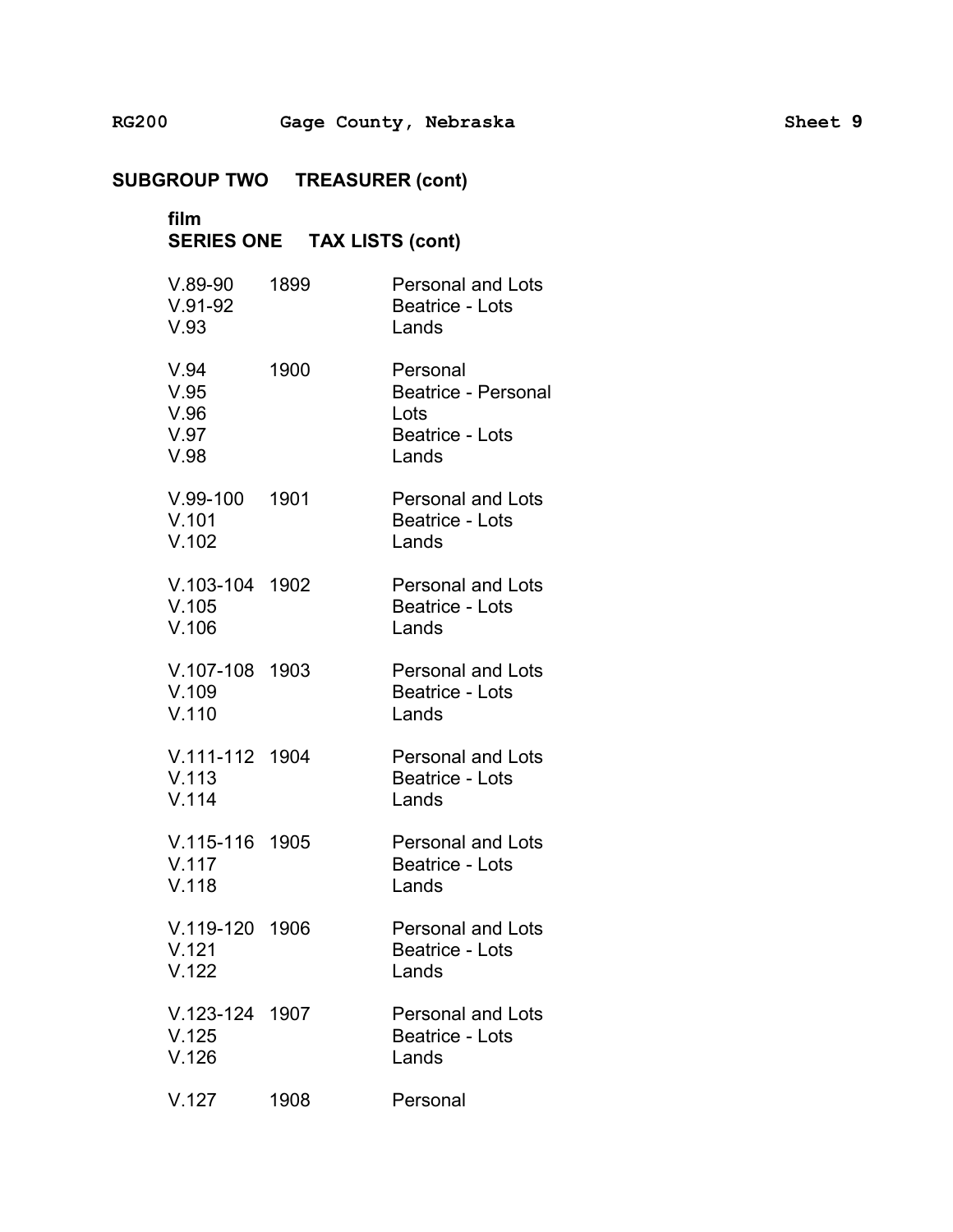| V.128<br>V.129<br>V.130<br>V.131          |      | Beatrice - Personal<br>Lots<br>Beatrice – Lots<br>Lands                    |
|-------------------------------------------|------|----------------------------------------------------------------------------|
| V.132<br>V.133<br>V.134<br>V.135<br>V.136 | 1909 | Personal<br>Beatrice - Personal<br>Lots<br><b>Beatrice - Lots</b><br>Lands |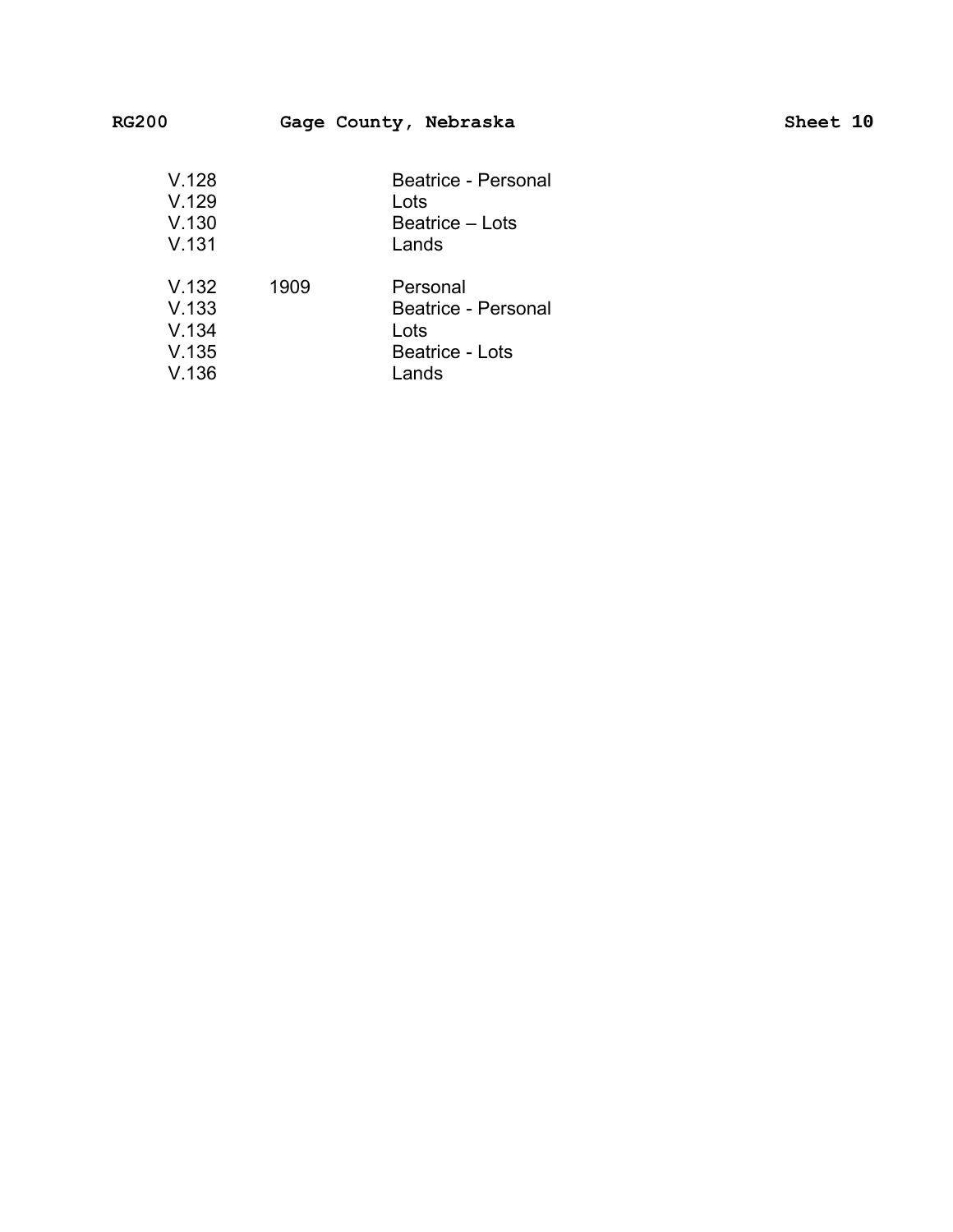# film SERIES ONE TAX LISTS (cont)

| V.137<br>V.138<br>V.139<br>V.140<br>V.141 | 1910 | Personal<br><b>Beatrice - Personal</b><br>Lots<br><b>Beatrice - Lots</b><br>Lands |
|-------------------------------------------|------|-----------------------------------------------------------------------------------|
| V.142<br>V.143<br>V.144<br>V.145<br>V.146 | 1911 | Personal<br><b>Beatrice - Personal</b><br>Lots<br>Beatrice - Lots<br>Lands        |
| V.147<br>V.148<br>V.149<br>V.150<br>V.151 | 1912 | Personal<br>Beatrice - Personal<br>Lots<br>Beatrice - Lots<br>Lands               |
| V.152<br>V.153<br>V.154<br>V.155<br>V.156 | 1913 | Personal<br>Beatrice - Personal<br>Lots<br><b>Beatrice - Lots</b><br>Lands        |
| V.157<br>V.158<br>V.159<br>V.160<br>V.161 | 1914 | Personal<br><b>Beatrice - Personal</b><br>Lots<br>Beatrice - Lots<br>Lands        |
| V.162<br>V.163<br>V.164<br>V.165<br>V.166 | 1915 | Personal<br><b>Beatrice - Personal</b><br>Lots<br>Beatrice - Lots<br>Lands        |
| V.167<br>V.168<br>V.169                   | 1916 | Personal<br><b>Beatrice - Personal</b><br>Lots                                    |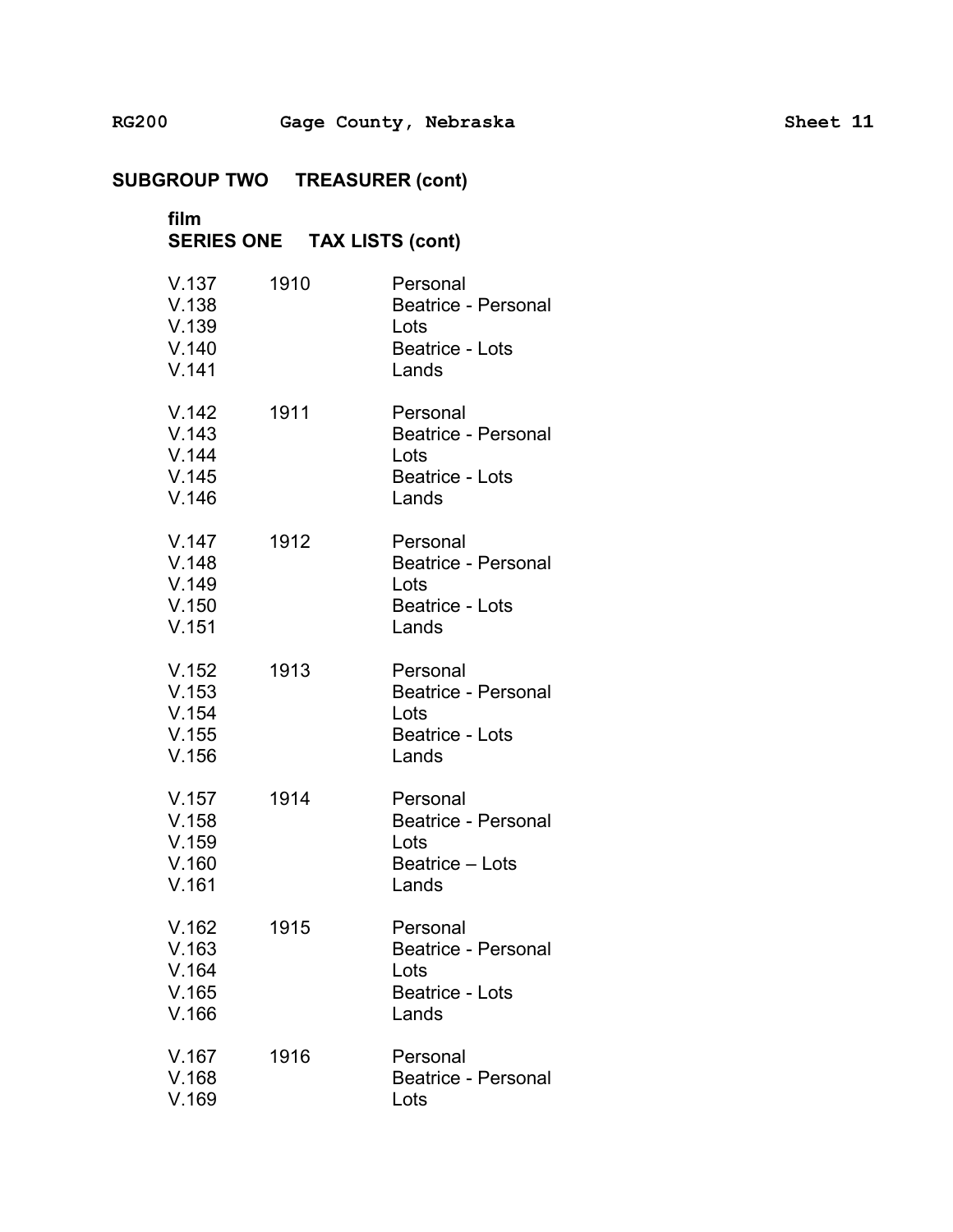| <b>RG200</b>            |      | Gage County, Nebraska                   | Sheet 12 |
|-------------------------|------|-----------------------------------------|----------|
| V.170<br>V.171          |      | Beatrice - Lots<br>Lands                |          |
| V.172<br>V.173<br>V.174 | 1917 | Personal<br>Beatrice - Personal<br>Lots |          |

V.175 Beatrice - Lots

Lands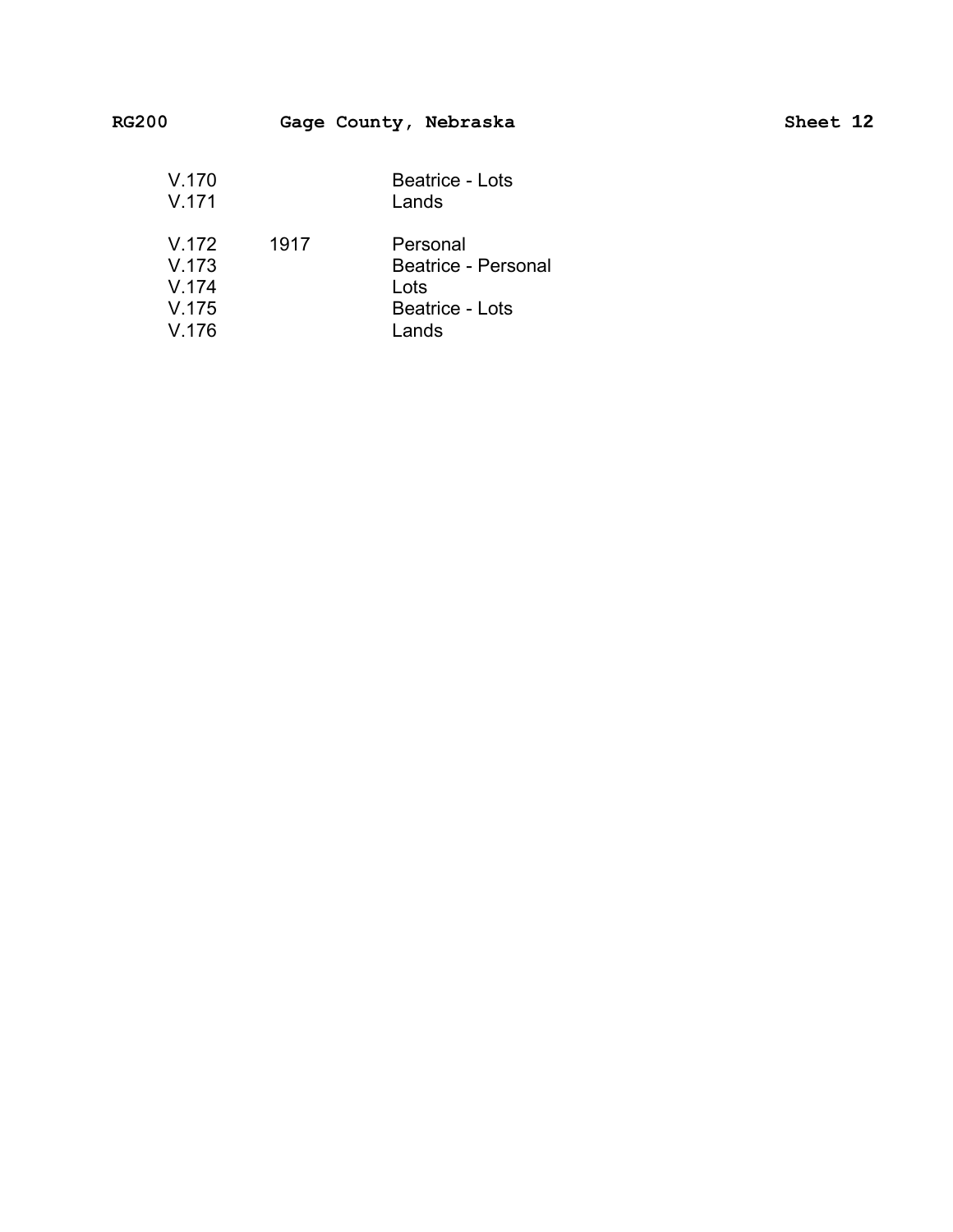**film** �

**SUBGROUP TWO TREASURER (cont) SERIES ONE TAX LISTS (cont)** �

| V.177<br>V.178<br>V.179<br>V.180<br>V.181 | 1918 | Personal<br><b>Beatrice - Personal</b><br>Lots<br><b>Beatrice - Lots</b><br>Lands |
|-------------------------------------------|------|-----------------------------------------------------------------------------------|
| V.182<br>V.183<br>V.184<br>V.185<br>V.186 | 1919 | Personal<br><b>Beatrice - Personal</b><br>Lots<br>Beatrice - Lots<br>Lands        |
| V.187<br>V.188<br>V.189<br>V.190<br>V.191 | 1920 | Personal<br><b>Beatrice - Personal</b><br>Lots<br><b>Beatrice - Lots</b><br>Lands |
| V.192<br>V.193<br>V.194<br>V.195<br>V.196 | 1921 | Personal<br><b>Beatrice - Personal</b><br>Lots<br><b>Beatrice - Lots</b><br>Lands |
| V.197<br>V.198<br>V.199<br>V.200<br>V.201 | 1922 | Personal<br><b>Beatrice - Personal</b><br>Lots<br><b>Beatrice - Lots</b><br>Lands |
| V.202<br>V.203<br>V.204<br>V.205<br>V.206 | 1923 | Personal<br>Beatrice - Personal<br>Lots<br><b>Beatrice - Lots</b><br>Lands        |
| V.207<br>V.208<br>V.209                   | 1924 | Personal<br>Beatrice - Personal<br>Lots                                           |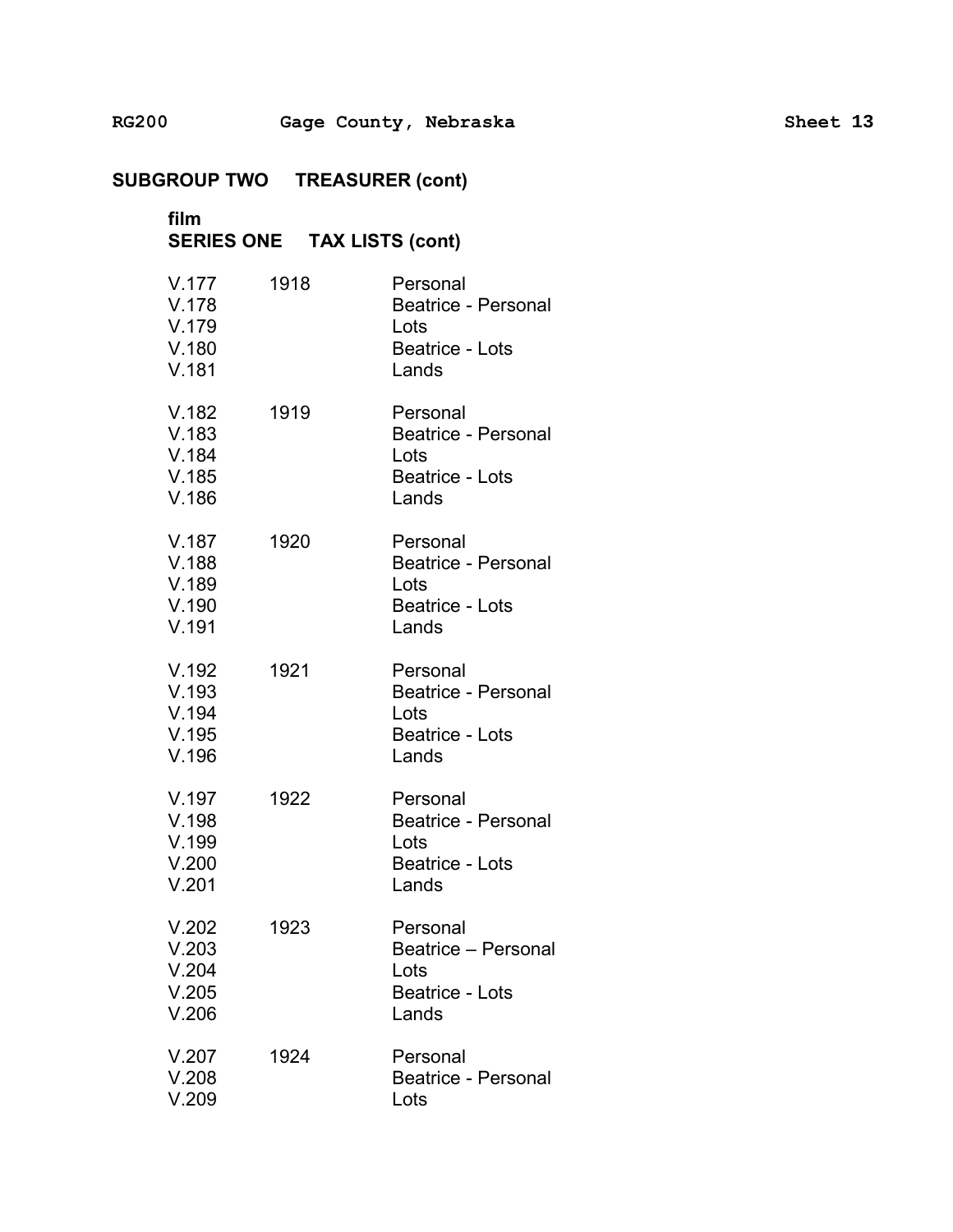| V.210<br>V.211                   |      | <b>Beatrice - Lots</b><br>Lands                                   |
|----------------------------------|------|-------------------------------------------------------------------|
| V.212<br>V.213<br>V.214<br>V.215 | 1925 | Personal<br>Beatrice - Personal<br>Lots<br><b>Beatrice - Lots</b> |
| V.216                            |      | Lands                                                             |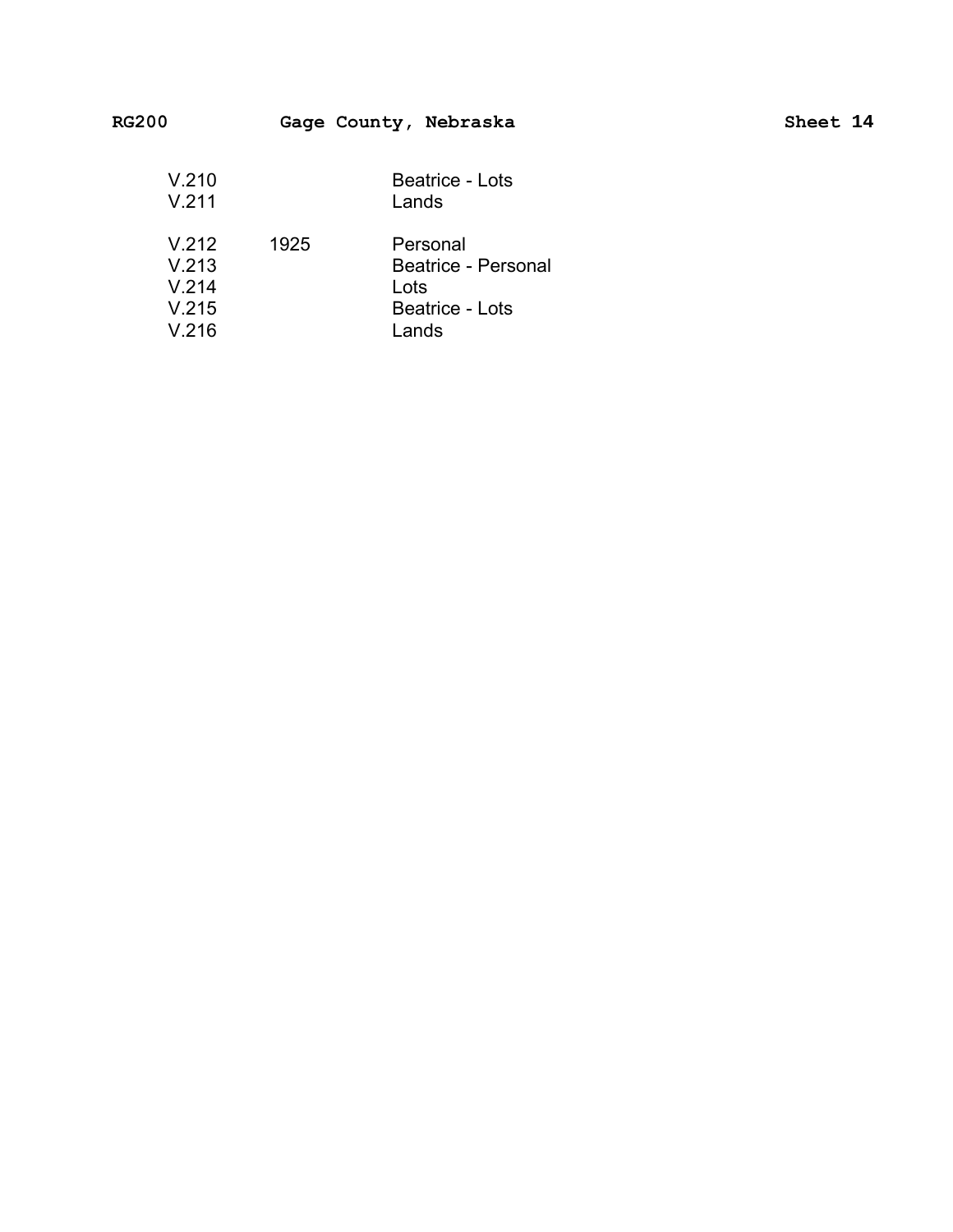**SUBGROUP TWO TREASURER (cont) film SERIES ONE TAX LISTS (cont)** V.217 1926 Personal V.218 Beatrice - Personal V.219 Lots V.220 Beatrice - Lots V.221 Lands V.222 1927 Personal V.223 Beatrice - Personal V.224 Lots V.225 Beatrice - Lots V.226 Lands V.227 1928 Personal V.228 Beatrice - Personal V.229 Lots V.230 Beatrice - Lots V.231 Lands V.232 1929 Personal V.233 Beatrice - Personal V.234 Lots V.235 Beatrice - Lots V.236 Lands V.237 1930 Personal V.238 Beatrice - Personal V.239 Lots V.240 Beatrice - Lots V.241 Lands V.242 1931 Personal V.243 Beatrice - Personal V.244 Lots V.245 Beatrice - Lots V.246 Lands V.247 1932 Personal V.248 Beatrice - Personal

V.249 Lots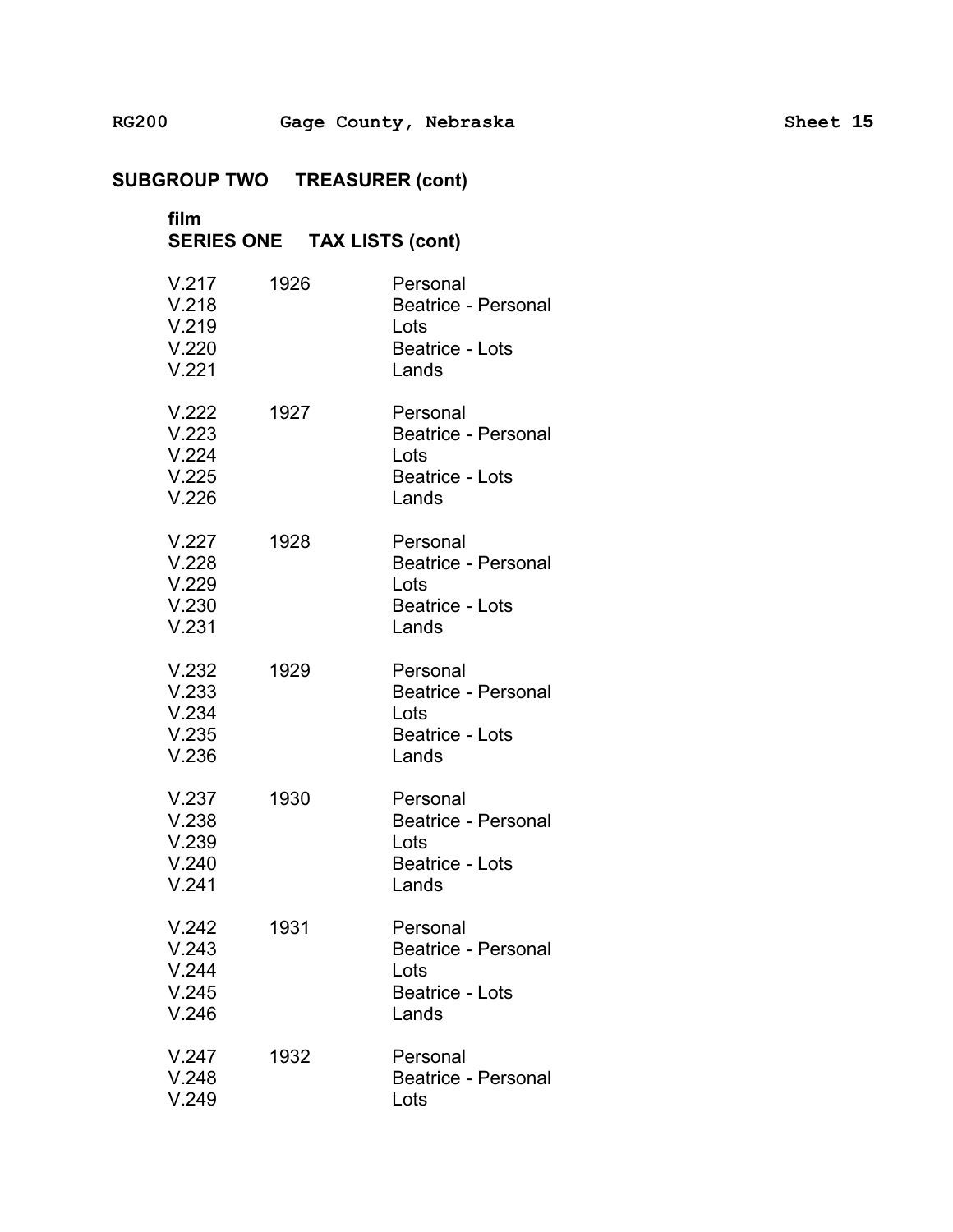| V.250              | Beatrice - Lots     |
|--------------------|---------------------|
| V.251              | Lands               |
|                    |                     |
| $V.252 - 253$ 1933 | Personal            |
| V 254              | Beatrice - Personal |
| V.255              | Lots                |
| V.256              | Beatrice - Lots     |
| $V.257 - 258$      | I ands              |
|                    |                     |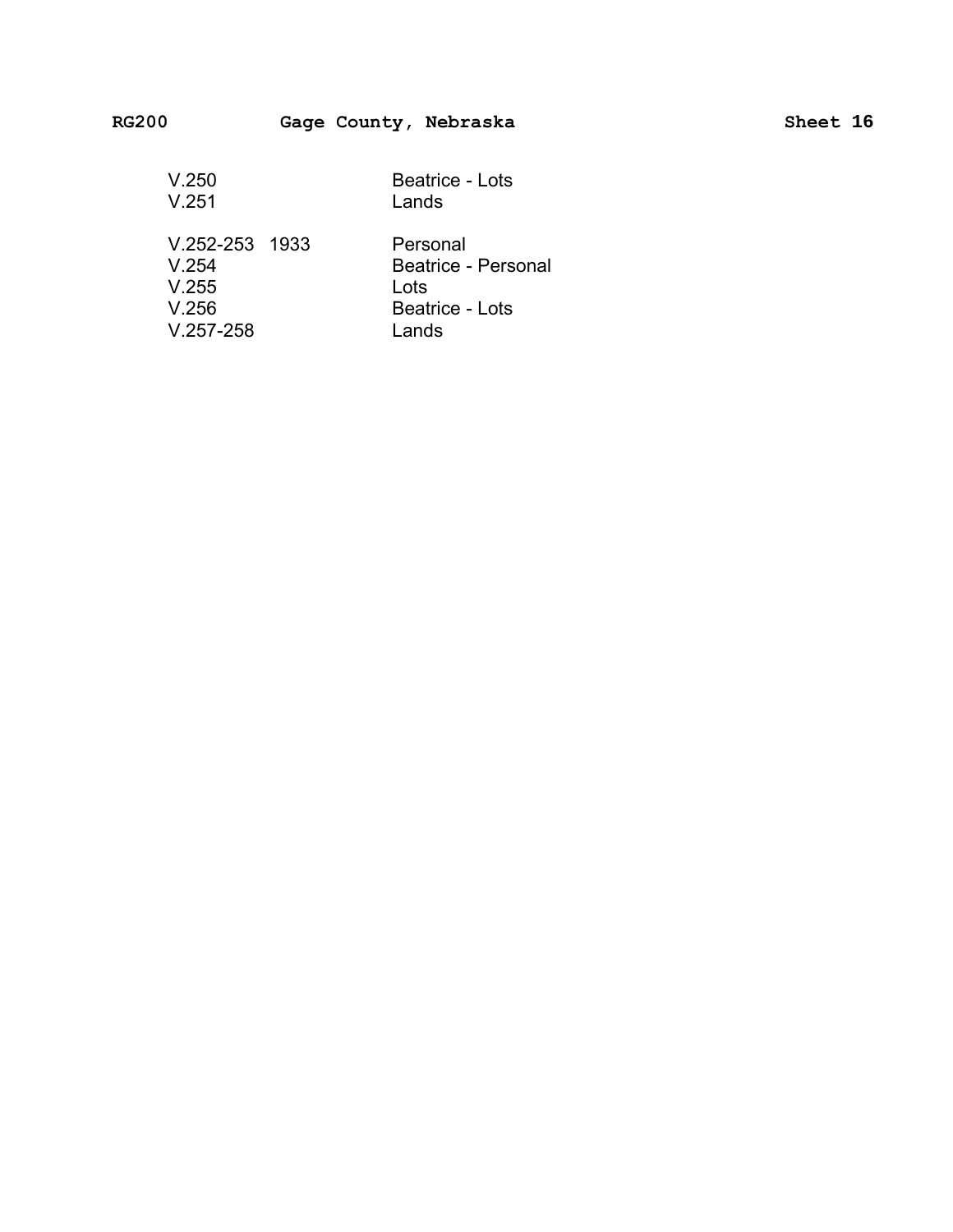## **film** � **SERIES ONE TAX LISTS (cont)** �

| V.259<br>V.260<br>V.261<br>V.262<br>V.263 | 1934 | Personal<br><b>Beatrice - Personal</b><br>Lots<br><b>Beatrice - Lots</b><br>Lands |
|-------------------------------------------|------|-----------------------------------------------------------------------------------|
| V.264<br>V.265<br>V.266<br>V.267<br>V.268 | 1935 | Personal<br>Beatrice - Personal<br>Lots<br><b>Beatrice - Lots</b><br>Lands        |
| V.269<br>V.270<br>V.271<br>V.272<br>V.273 | 1936 | Personal<br>Beatrice - Personal<br>Lots<br>Beatrice - Lots<br>Lands               |
| V.274<br>V.275<br>V.276<br>V.277<br>V.278 | 1937 | Personal<br>Beatrice - Personal<br>Lots<br>Beatrice - Lots<br>Lands               |
| V.279<br>V.280<br>V.281<br>V.282<br>V.283 | 1938 | Personal<br>Beatrice - Personal<br>Lots<br>Beatrice - Lots<br>Lands               |
| V.284<br>V.285<br>V.286<br>V.287<br>V.288 | 1939 | Personal<br>Beatrice - Personal<br>Lots<br><b>Beatrice - Lots</b><br>Lands        |
| V.289<br>V.290<br>V.291                   | 1940 | Personal<br>Beatrice - Personal<br>Lots                                           |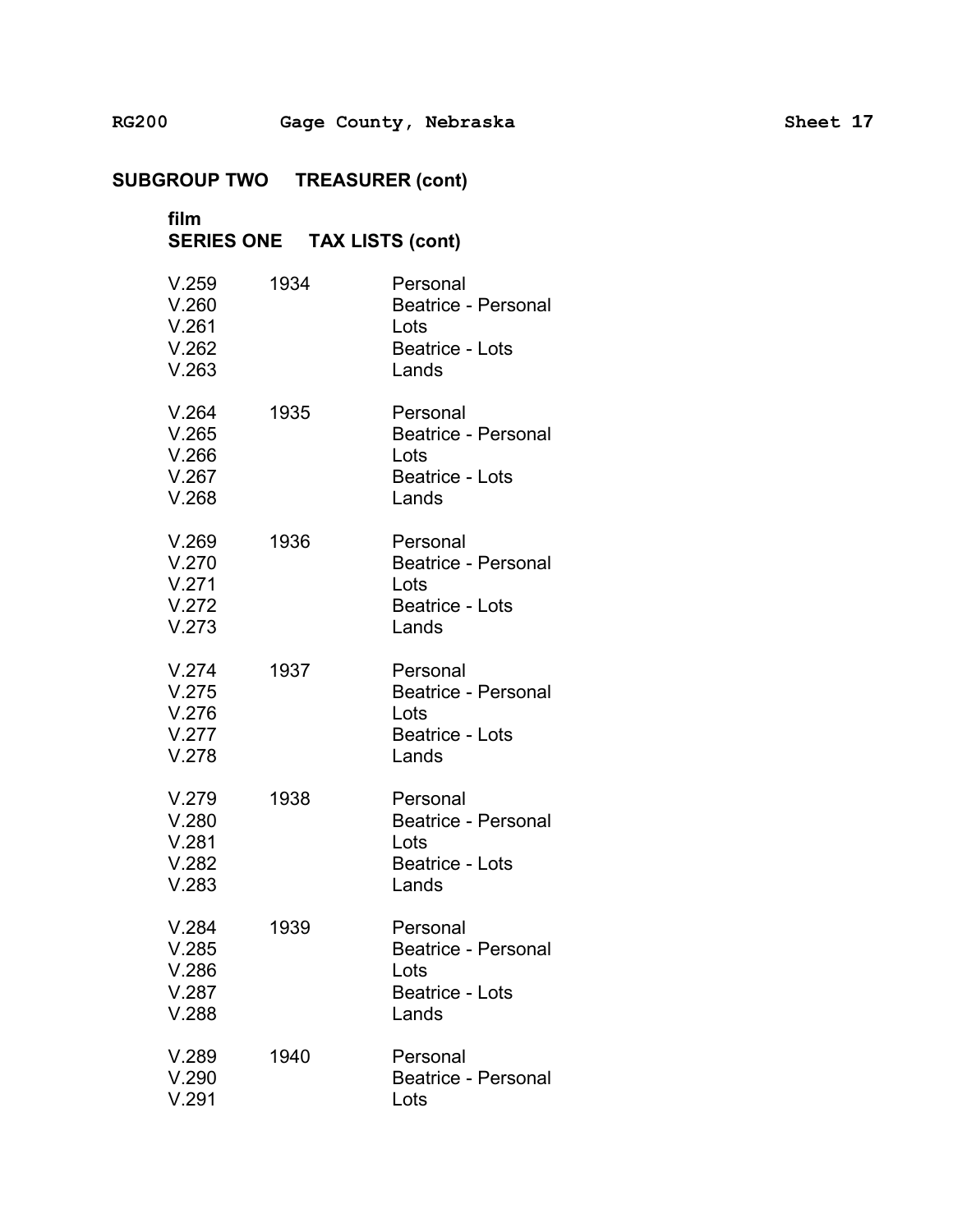| .                                         |      | $\frac{1}{2}$                                                              |  |
|-------------------------------------------|------|----------------------------------------------------------------------------|--|
| V.292<br>V.293                            |      | <b>Beatrice - Lots</b><br>Lands                                            |  |
| V.294<br>V.295<br>V.296<br>V.297<br>V.298 | 1941 | Personal<br>Beatrice - Personal<br>Lots<br><b>Beatrice - Lots</b><br>Lands |  |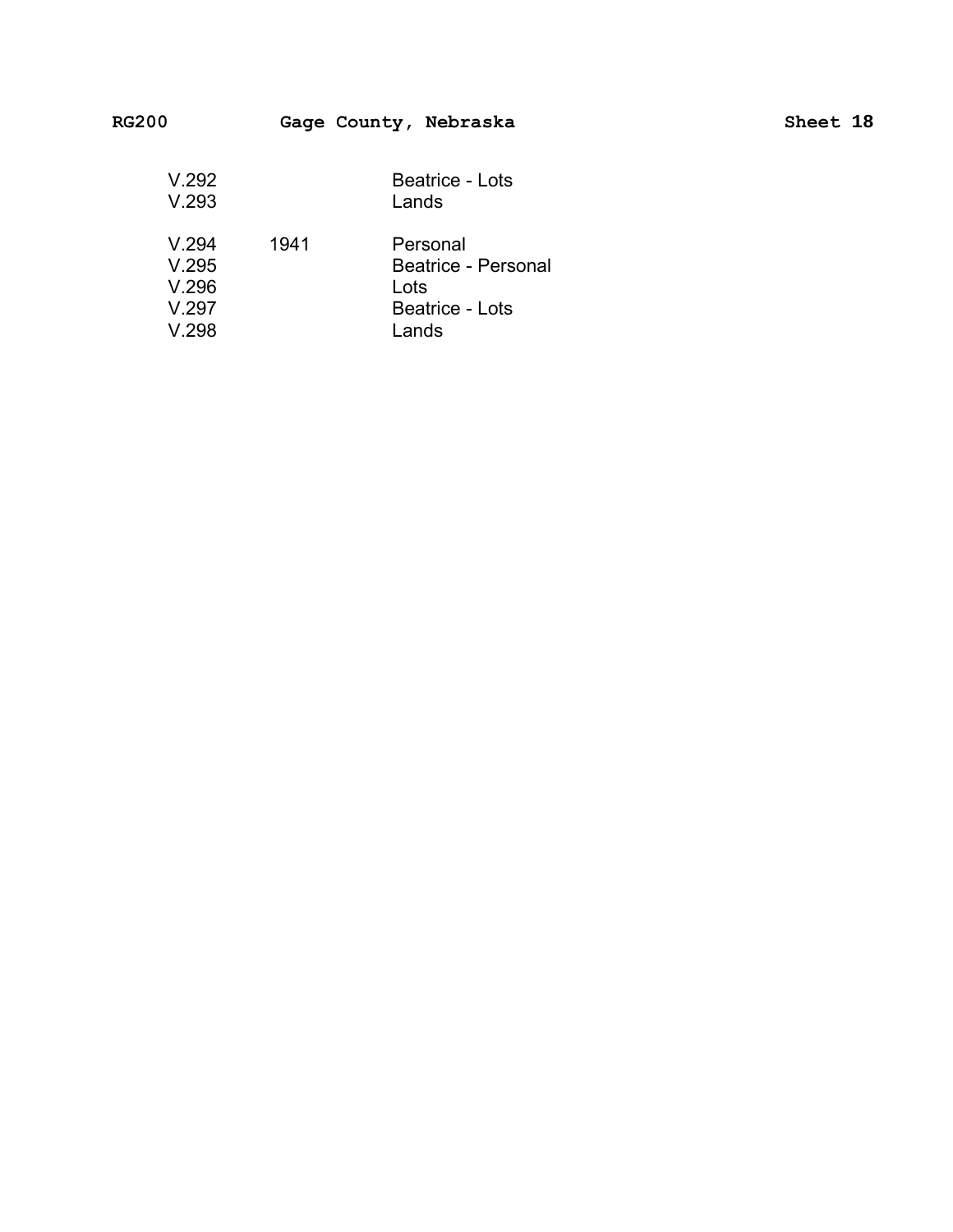## **film** � **SERIES ONE TAX LISTS (cont)** �

| V.299<br>V.300<br>V.301<br>V.302<br>V.303 | 1942 | Personal<br><b>Beatrice - Personal</b><br>Lots<br><b>Beatrice - Lots</b><br>Lands |
|-------------------------------------------|------|-----------------------------------------------------------------------------------|
| V.304<br>V.305<br>V.306<br>V.307<br>V.308 | 1943 | Personal<br>Beatrice - Personal<br>Lots<br><b>Beatrice - Lots</b><br>Lands        |
| V.309<br>V.310<br>V.311<br>V.312<br>V.313 | 1944 | Personal<br>Beatrice - Personal<br>Lots<br>Beatrice - Lots<br>Lands               |
| V.314<br>V.315<br>V.316<br>V.317<br>V.318 | 1945 | Personal<br>Beatrice - Personal<br>Lots<br>Beatrice - Lots<br>Lands               |
| V.319<br>V.320<br>V.321<br>V.322<br>V.323 | 1946 | Personal<br>Beatrice - Personal<br>Lots<br><b>Beatrice - Lots</b><br>Lands        |
| V.324<br>V.325<br>V.326<br>V.327<br>V.328 | 1947 | Personal<br><b>Beatrice - Personal</b><br>Lots<br><b>Beatrice - Lots</b><br>Lands |
| V.329<br>V.330<br>V.331                   | 1948 | Personal<br><b>Beatrice - Personal</b><br>Lots                                    |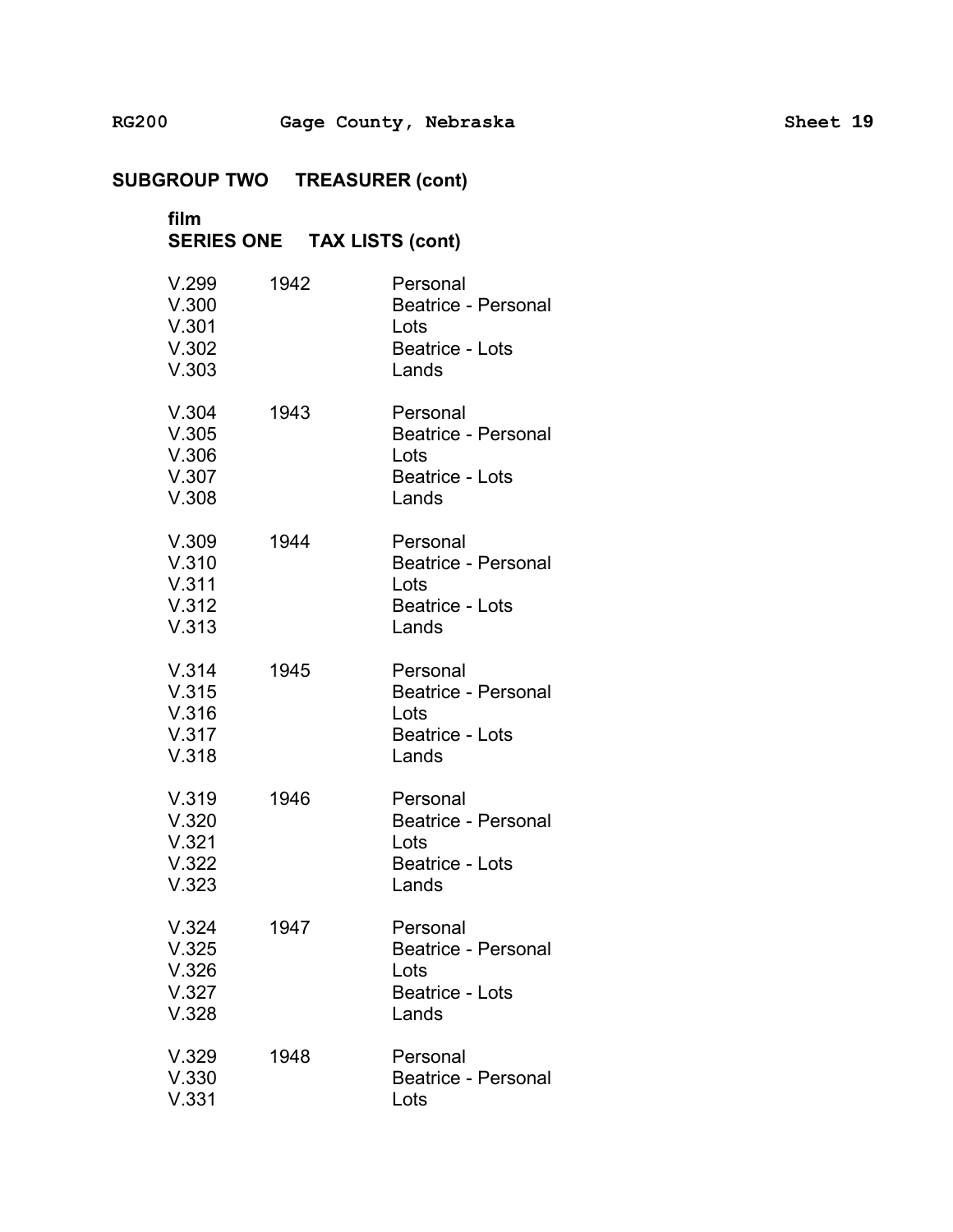| --                      |      | $\frac{1}{2}$                           |  |
|-------------------------|------|-----------------------------------------|--|
| V.332<br>V.333          |      | <b>Beatrice - Lots</b><br>Lands         |  |
| V.334<br>V.335<br>V.336 | 1949 | Personal<br>Beatrice - Personal<br>Lots |  |
| V.337                   |      | <b>Beatrice - Lots</b>                  |  |

V.338

### RG200 Gage County, Nebraska Sheet 20

Lands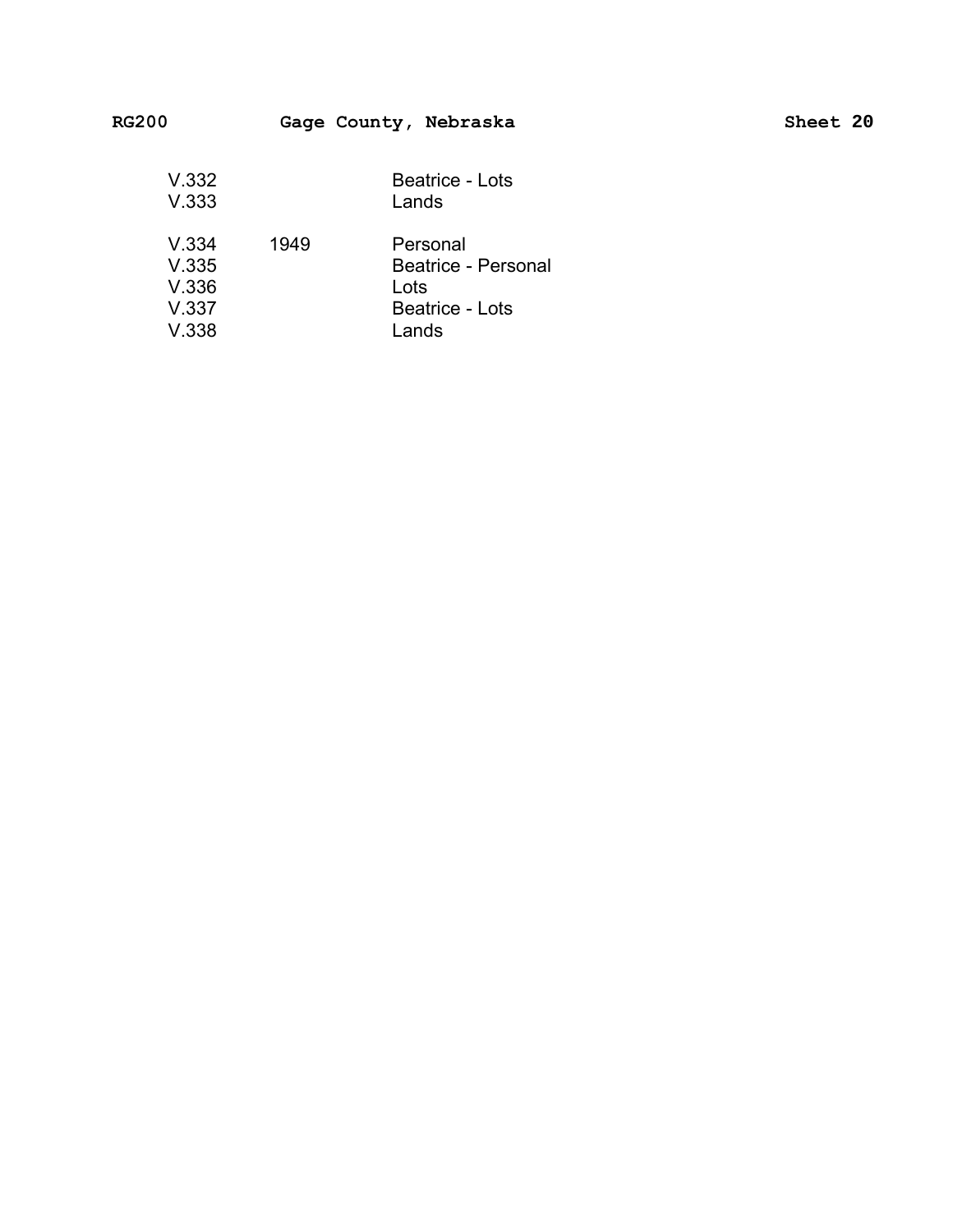**film**

## **SERIES ONE TAX LISTS (cont)**

| V.339   | 1950 | Personal            |
|---------|------|---------------------|
| V.340   |      | Beatrice - Personal |
| V.341   |      | Lots                |
| $V$ 342 |      | Beatrice - Lots     |
| V.343   |      | Lands               |

V.344-352 1951-1959 Personal

#### **SERIES ONE TAX LISTS, 1951-2000 - NOT ON MICROFILM**

| V.371-377 1974-1980 | <b>Personal Property Tax Rolls</b> |
|---------------------|------------------------------------|
|                     |                                    |

- V.378-379 1992, 1998 Personal Property Tax Rolls
- B.01-06 1951-1956 Real Estate Ledger Cards
- B.07-08 1990 Real Estate Vol. 1-15
	- V.1 Adams; Barneston; Blakely; Blue Springs V.2-5 Missing
	- V.6 Rockford; Holmesville; Sherman; Sicily Wymore Rural
	- V.7 Adams Village; Clatonia
	- V.8-9 Missing
	- V.10 Beatrice Original 93-157 thru Bradts SD
	- V.11 Beatrice 93-157 thru Bradts SD Eastridge
	- V.12 Beatrice 93-157, Eastridge Add thru Kyle Wrights SD
	- V.13 Beatrice 93-157, Kyle & Wright's SD thru Northridge Manor Add.
	- V.14 Beatrice 93-157, Oldfather's SD thru Wadworth SD
	- V.15 Beatrice 93-157, Wagner's  $1<sup>st</sup>$  SD thru Zimmerman's Addition

B.08-09 1995 Real Estate Vol. 1-15

- V.01 Missing
	- V.02 Clatonia; Elm; Filley; Glenwood-Odell; and Lanham-Glenwood
- V.03 Grant, 30-82; Hanover; Highland
- V.04 Holt, 83-64; Hooker; Island Grove; Liberty
- V.05 Lincoln, 87-100; Logan; Midland; Nemaha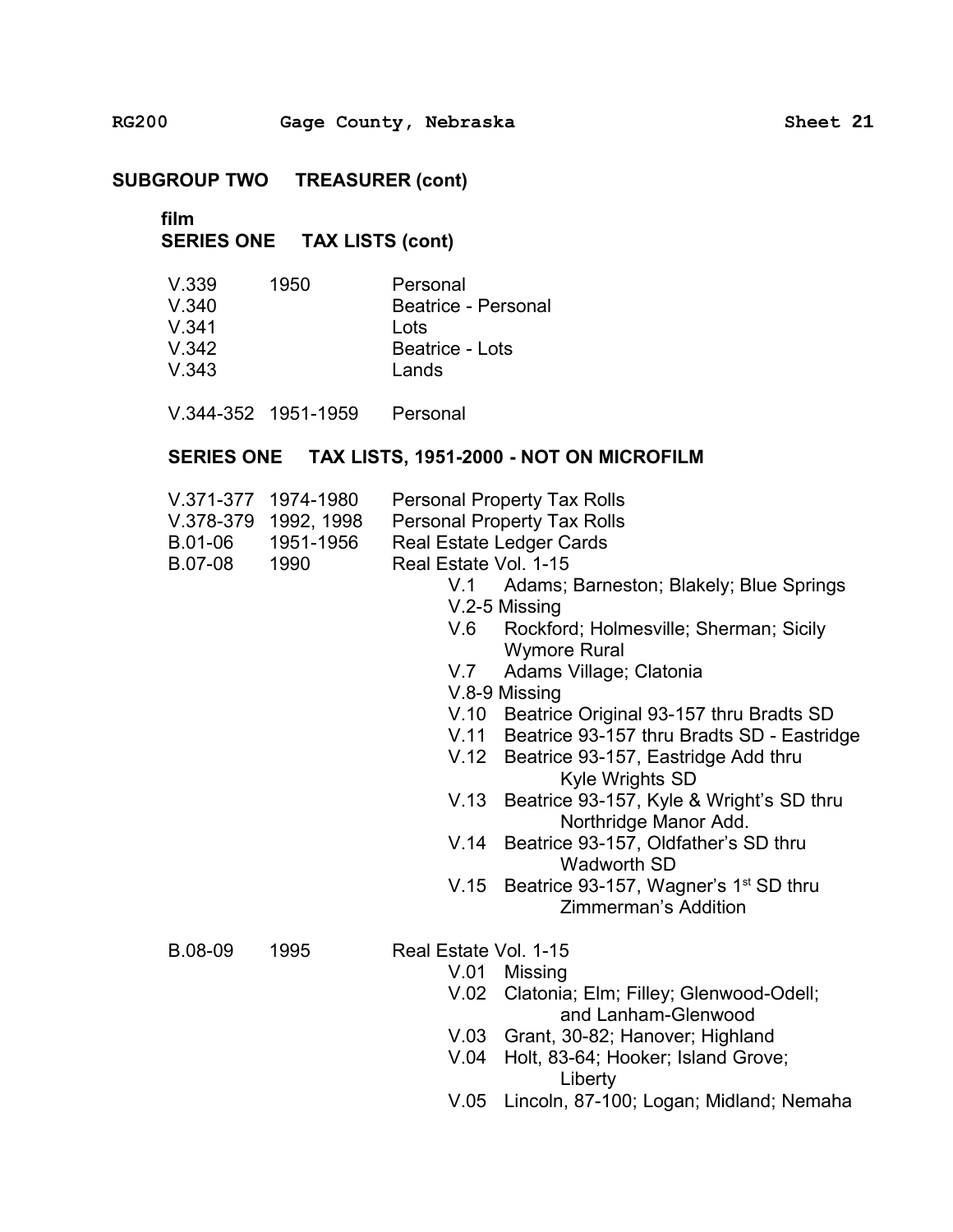- V.06 � Nemaha, 107-18; Paddock-Odell; Riverside; Rockford; Holmesville
- V.07 Rockford, 128-152; Sherman; Sicily; Wymore rural; Adams; Barneston
- V.08 Missing
- V.09 � Odell Village; Pickerill Village; Virginia Village; Wymore Village Original to Hoag's Addition
- V.10 � Wymore Village Hoag's Addition TD156-147 thru Beatrice 157-93, Atkinson's SD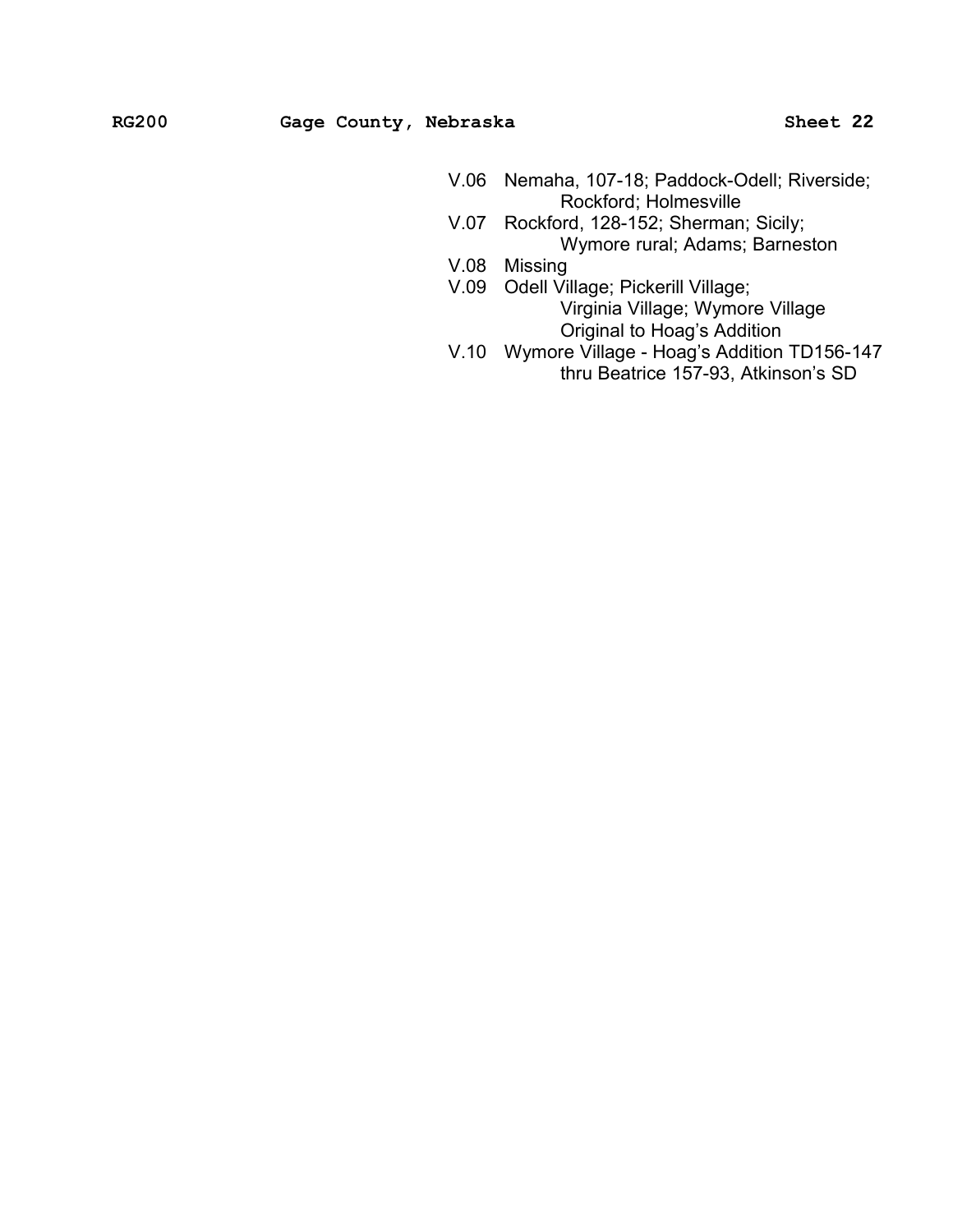## **SERIES ONE TAX LISTS, 1951-2000 - NOT ON MICROFILM** �

| B.08-09     | 1995 | Real Estate Vol. 1-15                                                                                                                                                                                                                                                                                                                                 |
|-------------|------|-------------------------------------------------------------------------------------------------------------------------------------------------------------------------------------------------------------------------------------------------------------------------------------------------------------------------------------------------------|
|             |      | V.11<br>Beatrice, SD#157-93, Atkinson's Sdthru<br>Dusenberry Doyle & Lakeside<br>V.12<br>Dusenberry thru Harrington's Resub.<br>V.13<br>Harrington's Resub. thru Non Descript<br>V.14<br>Non Descript thru Spencer's Place<br>V.15<br>Beatrice, TD157-93and Non Descript<br>thru West Barneston 179-185B; Barneston<br>Liberty; Hanover; Island Grove |
| B.10-11     | 2000 | Real Estate Vol. 1-16                                                                                                                                                                                                                                                                                                                                 |
|             |      | V.01<br>Missing                                                                                                                                                                                                                                                                                                                                       |
|             |      | V.02<br>Blue Springs; Clatonia; Elm; Filley                                                                                                                                                                                                                                                                                                           |
|             |      | V.03<br>Glenwood-Odell; Lanham-Glenwood;<br>Grant; Hanover                                                                                                                                                                                                                                                                                            |
|             |      | V.04<br>Missing                                                                                                                                                                                                                                                                                                                                       |
|             |      | V.05<br>Island Grove; Liberty; Lincoln; Logan                                                                                                                                                                                                                                                                                                         |
|             |      | V.06<br>Midland; Nemaha                                                                                                                                                                                                                                                                                                                               |
|             |      | V.07 Paddock Odell; Riverside; Rockford;<br>Holmesville                                                                                                                                                                                                                                                                                               |
|             |      | V.8-9 Missing                                                                                                                                                                                                                                                                                                                                         |
|             |      | V.10 Cortland; Filley; Liberty; Odell;<br>Pickerill                                                                                                                                                                                                                                                                                                   |
|             |      | $V.11-12$ Missing                                                                                                                                                                                                                                                                                                                                     |
|             |      | V.13 Beatrice thru Cole's SD                                                                                                                                                                                                                                                                                                                          |
|             |      | V.14 Beatrice, Cole's SD thru Fisback's SD                                                                                                                                                                                                                                                                                                            |
|             |      | Beatrice, Fishback's SD - Jamestowne Sq.<br>V.15                                                                                                                                                                                                                                                                                                      |
|             |      | V.16<br>Beatrice, Jamestowne Sq- McConnell's SD                                                                                                                                                                                                                                                                                                       |
| <b>B.11</b> | 2000 | Personal Property, V.1-3                                                                                                                                                                                                                                                                                                                              |
| film        |      | ג-גו                                                                                                                                                                                                                                                                                                                                                  |

#### **SERIES ONE TAX LISTS - MICROFILM RECORD MP4015**

| Roll #1    | Tax Lists, Vol. #1, 1860        |
|------------|---------------------------------|
| 748 images | Page 1, Real Property           |
| 1496 pp.   | thru                            |
| #23,348    | Tax Lists, Vol. #8, 1871        |
|            | p.1, Beatrice City-Personal "C" |
|            |                                 |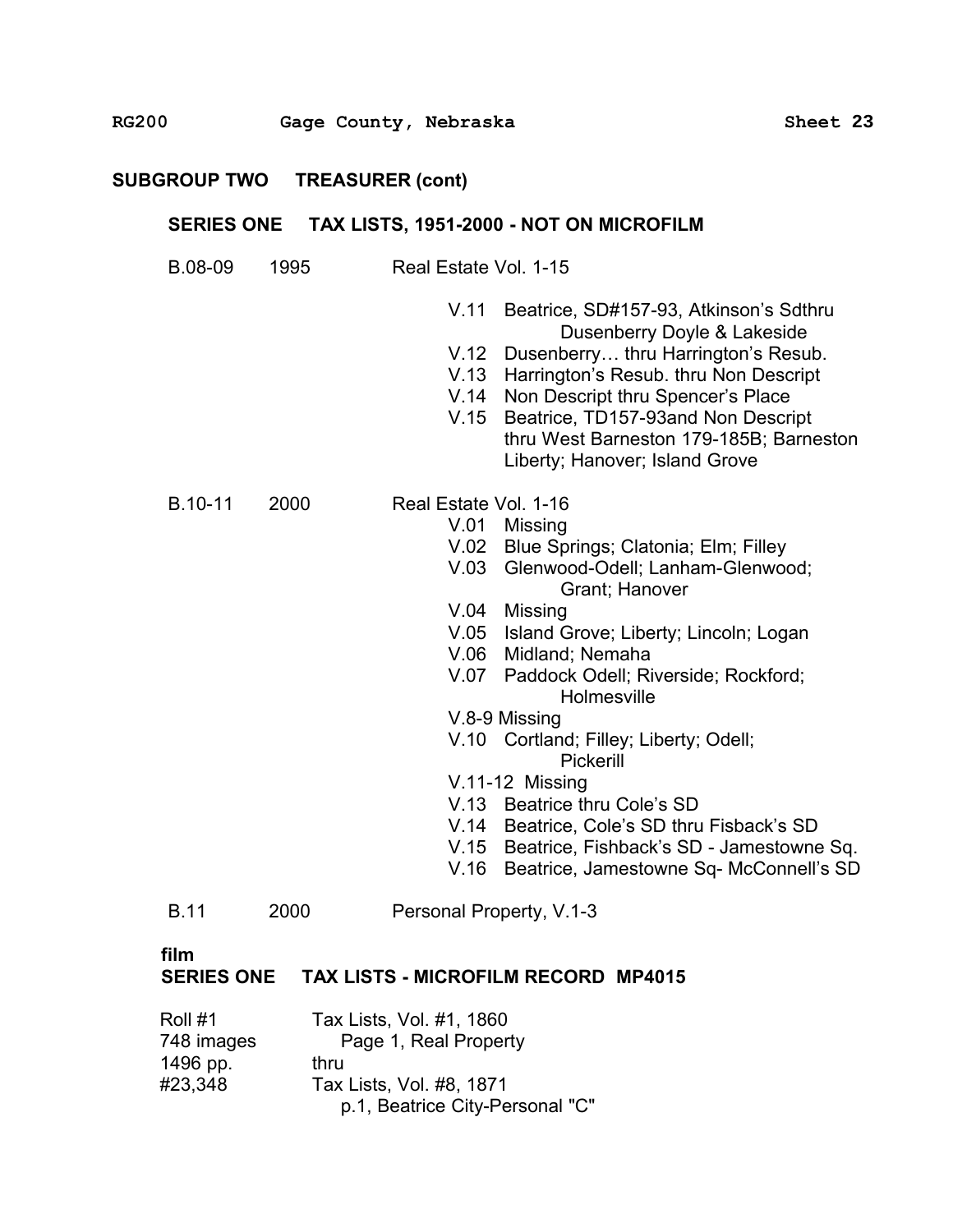RETAKE: Vol. #4, p.38, frame #326 missed in filming, retaken and spliced to End of Reel.

| Roll #2    | Tax Lists, Vol. #8 cont., 1871       |
|------------|--------------------------------------|
| 717 images | p.2, City of Beatrice-Personal cont. |
| 1434 pp.   | thru                                 |
| #23,349    | Tax Lists, Vol. #14, 1875            |
|            | p.5, Personal "C"                    |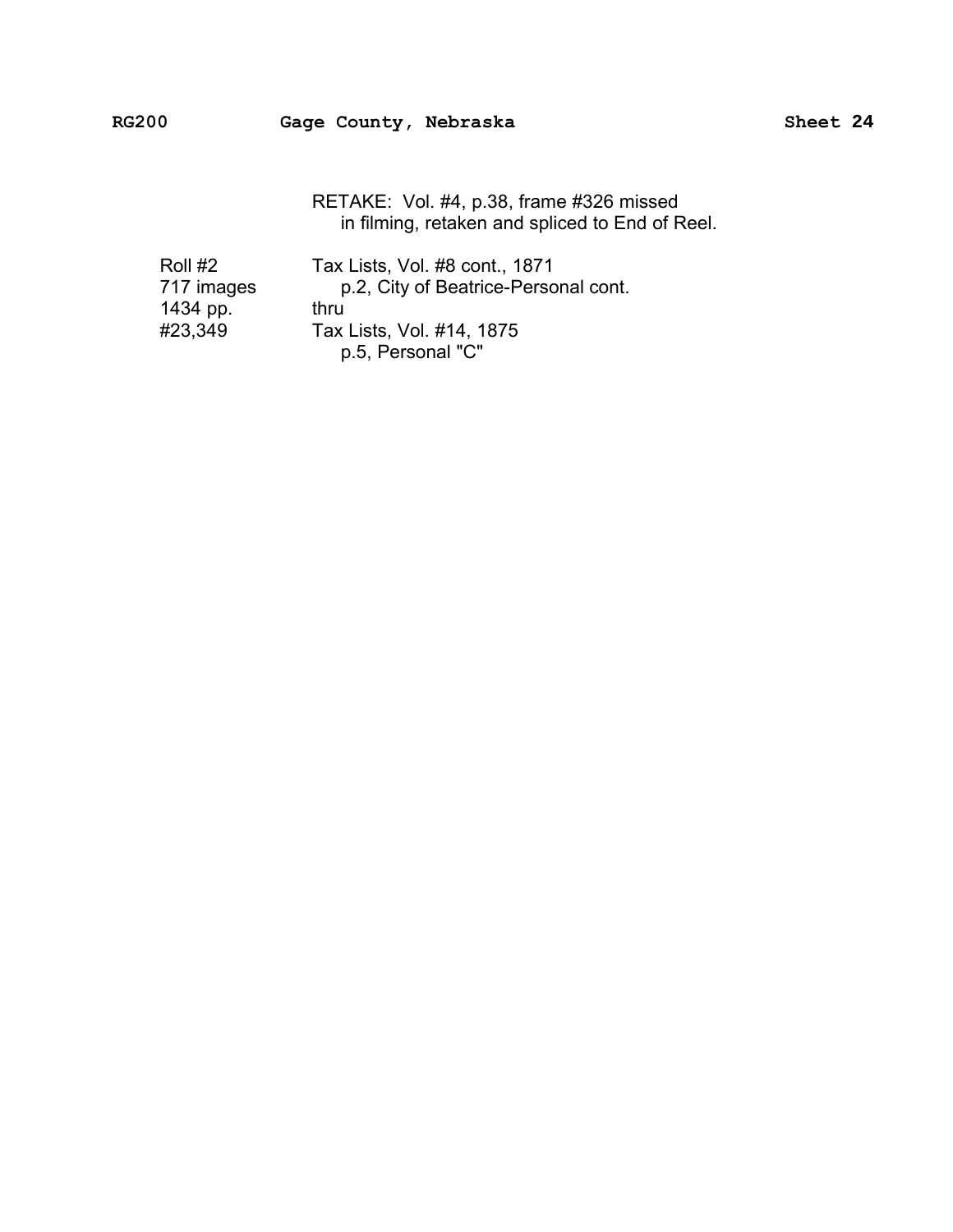| film<br><b>SERIES ONE</b>         | <b>TAX LISTS - MICROFILM RECORD MP4015</b>                                                                 |
|-----------------------------------|------------------------------------------------------------------------------------------------------------|
| Roll #3<br>650 images<br>1330 pp. | Tax Lists, Vol. #14 cont., 1875<br>p.6, Personal "C"<br>thru                                               |
| #23,350                           | Tax Lists, Real Estate-Lands, Vol. #16, 1877<br>p.145, S21-T02N-R08E (SE1/4)                               |
| Roll #4<br>688 images<br>1376 pp. | Tax Lists, Real Estate-Lands, Vol. #16 cont., 1877<br>p.146, S21-T02N-R08E (SW 1/4)<br>thru                |
| #23,351                           | Tax Lists, Real Estate-Lots, Vol. #20, 1879<br>p.487, Caldwell Village, Lot 148                            |
| Roll #5<br>731 images             | Tax Lists, Real Estate-Lots, Vol. #20 cont., 1879<br>p.488, Caldwell Village, Lot 149<br>thru              |
| 1462 pp.<br>#23,352               | Tax Lists, Real Estate-Lands, Vol. #23, 1882<br>p.119, Part SW4, So. of River, S02-T03N-R06E               |
| Roll #6<br>769 images             | Tax Lists, Real Estate-Lands, Vol. 23 cont., 1882<br>p.120, Part SW4, So. of River, S02-T03N-R06E          |
| 1538 pp.<br>#23,353               | thru<br>Tax Lists, Personal Property, Vol. #26, 1884<br>p.102, Glenwood Precinct "I"                       |
| Roll #7<br>734 images<br>1468 pp. | Tax Lists, Personal Property, Vol. #26 cont., 1884<br>p.103, Glenwood Precinct "J"<br>thru                 |
| #23,355                           | Tax Lists, Real Estate-Lots, Vol. #29, 1885<br>p.140, Blue Springs City<br>Blackman's 3rd Addition, Lot 10 |
| Roll #8<br>695 images             | Tax Lists, Real Estate-Lots, Vol. 29 cont., 1885<br>p.141, Caldwell Village, Lot 1                         |
| 1390 pp.<br>#23,356               | thru<br>Tax Lists, Real Estate-Lots, Vol. #32, 1886<br>p.174, Liberty, Blk 19, Lot 6                       |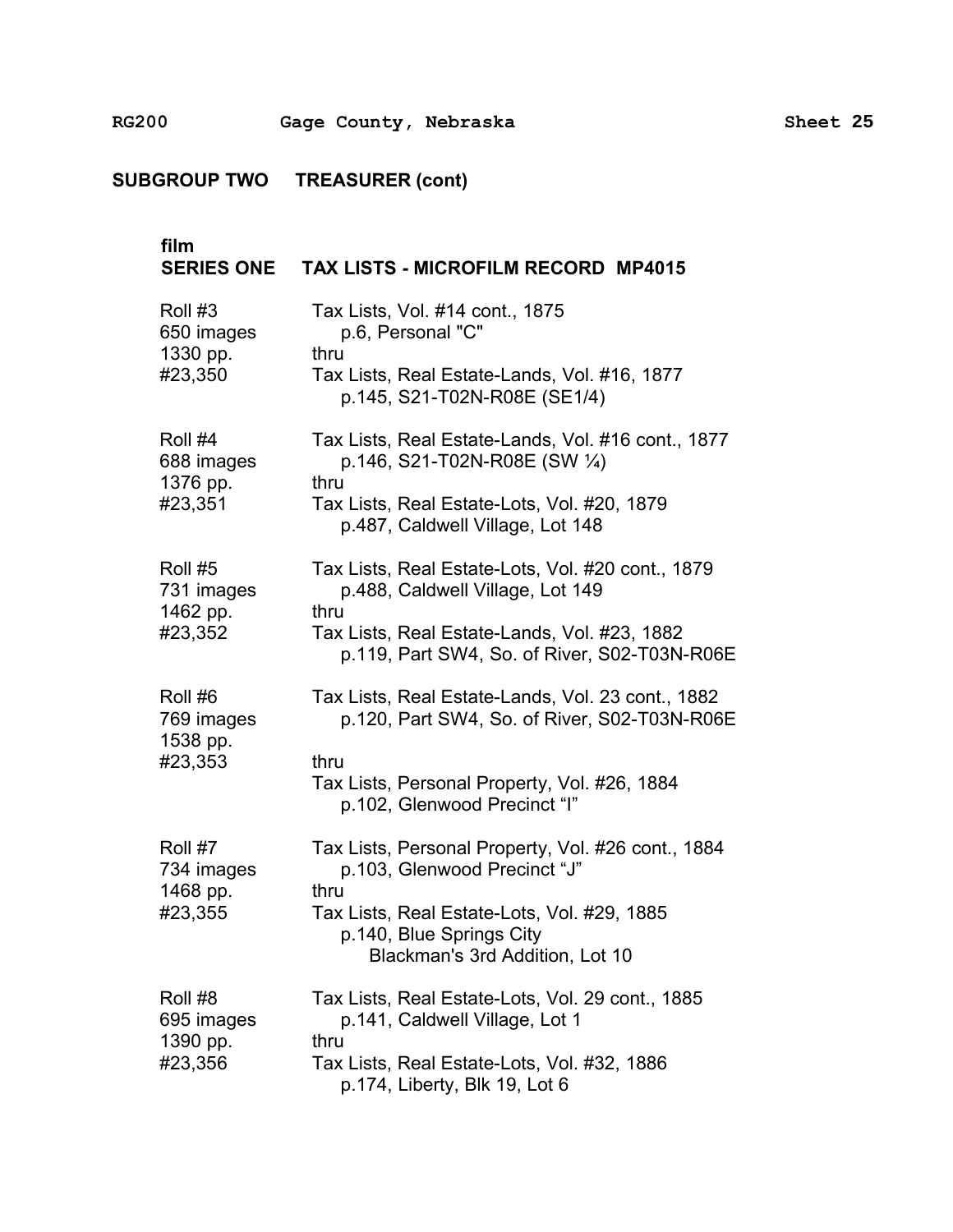| Roll #9         | Tax Lists, Real Estate-Lots, Vol. #32 cont., 1886                                       |
|-----------------|-----------------------------------------------------------------------------------------|
| 703 images      | p.175, Liberty, Blk 20, Lot 1                                                           |
| 1406 pp.        | thru                                                                                    |
| #23,357         | Tax Lists, Real Estate-Lots, Vol. #35, 1887<br>p.236, Village of Adams Block 23, Lot 12 |
| <b>Roll #10</b> | Tax Lists, Real Estate-Lots, Vol. #35 cont., 1887                                       |
| 762 images      | p.237, Village of Adams, Blk 24, Lot 1                                                  |
| 1524 pp.        | thru                                                                                    |
| #23,358         | Tax Lists, Real Estate-Lots, Vol. #38, 1888<br>p.320, Barneston Village Block 37, Lot 8 |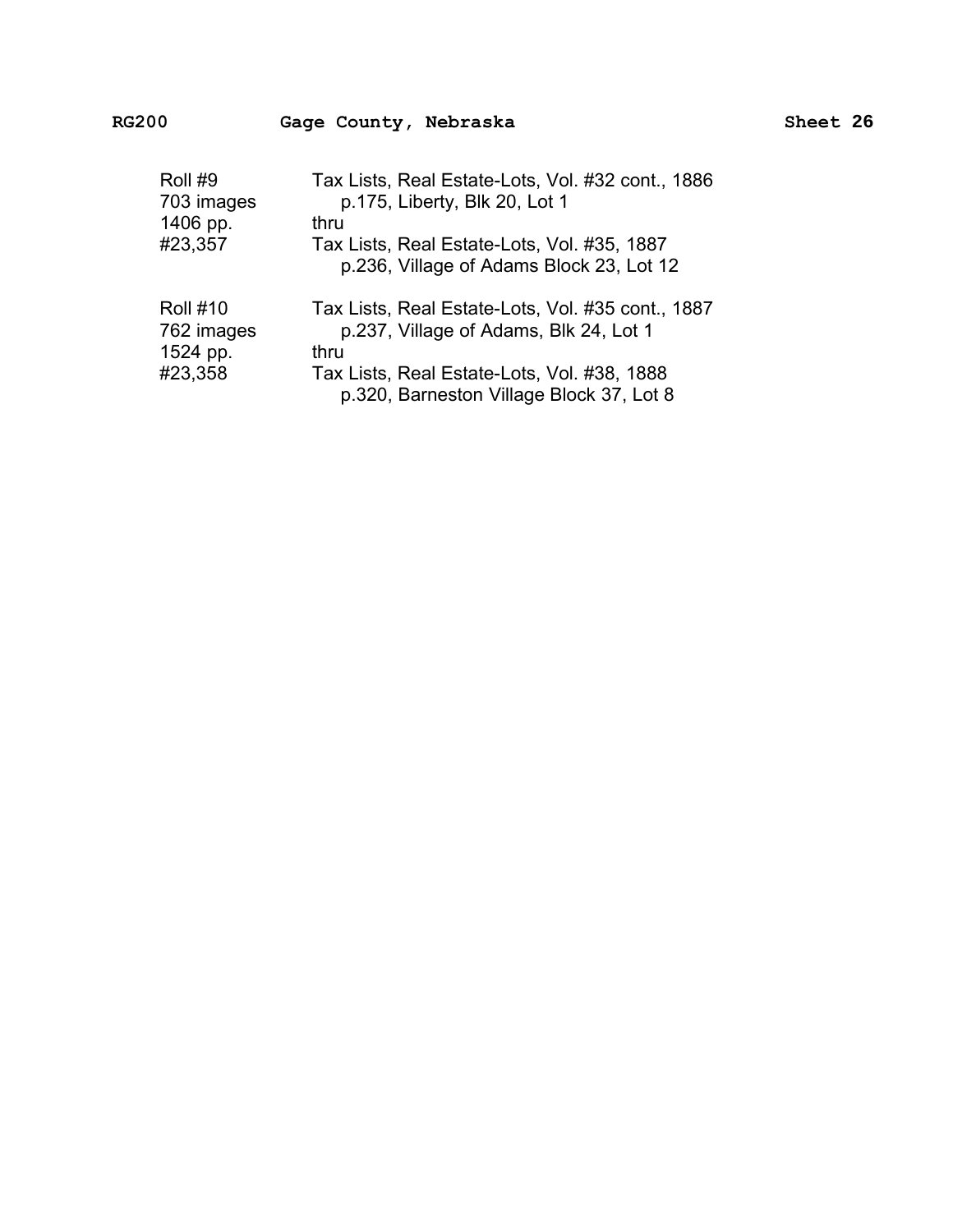| film<br><b>SERIES ONE</b>                            | <b>TAX LISTS - MICROFILM RECORD MP4015</b>                                                                                                                                                                                                                                                                                                        |
|------------------------------------------------------|---------------------------------------------------------------------------------------------------------------------------------------------------------------------------------------------------------------------------------------------------------------------------------------------------------------------------------------------------|
| <b>Roll #11</b><br>730 images<br>1460 pp.<br>#23,359 | Tax Lists, Real Estate-Lots, Vol. #38 cont., 1888<br>p.321, Village of Barneston<br>West Barneston Add., Blk 1, Lot 1<br>thru<br>Tax Lists, Real Estate-Lots, Vol. #42, 1889<br>p.72, Beatrice City,<br>Glenover Add. to Beatrice, Blk 37, Lot 20<br>RETAKE: Vol. #38, p.374, frame #64 missed in<br>filming, retaken and spliced to End of Reel. |
| <b>Roll #12</b><br>709 images<br>1418 pp.<br>#23,360 | Tax Lists, Real Estate-Lots, Vol. #42 cont., 1889<br>p.73, Beatrice City<br>Glenover Add. to Beatrice, Blk 38, Lot 1<br>thru<br>Tax Lists, Real Estate-Lots, Vol. #45, 1890<br>p.177, Village of Odell<br>1st Add. to Odell, Blk 13, Lot 12                                                                                                       |
| <b>Roll #13</b><br>737 images<br>1474 pp.<br>#23,361 | Tax Lists, Real Estate-Lots, Vol. #45 cont., 1890<br>p.178, Village of Odell,<br>No. Odell Pct., Blk 1, Lot 1<br>thru<br>Tax Lists, Real Estate-Lots, Vol. #49, 1891<br>p.126, Filley Village, Blk 5, Lot 2                                                                                                                                       |
| <b>Roll #14</b><br>739 images<br>1478 pp.<br>#23,362 | Tax Lists, Real Estate-Lots, Vol. #49 cont., 1891<br>p.127, Filley Village, Block 5<br>thru<br>Tax Lists, Real Estate-Lots, Vol. #43, 1892<br>p.45, Wymore Village,<br>RR Add. to Wymore, Lot 1, Blk 1                                                                                                                                            |
| <b>Roll #15</b><br>728 images<br>1456 pp.<br>#23,363 | Tax Lists, Real Estate-Lots, Vol. #43 cont., 1892<br>p.46, Wymore Village,<br>Summit Add. to Wymore, Lot 1, Blk 1<br>thru<br>Tax Lists, Personal, Vol. #56, 1893                                                                                                                                                                                  |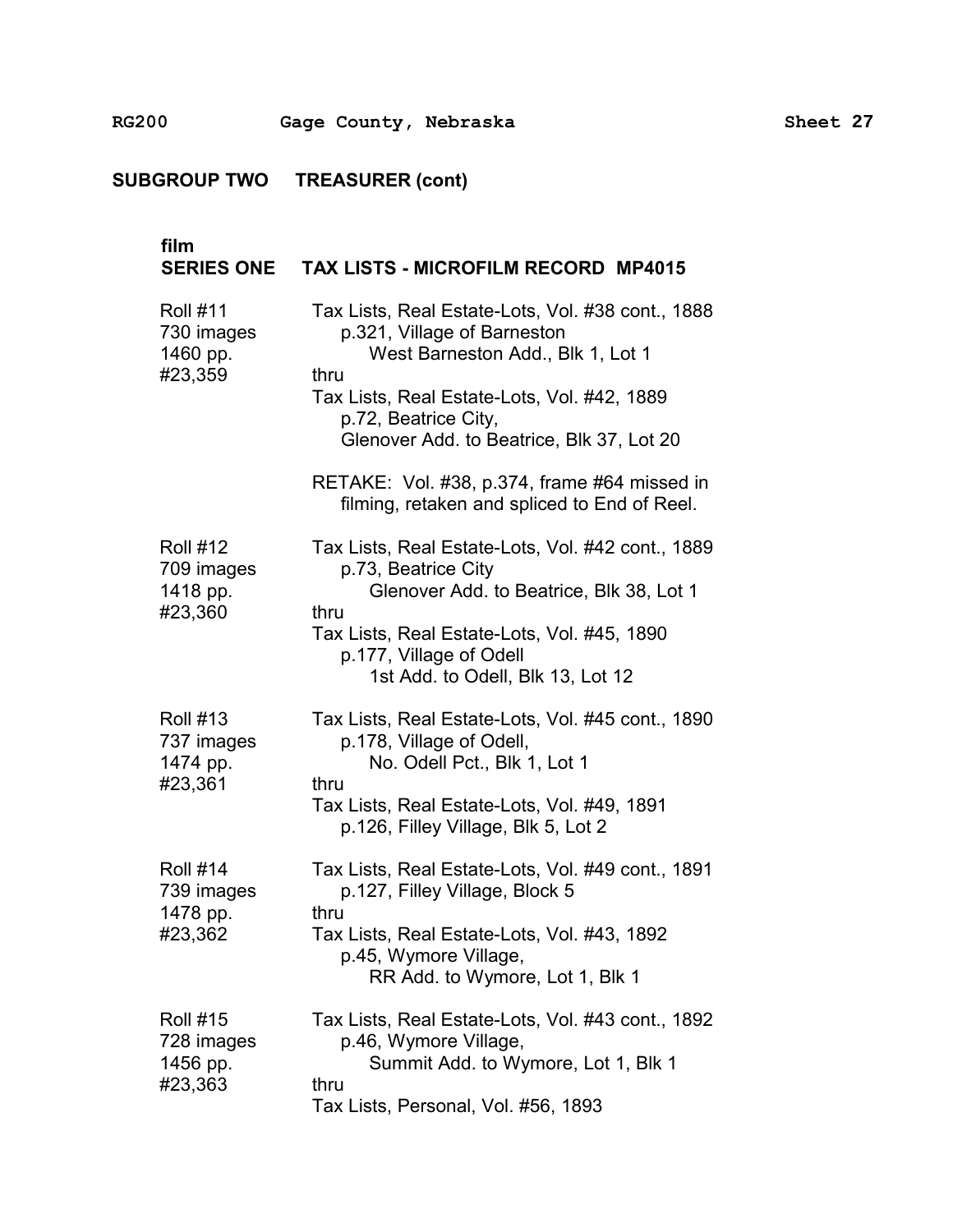p.142, Rockford "D"

| <b>Roll #16</b> | Tax Lists, Personal, Vol. #56 cont., 1893       |
|-----------------|-------------------------------------------------|
| 737 images      | p.143, Rockford "D" cont.                       |
| 1474 pp.        | thru                                            |
| #23,364         | Tax Lists, Real Estate-Lots, Vol. #61, 1893     |
|                 | p.146, City of Beatrice,                        |
|                 | Brumback's 1st Add. to Beatrice, Lot 14, Blk 14 |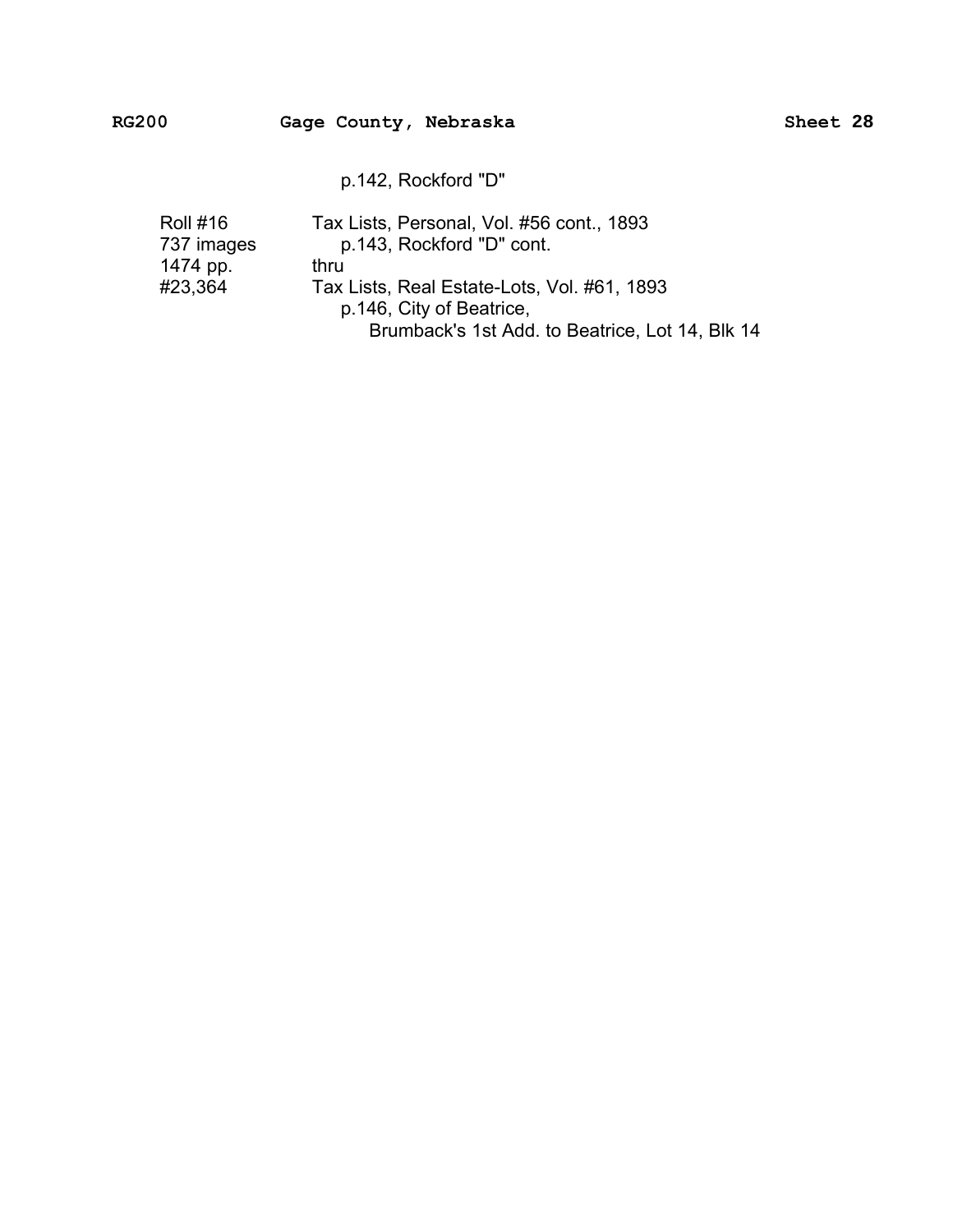| film<br><b>SERIES ONE</b>                            | <b>TAX LISTS - MICROFILM RECORD MP4015</b>                                                                                                                                                                                                                              |
|------------------------------------------------------|-------------------------------------------------------------------------------------------------------------------------------------------------------------------------------------------------------------------------------------------------------------------------|
| <b>Roll #17</b><br>755 images<br>1510 pp.<br>#23,365 | Tax Lists, Real Estate-Lots, Vol. #61 cont., 1893<br>p.147, City of Beatrice,<br>Brumbach's 2d Add. to Beatrice, Lot 1, Blk 1<br>thru<br>Tax Lists, Real Estate-Lots, Vol. #66, 1894<br>p.60, City of Beatrice,<br>Grabel & Beachly's 1st Add. to Beatrice, Blk 4, L.12 |
| <b>Roll #18</b><br>738 images<br>1476 pp.<br>#23,366 | Tax Lists, Real Estate-Lots, Vol. #66 cont., 1894<br>p.61, City of Beatrice,<br>Grable & Beachly's 1st Addition, Lot 1, Blk 5<br>thru<br>Tax Lists, Real Estate-Lots, Vol. #70, 1895<br>p.153, Midland Precinct,<br>Wagner's 1st Subdivision, Lot 10                    |
| <b>Roll #19</b><br>759 images<br>1518 pp.<br>#23,378 | Tax Lists, Real Estate-Lots, Vol. #70 cont., 1895<br>p.154, Midland Precinct,<br>Wagner's 2d Subdivision, Lot 1<br>thru<br>Tax Lists, Personal, Vol. #74, 1896<br>p.113, Midland Precinct                                                                               |
| <b>Roll #20</b><br>741 images<br>1482 pp.<br>#23,379 | Tax Lists, Personal, Vol. #74 cont., 1896<br>p.114, Midland Precinct cont.<br>thru<br>Tax Lists, Personal, Vol. #79, 1897<br>p.7, Barneston Precinct                                                                                                                    |
| <b>Roll #21</b><br>751 images<br>1502 pp.<br>#23,380 | Tax Lists, Personal, Vol. #79 cont., 1897<br>p.8, Barneston Precinct cont.<br>thru<br>Tax Lists, Real Estate-Lands, Vol. #83, 1897<br>p.66, Holt Township, NW1/4, S28-T05N-R06E                                                                                         |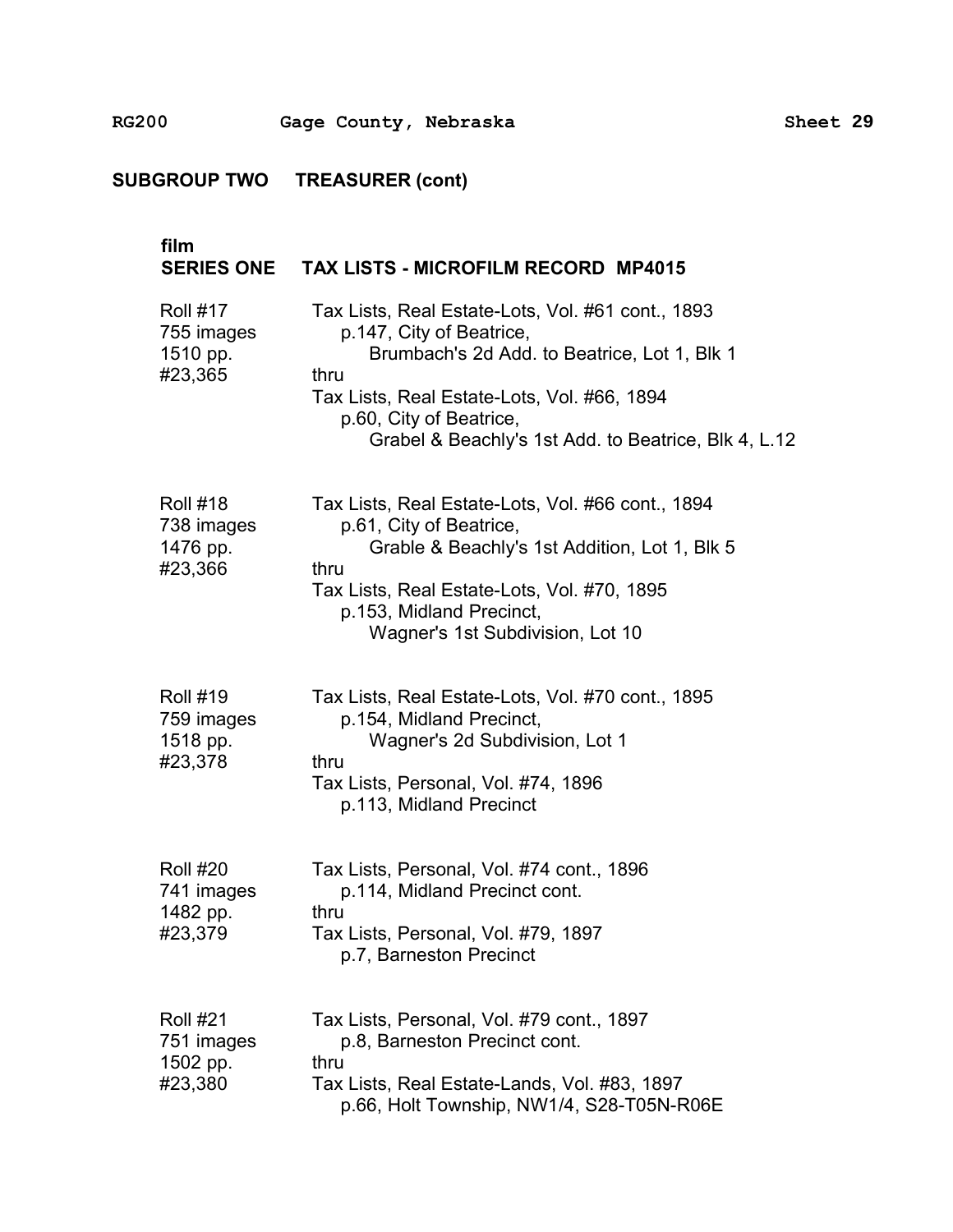| <b>Roll #22</b> | Tax Lists, Real Estate-Lands, Vol. #83 cont., 1897 |
|-----------------|----------------------------------------------------|
| 755 images      | p.67, Holt Township, SE1/4, S28-T05N-R06E          |
| 1510 pp.        | thru                                               |
| #23,381         | Tax Lists, Real Estate-Lots, Vol. #87, 1898        |
|                 | p.245, City of Beatrice,                           |
|                 | Cropsey's Addition, Lot 5, Blk 23                  |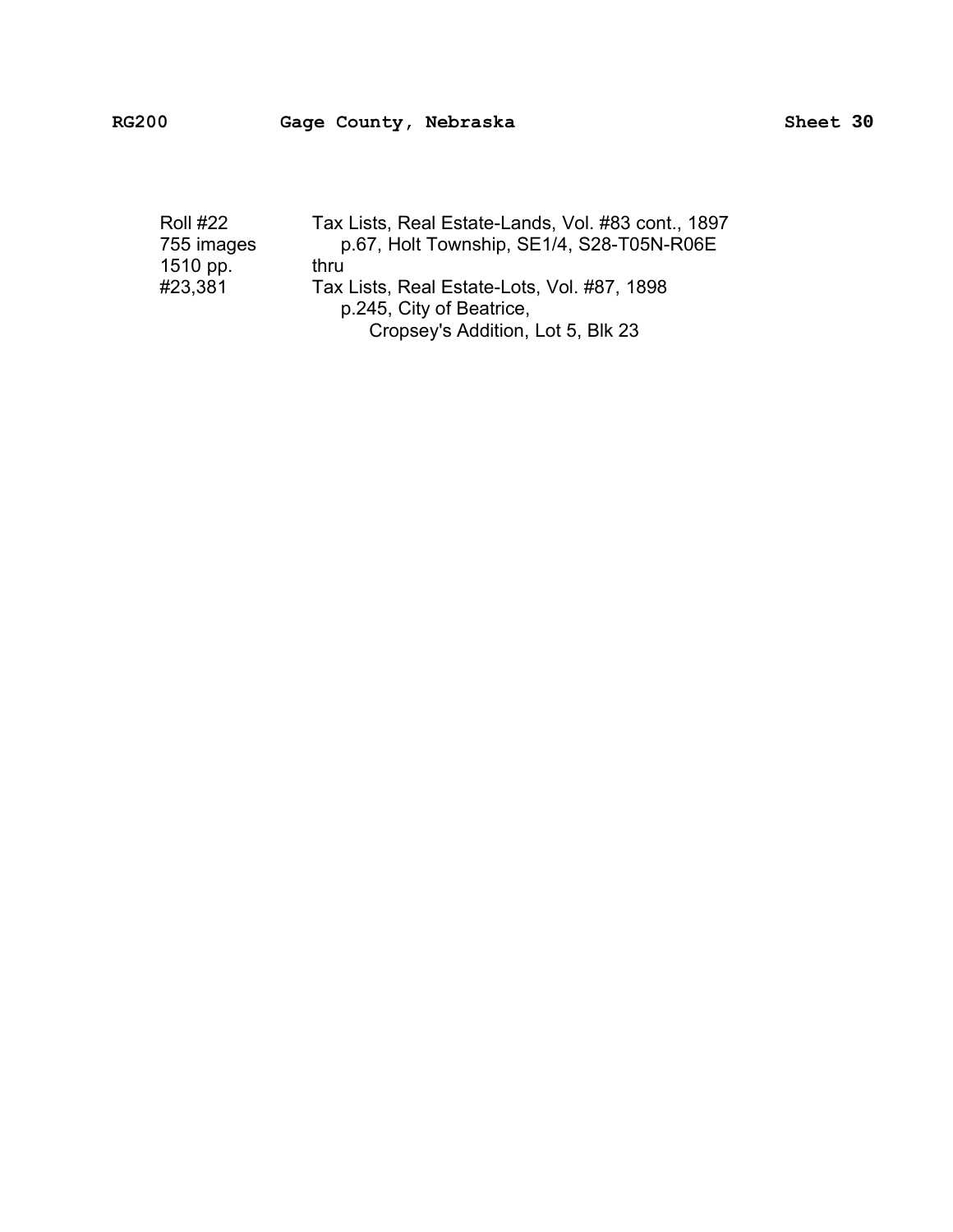**RG200** � **Gage County, Nebraska Sheet 31** 

**SUBGROUP TWO TREASURER (cont)** 

| film<br><b>SERIES ONE</b>                            | <b>TAX LISTS - MICROFILM RECORD MP4015</b>                                                                                                                                                                                                      |
|------------------------------------------------------|-------------------------------------------------------------------------------------------------------------------------------------------------------------------------------------------------------------------------------------------------|
| <b>Roll #23</b><br>752 images<br>1504 pp.<br>#23,382 | Tax Lists, Real Estate-Lots, Vol. #87 cont., 1898<br>p.246, City of Beatrice,<br>Cropsey's Addition, Lot 5, Blk 23<br>thru<br>Tax Lists, Vol. #91, 1899<br>p.283, City of Beatrice-Recapitulation<br>NOTE: Vol. #89 page numbering inconsistent |
| <b>Roll #24</b><br>769 images<br>1538 pp.<br>#23,383 | Tax Lists, Real Estate-Lots, Vol. #92, 1899<br>p.1, City of Beatrice, Blk 1, Lot 1<br>thru<br>Tax Lists, Real Estate-Lots, Vol. #96, 1900<br>p.91, Adams Precinct, Harnley's Subdivision                                                        |
| <b>Roll #25</b><br>750 images<br>1500 pp.<br>#23,384 | Tax Lists, Real Estate-Lots, Vol. #96 cont., 1900<br>p.92, Hoag Precinct, Lot 114<br>thru<br>Tax Lists, Vol. #99, Personal Property,<br>p.179 - County Recapitulation, 1901                                                                     |
| <b>Roll #26</b><br>736 images<br>1472 pp.<br>#23,385 | Tax Lists, Real Estate-Lots, Vol. #100, 1901<br>p.1, Wymore Precinct,<br>Outside Lots, Lot 1, Blk 1<br>thru<br>Tax Lists, Personal, Vol. #103, 1902<br>p.92, Hanover Precinct "S"                                                               |
| <b>Roll #27</b><br>753 images<br>1506 pp.<br>#23,391 | Tax Lists, Personal, Vol. #103 cont., 1902<br>p.93, Hanover Precinct "S" cont.<br>thru<br>Tax Lists, Personal, Vol. #107, 1903<br>p.11, Blakely Precinct "W"                                                                                    |
| <b>Roll #28</b><br>656 images<br>1312 pp.<br>#23,392 | Tax Lists, Personal, Vol. #107 cont., 1903<br>p.12, Barneston Precinct "A"<br>thru<br>Tax Lists, Real Estate-Lands, Vol. #110, 1903<br>p.15, Lincoln Precinct, NW4, S09-T03N-R05E                                                               |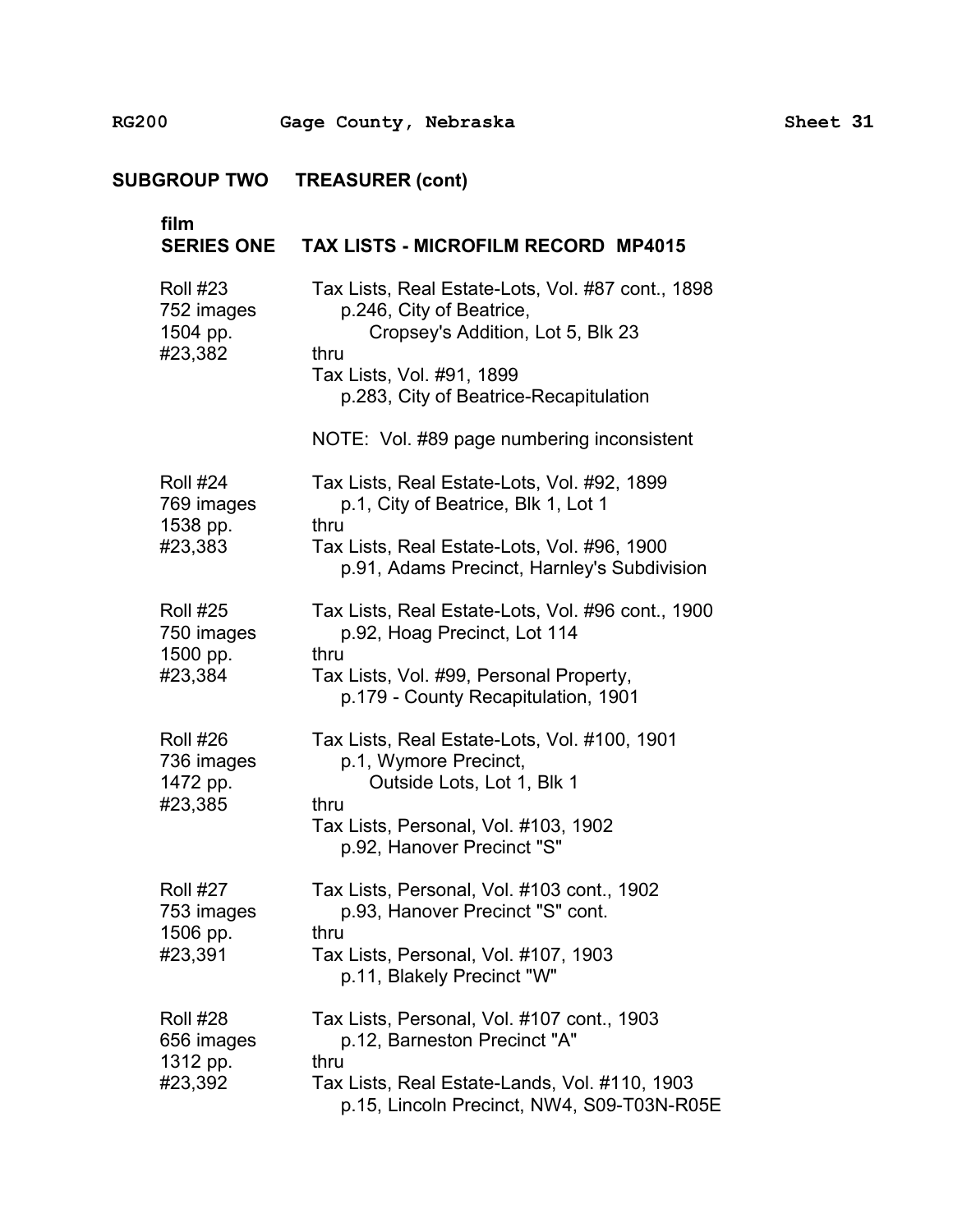| <b>Roll #29</b><br>670 images | Tax Lists, Real Estate-Lands, Vol. #110 cont., 1903<br>p.16, Lincoln Precinct, S09-T03N-R05E |
|-------------------------------|----------------------------------------------------------------------------------------------|
| 1346 pp.                      | thru                                                                                         |
| #23,393                       | Tax Lists, Real Estate-Lots, Vol. #113, 1904                                                 |
|                               | p.137, Beatrice Precinct,                                                                    |
|                               | McColrey's Subdivision, Lot 8                                                                |
|                               |                                                                                              |

CORRECTION: Microfilm Operator's certificate, End of Reel should show Lot 8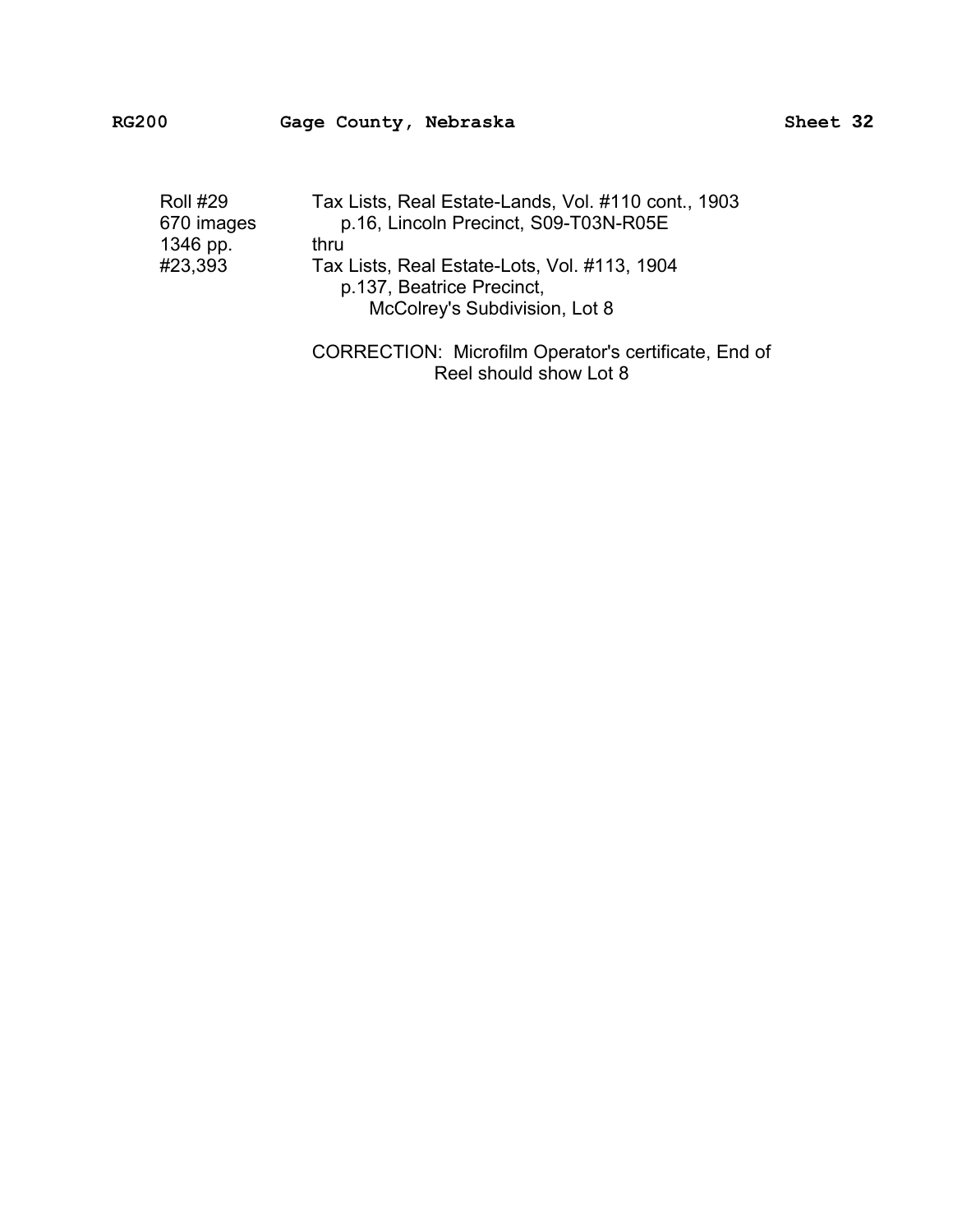| film<br><b>SERIES ONE</b>                            | <b>TAX LISTS - MICROFILM RECORD MP4015</b>                                                                                                                                                                                                    |
|------------------------------------------------------|-----------------------------------------------------------------------------------------------------------------------------------------------------------------------------------------------------------------------------------------------|
| <b>Roll #30</b><br>662 images<br>1324 pp.<br>#23,394 | Tax Lists, Real Estate-Lots, Vol. #113 cont., 1904<br>p.138, Beatrice Precinct,<br>Shell's Subdivision, Lot 1<br>thru<br>Tax Lists, Real Estate-Lots, Vol. #117, 1905<br>p.44, City of Beatrice,<br>Smith Brother's Addition, Lot 6, Block 35 |
| <b>Roll #31</b><br>642 images<br>1284 pp.            | Tax Lists, Real Estate-Lots, Vol. #117 cont., 1905<br>p.45, City of Beatrice, Wyer's Addition, Block 1<br>thru                                                                                                                                |
| #23,395                                              | Tax Lists, Real Estate-Lots, Vol. #120, 1906<br>p.55, Adams Lots 1-2, Block 21                                                                                                                                                                |
|                                                      | NOTE: Vol. #117, no lot numbers listed<br><b>CORRECTION: Microfilm Operator's Certificate,</b><br>End of Reel, should show v.120 ending reel.                                                                                                 |
| <b>Roll #32</b><br>665 images<br>1330 pp.<br>#23,396 | Tax Lists, Real Estate-Lots, Vol. #120 cont., 1906<br>p.56, Adams Blk 21, Lots 3-4<br>thru                                                                                                                                                    |
|                                                      | Tax Lists, Personal, Vol. #123, 1907<br>p.173, Rockford Precinct "W"                                                                                                                                                                          |
| <b>Roll #33</b><br>665 images<br>1330 pp.<br>#23,397 | Tax Lists, Personal, Vol. #123 cont., 1907<br>p.174, Riverside Precinct "A"<br>thru                                                                                                                                                           |
|                                                      | Tax Lists, Personal, Vol. #127, 1908<br>p.48, Filley Precinct "Y"                                                                                                                                                                             |
| <b>Roll #34</b><br>636 images<br>1272 pp.<br>#23,398 | Tax Lists, Personal, Vol. #127 cont., 1908<br>p.49, Grant Precinct "B"<br>thru                                                                                                                                                                |
|                                                      | Tax Lists, Real Estate-Lands, Vol. #131, 1908<br>p.95, S17-T06N-R06E (NE1/4)                                                                                                                                                                  |
| <b>Roll #35</b><br>651 images<br>1302 pp.<br>#23,399 | Tax Lists, Real Estate-Lands, Vol. #131 cont., 1908<br>p.96, S17-T06N-R06E (NE1/4) cont.<br>thru                                                                                                                                              |
|                                                      | Tax Lists, Real Estate-Lots, Vol.#135, 1909<br>p.128, City of Beatrice,                                                                                                                                                                       |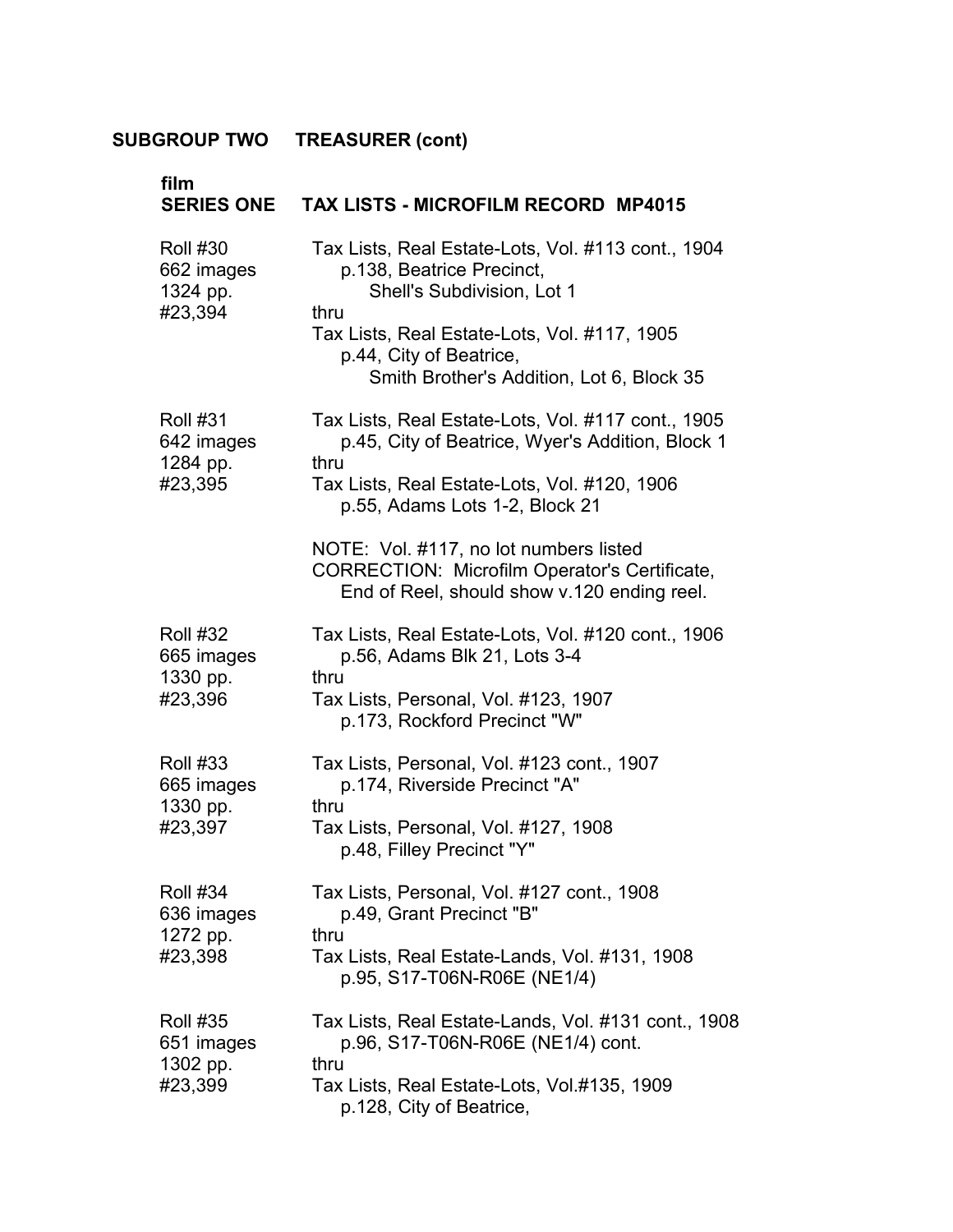Bristol Place Addition, Lot 15

| <b>Roll #36</b> | Tax Lists, Real Estate-Lots, Vol. #135, 1909 |
|-----------------|----------------------------------------------|
| 653 images      | p.129, City of Beatrice,                     |
| 1306 pp.        | Dodds & Spencer's Subdivision, Lots 1-2      |
| #23,400         | thru                                         |
|                 | Tax Lists, Real Estate-Lots, Vol. #139, 1910 |
|                 | p.98, Lincoln Precinct,                      |
|                 | Ellis' 2nd Addition, Lots 9-12, Block 7      |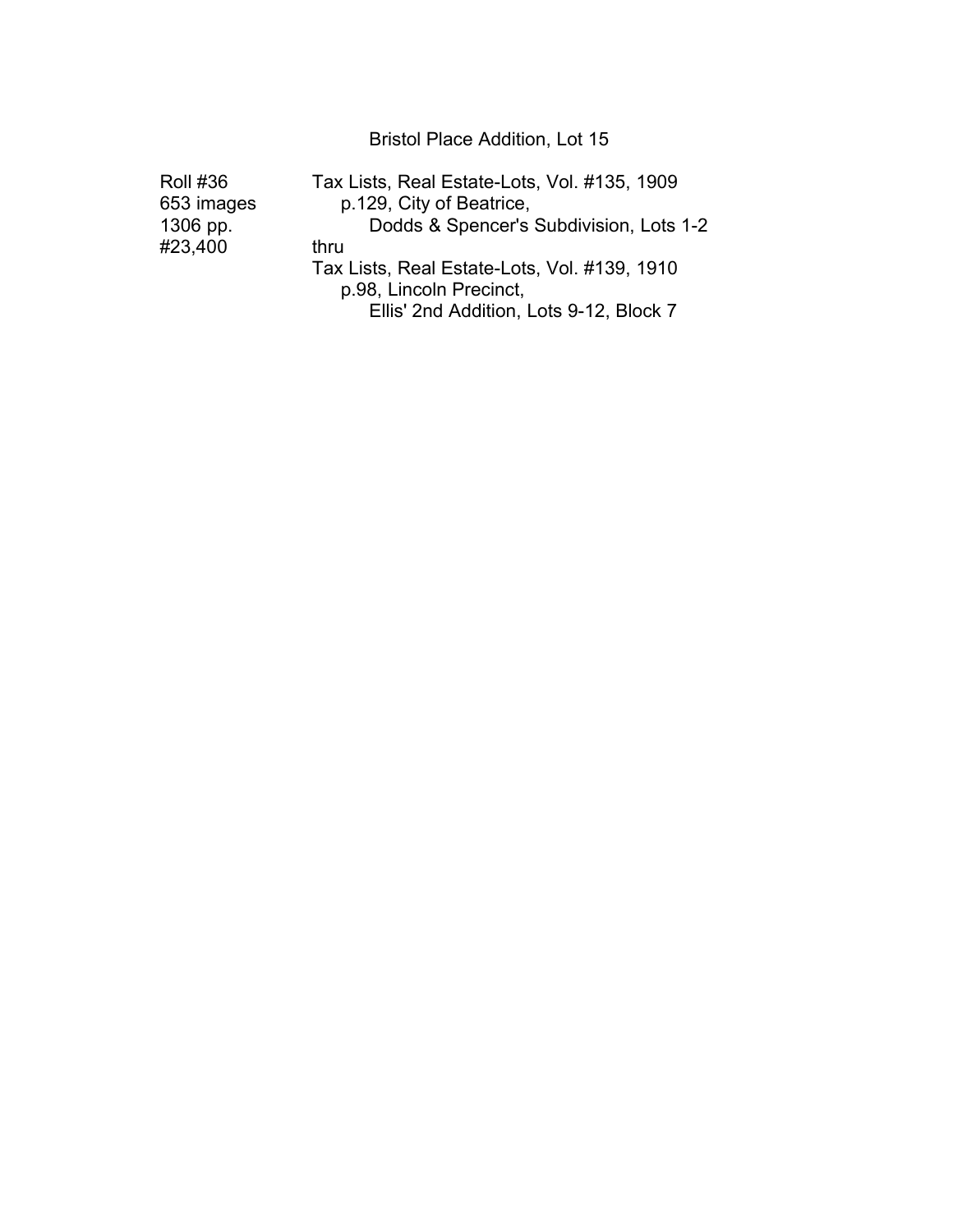| film<br><b>SERIES ONE</b>                 | <b>TAX LISTS - MICROFILM RECORD MP4015</b>                                                                          |
|-------------------------------------------|---------------------------------------------------------------------------------------------------------------------|
| <b>Roll #37</b><br>671 images<br>1342 pp. | Tax Lists, Real Estate-Lots, Vol. #139 cont., 1910<br>p.99, Liberty, Lot 1, Blk 1<br>thru                           |
| #23,401                                   | Tax Lists, Personal, Vol. #143, 1911<br>p.33, City of Beatrice 2d Ward                                              |
| <b>Roll #38</b><br>646 images<br>1292 pp. | Tax Lists, Personal, Vol. #143 cont., 1911<br>p.34, City of Beatrice 3rd Ward<br>thru                               |
| #23,402                                   | Tax Lists, Personal, Vol. #147, 1912<br>p.64, Glenwood Precinct "Z"                                                 |
| <b>Roll #39</b><br>653 images<br>1306 pp. | Tax Lists, Personal, Vol. #147 cont., 1912<br>p.65, Grant Precinct "B"<br>thru                                      |
| #23,406                                   | Tax Lists, Real Estate-Lands, Vol. #151, 1912<br>p.61, Paddock Precinct, SW1/4, S28-T01N-R06E                       |
| <b>Roll #40</b><br>655 images<br>1310 pp. | Tax Lists, Real Estate-Lands, Vol. #151 cont., 1912<br>p.62, Paddock Precinct, S29-T01N-R06E<br>thru                |
| #23,407                                   | Tax Lists, Real Estate-Lots, Vol. #155, 1913<br>p.91, City of Beatrice,<br>Riverside Park Addition, Lot 9, Block 15 |
|                                           |                                                                                                                     |
|                                           | NOTE: Index for Vol. #151 is microfilmed at the<br>end of volume at frame #155                                      |
| <b>Roll #41</b><br>656 images             | Tax Lists, Real Estate-Lots, Vol. #155 cont., 1913<br>p.92, City of Beatrice,                                       |
| 1312 pp.<br>#23,408                       | Riverside Park Addition, Lots 10-12, Block 15<br>thru                                                               |
|                                           | Tax Lists, Real Estate-Lots, Vol. #159, 1914<br>p.106, Holmesville, Block 11, Lots 4-6                              |
| <b>Roll #42</b><br>655 images             | Tax Lists, Real Estate-Lots, Vol. #159 cont., 1914<br>p.107, Holmesville, Block 11, Lots 7-9                        |
| 1310 pp.<br>#23,409                       | thru<br>Tax Lists, Vol. #163, 1915                                                                                  |
|                                           | p.57, City of Beatrice-Personal                                                                                     |
|                                           | 4th Ward to Beatrice, "U"                                                                                           |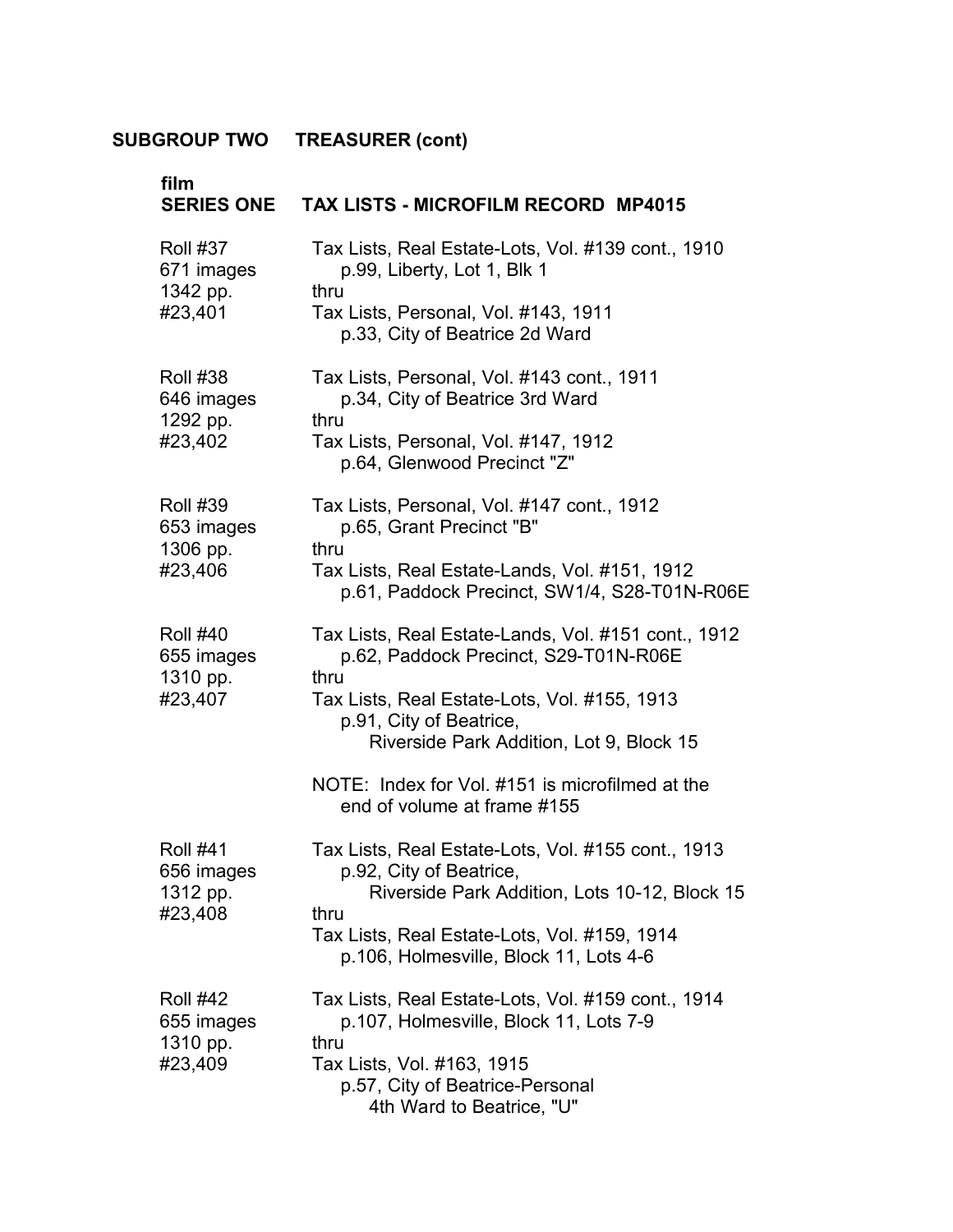| Roll #43   | Tax Lists, Vol. #163 cont., 1915 |
|------------|----------------------------------|
| 648 images | p.58, City of Beatrice-Personal  |
| 1296 pp.   | 4th Ward to Beatrice, "V"        |
| #23,413    | thru                             |
|            | Tax Lists, Vol. #167, 1916       |
|            | p.71, Holt Precinct-Personal "D" |
|            |                                  |

NOTE: Vol. #166, p.1, 1915 is blank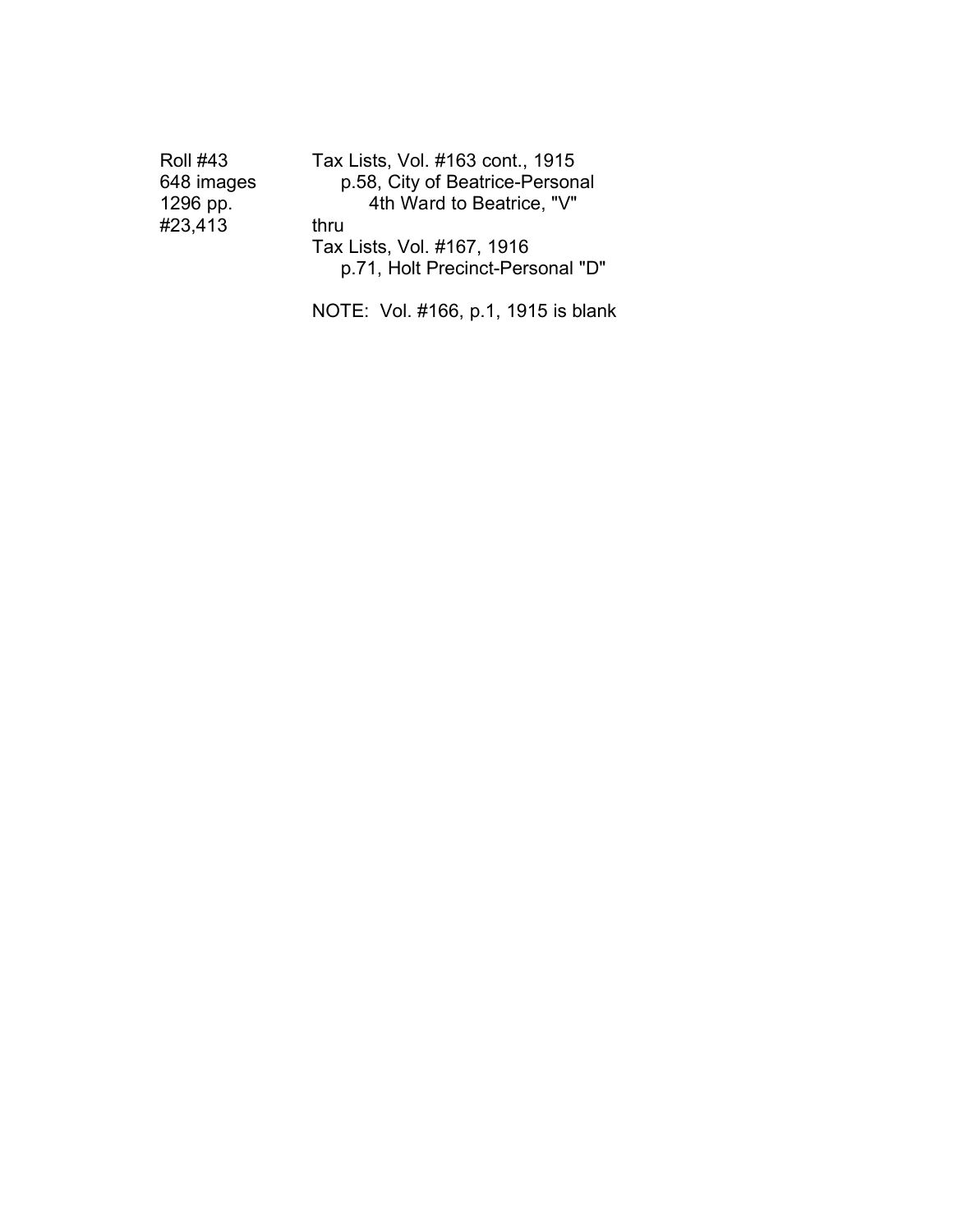| film<br><b>SERIES ONE</b>                            | <b>TAX LISTS - MICROFILM RECORD MP4015</b>                                                                                                                                                                                                                      |
|------------------------------------------------------|-----------------------------------------------------------------------------------------------------------------------------------------------------------------------------------------------------------------------------------------------------------------|
| <b>Roll #44</b><br>652 images<br>1316 pp.<br>#23,414 | Tax Lists, Vol. #167 cont., 1916<br>p.72, Holt Precinct-Personal "D"<br>thru<br>Tax Lists, Vol. #171, 1916<br>p.176, Recap Additions after footings                                                                                                             |
| <b>Roll #45</b><br>654 images<br>1308 pp.<br>#23,415 | Tax Lists, Vol. #172, 1917<br>p.1, Adams Precinct-Personal "A"<br>thru<br>Tax Lists, Real Estate-Lands, Vol. #176, 1917<br>p.63, Riverside Precinct, SW1/4, S36-T03N-R06E                                                                                       |
| <b>Roll #46</b><br>638 images<br>1276 pp.<br>#23,416 | Tax Lists, Real Estate-Lands, Vol. #176 cont., 1917<br>p.64, Riverside Precinct, NE1/2, S01-T04N-R06E<br>thru<br>Tax Lists, Real Estate-Lots, Vol. #180, 1918<br>p.69, City of Beatrice,<br>Dorsey's Subdivision, Lot 12                                        |
| <b>Roll #47</b><br>655 images<br>1310 pp.<br>#23,417 | Tax Lists, Real Estate-Lots, Vol. #180 cont., 1918<br>p.70, City of Beatrice,<br>Taylor's 1st Subdivision, Lots 1-7<br>thru<br>Tax Lists, Real Estate-Lots, Vol. #184, 1919<br>p.45, Filley,<br>1st Add. to Filley, Block 12<br>NOTE: Vol. #182, p.105 is blank |
| <b>Roll #48</b><br>657 images<br>1314 pp.<br>#23,418 | Tax Lists, Real Estate-Lots, Vol. #184 cont., 1919<br>p.46, Liberty, Block 1<br>thru<br>Tax Lists, Vol. 188, 1920<br>p.24, City of Beatrice-Personal<br>2d Ward to Beatrice "H"                                                                                 |
| <b>Roll #49</b><br>636 images<br>1272 pp.<br>#23,420 | Tax Lists, Vol. #188 cont., 1920<br>p.25, City of Beatrice-Personal<br>2d Ward to Beatrice "I"<br>thru<br>Tax Lists, Vol. #192, 1921                                                                                                                            |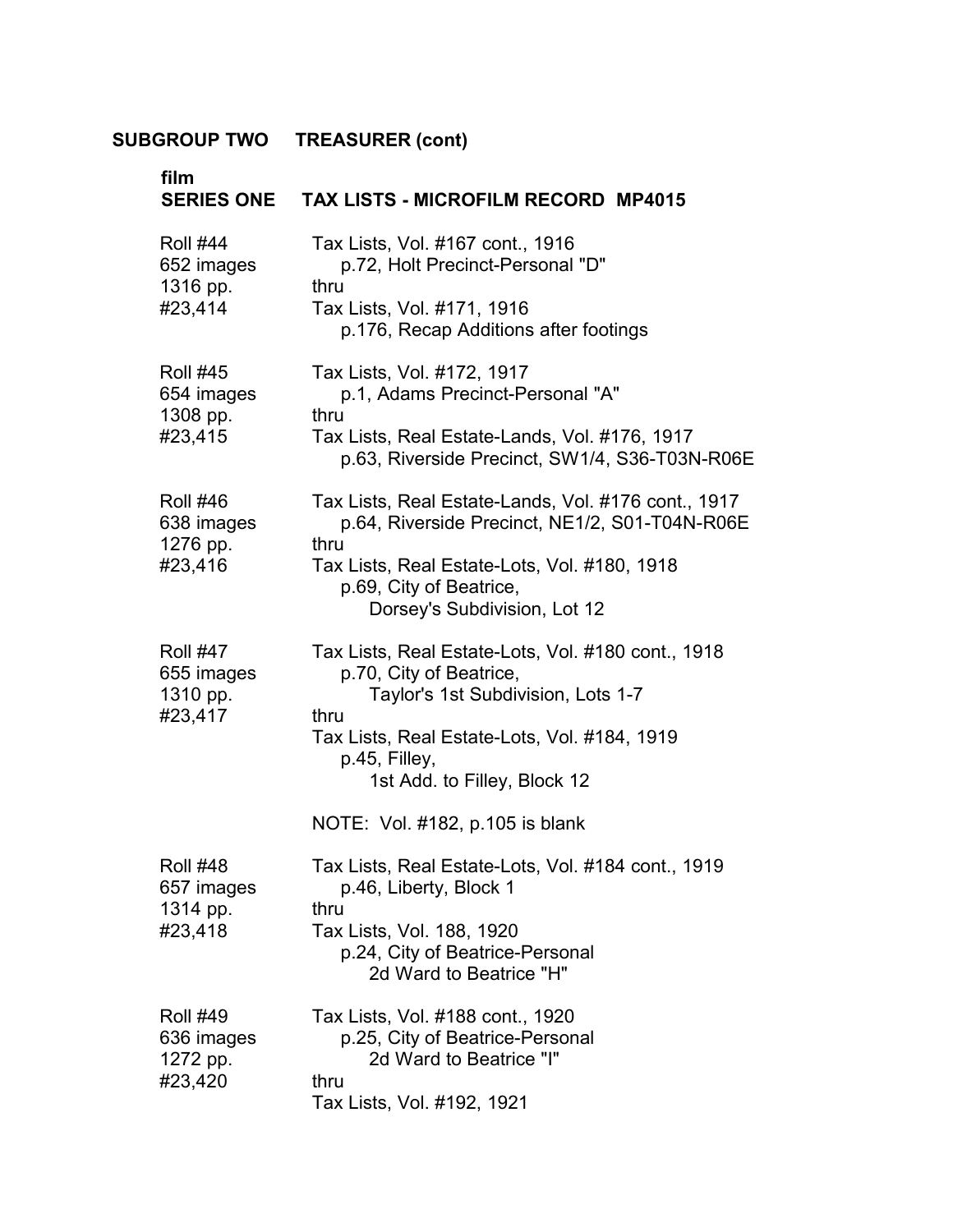p.60, Glenwood Precinct-Personal "Z"

| <b>Roll #50</b> | Tax Lists, Vol. #192 cont., 1921              |
|-----------------|-----------------------------------------------|
| 654 images      | p.61, Grant Precinct Personal "B"             |
| 1308 pp.        | thru                                          |
| #23,438         | Tax Lists, Real Estate-Lands, Vol. #196, 1921 |
|                 | p.113, Wymore Precinct, SW1/4, S35-T02N-R07E  |
|                 |                                               |

NOTE: Vol. #195, pp.177-199 are blank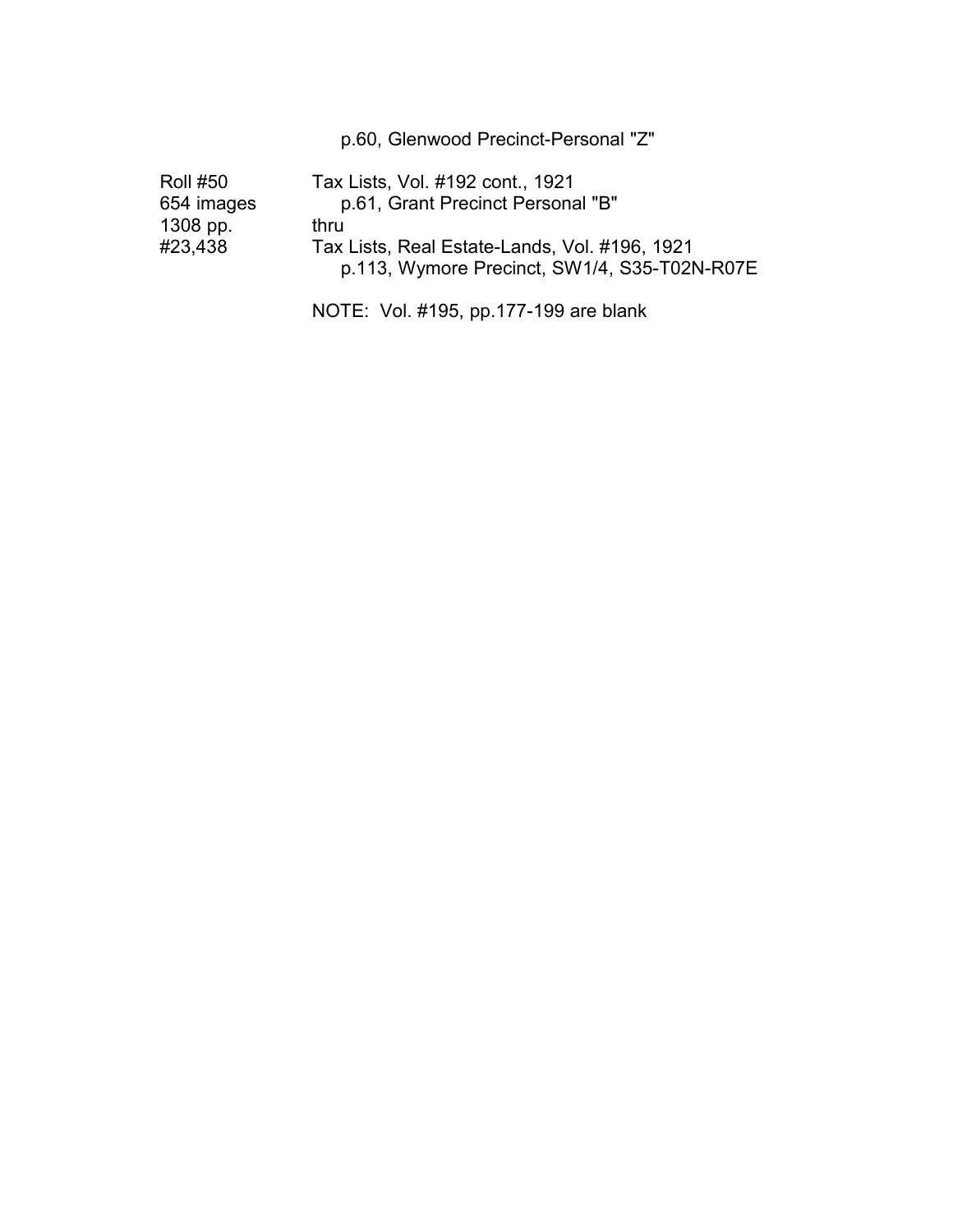| film<br><b>SERIES ONE</b>                            | <b>TAX LISTS - MICROFILM RECORD MP4015</b>                                                                                                                                                                                                              |
|------------------------------------------------------|---------------------------------------------------------------------------------------------------------------------------------------------------------------------------------------------------------------------------------------------------------|
| <b>Roll #51</b><br>652 images<br>1304 pp.<br>#23,439 | Tax Lists, Real Estate-Lands, Vol. #196 cont., 1921<br>p.114, Rockford Precinct, NE1/4, S01-T03N-R07E<br>thru<br>Tax Lists, Real Estate-Lots, Vol. #200, 1922<br>p.135, City of Beatrice,<br>Riverside Park Addition, Lot 9, Block 8                    |
| <b>Roll #52</b><br>645 images<br>1290 pp.<br>#23,440 | Tax Lists, Real Estate-Lots, Vol. #200 cont., 1922<br>p.136, City of Beatrice,<br>Riverside Park Addition, Lot 1, Block 9<br>thru<br>Tax Lists, Real Estate-Lots, Vol. #204, 1923<br>p.86, Wymore Orig Town, Block 22, Lots 11-12                       |
| <b>Roll #53</b><br>632 images<br>1264 pp.<br>#23,445 | Tax Lists, Real Estate-Lots, Vol. #204 cont., 1923<br>p.87, Wymore Orig Town, Block 23, Lot 1<br>thru<br>Tax Lists, Vol. #207, 1924<br>p.176, Wymore-Personal, 2d Ward "Y"                                                                              |
| <b>Roll #54</b><br>651 images<br>1302 pp.<br>#23,446 | NOTE: Vol. #205, pp. 192-208 are blank<br>Tax Lists, Personal, Vol. #207 cont., 1924<br>p.177 - Wymore, Insurance Companies<br>thru<br>Tax Lists, Personal, Vol. #212, 1925<br>p.5, Adams Precinct "M"<br>NOTE: Vol. #210, frame #455, no pages 202-208 |
| <b>Roll #55</b><br>664 images<br>1328 pp.<br>#23,447 | Tax Lists, Personal, Vol. #212 cont., 1925<br>p.6, Adams Precinct "M" cont.<br>thru<br>Tax Lists, Real Estate-Lands, Vol. #216, 1925<br>p.56, Paddock Precinct, SW1/4, S23-T01N-R06E                                                                    |
| <b>Roll #56</b><br>657 images<br>1314 pp.<br>#23,448 | Tax Lists, Real Estate-Lands, Vol. #216 cont., 1925<br>p.57, Paddock Precinct, NE1/4, S24-T01N-R06E<br>thru<br>Tax Lists, Real Estate-Lots, Vol. #220, 1926                                                                                             |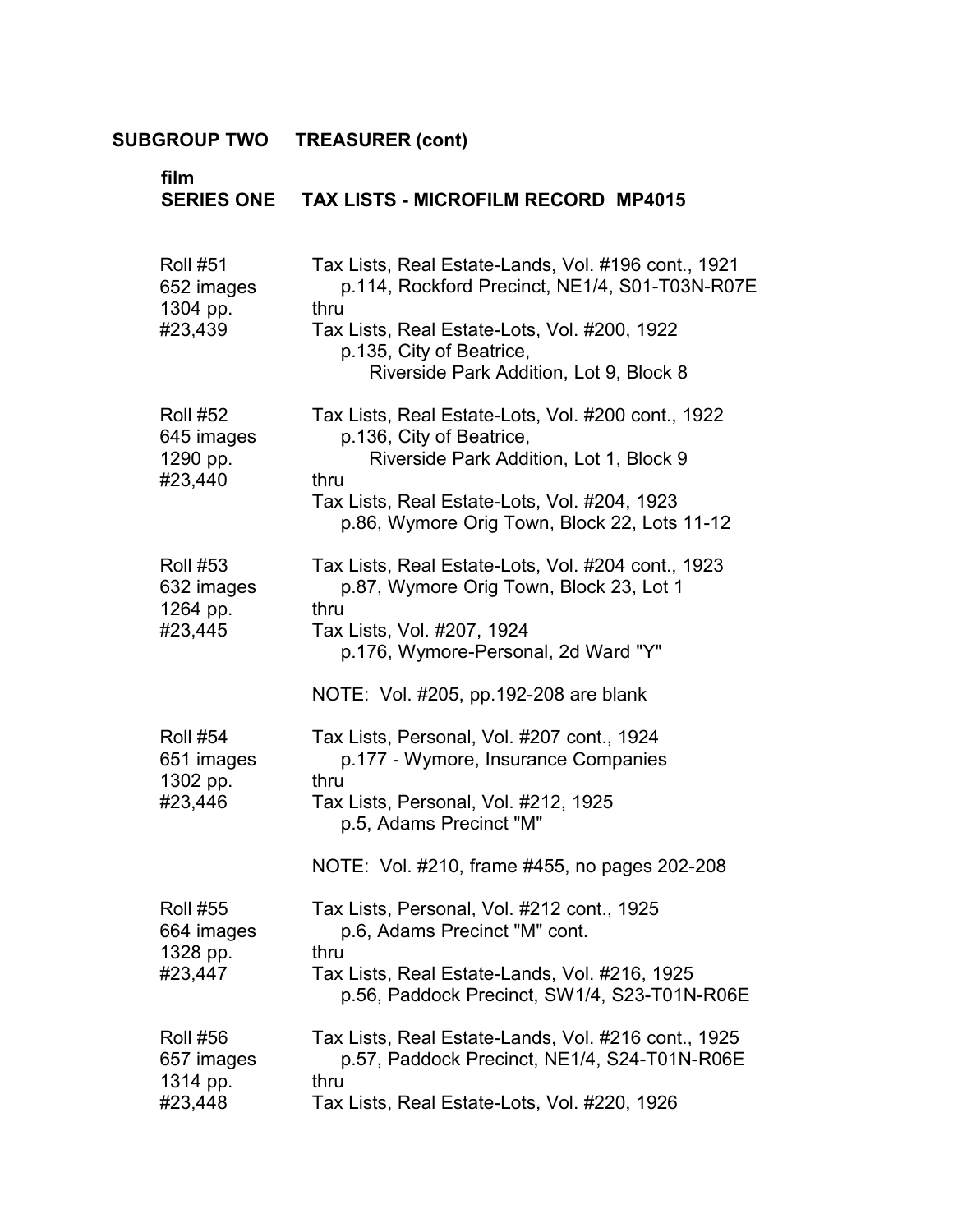p.55, City of Beatrice, � Dorsey's Subdivision, Lot 12

NOTE: Vol. #216, p.203 (sic), frame #157,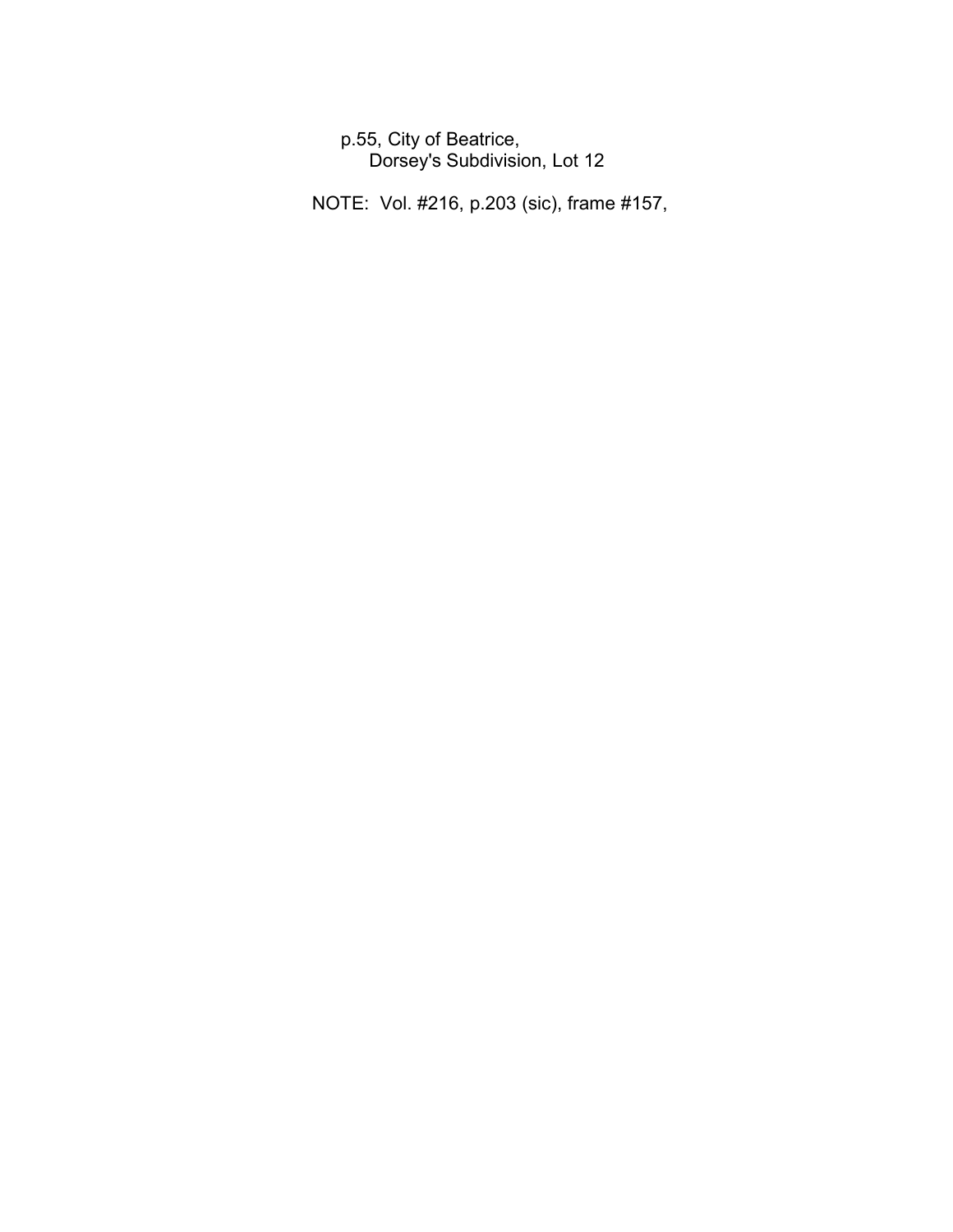| film                                                      | SERIES ONE TAX LISTS - MICROFILM RECORD MP4015                                                                                                                                                                                                                                                                                             |
|-----------------------------------------------------------|--------------------------------------------------------------------------------------------------------------------------------------------------------------------------------------------------------------------------------------------------------------------------------------------------------------------------------------------|
| <b>Roll #57</b><br>650 images<br>1300 pp.<br>#23,449      | Tax Lists, Real Estate-Lots, Vol. #220 cont., 1926<br>p.56, City of Beatrice,<br>Dwyer's Addition, Lots 1-17, Block 1<br>thru<br>Tax Lists, Vol. #223, 1927<br>p.87, Liberty-Personal, Corporations<br>CORRECTION: Operators Certificate, start of roll,<br>should read Block and not Township.<br>NOTE: Vol. #221, p.29 (sic), frame #179 |
| <b>Roll #58</b><br>655 images<br>1310 pp. thru<br>#23,450 | Tax Lists, Personal, Vol. #223 cont., 1927<br>p.88, Barneston, Corporations<br>Tax Lists, Vol. #227, 1928<br>p.54, Filley Precinct-Personal "Z"                                                                                                                                                                                            |
| <b>SUBGROUP TWO</b>                                       | <b>TREASURER (cont)</b>                                                                                                                                                                                                                                                                                                                    |
| film                                                      | SERIES ONE TAX LISTS - MICROFILM RECORD MP4015                                                                                                                                                                                                                                                                                             |
| <b>DAU 450</b>                                            | $T_{\text{out}}$ , $\frac{1}{2}$ , $\frac{1}{2}$ , $\frac{1}{2}$ , $\frac{1}{2}$ , $\frac{1}{2}$ , $\frac{1}{2}$ , $\frac{1}{2}$ , $\frac{1}{2}$ , $\frac{1}{2}$ , $\frac{1}{2}$ , $\frac{1}{2}$ , $\frac{1}{2}$ , $\frac{1}{2}$ , $\frac{1}{2}$ , $\frac{1}{2}$ , $\frac{1}{2}$ , $\frac{1}{2}$ , $\frac{1}{2}$ , $\frac{1}{2}$ ,         |

| <b>Roll #59</b><br>657 images<br>1314 pp.            | Tax Lists, Personal, Vol. #227 cont., 1928<br>p.55, Glenwood Precinct "A"<br>thru                                                                                                     |
|------------------------------------------------------|---------------------------------------------------------------------------------------------------------------------------------------------------------------------------------------|
| #23,451                                              | Tax Lists, Real Estate-Lands, Vol. #231, 1928<br>p.31, Blakely Precinct, SW1/4, S24-T04N-R05E                                                                                         |
| <b>Roll #60</b><br>644 images<br>1288 pp.<br>#23,454 | Tax Lists, Real Estate-Lands, Vol. #231 cont., 1928<br>p.32, Blakely Precinct, S25-T04N-R05E<br>thru<br>Tax Lists, Real Estate-Lots, Vol. #234, 1929<br>p.94, Wymore, Block 25, Lot 5 |
|                                                      | NOTE: Vol. #231, Frame #200, page numbering (sic)                                                                                                                                     |
| <b>Roll #61</b><br>670 images<br>1340 pp.            | Tax Lists, Real Estate-Lots, Vol. #234 cont., 1929<br>p.95, Wymore, Block 25, Lot 1<br>thru                                                                                           |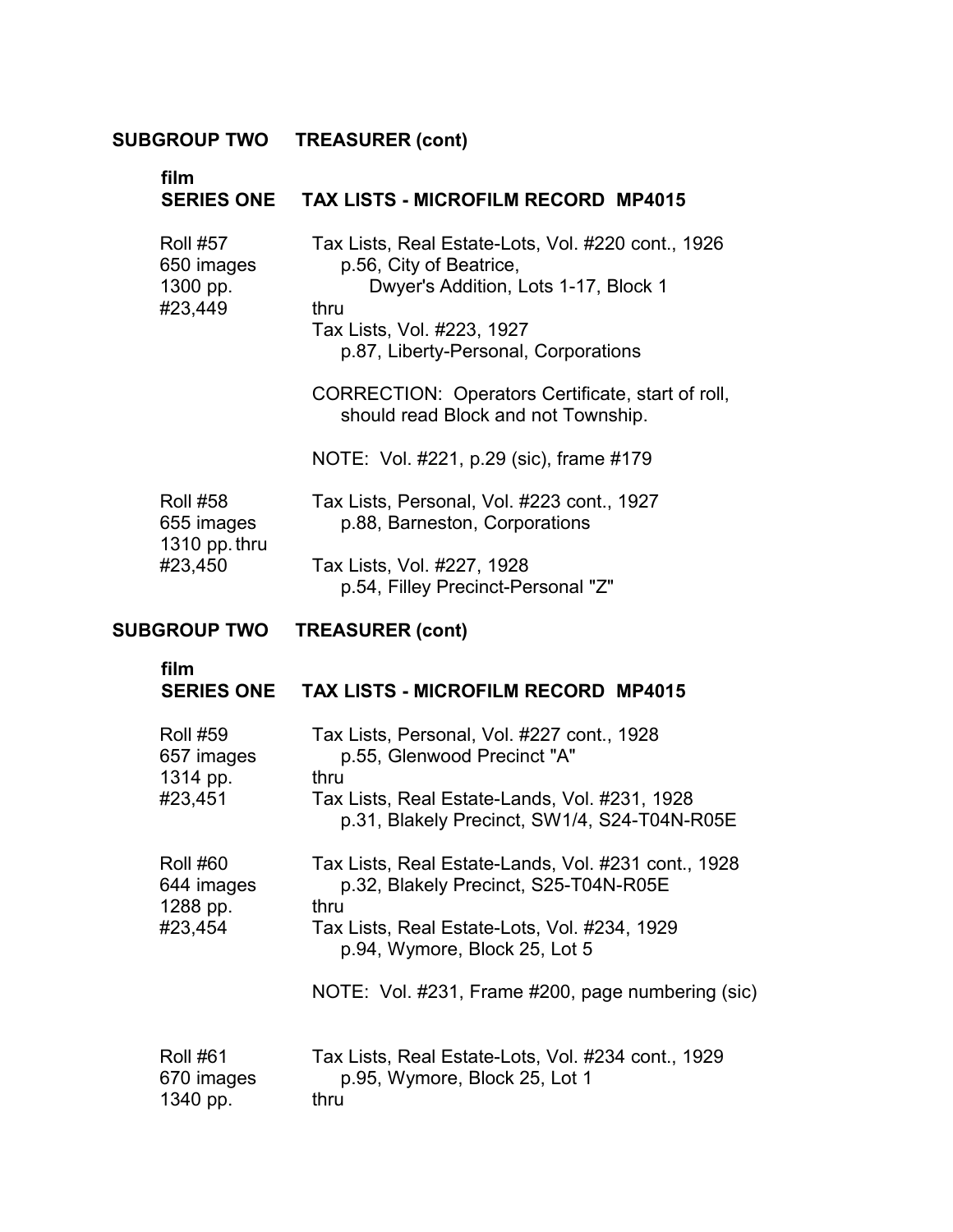#23,455 Tax Lists, Vol. #238, 1930 p.14, City of Beatrice-Personal 1st Ward to Beatrice, "R"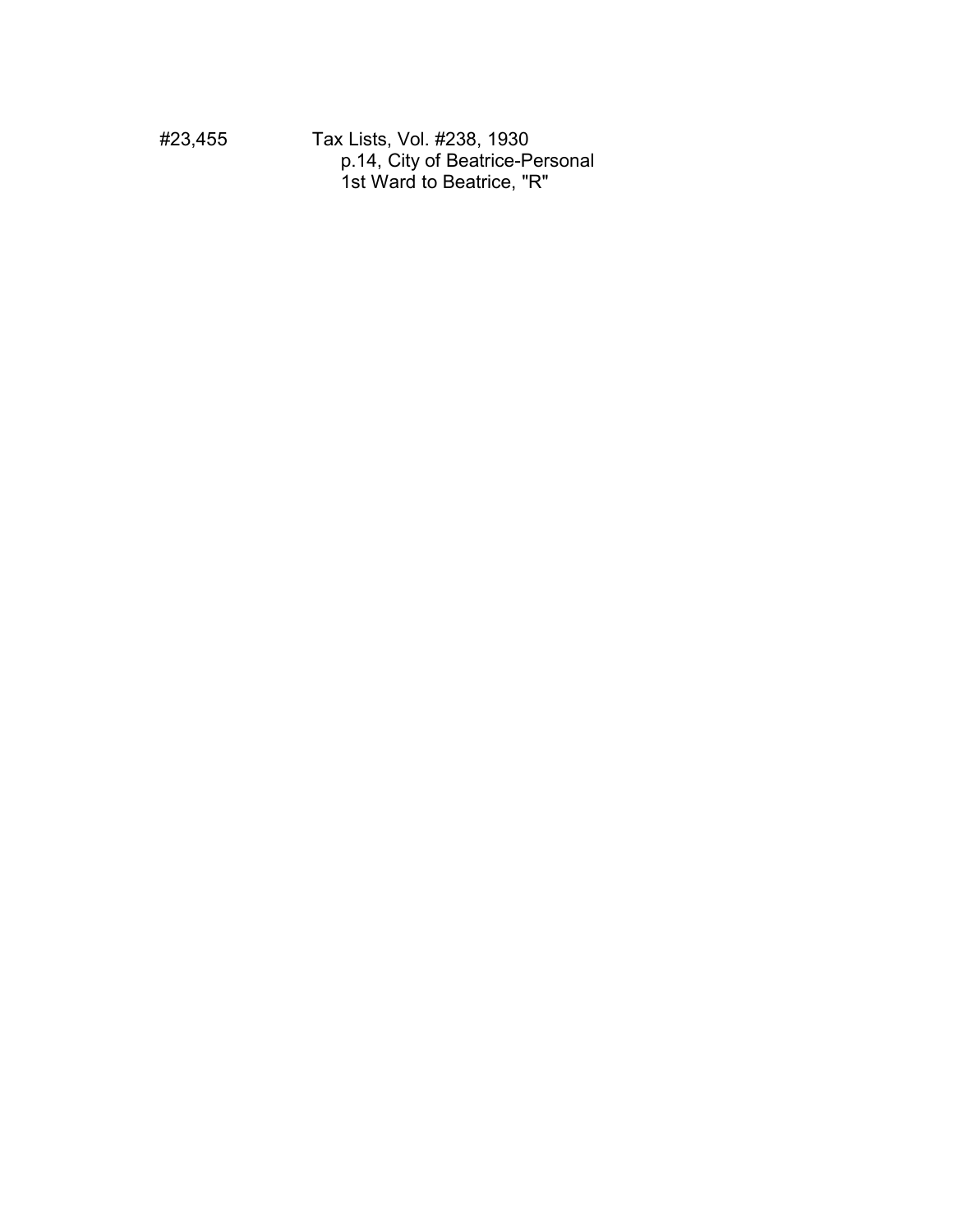| film<br><b>SERIES ONE</b>                            | <b>TAX LISTS - MICROFILM RECORD MP4015</b>                                                                                                                                                                                                         |
|------------------------------------------------------|----------------------------------------------------------------------------------------------------------------------------------------------------------------------------------------------------------------------------------------------------|
| <b>Roll #62</b><br>648 images<br>1296 pp.<br>#23,453 | Tax Lists, Vol.#238 cont., 1930<br>p.15, City of Beatrice-Personal<br>1st Ward to Beatrice, "R", cont.<br>thru<br>Tax Lists, Real Estate-Lands, Vol. #241, 1930<br>p.225, Adams Precinct, SW1/4, S30-T06N-R08E                                     |
| <b>Roll #63</b><br>396 images<br>692 pp.<br>#23,456  | Tax Lists, Real Estate-Lands, Vol. #241 cont., 1930<br>p.226, Adams Precinct, NE1/4, S31-T06N-R08E<br>thru<br>Tax Lists, Vol. #244, 1931<br>p.30, Blue Springs, Real Estate-Lots<br>Hallister's (New Hall's) Addition<br>Lots 9-10, Block 12       |
| <b>Roll #64</b><br>677 images<br>1354 pp.<br>#23,461 | Tax Lists, Real Estate-Lots, Vol. #244 cont., 1931<br>p.31, Blue Springs, Hall's 2 <sup>nd</sup> Addition<br>thru<br>Tax Lists, Personal, Vol. #247, 1932<br>p.114, Island Grove Precinct "Z"                                                      |
| <b>Roll #65</b><br>660 images<br>1320 pp.<br>#23,462 | Tax Lists, Vol. #247 cont., 1932<br>p.115, Liberty Precinct-Personal<br>thru<br>Tax Lists, Real Estate-Lands, Vol. #251, 1932<br>p.79, Riverside Precinct, S03-T03N-R06E<br>NOTE: Vol. #248, Frame #216 also contains<br>outside personal for 1932 |
| <b>Roll #66</b><br>633 images<br>1266 pp.<br>#23,463 | Tax Lists, Real Estate-Lands, Vol. #251 cont., 1932<br>p.80, Riverside Precinct, S04-T03N-R06E<br>thru<br>Tax Lists, Vol. #253, 1933<br>p.464, Wymore Personal, 1st Ward, "C"                                                                      |
| <b>Roll #67</b><br>636 images<br>1272 pp.<br>#23,464 | Tax Lists, Vol. #253 cont., 1933<br>p.465, Wymore Personal, 1st Ward, "C" cont.<br>thru<br>Tax Lists, Real Estate-Lots, Vol. #256, 1933                                                                                                            |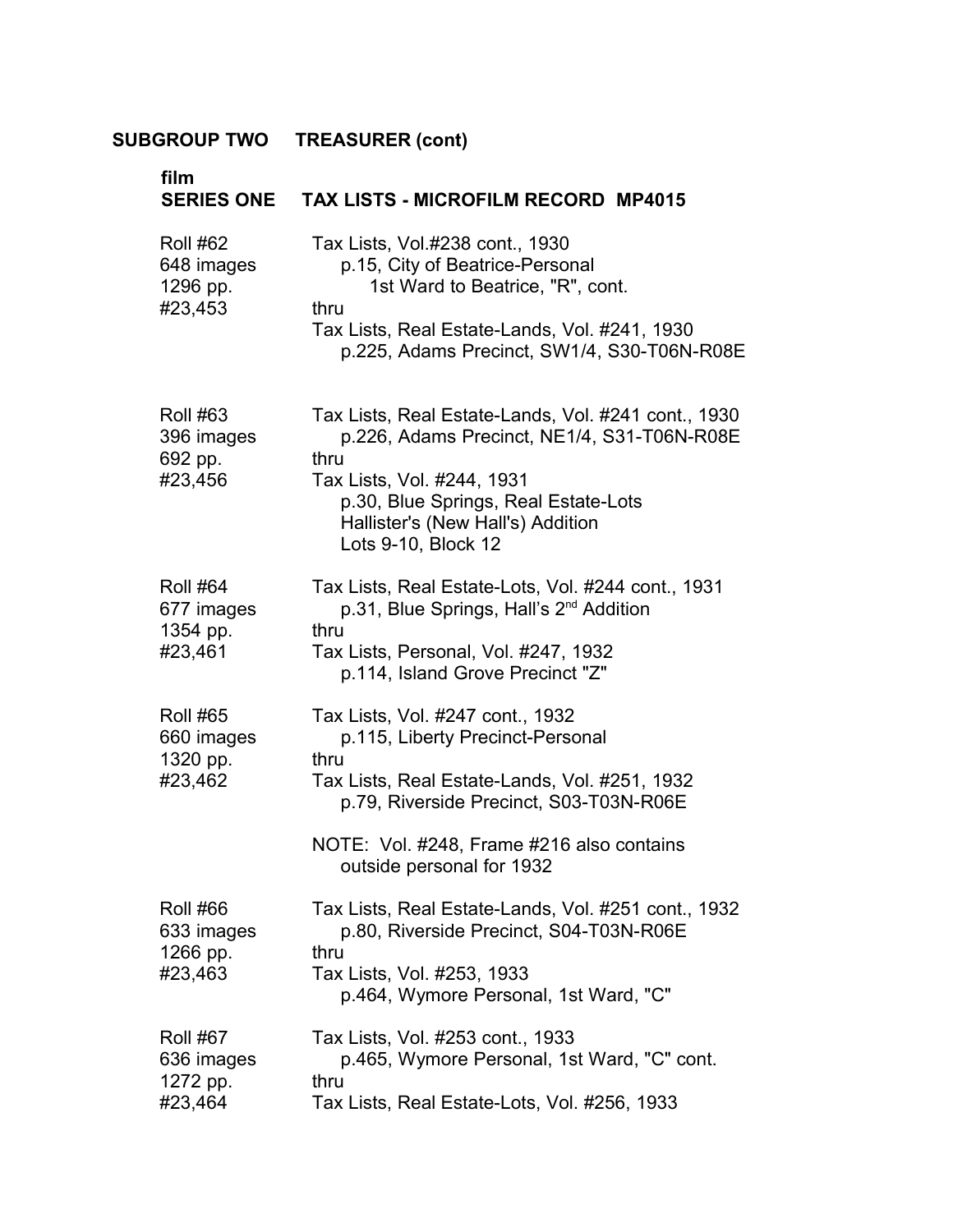|                                           | p.166, City of Beatrice, McClellan's Subdivision                                                                |
|-------------------------------------------|-----------------------------------------------------------------------------------------------------------------|
| <b>Roll #68</b><br>630 images<br>1260 pp. | Tax Lists, Real Estate-Lots, Vol. #256 cont., 1933<br>p.167, City of Beatrice,<br>McColery's Subdivision, Lot 1 |
| #23,465                                   | thru                                                                                                            |
|                                           | Tax Lists, Vol. #259, 1934<br>p.171, Liberty-Personal "M"                                                       |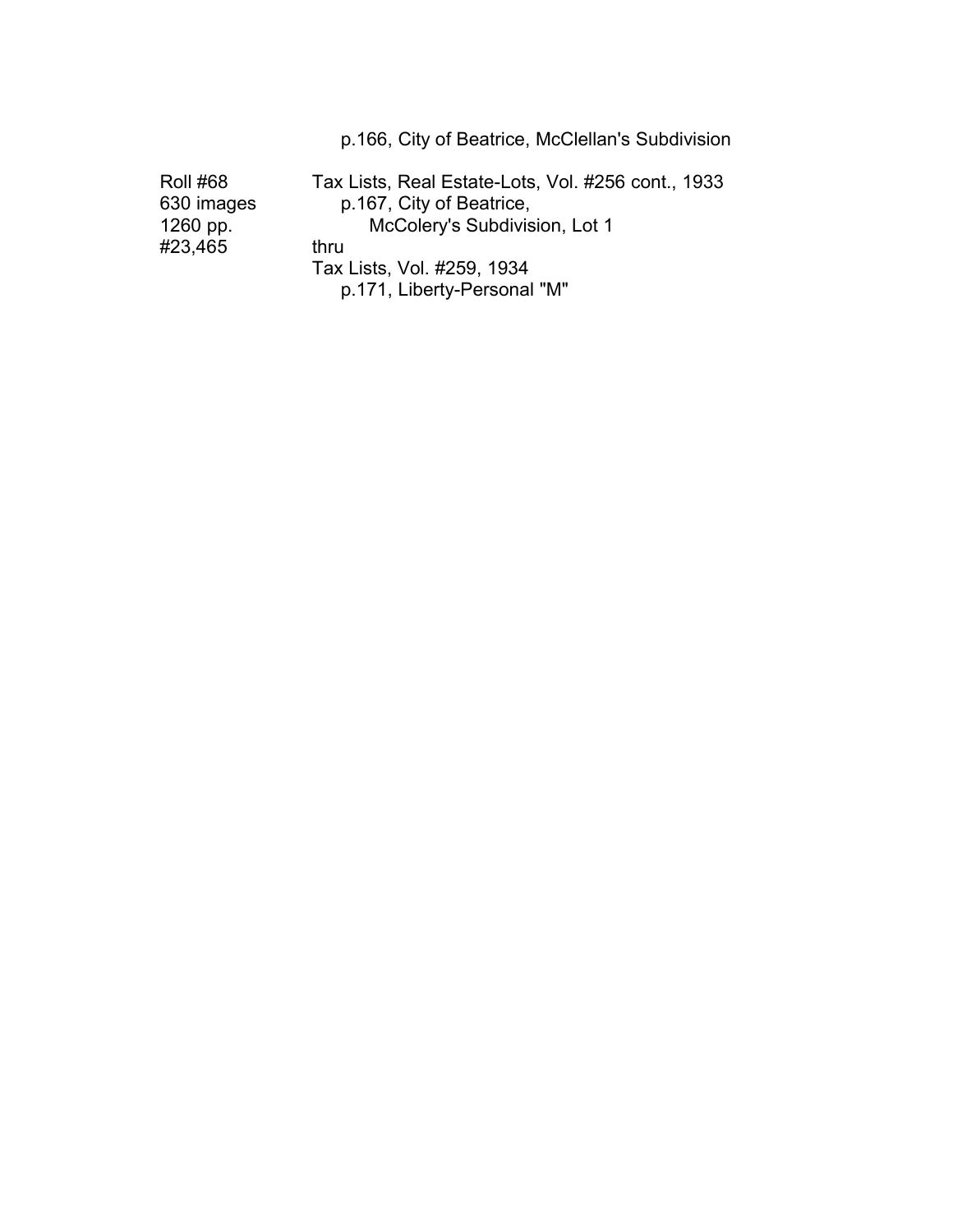| film                                                 | SERIES ONE TAX LISTS - MICROFILM RECORD MP4015                                                                 |
|------------------------------------------------------|----------------------------------------------------------------------------------------------------------------|
| <b>Roll #69</b><br>666 images<br>1332 pp.<br>#23,466 | Tax Lists, Vol. #259 cont., 1934<br>p.172, Liberty-Personal "M" cont.<br>thru                                  |
|                                                      | Tax Lists, Real Estate-Lots, Vol. #262, 1934<br>p.116, City of Beatrice,<br>Lambs' Subdivision, Block 17       |
| <b>Roll #70</b><br>675 images<br>1550 pp.<br>#23,467 | Tax Lists, Real Estate-Lots, Vol. #262 cont., 1934<br>p.117, City of Beatrice,<br>Lamb's Subdivision, Block 18 |
|                                                      | thru<br>Tax Lists, Vol. #264, 1935<br>p.272, Wymore-Personal, 1st Ward, "W"                                    |
|                                                      | <b>CORRECTION: Microfilm Operator's Certificate,</b><br>End of Reel, last page should be 272.                  |
| <b>Roll #71</b><br>672 images<br>1344 pp.            | Tax Lists, Vol. #264 cont., 1935<br>p.273, Wymore-Personal, 1st Ward, "W" cont.<br>thru                        |
| #23,469                                              | Tax Lists, Real Estate-Lands, Vol. #268, 1936<br>p.84, Paddock Township, SW1/2, S36-T01N-R06E                  |
| <b>Roll #72</b><br>675 images<br>1350 pp.            | Tax Lists, Real Estate-Lands, Vol. #268 cont., 1936<br>p.85, Sicily Township, NE1/4, S01-T02N-R06E<br>thru     |
| #23,469                                              | Tax Lists, Vol. #270, 1936<br>p.161, City of Beatrice-Personal, 4th Ward, "R"                                  |
| <b>Roll #73</b><br>674 images<br>1348 pp.<br>#23,470 | Tax Lists, Vol. #270 cont., 1936<br>p.162, City of Beatrice-Personal, 4 <sup>th</sup> Ward, "R" cont.<br>thru  |
|                                                      | Tax Lists, Real Estate-Lands, Vol. #273, 1936<br>p.258, Filley Township, W1/2, S35-T04N-R08E                   |
| <b>Roll #74</b><br>666 images<br>1332 pp.            | Tax Lists, Real Estate-Lands, Vol. #273 cont., 1936<br>p.259, Hooker Township, N1/2, S01-T05N-R08E<br>thru     |
| #23,471                                              | Tax Lists, Real Estate-Lots, Vol. #276, 1937<br>p.98, Wymore Orig. Town, Block 8, Lot 12                       |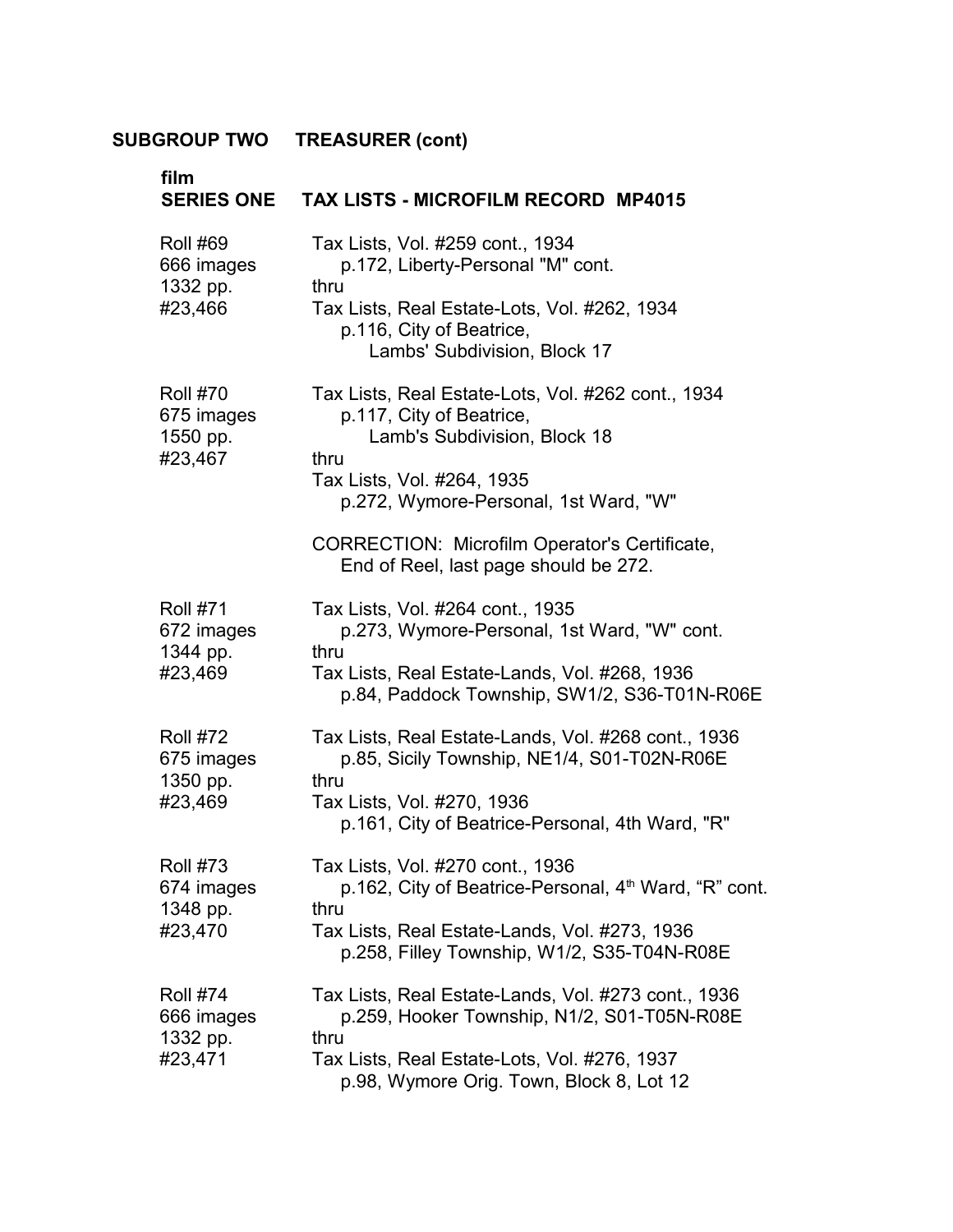| <b>Roll #75</b> | Tax Lists, Real Estate-Lots, Vol. #276 cont., 1937 |
|-----------------|----------------------------------------------------|
| 663 images      | p.99, Wymore Orig. Town, Block 9, Lots 7-8         |
| 1326 pp.        | thru                                               |
| #23,472         | Tax Lists, Vol. #279, 1938                         |
|                 | p.136, Highland Township-Personal "G"              |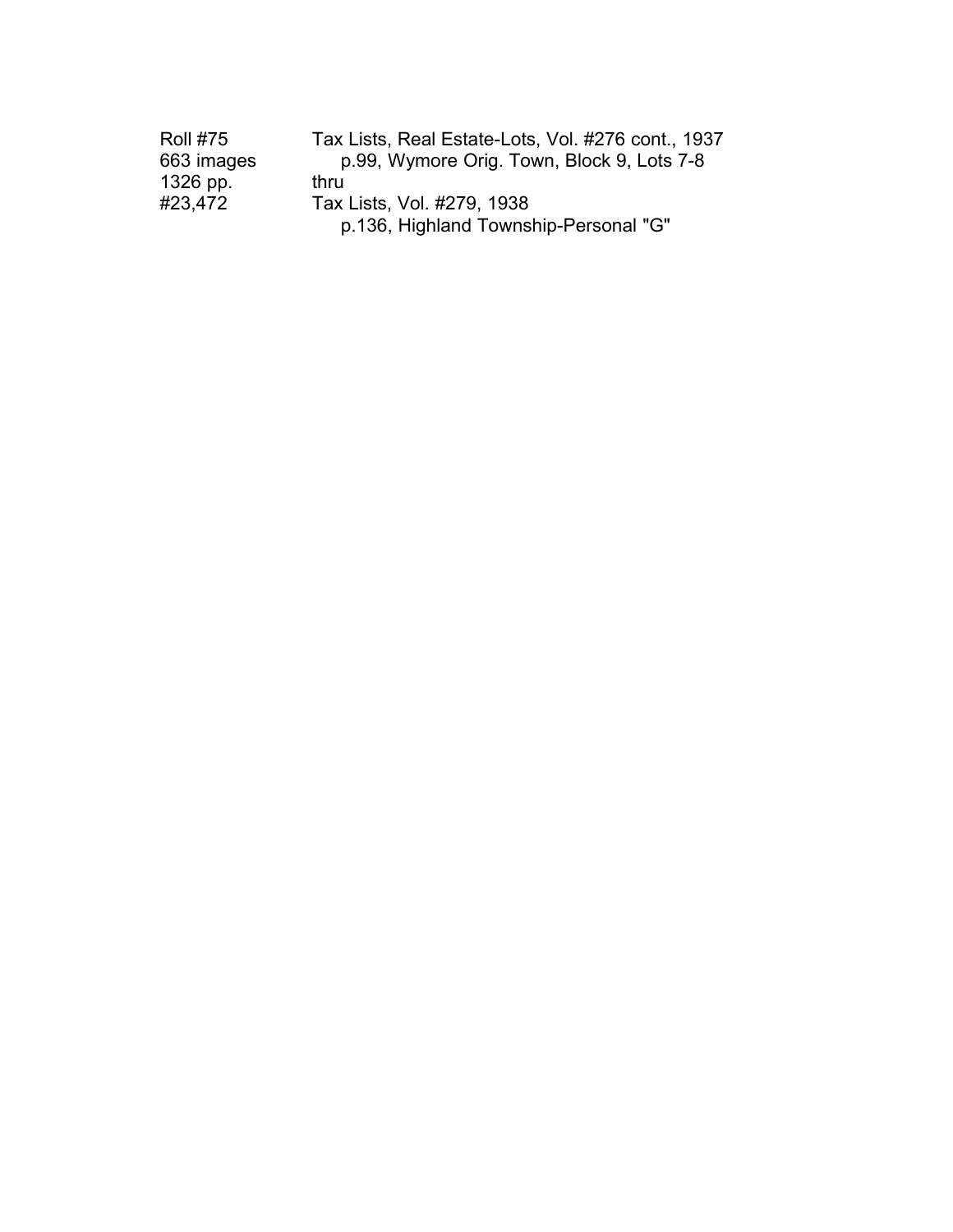| film<br><b>SERIES ONE</b>                            | <b>TAX LISTS - MICROFILM RECORD MP4015</b>                                                                     |
|------------------------------------------------------|----------------------------------------------------------------------------------------------------------------|
| <b>Roll #76</b><br>651 images<br>1302 pp.<br>#23,473 | Tax Lists, Vol. #279 cont., 1938<br>p.137, Highland Township-Personal "G"                                      |
|                                                      | thru<br>Tax Lists, Real Estate-Lots, Vol. #282, 1938<br>p.29, Beatrice Original Town, Block 75, Lot 11         |
|                                                      | NOTE: Vol. #281, p.74, Frame #534 is blank                                                                     |
| <b>Roll #77</b><br>654 images                        | Tax Lists, Real Estate-Lots, Vol. #282 cont., 1938<br>p.30, Beatrice Original Town, Block 75, Lot 12<br>thru   |
| 1308 pp.<br>#23,474                                  | Tax Lists, Vol. #284, 1939<br>p.127, Holt Precinct-Personal "H"                                                |
|                                                      | NOTE: Vol. #284, p.32, Frame #554 is blank                                                                     |
| <b>Roll #78</b><br>669 images<br>1338 pp.            | Tax Lists, Vol. #284 cont., 1939<br>p.128, Holt Precinct-Personal "H" cont.<br>thru                            |
| #23,475                                              | Tax Lists, Real Estate-Lots, Vol. #287, 1939<br>p.33, Beatrice Original Town, Block 79, Lot 4                  |
| <b>Roll #79</b><br>675 images<br>1350 pp.            | Tax Lists, Real Estate-Lots, Vol. #287 cont., 1939<br>p.34, Beatrice Original Town, Block 79, Lot 5<br>thru    |
| #23,476                                              | Tax Lists, Vol. #289, 1940<br>p.111, Grant Precinct-Personal "Z"                                               |
| <b>Roll #80</b><br>669 images<br>1338 pp.<br>#23,477 | Tax Lists, Vol. #289 cont., 1940<br>p.112, Hanover Precinct-Personal "A"<br>thru                               |
|                                                      | Tax Lists, Real Estate-Lots, Vol. #292, 1940<br>p.31, Beatrice Original Town, Blk 76, Lots 10-11               |
| <b>Roll #81</b><br>657 images                        | Tax Lists, Real Estate-Lots, Vol. #292 cont., 1940<br>p.32, Beatrice Original Town, Blk 76, Lots 11-12<br>thru |
| 1314 pp.<br>#23,478                                  | Tax Lists, Vol. #294, 1941<br>p.92, Glenwood Precinct-Personal "H"                                             |
| <b>Roll #82</b>                                      | Tax Lists, Vol. #294 cont., 1941                                                                               |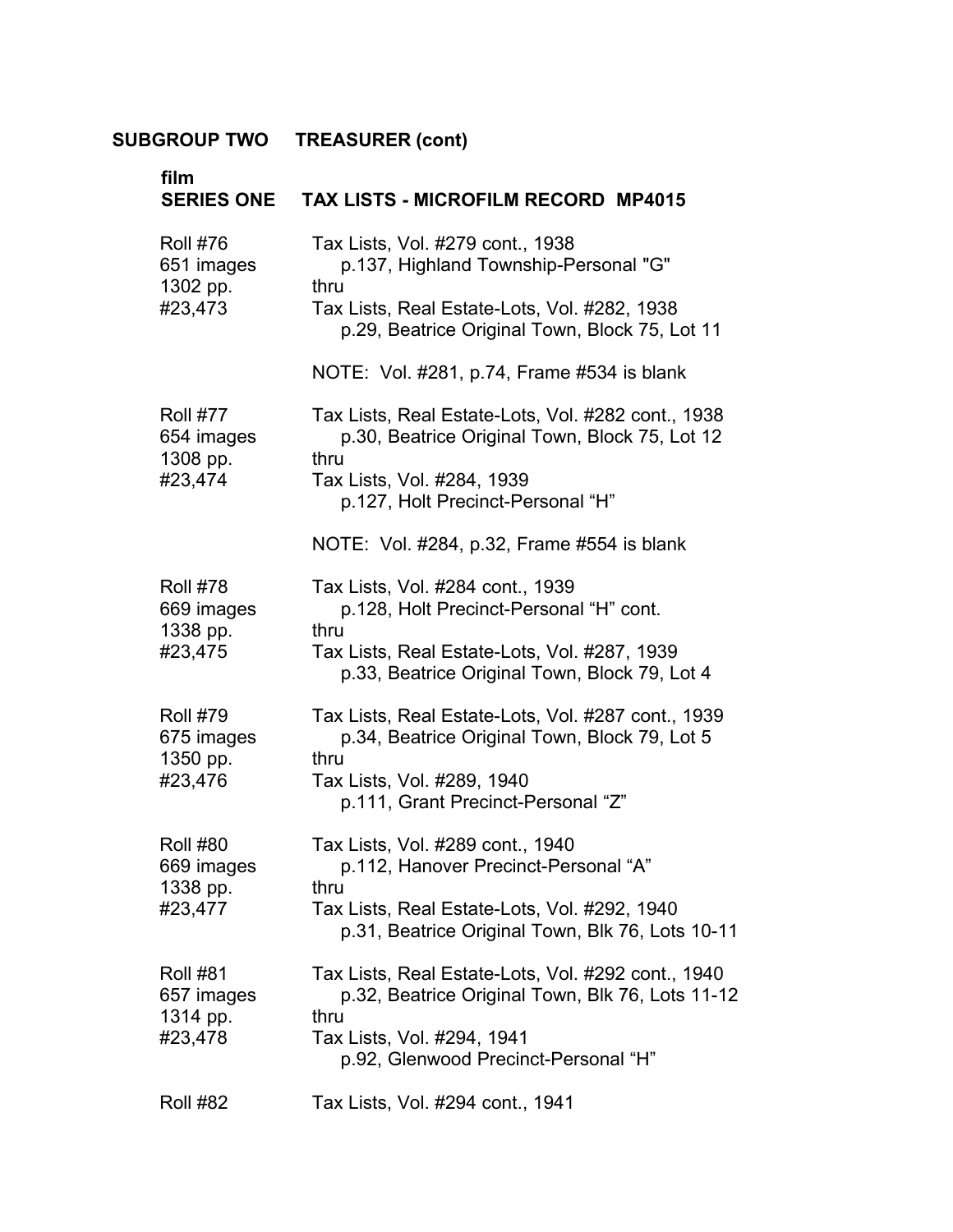| 675 images | p. 93, Glenwood Precinct-Personal "H" cont.        |  |  |
|------------|----------------------------------------------------|--|--|
| 1350 pp.   | thru                                               |  |  |
| #23,479    | Tax Lists, Real Estate-Lots, Vol. #297, 1941       |  |  |
|            | p.25, Beatrice Original Town, Block 59, Lots 11-12 |  |  |
|            |                                                    |  |  |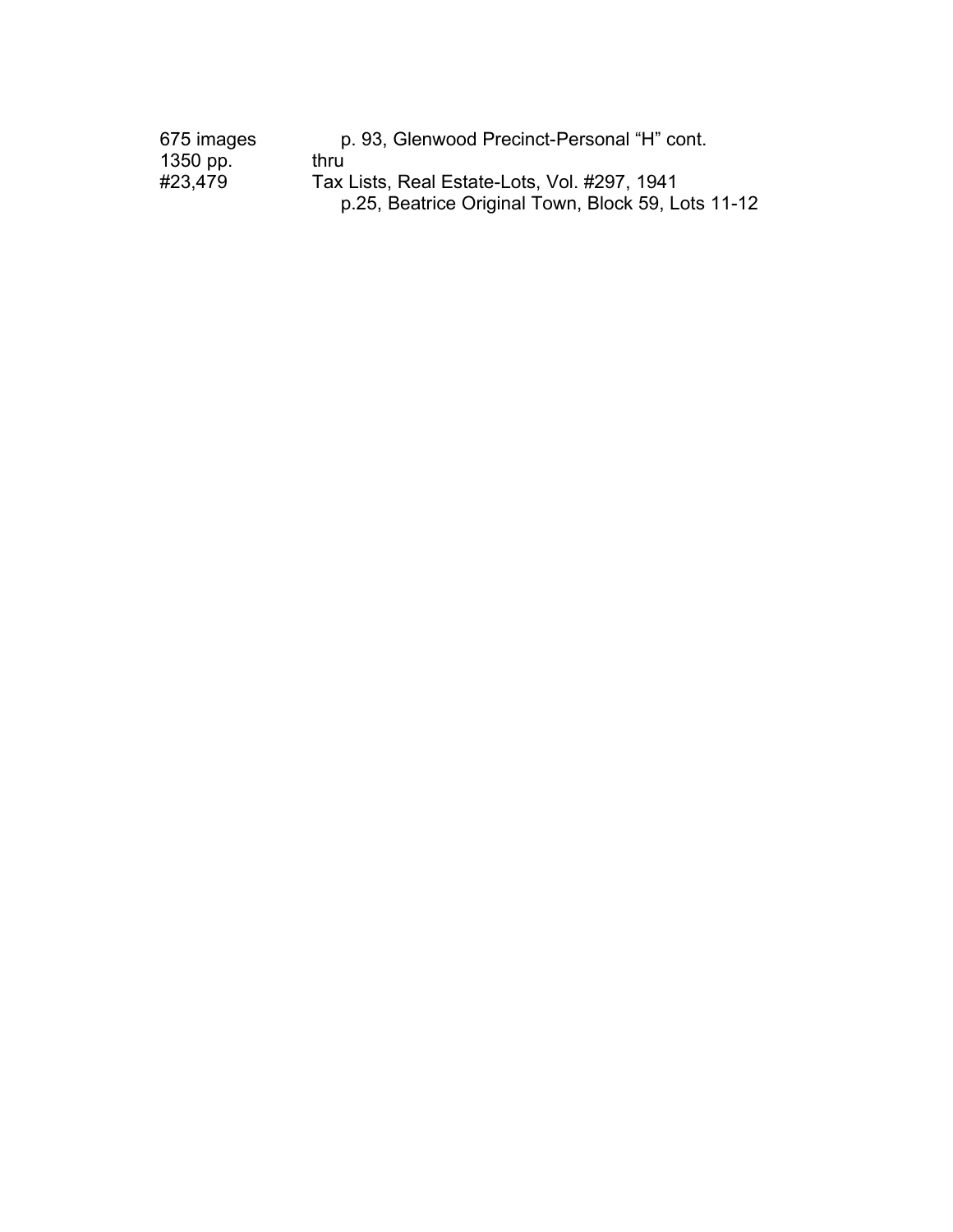| film<br><b>SERIES ONE</b>                 | <b>TAX LISTS - MICROFILM RECORD MP4015</b>                                                                                      |
|-------------------------------------------|---------------------------------------------------------------------------------------------------------------------------------|
| <b>Roll #83</b><br>645 images<br>1290 pp. | Tax Lists, Real Estate-Lots, Vol. #297 cont., 1941<br>p.26, City of Beatrice, Block 60, Lot 1<br>thru                           |
| #23,480                                   | Tax Lists, Vol. #299, 1942<br>p.81, Filley Precinct-Personal "S"                                                                |
|                                           | RETAKE: Vol. #297, p. 87, missed in filming,<br>retaken and spliced to End of Reel.                                             |
| <b>Roll #84</b><br>646 images<br>1292 pp. | Tax Lists, Vol. #299 cont., 1942<br>p.82, Filley Precinct-Personal "S"<br>thru                                                  |
| #23,481                                   | Tax Lists, Real Estate-Lots, Vol. #302, 1942<br>p.24, City of Beatrice, Block 60, Lot 12                                        |
| <b>Roll #85</b><br>660 images<br>1320 pp. | Tax Lists, Real Estate-Lots, Vol. #302 cont., 1942<br>p.25, City of Beatrice, Block 61, Lots 1-2<br>thru                        |
| #23,482                                   | Tax Lists, Vol. #304, 1943<br>p.119, Holt Precinct-Personal "B"                                                                 |
| <b>Roll #86</b><br>670 images             | Tax Lists, Vol. #304 cont., 1943<br>p.120, Holt Precinct-Personal "C"<br>thru                                                   |
| 1340 pp.<br>#23,483                       | Tax Lists, Real Estate-Lots, Vol. #307, 1943<br>p.101, City of Beatrice,                                                        |
|                                           | Grable & Beachley's Addition, Block 6                                                                                           |
|                                           | CORRECTION: Microfilm Operator's Certificate,<br>Start of Reel, should show start at Vol. #304,<br>page 120                     |
| <b>Roll #87</b><br>667 images<br>1334 pp. | Tax Lists, Real Estate-Lots, Vol. #307 cont., 1943<br>p. 102, City of Beatrice,<br>Grable & Beachley's Addition, Block 7, Lot 1 |
| #23,486                                   | thru<br>Tax Lists, Vol. #309, 1944<br>p.204, Rockford Precinct-Personal "V"                                                     |
| <b>Roll #88</b>                           | Tax Lists, Vol. #309 cont., 1944                                                                                                |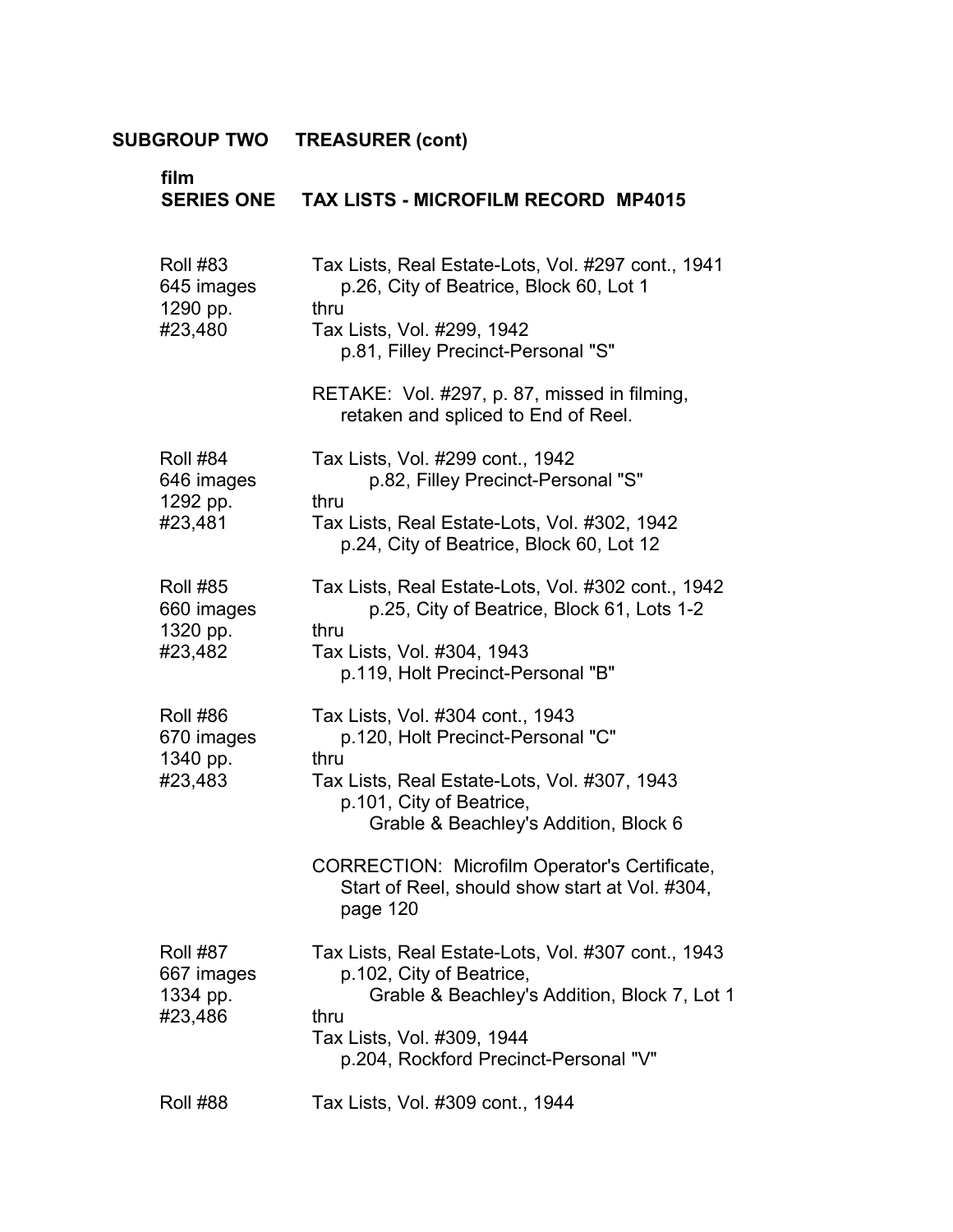| 652 images | p.205, Rockford Precinct-Personal "W         |
|------------|----------------------------------------------|
| 1304 pp.   | thru                                         |
| #23,487    | Tax Lists, Real Estate-Lots, Vol. #312, 1944 |
|            | p.210, City of Beatrice,                     |
|            | Webber's Addition, Lot 12                    |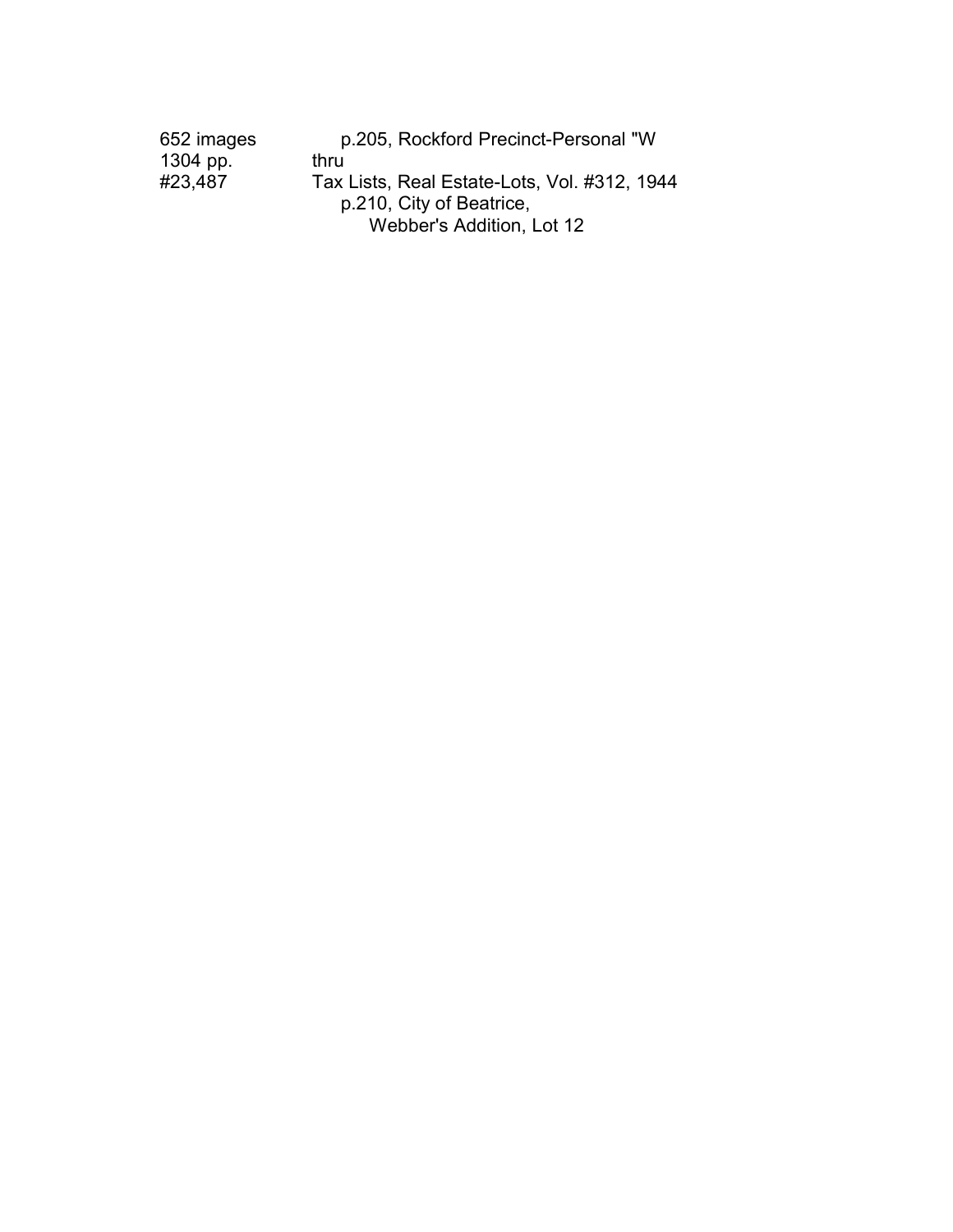| film<br><b>SERIES ONE</b>                            | <b>TAX LISTS - MICROFILM RECORD MP4015</b>                                                                                                                                                            |  |  |  |
|------------------------------------------------------|-------------------------------------------------------------------------------------------------------------------------------------------------------------------------------------------------------|--|--|--|
| <b>Roll #89</b><br>667 images<br>1334 pp.<br>#23,488 | Tax Lists, Real Estate-Lots, Vol. #312 cont., 1944<br>p.211, City of Beatrice,<br>Weston's Addition, Block 1, Lot 1<br>thru<br>Tax Lists, Vol. #315, 1945<br>p.41, City of Beatrice-Personal "E"      |  |  |  |
| <b>Roll #90</b><br>663 images<br>1326 pp.<br>#23,489 | Tax Lists, Vol. #315 cont., 1945<br>p.42, City of Beatrice-Personal "F"<br>thru<br>Tax Lists, Real Estate-Lands, Vol. #318, 1945<br>p.76, Paddock Precinct, SW1/4, S05-T01N-R06E                      |  |  |  |
| <b>Roll #91</b><br>643 images<br>1286 pp.<br>#23,490 | Tax Lists, Real Estate-Lands, Vol. #318 cont., 1945<br>p.77, Paddock Precinct, NE1/4, S06-T01N-R06E<br>thru<br>Tax Lists, Vol. #320, 1946<br>p.131, City of Beatrice-Personal "S"                     |  |  |  |
| <b>Roll #92</b><br>649 images<br>1298 pp.<br>#23,491 | Tax Lists, Vol. #320 cont., 1946<br>p.132, City of Beatrice-Personal "S" cont.<br>thru<br>Tax Lists, Real Estate-Lands, Vol. #323, 1946<br>p.177, Wymore Precinct, SW1/4, S34-T02N-R07E               |  |  |  |
| <b>Roll #93</b><br>655 images<br>1310 pp.<br>#23,492 | Tax Lists, Real Estate-Lands, Vol. #323 cont., 1946<br>p.178, Wymore Precinct, SE1/4, S35-T02N-R07E<br>thru<br>Tax Lists, Real Estate-Lots, Vol. #326, 1947<br>p.25, West Barneston, Block 5, Lot 5.5 |  |  |  |
| <b>Roll #94</b><br>659 images<br>1318 pp.<br>#23,493 | Tax Lists, Real Estate-Lots, Vol. #326 cont., 1947<br>p.26, Blue Springs Precinct, Lot 1<br>thru<br>Tax Lists, Real Estate-Land, Vol. #328, 1947<br>p.274, Hooker Precinct, NW1/4, S17-T05N-R08E      |  |  |  |
| <b>Roll #95</b><br>657 images<br>1314 pp.<br>#23,494 | Tax Lists, Real Estate-Lands, Vol. #328 cont., 1947<br>p.275, Hooker Precinct, SE1/4, S17-T05N-R08E<br>thru<br>Tax Lists, Real Estate-Lots, Vol. #331, 1948                                           |  |  |  |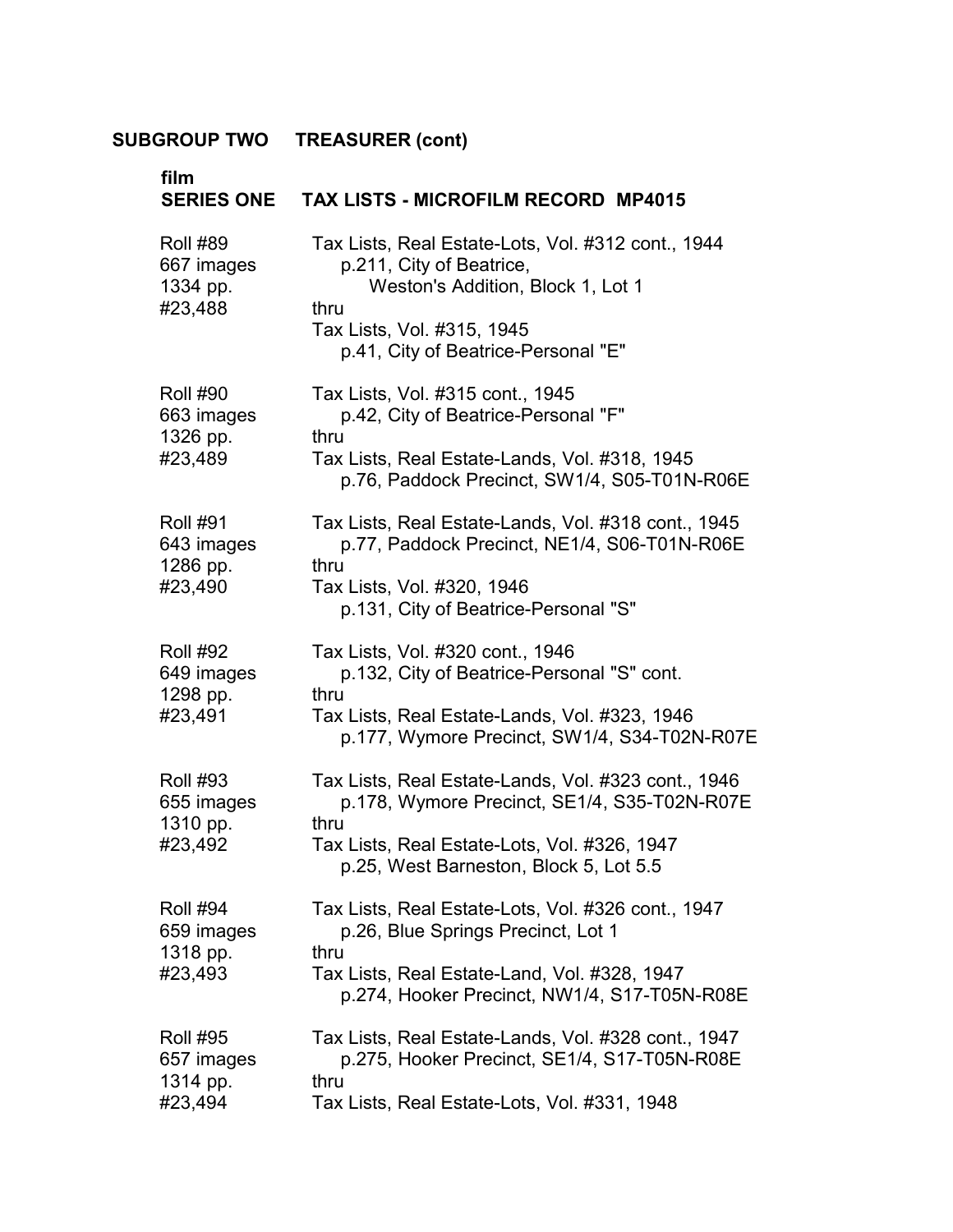Roll #96 Tax Lists, Real Estate-Lots, Vol. #331 cont., 1948 646 images p.83, Midland Precinct,<br>1292 pp. 65 Saunders Subdivision Saunders Subdivision, S27-T4-R6, Lot 1 #23,495 thru Tax Lists, Vol. #333, 1948 Adams Pct., S36-T06N-R08E, corrections

p.82, Liberty, 2d Add. to Liberty, Block 3, Lot 10 �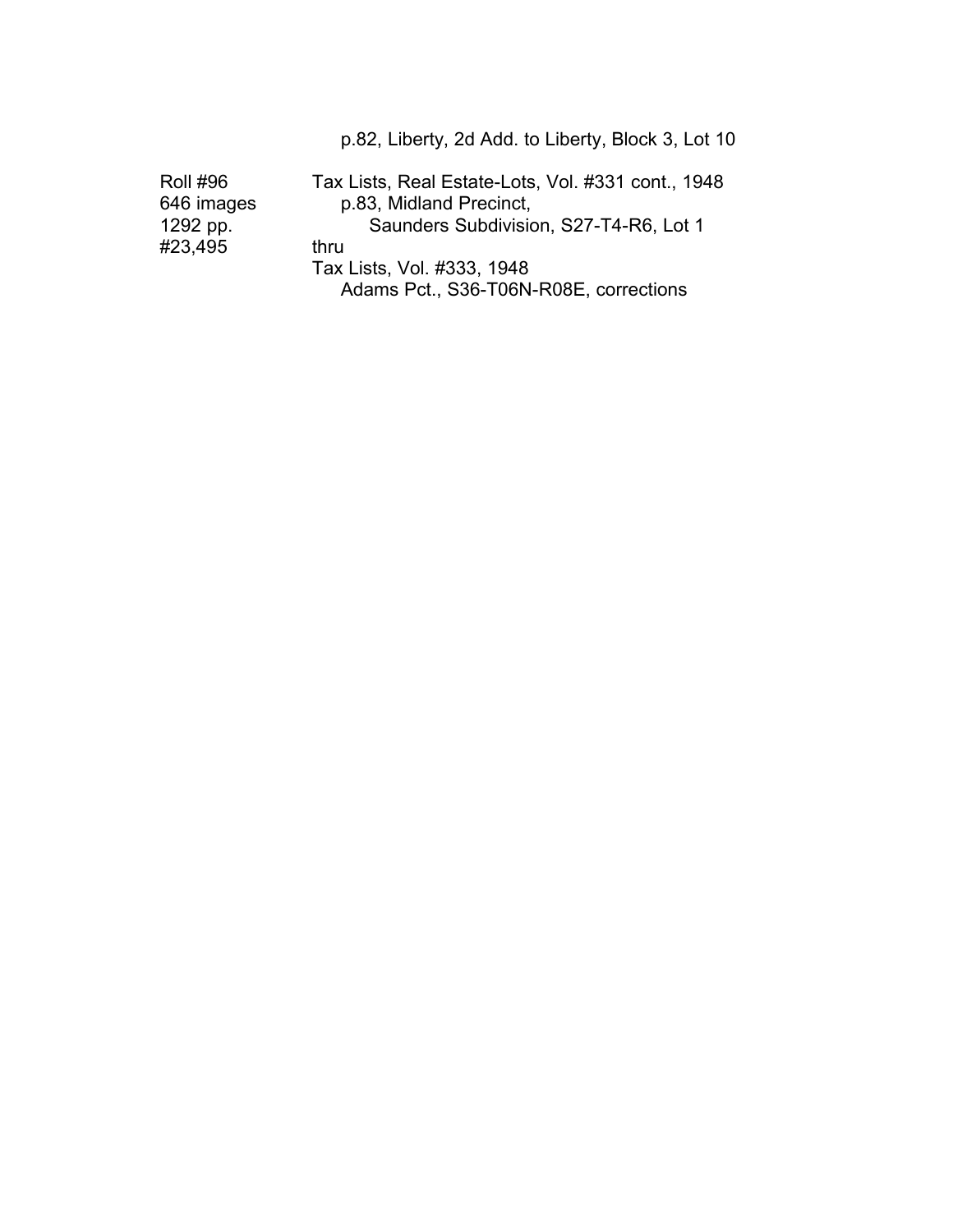| film<br><b>SERIES ONE</b>                             | <b>TAX LISTS - MICROFILM RECORD MP4015</b>                                                                                        |
|-------------------------------------------------------|-----------------------------------------------------------------------------------------------------------------------------------|
| <b>Roll #97</b><br>643 images                         | Tax Lists, Vol. #334, 1949<br>p.1, Adams Precinct-Personal "A"                                                                    |
| 1286 pp.<br>#23,496                                   | thru<br>Tax Lists, Real Estate-Lots, Vol. #336, 1949<br>p.96, Odell Precinct, Hiatt's Addition, Lot 18                            |
| <b>Roll #98</b><br>612 images                         | Tax Lists, Real Estate-Lots, Vol. #336 cont., 1949<br>p.97, Pickrell Precinct, Block 1, Lot 1                                     |
| 1224 pp.<br>#23,497                                   | thru<br>Tax Lists, Real Estate-Lands, Vol. #338, 1949<br>p.290, Adams Precinct,, NE1/4, S29-T06N-R08E                             |
|                                                       | <b>CORRECTION: Microfilm Operator's Certificate,</b><br>End of Reel, should read Vol. #338 Lands<br>instead of Lots.              |
| <b>Roll #99</b><br>650 images                         | Tax Lists, Real Estate-Lands, Vol. #338 cont., 1949<br>p.291, Adams Precinct, NE1/4, S30-T06N-R08E<br>thru                        |
| 1300 pp.<br>#23,498                                   | Tax Lists, Real Estate-Lots, Vol. #341, 1950<br>p.102, Virginia, Block 4, Lot 16                                                  |
|                                                       | RETAKE: Vol. #340, pp.199-219, frames 508-529<br>filmed out of order. Retake spliced to<br>End of Reel.                           |
| <b>Roll #100</b><br>674 images                        | Tax Lists, Real Estate-Lots, Vol. #341 cont., 1950<br>p.103, Virginia, Block 5, Lots 1-6                                          |
| 1348 pp.<br>#23,499                                   | thru<br>Tax Rolls, Vol. #344, 1951<br><b>Blue Springs-Personal</b><br>Tax Dist. #136, Sch. Dist. #161F, "W"                       |
|                                                       | <b>CORRECTION: Microfilm Operator's Certificate,</b><br>End of Reel, should read Schedule #1171.                                  |
| <b>Roll #101</b><br>760 images<br>1520 pp.<br>#23,513 | Tax Rolls, Vol. #344 cont., 1951<br>Clatonia-Personal<br>Tax Dist. #38, SD #42 (Rohe) #1172<br>thru<br>Tax Rolls, Vol. #345, 1952 |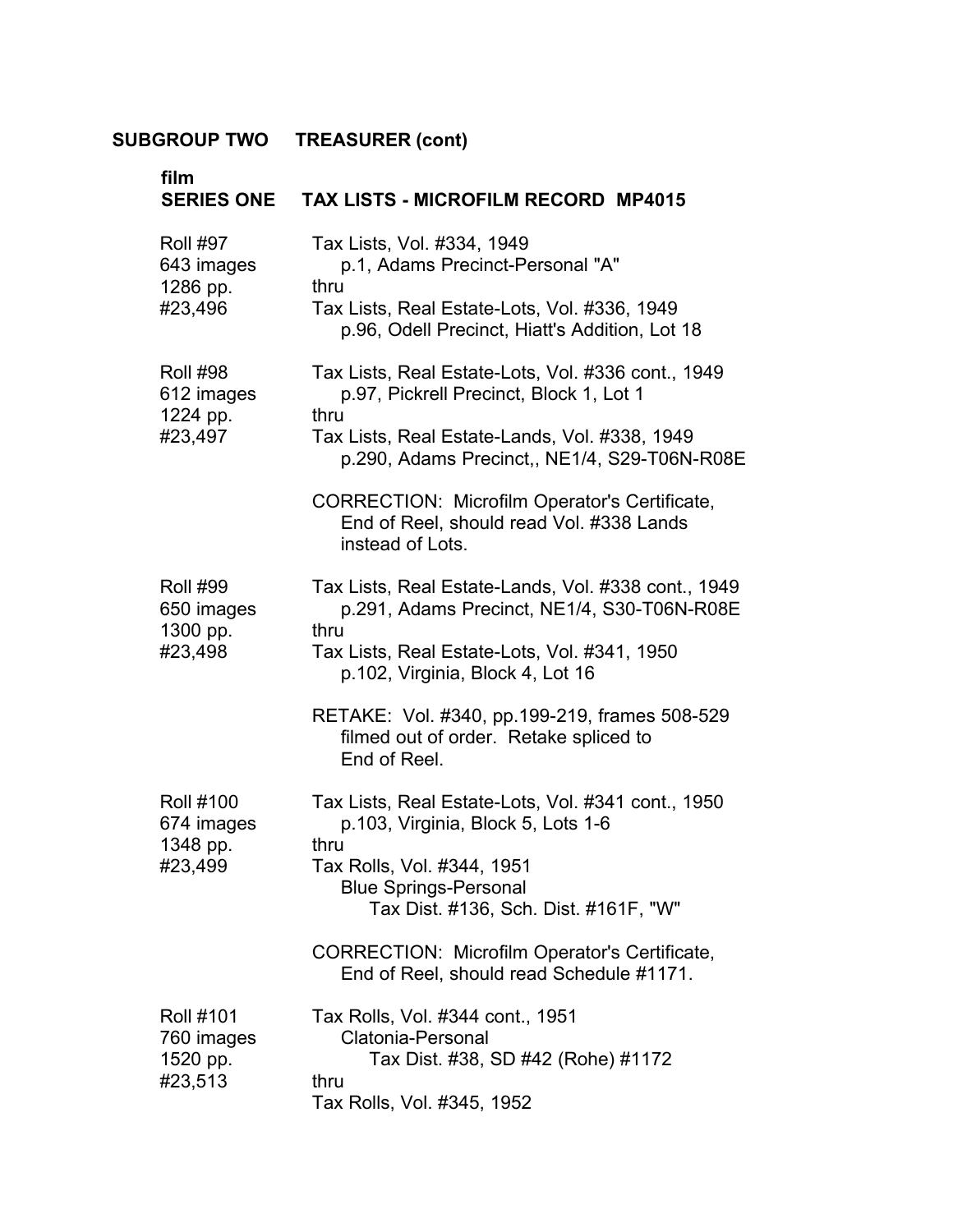#### Nemaha-Personal Tax Dist #20, SD #28, "W" #3848

| <b>Roll #102</b> | Tax Rolls, Vol. #345 cont., 1952               |  |  |  |
|------------------|------------------------------------------------|--|--|--|
| 760 images       | Nemaha-Personal                                |  |  |  |
| 1520 pp.         | Tax Dist. #5, SD #59 (Aden) #3849              |  |  |  |
| #23,514          | thru                                           |  |  |  |
|                  | Tax Rolls, Vol. #346, 1953                     |  |  |  |
|                  | <b>City of Beatrice-Personal</b>               |  |  |  |
|                  | Tax Dist. #93, Sch. Dist. #15 (Jantzen), #8304 |  |  |  |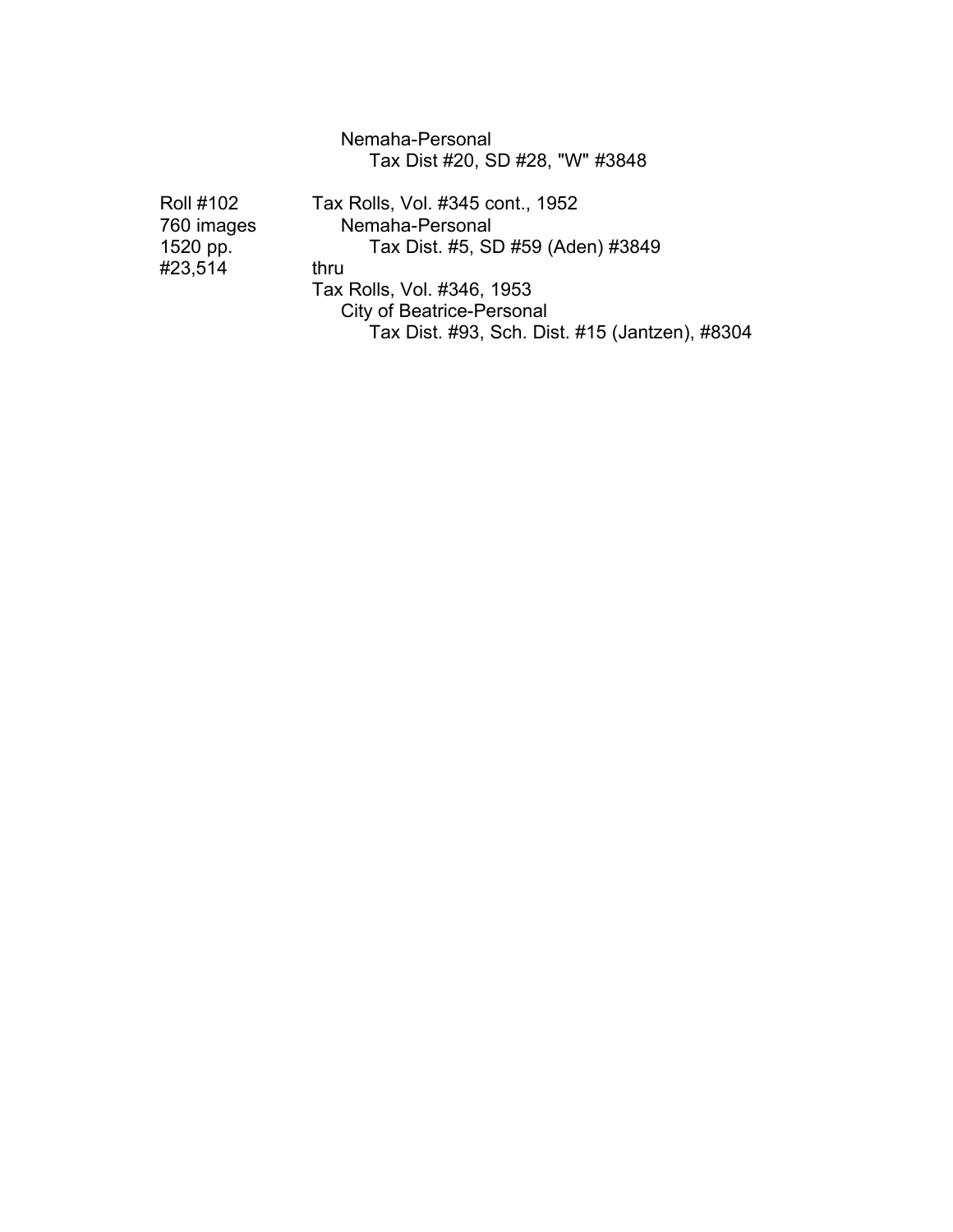| film<br><b>SERIES ONE</b>                             | <b>TAX LISTS - MICROFILM RECORD MP4015</b>                                                                                                                                                                                                        |  |  |
|-------------------------------------------------------|---------------------------------------------------------------------------------------------------------------------------------------------------------------------------------------------------------------------------------------------------|--|--|
| <b>Roll #103</b><br>767 images<br>1434 pp.<br>#23,515 | Tax Rolls, Vol. #346 cont., 1953<br><b>City of Beatrice-Personal</b><br>Tax Dist. #93, SD #15 cont.(Janzen), #8305<br>thru<br>Tax Rolls, Vol. #348, 1955<br><b>City of Blue Springs-Personal</b><br>Tax Dist #140, SD #161BSF (Wilterdink), #1141 |  |  |
| <b>Roll #104</b><br>756 images<br>1512 pp.<br>#23,516 | Tax Rolls, Vol. #348 cont., 1955<br>Clatonia-Personal<br>Tax Dist #T-14, SD# T-4 Saline Co. (Janecek), #1142<br>thru<br>Tax Rolls, Vol. #349, 1956<br>Nemaha Township-Personal<br>Tax Dist #31, SD# 70AF, (Schuster) #3983                        |  |  |
| <b>Roll #105</b><br>695 images<br>1390 pp.<br>#23,517 | Tax Rolls, Vol. #349 cont., 1956<br>Nemaha Township-Personal<br>Tax Dist #18, SD #72 (Aden), #3984<br>thru<br>Tax Rolls, #350, 1957<br><b>City of Beatrice-Personal</b><br>Tax Dist #93, SD# V-15 (Eilers), #6785                                 |  |  |
| <b>Roll #106</b><br>815 images<br>1620 pp.<br>#23,520 | Tax Rolls, Vol. #350 cont., 1957<br><b>City of Beatrice-Personal</b><br>Tax Dist #93, SD# V-15 (Eitel), #6785<br>thru<br>Tax Rolls, Vol. #352, 1959<br><b>Highland Township-Personal</b><br>Cortland, Tax Dist #8, SD# V-55, (DeVries), #2649     |  |  |
| <b>Roll #107</b><br>459 images<br>450 pp.<br>#23,519  | Tax Rolls, Vol. #352 cont., 1959<br><b>Highland Township-Personal</b><br>Cortland, TD #8, SD #V-55 cont. (DeVries), #2650<br>thru<br>Tax Rolls, Vol. #352, 1959<br>Railroad Assessments, C, RI & P RR St. Joseph Branch                           |  |  |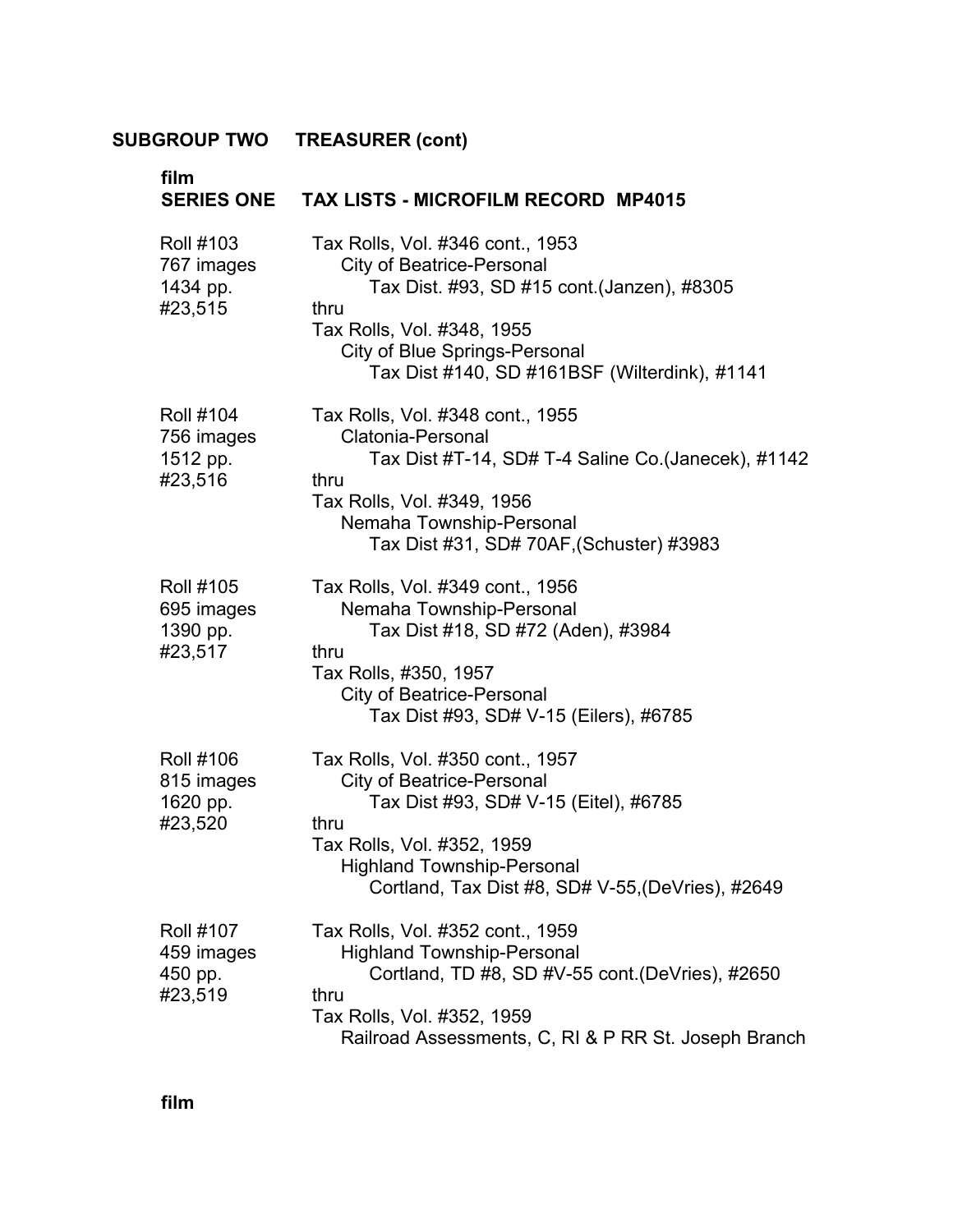### **SERIES TWO MOTOR VEHICLE TAX LISTS, 1935-1952**

V.353-370 1935-1952 Motor Vehicle Tax Lists (1 per year) � NOTE: Microfilm Record for Series Two begins on next page �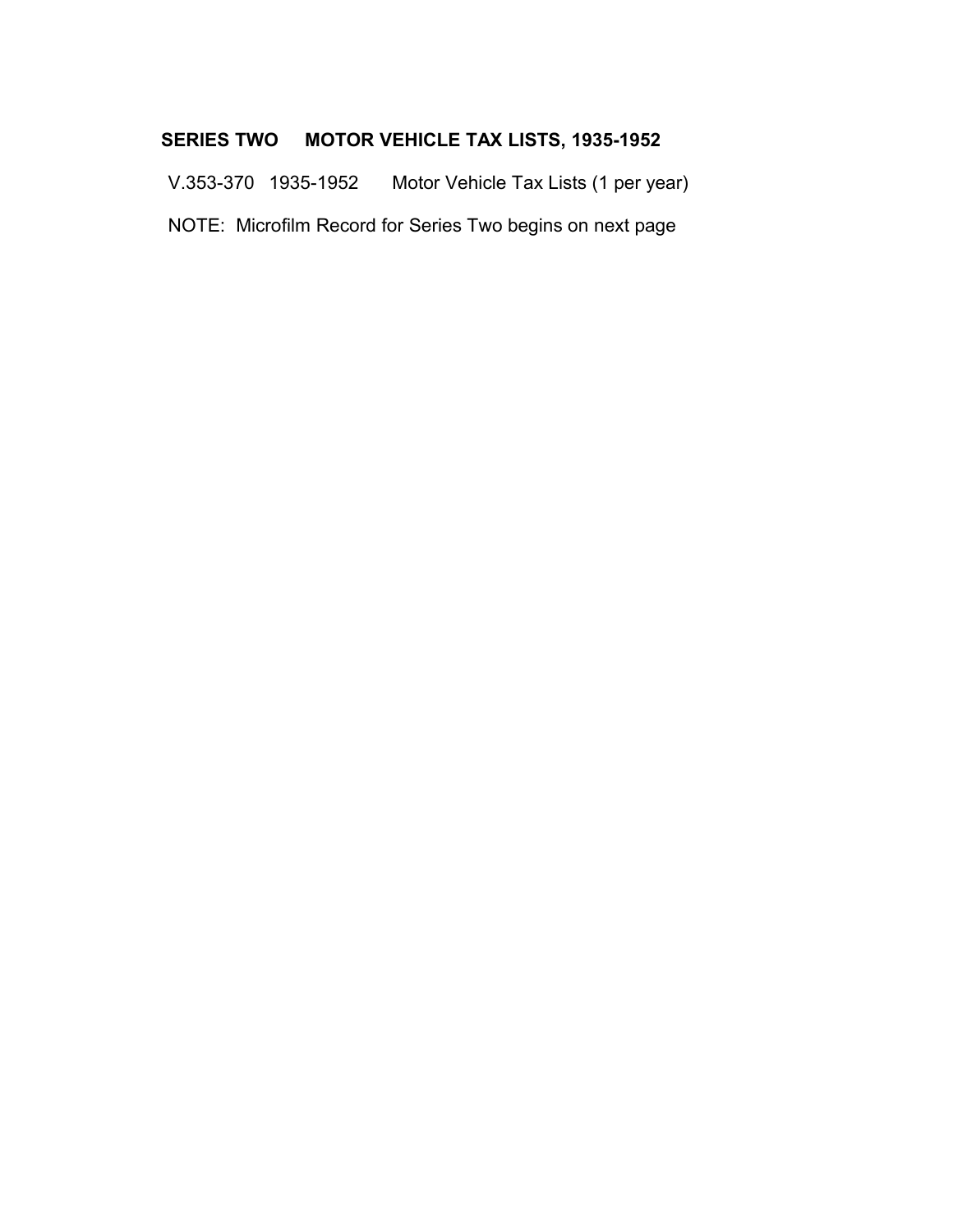| film<br><b>SERIES TWO</b>                                            | <b>TAX LISTS - MICROFILM RECORD MP4015</b>                                                                                                                                                                    |  |
|----------------------------------------------------------------------|---------------------------------------------------------------------------------------------------------------------------------------------------------------------------------------------------------------|--|
| <b>Roll #107</b><br>frame $#461$<br>271 images<br>263 pp.<br>#23,519 | Motor Vehicle Tax Lists, Vol. #353<br>Adams Township "A", 1935<br>thru<br>Motor Vehicle Tax Lists, Vol. #353<br>p. 263, Beatrice (B. G. Monrose), 1935                                                        |  |
| <b>Roll #108</b><br>666 images<br>1332 pp.<br>#23,521                | Motor Vehicle Tax Lists, Vol. #353 cont.<br>p. 264, City of Beatrice "M" cont., 1935<br>thru<br>Motor Vehicle Tax Lists, Vol. #355<br>p. 289, City of Beatrice,<br>(Richardson, Gertrude, & start "Ra"), 1937 |  |
| <b>Roll #109</b><br>643 images<br>1286 pp.<br>#23,522                | Motor Vehicle Tax Lists, Vol. #355 cont.<br>p. 290, City of Beatrice,<br>(Railway Express Agency), 1937<br>thru<br>Motor Vehicle Tax Lists, Vol. #357<br>p. 192, Midland Pct. (Zimmerman), 1939               |  |
| <b>Roll #110</b><br>671 images<br>1342 pp.<br>#23,523                | Motor Vehicle Tax Lists, Vol. #357 cont.<br>p. 193, Nemaha Pct. (Ahrens), 1939<br>thru<br>Motor Vehicle Tax Lists, Vol. #359<br>p. 70, Elm Precinct (Zabokrtsky), 1941                                        |  |
| <b>Roll #111</b><br>650 images<br>1300 pp.<br>#23,524                | Motor Vehicle Tax Lists, Vol. #359 cont.<br>p. 71, Filley Pct. (Alberts), 1941<br>thru<br>Motor Vehicle Tax Lists, Vol. #360, 1942<br>p. 330, City of Beatrice, Ward #1, (Titus)                              |  |
| <b>Roll #112</b><br>640 images<br>1280 pp.<br>#23,525                | Motor Vehicle Tax Lists, Vol. #360 cont.<br>p. 331, City of Beatrice, Ward #1,<br>(Titus, Frank W.), 1942<br>thru<br>Motor Vehicle Tax Lists, Vol. #363<br>p. 27, Blue Springs (Crowner), 1945                |  |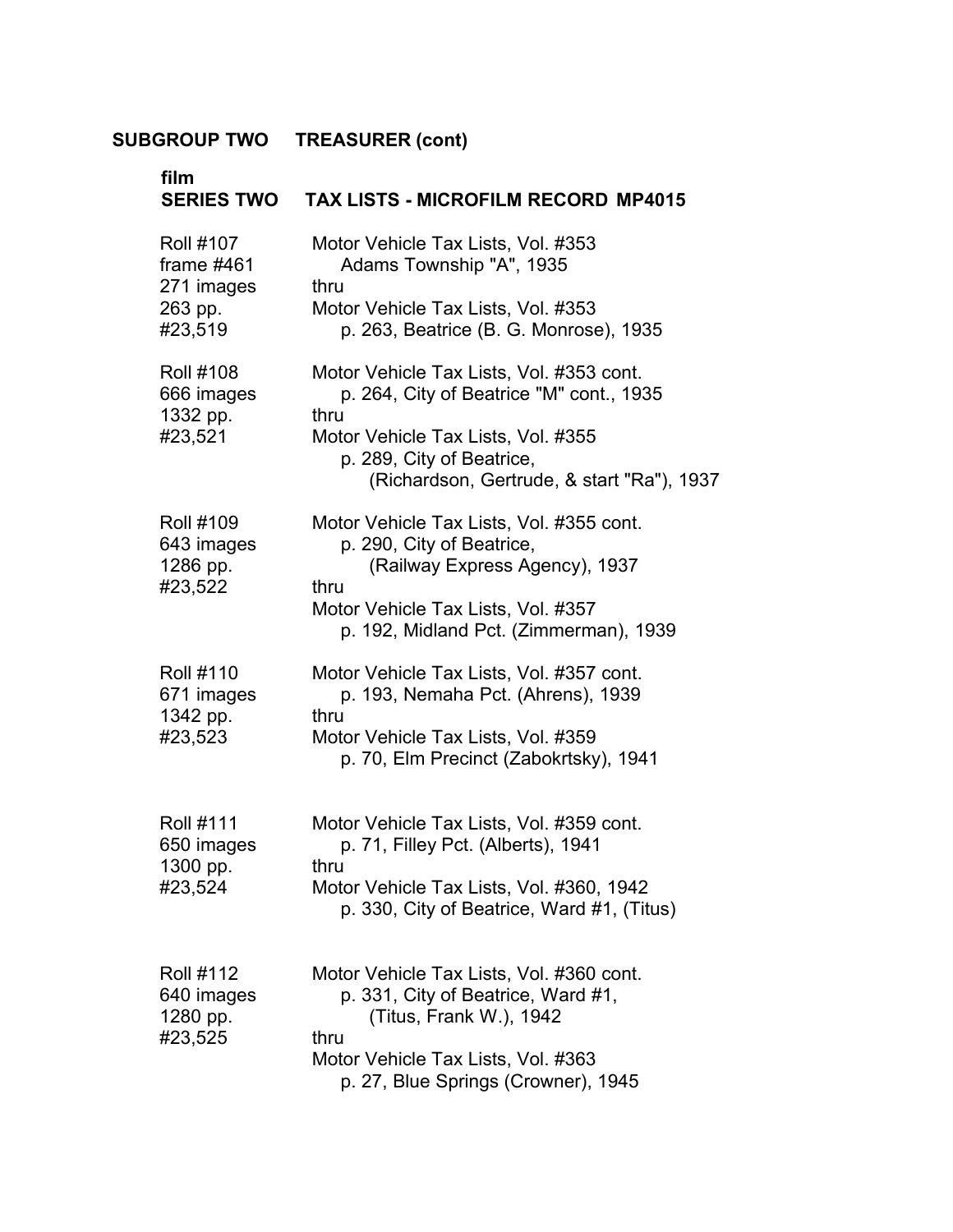| Motor Vehicle Tax Lists, Vol. #353 cont. |
|------------------------------------------|
| p. 28, Blue Springs (Crumb), 1945        |
| thru                                     |
| Motor Vehicle Tax Lists, Vol. #365       |
| p. 74, City of Beatrice (Ryslavy), 1947  |
|                                          |

NOTE: Vol. #363, p.214 was blank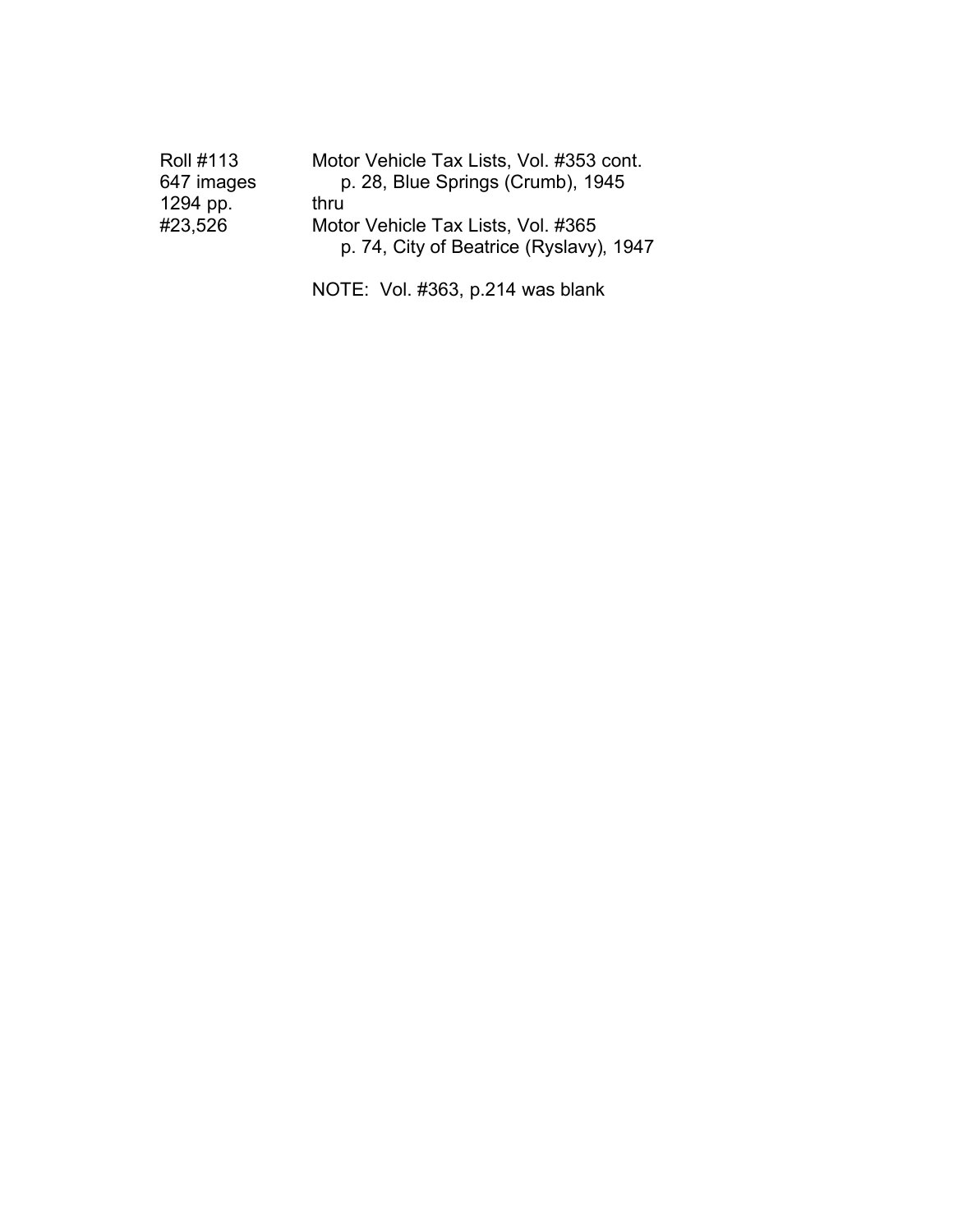| film<br><b>SERIES ONE</b>                             | TAX LISTS - MICROFILM RECORD MP4015                                                                                                                                               |  |
|-------------------------------------------------------|-----------------------------------------------------------------------------------------------------------------------------------------------------------------------------------|--|
| <b>Roll #114</b><br>646 images<br>1292 pp.<br>#23,527 | Motor Vehicle Tax Lists, Vol. #365 cont.<br>p. 75, City of Beatrice (Saathoff), 1947<br>thru<br>Motor Vehicle Tax Lists, Vol. #367<br>p. 28, City of Beatrice (Fredrickson), 1949 |  |
| <b>Roll #115</b><br>626 images<br>1252 pp.<br>#23,528 | Motor Vehicle Tax Lists, Vol. #367 cont.<br>p. 29, City of Beatrice (Freeman), 1949<br>thru<br>Motor Vehicle Tax Lists, Vol. #368<br>p. 294, Riverside Pct. (Pretzer), 1950       |  |
| <b>Roll #116</b><br>737 images<br>1474 pp.<br>#23,529 | Motor Vehicle Tax Lists, Vol. #368 cont.<br>p. 295, Riverside Pct. (Purdy), 1950<br>thru<br>Motor Vehicle Tax Roll, Vol. #370, 1952<br>Filley, Tax Dist. #81, SD #7 (Wallman)     |  |
|                                                       | NOTE: Vol. #350, tax corrections begin at<br>frame #069<br>NOTE: Vol. #369, Frame #072, begins tax rolls<br>by Tax and School District numbers.                                   |  |
|                                                       | CORRECTION: Vol. #369, frames 553-556 filmed out<br>of order. Beatrice TD #93, SD #15, Kleman, Leslie<br>thru Kuhl precede Kent thru Kleman, Albert G.<br>at frames 557-558.      |  |
| <b>Roll #117</b><br>473 images<br>461 pp.<br>#23,530  | Motor Vehicle Tax Lists, Vol. #370 cont.<br>Filley, TD #57, SD#92 (Sorenson), 1952<br>thru<br>Motor Vehicle Tax Lists, Vol. #370<br>late Assessments, 1952                        |  |

#### **film** �

#### **SERIES THREE DELINQUENT TAX LISTS, 1864-1954** �

| V.01 | 1864-1871 | Delinquent Tax List - Real & Personal |
|------|-----------|---------------------------------------|
| V.02 | 1864-1874 | Delinquent Tax List - Real & Personal |
|      |           | for tax years $1863-1872$             |
| V.03 | 1864-1882 | Delinquent Tax List - Real & Personal |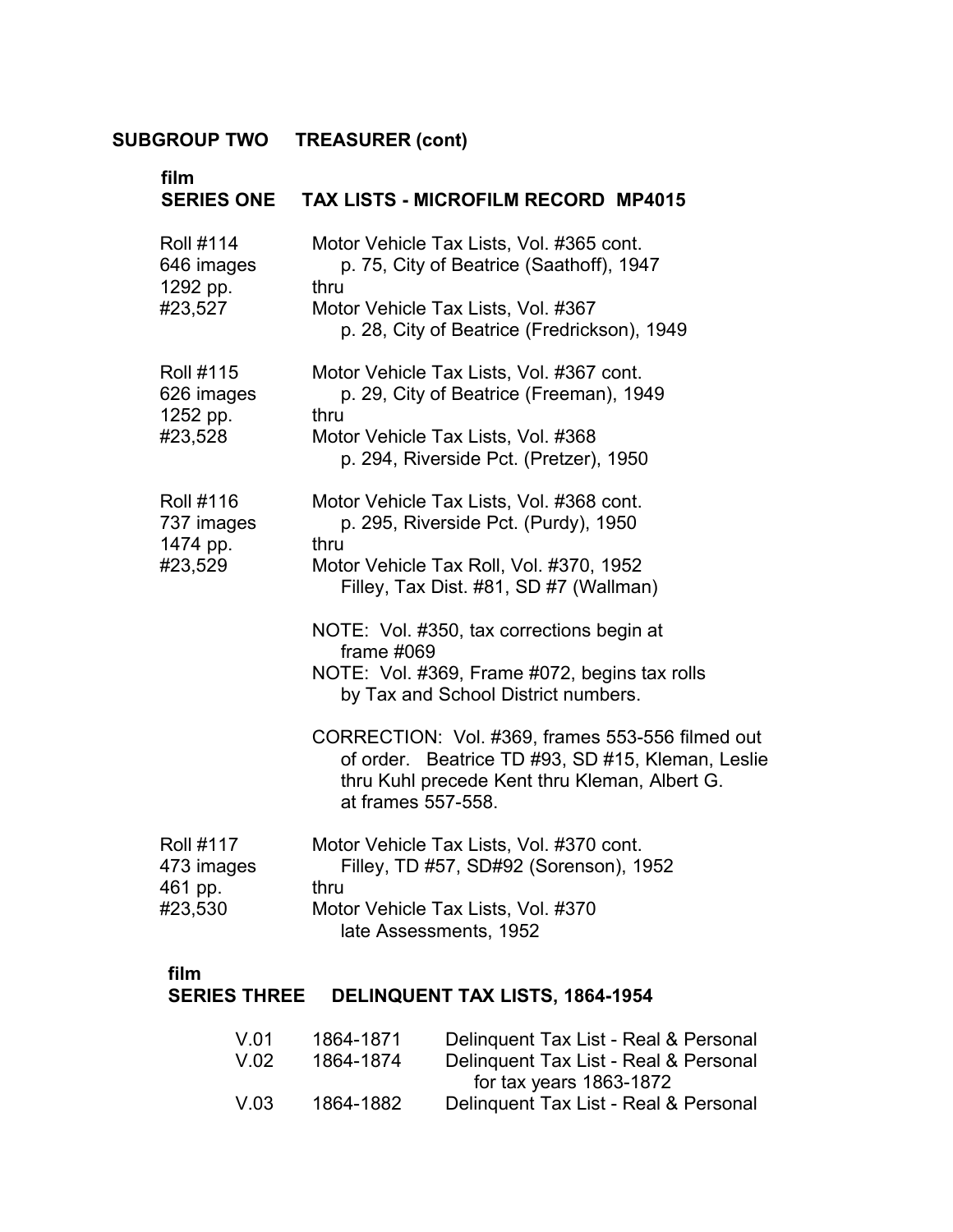|           | includes Treasurer's Annual State-   |
|-----------|--------------------------------------|
|           | ments of Delinquent Taxes for years  |
|           | 1864-1880 w/ settlements thru 1884   |
|           | (loose at beg. of vol.)              |
| 1864-1888 | Delinquent Tax List - Real Estate #1 |
|           | Town Lots w/ entries 1870-1884       |
|           |                                      |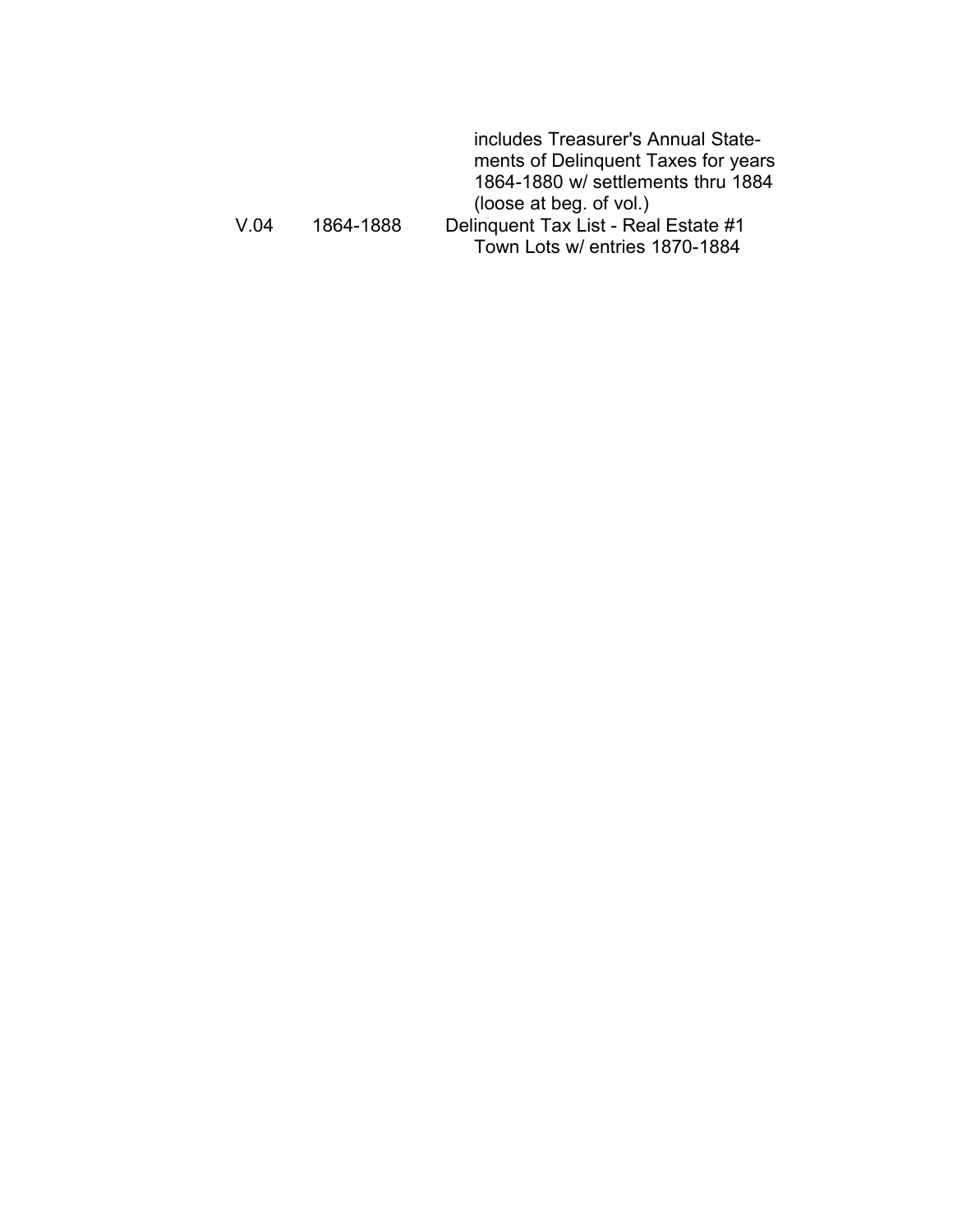#### **film SERIES THREE DELINQUENT TAX LISTS, 1864-1954**

| V.05 | 1864-1888 | Delinquent Tax List - Real Estate #2<br>Lands, Ranges 5-8<br>w/ entries 1867-1886 |
|------|-----------|-----------------------------------------------------------------------------------|
| V.06 | 1868-1888 | Delinquent Tax List - Personal<br>with entries 1868-1887                          |
| V.07 | 1885-1894 | Delinquent Tax List - Personal #1<br><b>Adams thru Riverside</b>                  |
| V.08 | 1885-1894 | Delinguent Tax List - Personal #2<br>Sicily, Sherman, & Wymore                    |
| V.09 | 1886-1891 | Delinquent Tax List - Real & Personal<br>#1, Adams thru Midland                   |
| V.10 | 1886-1891 | Delinquent Tax List - Real & Personal<br>#2, Barneston thru Wymore                |
| V.11 | 1893-1899 | Delinquent Tax List - Beatrice, RE                                                |

NOTE: The following three volumes are ledgers kept as a result of the State Tax Suit filed in 1905. Includes tract #, owner, tax years assessed, date of sale, redemption, & other action for tax years 1904 & prior.

| V.12 | 1905-1915    | <b>State Tax Suit Ledger</b>       |
|------|--------------|------------------------------------|
|      |              | Beatrice #1 thru #1155             |
| V.13 | 1905-1917    | <b>State Tax Suit Ledger</b>       |
|      |              | Beatrice #1156 thru #1981          |
| V.14 | 1905-1917    | <b>State Tax Suit Ledger</b>       |
|      |              | Town Lots #1 thru #870             |
| V.15 | 1940 & prior | Delinquent Tax List - Personal     |
| V.16 | 1940 & prior | Delinquent Tax List - Real Estate  |
|      |              | with settlements thru 1954         |
| V.17 | 1935-1944    | Individual's Delinquent Tax Record |

#### **film**

### **SERIES THREE DELINQUENT TAX LISTS - MICROFILM RECORD, MP4015**

| <b>Roll #117</b> | Delinquent Tax List, Vol. #1 (1864-1871) |
|------------------|------------------------------------------|
| frame $#473$     | p.1, Personal, 1864                      |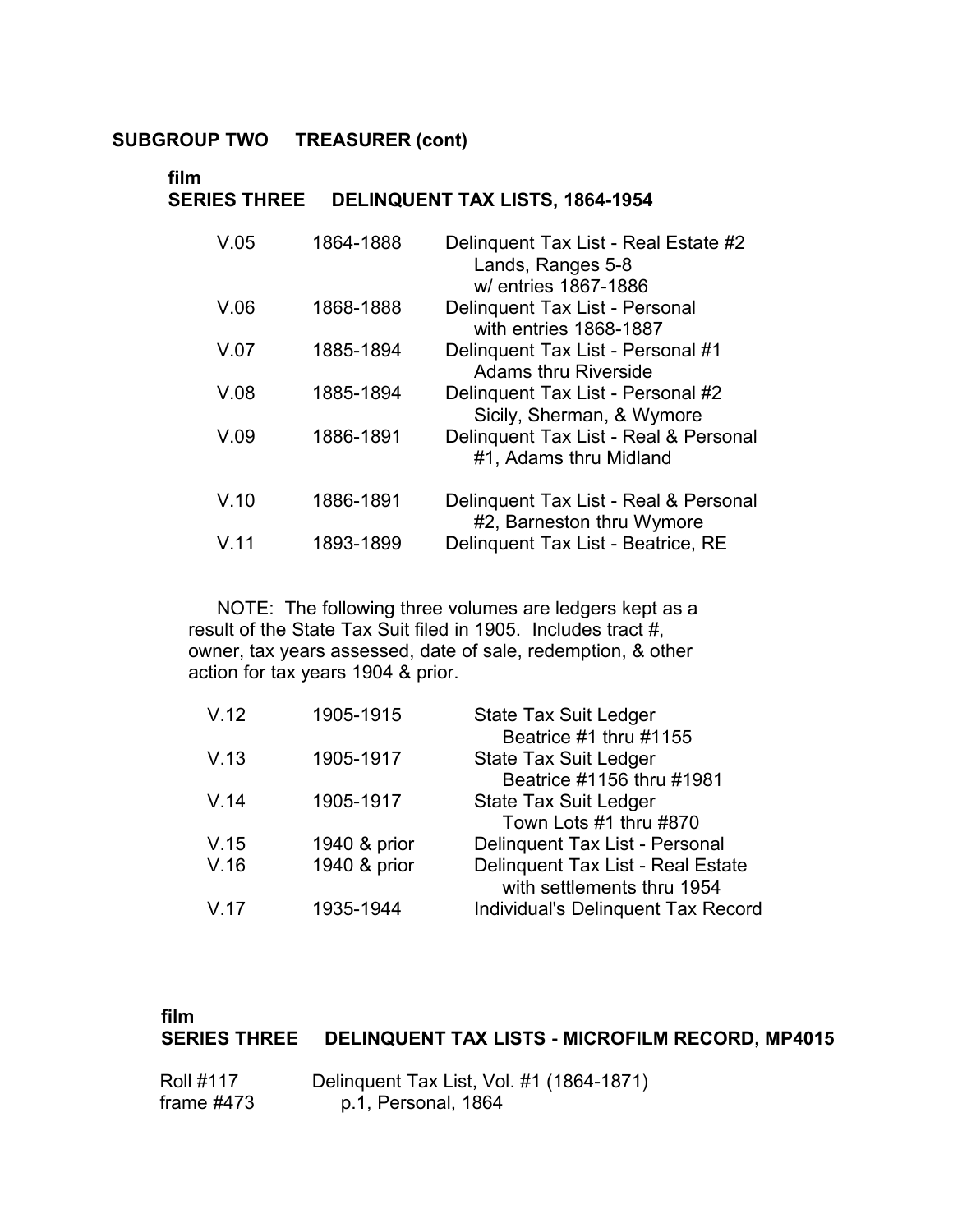| 282 images | thru                                     |
|------------|------------------------------------------|
| 272 pp.    | Delinquent Tax List, Vol. #3 (1864-1882) |
| #23,530    | p.50, Personal "M" (Morganridge), 1875   |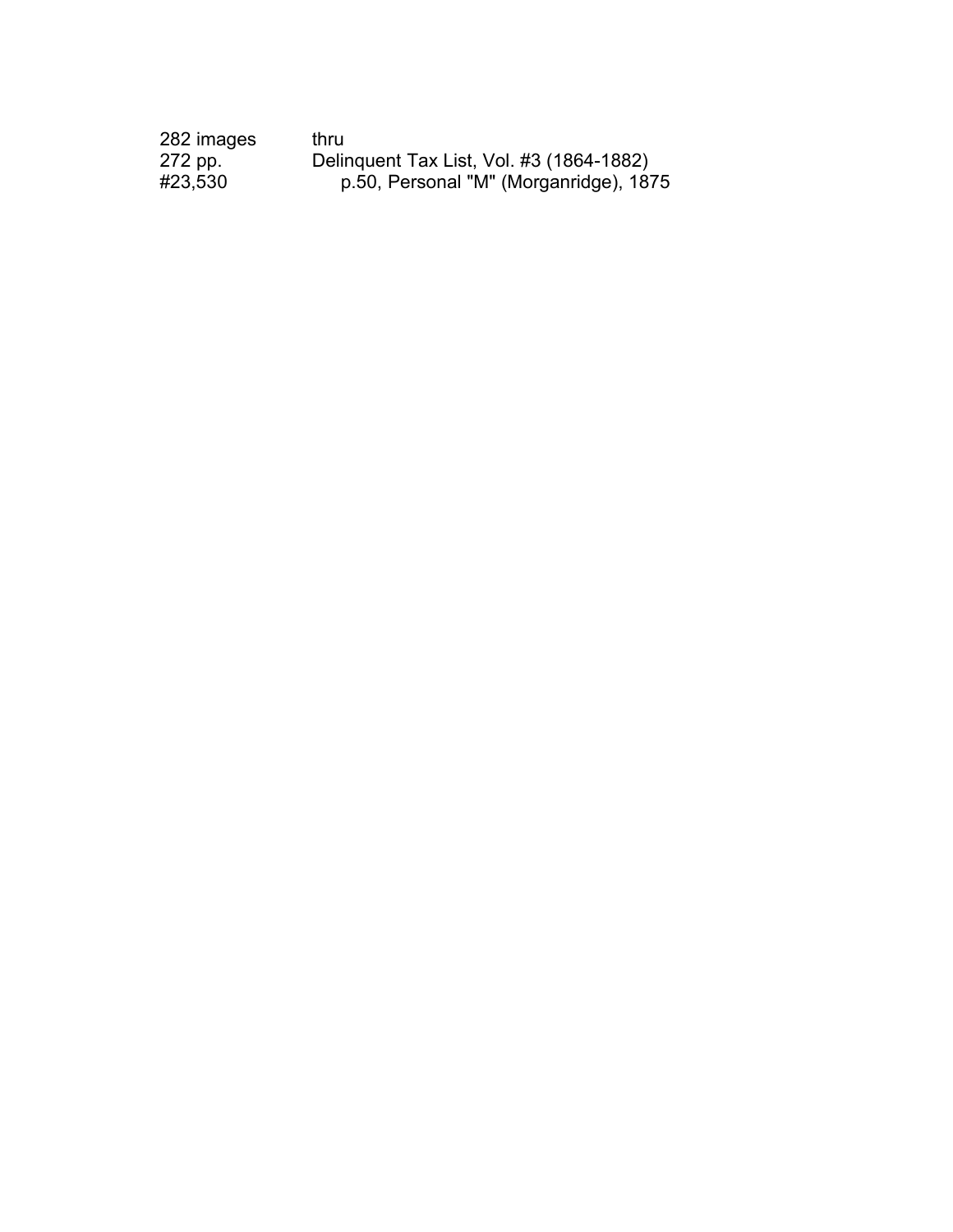|                                                       | SERIES THREE DELINQUENT TAX LISTS - MICROFILM RECORD, MP4015                                                                                                                                            |
|-------------------------------------------------------|---------------------------------------------------------------------------------------------------------------------------------------------------------------------------------------------------------|
| <b>Roll #118</b><br>637 images<br>1274 pp.<br>#23,557 | Delinquent Tax List, Vol. #3 cont.<br>p.51, Personal "M" (McLaughlin), 1875<br>thru<br>Delinquent Tax List, Vol. #6 (1868-1888)<br>p.20, Personal "B"                                                   |
|                                                       | NOTE: Vol. #5, pp. 40, 61, 86, 128, 149,<br>152 & 159 are blank<br>RETAKE: Vol. #5, p.154, frame #602, missed<br>in microfilming retaken and spliced to<br>End of Reel.                                 |
| <b>Roll #119</b><br>650 images<br>1300 pp.<br>#23,558 | Delinquent Tax List, Vol. #6 cont.<br>p.21, Personal (1868-1888) "B" cont.<br>thru<br>Delinquent Tax List, Vol. #9 (1886-1891)<br>Riverside Precinct "J-L" and "P", Personal                            |
| <b>Roll #120</b><br>683 images<br>1366 pp.<br>#23,559 | Delinquent Tax List, Vol. 9 cont.<br>Riverside Precinct "M" (1882-1891)<br>thru<br>State Tax Suit Ledger, Vol. #13 (1905-1917)<br>p.36, Tract #1308, City of Beatrice                                   |
|                                                       | NOTE: Vol. #9, surnames beginning with "P"<br>can be found at end of roll #119                                                                                                                          |
|                                                       | NOTE: State Tax Suit Ledgers begin at frame<br>#202. Volumes ordered by Real Estate<br>Tract number.                                                                                                    |
|                                                       | CORRECTION: Target, Vol. #13, and Operator's<br>Certificate, End of Reel, dated in error.<br>should read 1905-1917.                                                                                     |
| <b>Roll #121</b><br>670 images<br>1340 pp.<br>#23,560 | State Tax Suit Ledger, Vol. #13 cont.<br>p.37, City of Beatrice, Grandview Add.<br>Tract #1309 (1905-1917)<br>thru<br>Delinquent Tax List, Vol. #15 (1940 & prior)<br>p.70, Personal "C" (1900 & prior) |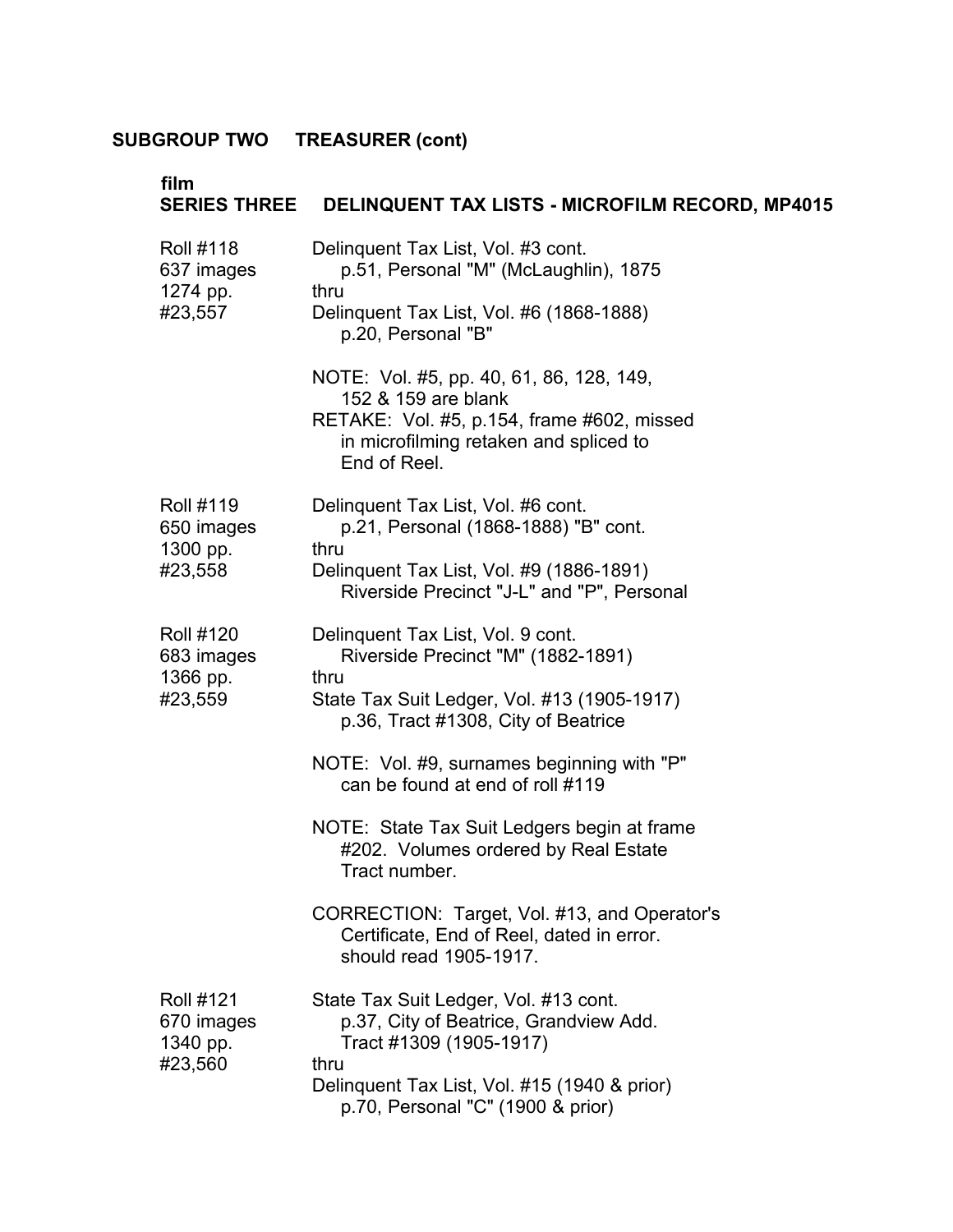| <b>Roll #122</b> | Delinquent Tax List, Vol. #15 cont.                                           |
|------------------|-------------------------------------------------------------------------------|
| 582 images       | p.71, Personal "C" (Crawford), 1900 & prior                                   |
| 567 pp.          | thru                                                                          |
| #23,561          | Delinquent Tax Record, Vol. #17 (1935-1944)<br>p.273, Personal "Z", 1914-1934 |
|                  | NOTE: Vol. #17, Frame counter not visible,                                    |

frames 306-580, A-Z for tax years 1914-1934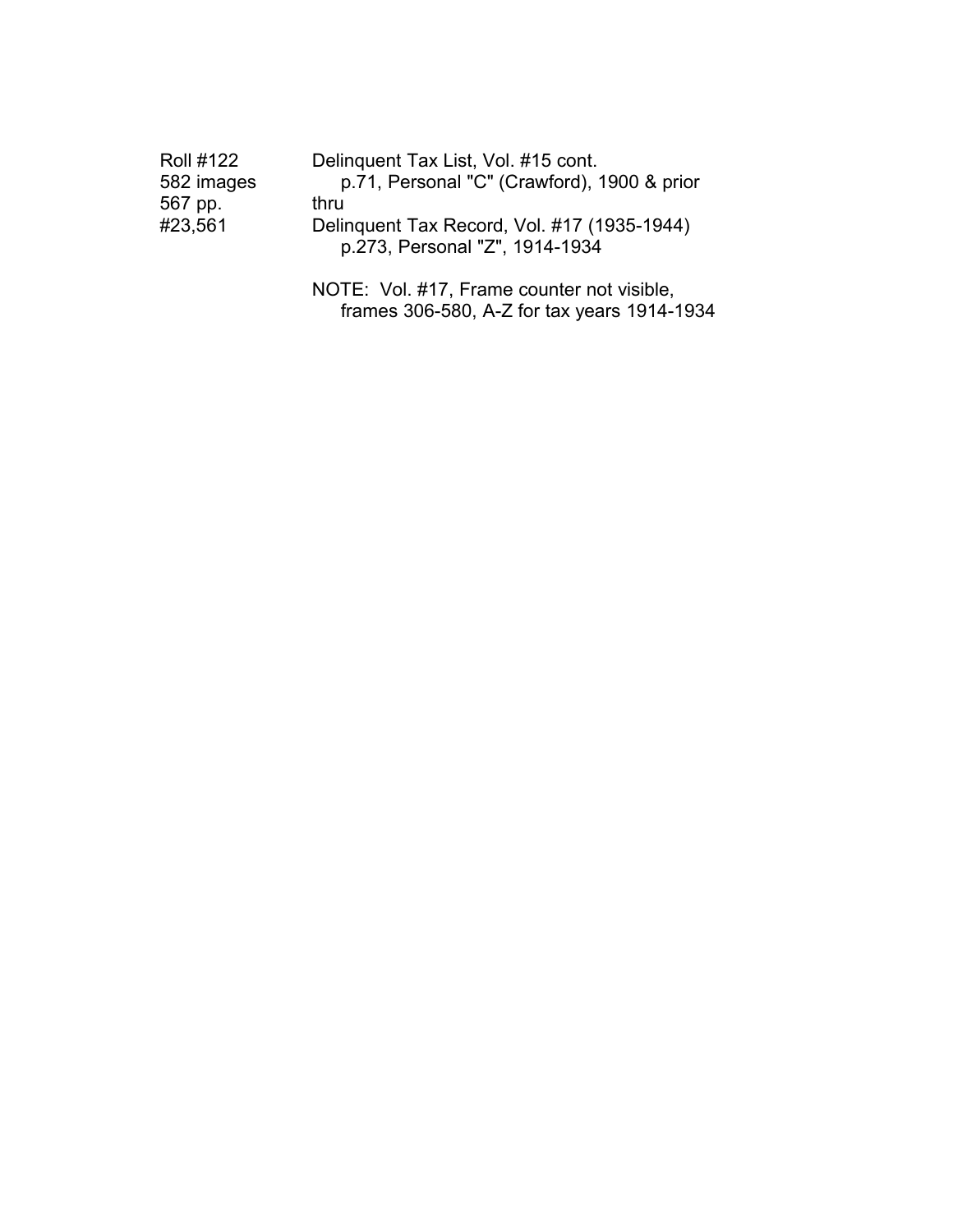#### **SERIES THREE DELINQUENT TAX LISTS – NOT ON MICROFILM**

V.18 1953-1972Delinquent Tax Lists

| film<br><b>SERIES FOUR</b> |                                     | <b>TAX SALE AND REDEMPTION RECORDS, 1861-1957</b>                                                                                                                            |
|----------------------------|-------------------------------------|------------------------------------------------------------------------------------------------------------------------------------------------------------------------------|
| V.1<br>$V.1-A$<br>V.2      | 1861-1870<br>1861-1876<br>1876-1890 | Tax Sale Book for tax years 1860-1869<br>Tax Sales for Delinquent Taxes<br>Tax Sale & Redemption Record<br>for tax years 1888 & prior<br>Cert. #s begin w/ #1 (1879) - #3372 |
| V.3                        | 1890-1899                           | Tax Sale & Redemption Record<br>for tax years 1872-1890<br>Cert. #2864 thru #6825                                                                                            |
| V.4                        | 1892-1915                           | Tax Sale & Redemption Record (p.1 missing)<br>for tax years 1900 & prior<br>Cert. #6836 thru #13421                                                                          |
| V.5                        | <b>MISSING</b>                      | Tax Sale & Redemption Record<br>Cert. #13422 thru #18755                                                                                                                     |
| V.6                        | 1908-1920                           | <b>Redemption Record #2</b><br>#8774 (1/3/1908) - #11792 (9/27/1920)<br>for tax sale certs. #151 thru #17833                                                                 |
| V.7                        | 1923-1944                           | Tax Sale & Redemption Record<br>for tax years 1935 & prior<br>pp. 1-159, #18756 (1923) - #20649 (1927)<br>pp. 160-end, #1 (1925) - #2609 (1936)                              |
| V.8                        | 1920-1931                           | <b>Redemption Record #3</b><br>#11793 (1920) thru #14200 (1928) and<br>#1 (1928) thru #1260 (1931)<br>for tax sale certs. #16926 thru #20649                                 |
| V.9                        | 1936-1948                           | Tax Sale & Redemption Record<br>for tax years 1946 & prior<br>Certs. #2610 thru #5026                                                                                        |
| V.10                       | 1933-1938                           | <b>Tax Sale Record - Beatrice Lots</b><br>Sold at Public Auction, 11/6/1933                                                                                                  |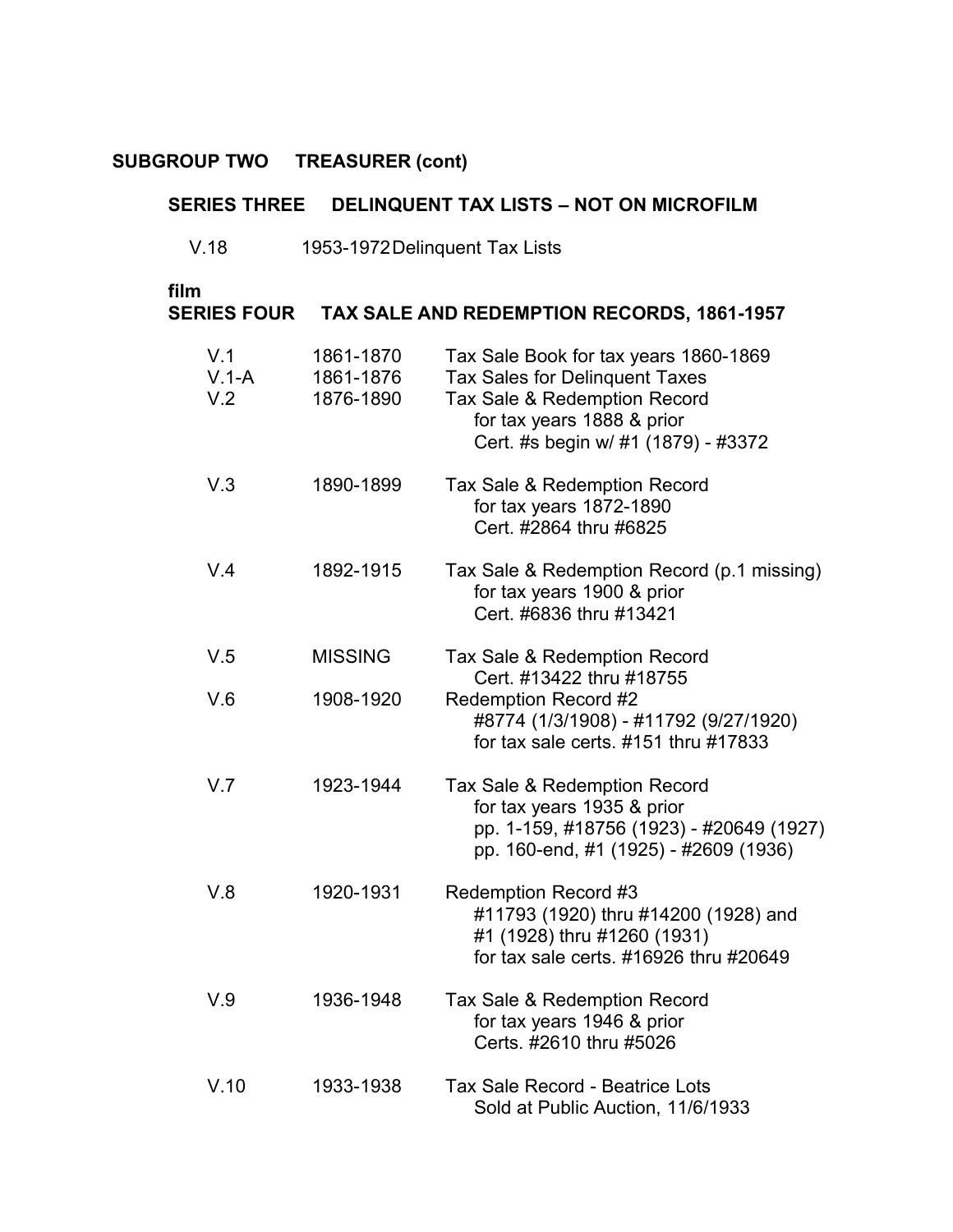|           | for tax years 1932 & prior<br>Certs. #1977 thru #2132 |
|-----------|-------------------------------------------------------|
| 1933-1948 | <b>Tax Sale Record</b>                                |
|           | Beatrice Lots cont. pp. 78-112                        |
|           | (#2133 thru #2167)                                    |
|           | pp. 1-76 Tax Sales, 1933-1937                         |
|           | for tax years 1932 & prior                            |
|           | #2168 thru #2294                                      |
|           | pp. 114-140 Tax Sales 11/1939-4/25/1940               |
|           | for tax years 1938 & prior                            |
|           | #3644-#3719 & settlements thru 1948                   |
|           |                                                       |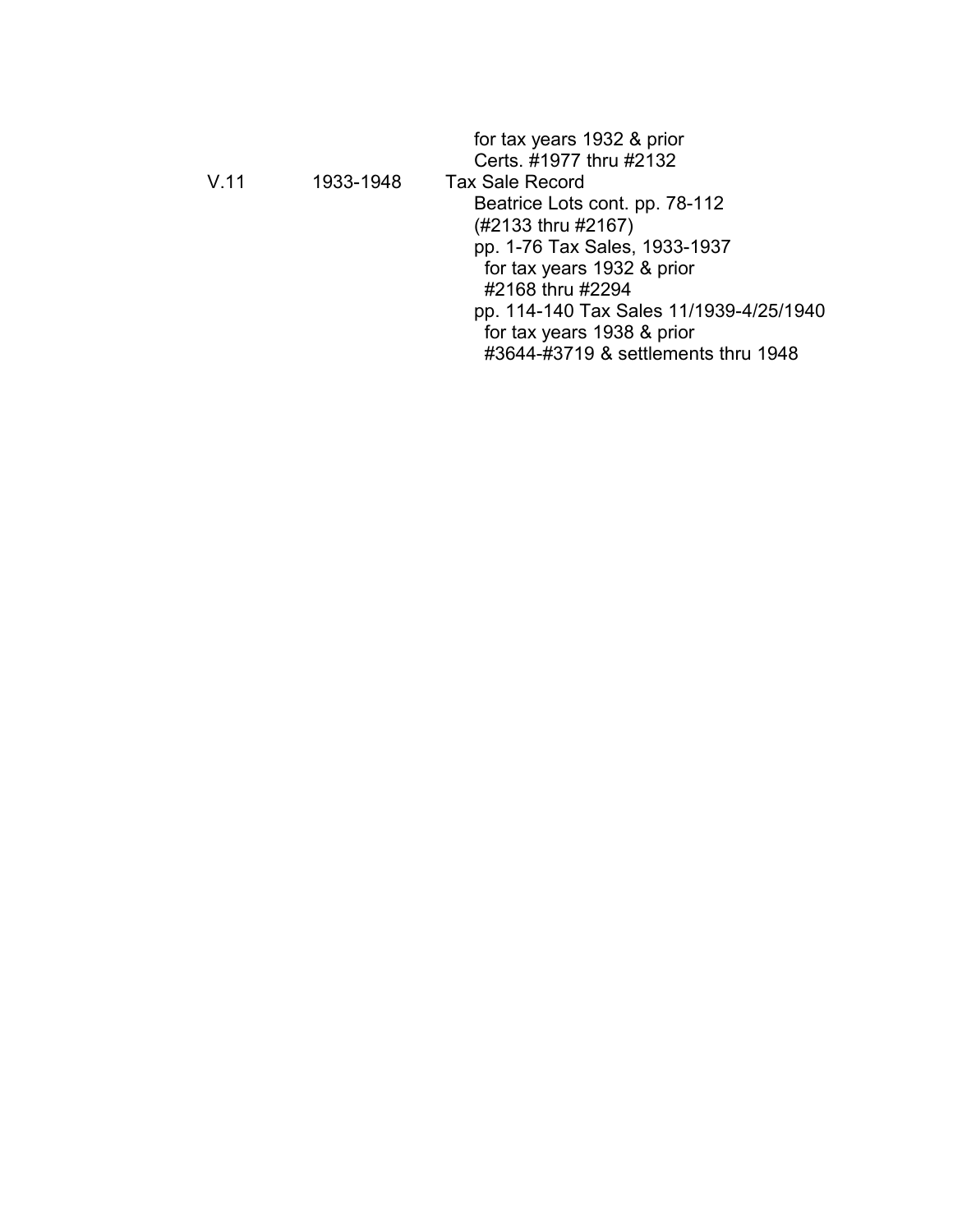| film<br><b>SERIES FOUR</b> |           | <b>TAX SALE AND REDEMPTION RECORDS, 1861-1957</b>                                                                                                                        |
|----------------------------|-----------|--------------------------------------------------------------------------------------------------------------------------------------------------------------------------|
| V.12                       | 1936-1939 | <b>Tax Sale Record</b><br>Sold at Public Sale, Nov. 2, 1936<br>for tax years 1935 & prior<br>#2485 thru #2660                                                            |
| V.13                       | 1936-1942 | <b>Tax Sale Record</b><br>for tax sales, 11/2/1936-12/20/1937<br>for tax years 1936 & prior<br>#2661 thru #2964                                                          |
| V.14                       | 1937-1943 | <b>Tax Sale Record</b><br>for tax sales, 12/20/1937-8/1/3939<br>for tax years 1937 & prior<br>#2965 thru #2983                                                           |
| V.15                       | 1940-1957 | <b>Tax Sale Record</b><br>private sales and foreclosures<br>for tax years 1956 & prior<br>in cert. # range of $3723-5323$ (not incl)<br>for tax sales, 6/1/1940-8/2/1954 |

# **film SERIES FOUR TAX SALE & REDEMPTION RECORDS – MICROFILM RECORD**

| <b>Roll #122</b><br>frame $#582$           | Tax Sale Book, Vol. #1 (1860-1869)                                                                                        |
|--------------------------------------------|---------------------------------------------------------------------------------------------------------------------------|
| 183 images                                 | thru                                                                                                                      |
| 172 pp.<br>#23,561                         | Tax Sale & Redemption Record, Vol. #3 (1890-1899)<br>p. 14, Beatrice, Blk 26, Lot 11, #3436, 1890                         |
| <b>Roll #123</b><br>727 images<br>1454 pp. | Tax Sale & Redemption Record, Vol. #3 cont.<br>p. 15, Beatrice, Blk 26, Lot 12, #3437, 1890<br>thru                       |
| #23,562                                    | Tax Sale & Redemption Record, Vol. #7 (1923-1944)<br>p. 246, Paddock's Add. to Beatrice,<br>Lots 4-5, Block 9 (1929-1932) |
|                                            | NOTE: Frame county partially obscured<br>frames 320-734                                                                   |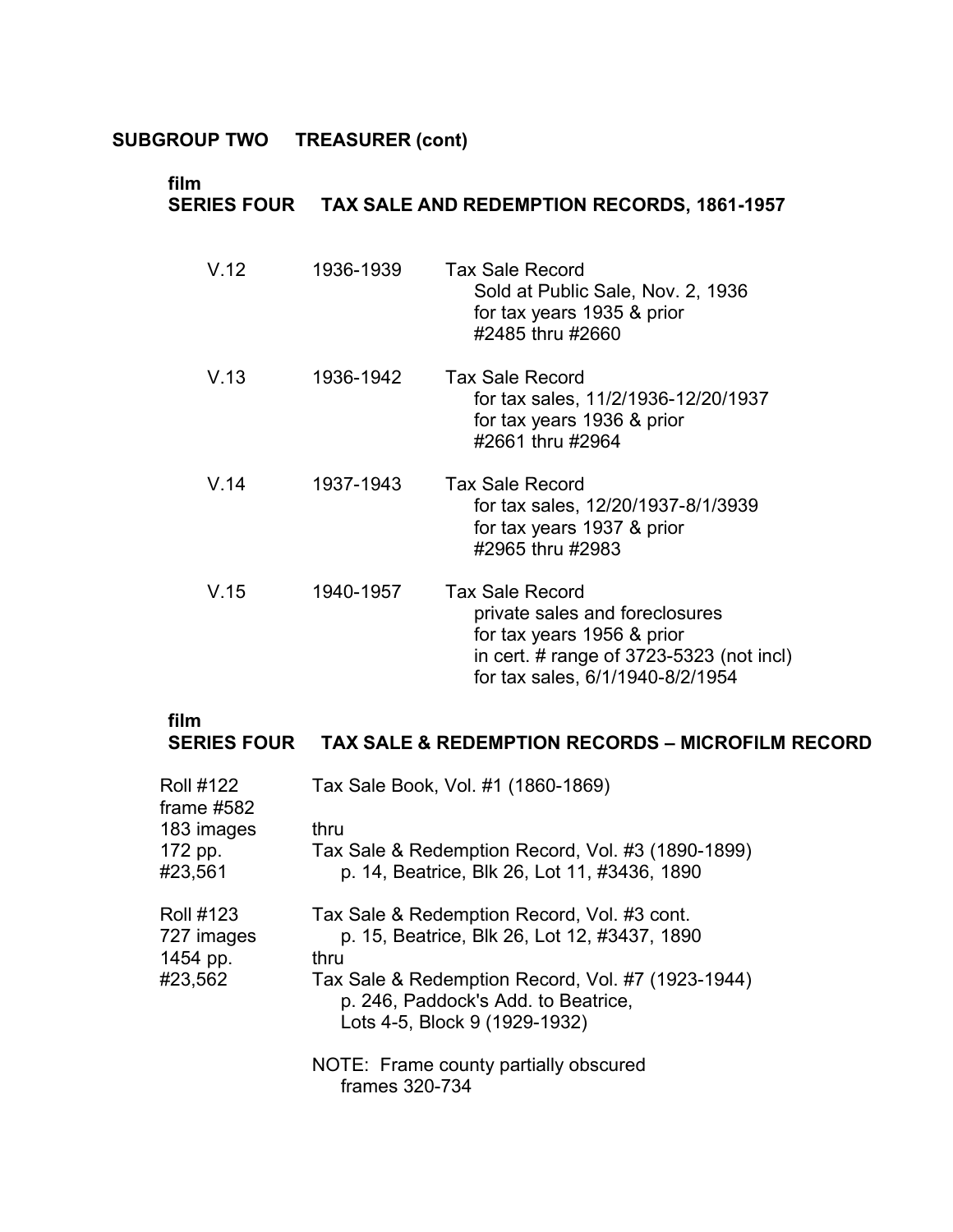| <b>Roll #124</b> | Tax Sale & Redemption Record, Vol. #7 (1923-1944) |
|------------------|---------------------------------------------------|
| 795 images       | p. 247, Penner's Add. to Beatrice,                |
| 1590 pp.         | Block 4, Lot 3 (1929-1934)                        |
| #23,564          | thru                                              |
|                  | Tax Sale Record - Beatrice Lots, Vol. #10         |
|                  | p. 113, Milliken's Add. to Beatrice,              |
|                  | Lot 99, #2089 (1927-1938)                         |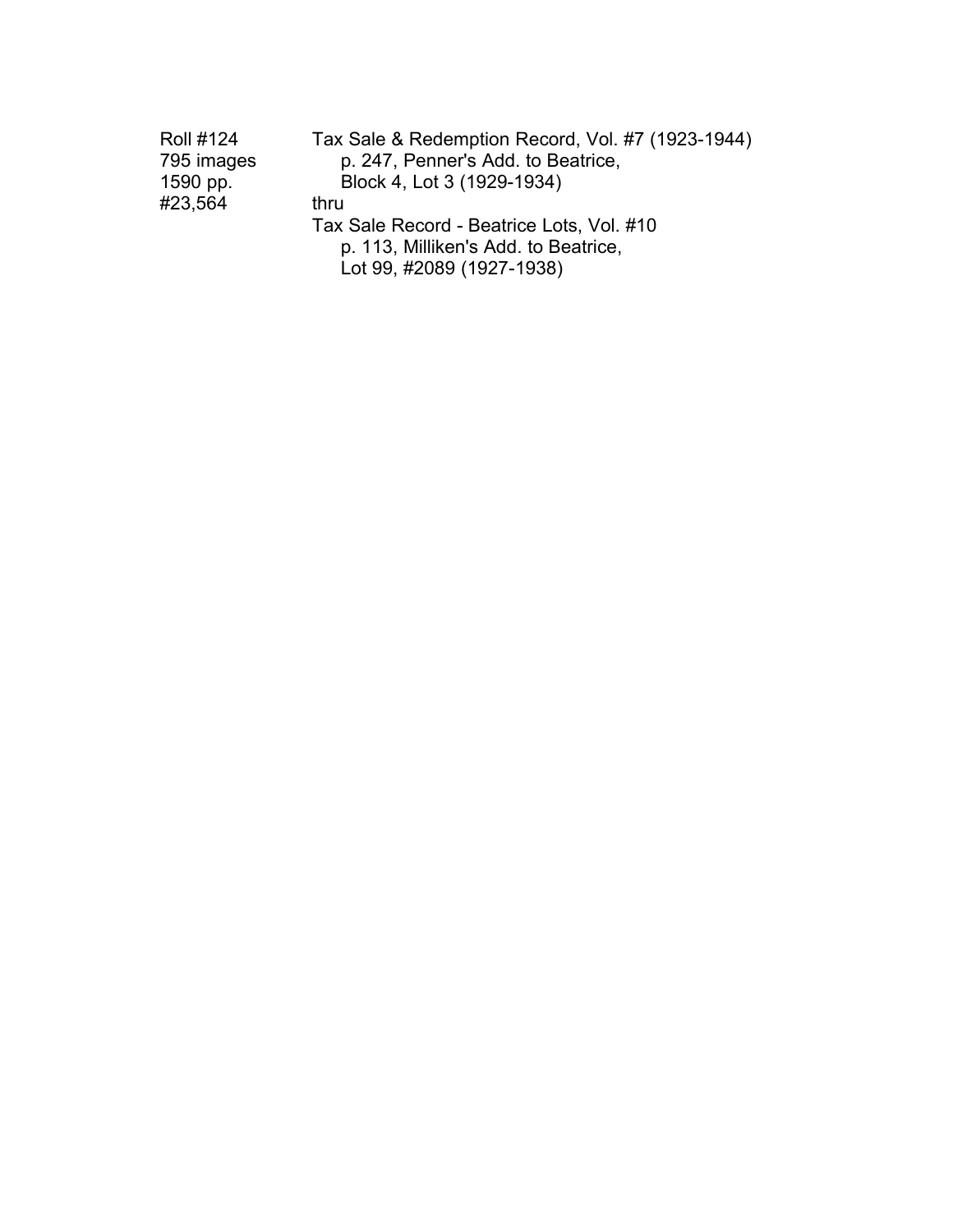### **film**

#### **SERIES FOUR TAX SALE & REDEMPTION RECORDS – MICROFILM RECORD**

| <b>Roll #125</b> | Tax Sale Record - Beatrice Lots, Vol. #10 cont. |  |
|------------------|-------------------------------------------------|--|
| 408 images       | p.114, McConnell's Add. to Beatrice,            |  |
| 1093 pp.         | Lot 44, #2090 (1927-1938)                       |  |
| #23,564          | thru                                            |  |
|                  | Tax Sale Record, Vol. #15 (1940-1954)           |  |
|                  | #5323, Sewer Dist. #1 (1956-1957)               |  |
|                  | First Add. to Odell, Blk 11, Lots 2-3)          |  |

#### **SERIES FOUR TAX SALE & REDEMPTION RECORDS – NOT ON MICROFILM**

V.1A 1861-1876Tax Sale Book

#### **film**

#### **SERIES FIVE SPECIAL ASSESSMENT RECORDS, 1864-1971**

| V <sub>1</sub> | 1864-1871 | Land Road Tax & Poll Tax Book             |
|----------------|-----------|-------------------------------------------|
| V.2            | 1891      | <b>Beatrice Special Taxes</b>             |
| V.3            | 1892-1895 | <b>Beatrice Special Taxes</b>             |
| V.4            | 1896      | Special Tax Collections - county          |
|                |           | for tax years 1885-1894                   |
| V.5            | 1896      | <b>Special Tax Collections - Beatrice</b> |
|                |           | for tax years 1885-1894                   |
| V.6            | 1915-1956 | Special Tax Record, 1915-1956             |
| V <sub>7</sub> | 1889-1892 | <b>Beatrice Paving District Record</b>    |
| V.8            | 1923-1957 | <b>Paving District Consolidated</b>       |
|                |           | <b>Assessment Tax List #1</b>             |
| V.9            | 1959-1971 | Drainage Districts - Improvements and     |
|                |           | <b>Special Assessments</b>                |

| film               |  |
|--------------------|--|
| <b>SERIES FIVE</b> |  |

#### **SERIES FIVE SPECIAL ASSESSMENT RECORDS – MICROFILM RECORD**

| <b>Roll #125</b><br>frame $#409$ | Land Road Tax & Poll Tax Book, vol. 1 (1864-1871) |
|----------------------------------|---------------------------------------------------|
| 259 images                       | thru                                              |
| 241 pp.                          | Special Tax Record, Vol. #6 (1915-1956)           |
| #23,564                          | p. 310 - Repaving, Dist. #13 (1923-1932)          |
|                                  | Beatrice, Block 49, Lots 5-6                      |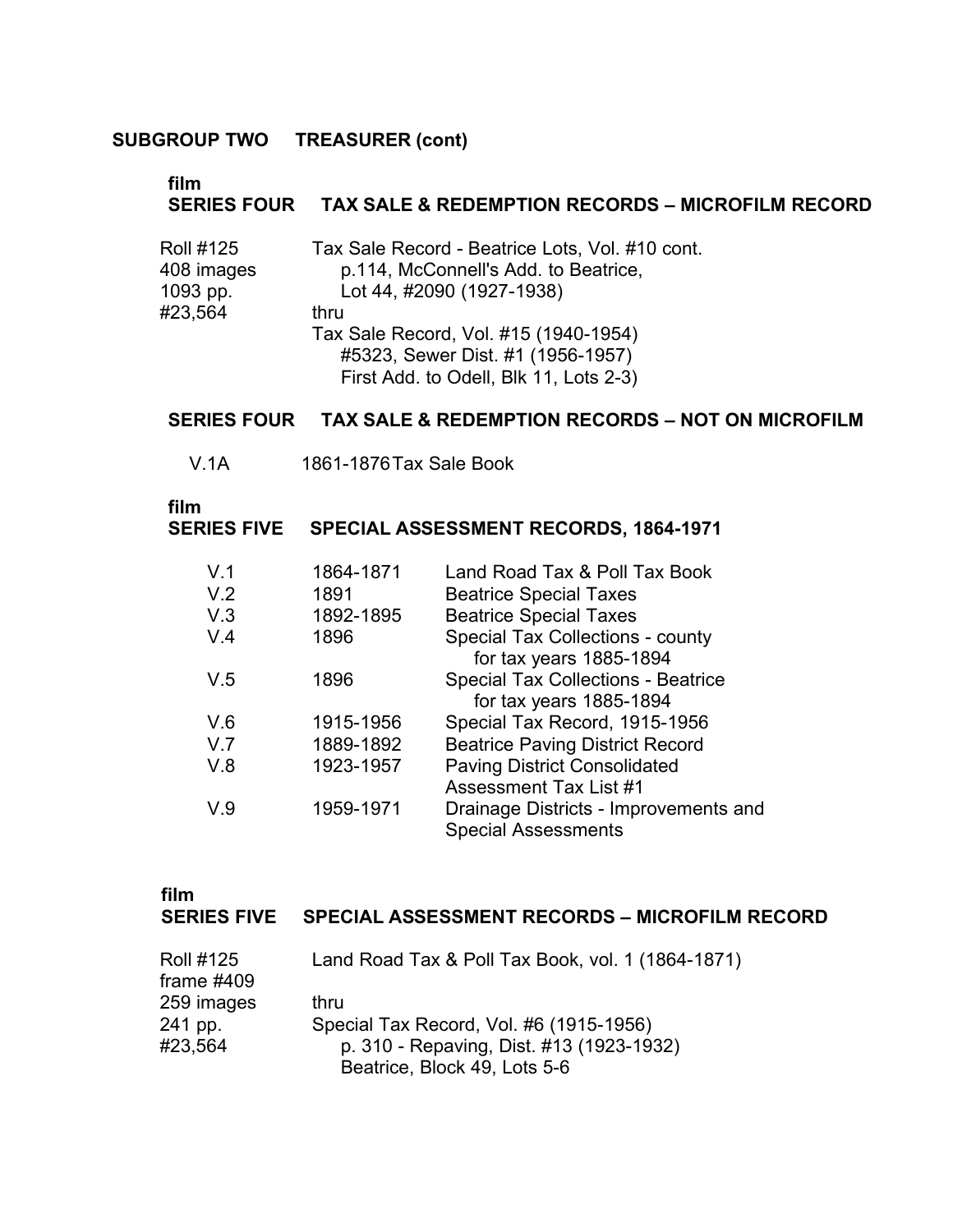### NOTE: Vol. #6, pp. 209-280 are blank

| <b>Roll #126</b> | Special Tax Record, Vol. #6 cont.                           |  |
|------------------|-------------------------------------------------------------|--|
| 607 shots        | p. 311 - Repaving, District #113 (1923-1932)                |  |
| 1279 pp.         | Beatrice, Block 47, Lot 9                                   |  |
| #23,565          | thru                                                        |  |
|                  | Special Assessments - Drainage Dists., Vol. #9<br>1959-1971 |  |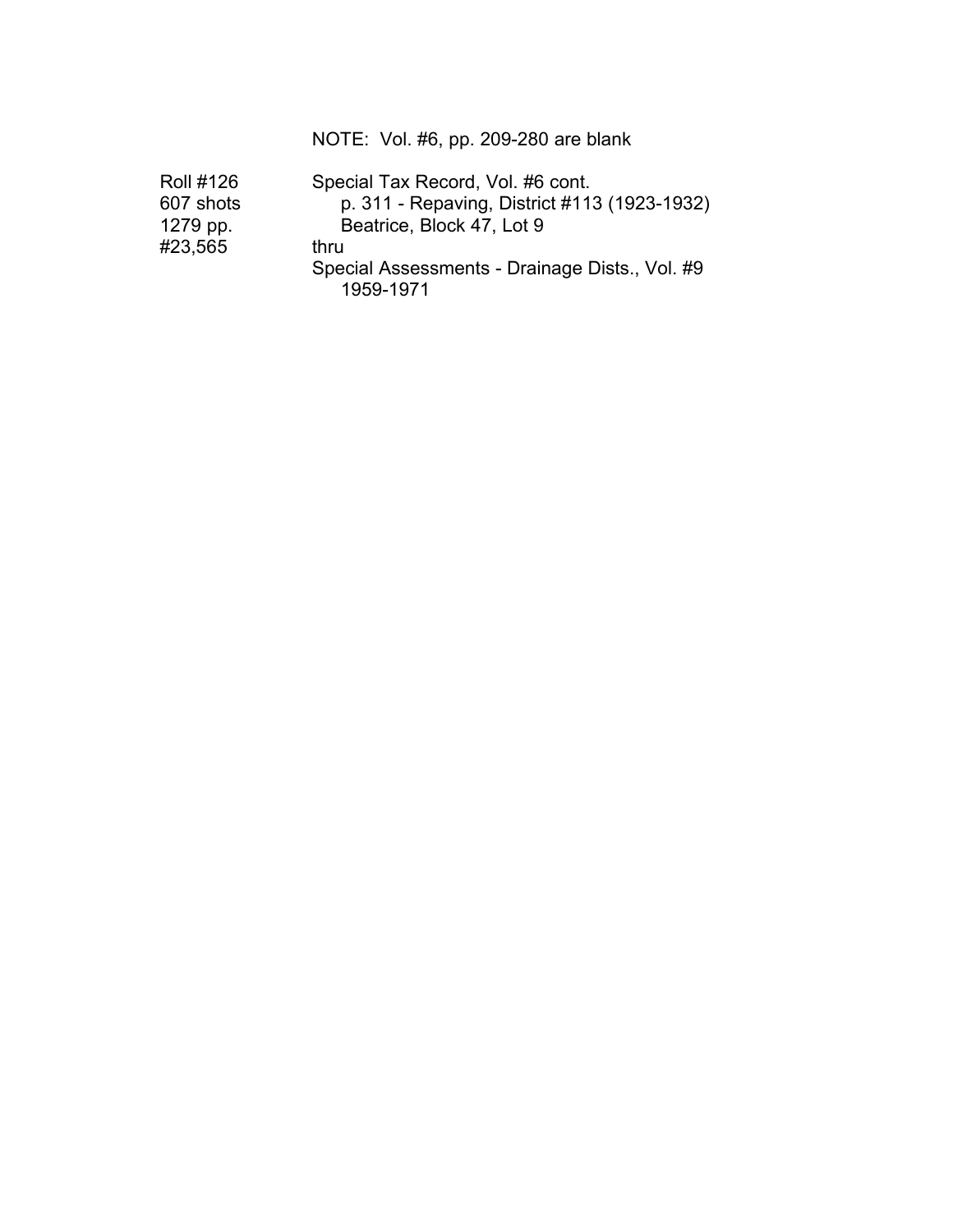# **SUBGROUP TWO TREASURER (cont)**

#### **SERIES FIVE SPECIAL ASSESSMENT RECORDS - NOT ON MICROFILM**

V.10-14 1940-1967 Special Assessments #2, 4-7

**SERIES SIX MISCELLANEOUS VOLUMES, 1859-1901**

| V.1 | 1859-1870 | Warrant Register & General Accounts       |
|-----|-----------|-------------------------------------------|
| V.2 | 1861-1875 | <b>Warrant Register</b>                   |
| V.3 | 1860-1871 | <b>Tax Exemptions</b>                     |
| V.4 | 1864-1869 | Clerk's Account w/ County Treasurer       |
| V.5 | 1884      | Letterpress Book, Co. Treasurer, Aug-Dec. |
| V.6 | 1901      | Inheritance Tax Ledger, Estates           |

# **film**

#### **SERIES SIX MISCELLANEOUS VOLUMES – MICROFILM RECORD**

| <b>Roll #126</b> | Warrant Register & General Accounts, Vol. #1 |
|------------------|----------------------------------------------|
| 57 shots         |                                              |
| 45 pp.           | thru                                         |
| #23,565          | Inheritance Tax Ledger, Vol. #6 (1901)       |
|                  | p. 72, Edna N. Young (minor)                 |

#### **SERIES SIX MISCELLANEOUS VOLUMES - NOT ON MICROFILM**

| V.7 | 1926-1930 | Motor Vehicle Registration #2 |
|-----|-----------|-------------------------------|
| V.8 | 1930-1934 | Motor Vehicle Registration #3 |

# **SERIES SEVEN SCHOOL DISTRICT AND LAND RECORDS, 1869-1968**

| V <sub>1</sub> | 1870-1875 | School Tax Ledger               |
|----------------|-----------|---------------------------------|
| V.2            | 1871-1876 | <b>School Land Lease Record</b> |
| V.3            | 1869-1885 | <b>School Land Lease Record</b> |
| V.4            | 1873-1912 | School Land Ledger              |
| V.5            | 1960-1968 | <b>School Treasurer Bonds</b>   |

#### **SUBGROUP THREE COUNTY BOARD OF SUPERVISORS, 1858-1970**

#### **SERIES ONE COUNTY BOARD PROCEEDINGS, 1858-1970**

V.A-1 & 2 Minutes, March 15, 1858 - December 27, 1869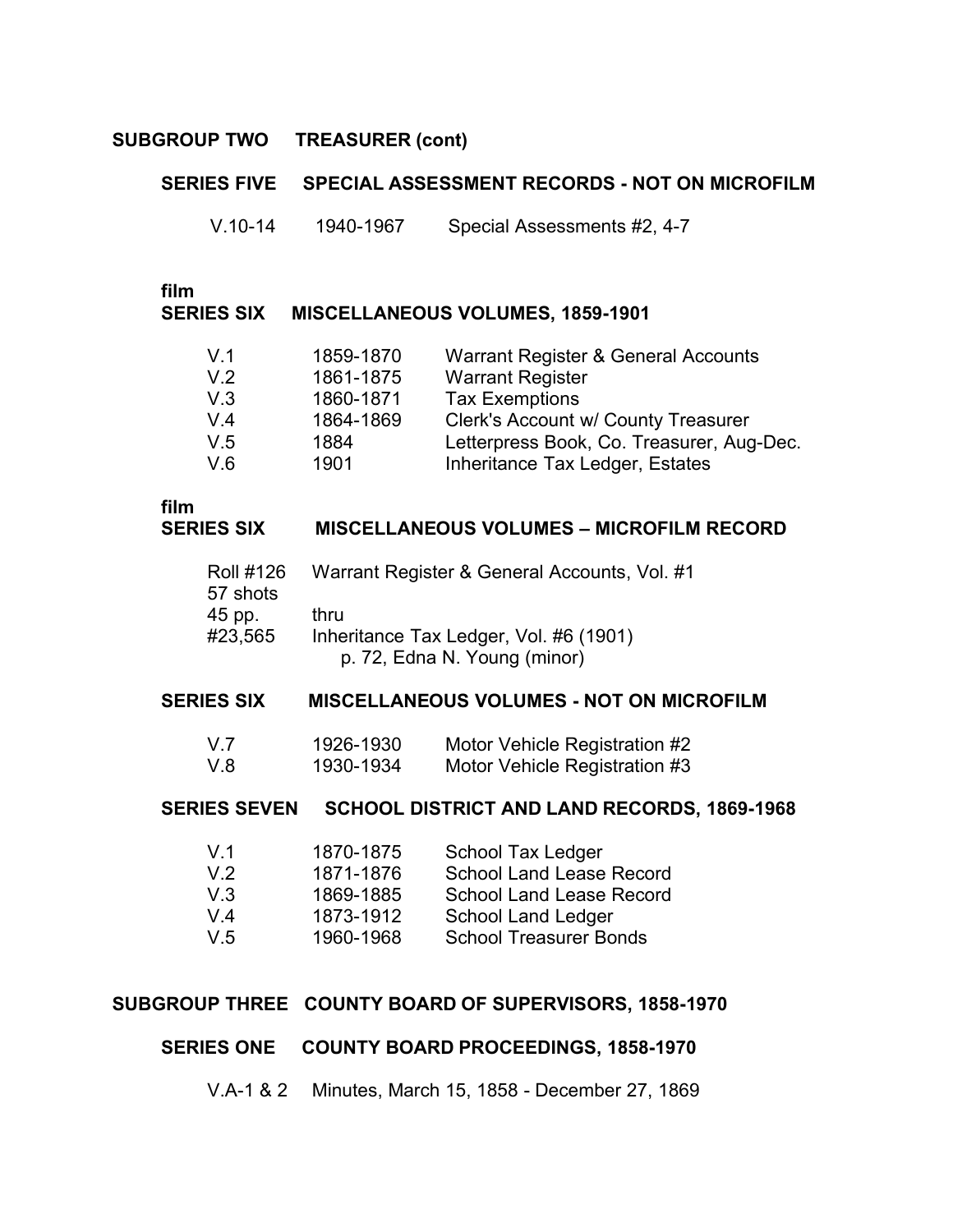|       | $(v.2$ is xerox copy of v.1)           |
|-------|----------------------------------------|
| V.A   | Minutes, 1870 - Feb. 1874              |
| V.1   | Minutes, Mar. 6, 1874 - July 3, 1877   |
| V.2   | Minutes, July 10, 1877 - July 26, 1881 |
| V.3   | Minutes, Aug. 9, 1881 - Nov. 12, 1885  |
| $V_4$ | Minutes, Nov. 18, 1885 - Jan. 8, 1890  |
| V.5   | Minutes, Jan. 9, 1890 - Jan. 1894      |
| V.6   | Minutes, Jan. 1894 - Jan. 1897         |
| V.7   | 1898<br>Minutes, Jan. 1897 - Jan.      |
| V.8   | Minutes, Jan. 11, 1898 - Jan. 13, 1902 |
|       |                                        |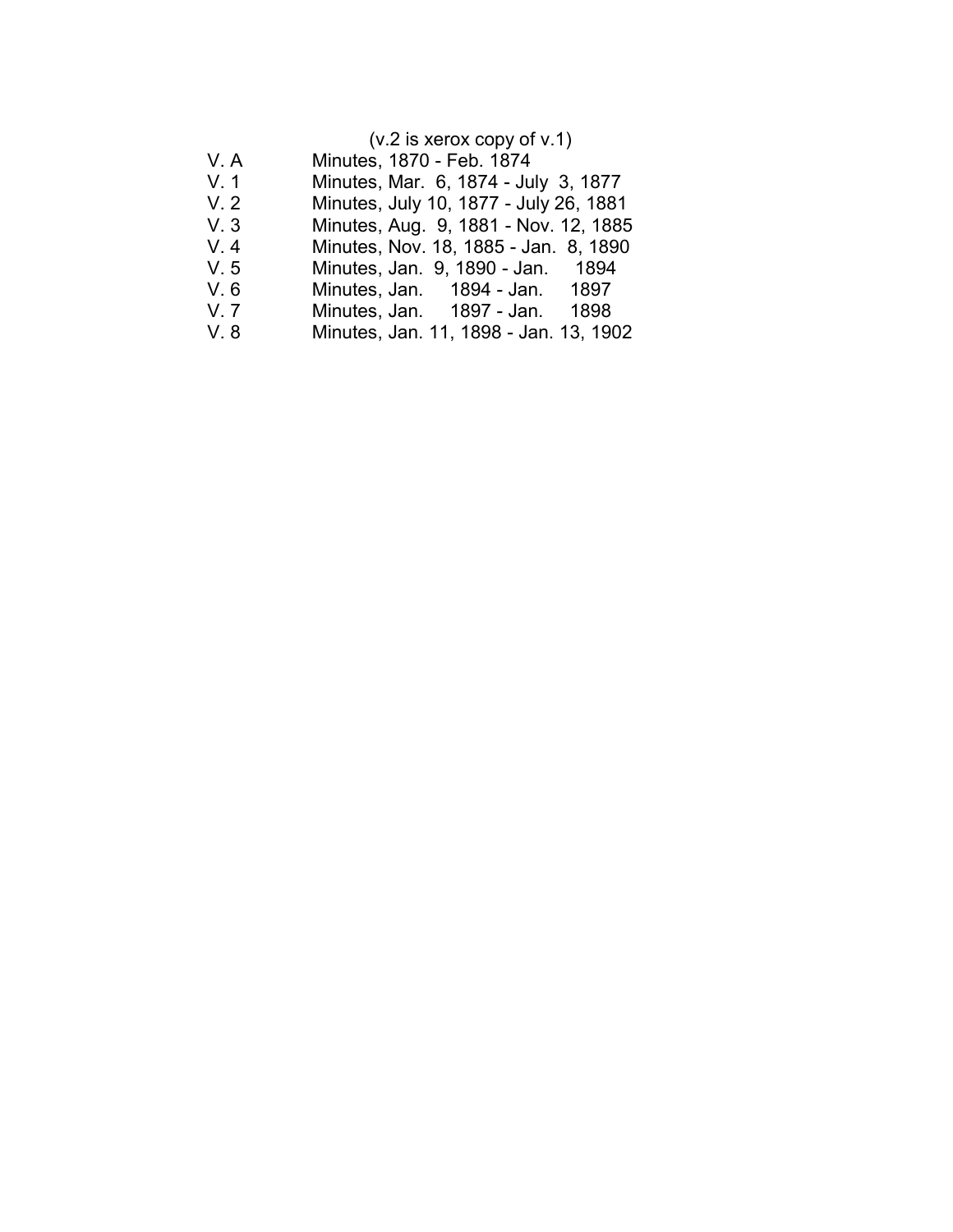#### **SUBGROUP THREE COUNTY BOARD OF SUPERVISORS, 1858-1970**

#### **SERIES ONE COUNTY BOARD PROCEEDINGS, 1858-1970**

- V. 9 V.10 V.11 V.12 V.13 V.14 V.15 V.16 V.17 Box 1 Minutes, Jan. 14, 1902 - Jan. 1906 Minutes, Jan. 27, 1906 - Jan. 10, 1910 Minutes, Jan. 11, 1910 - Jan. 12, 1915 Minutes, Jan. 12, 1915 - May 22, 1919 Minutes, May 27, 1919 - Dec. 29, 1925 Minutes, Jan. 5, 1926 - Feb. 16, 1932 � Minutes, Feb. 17, 1932 - Dec. 30, 1936 Minutes, Jan. 5, 1937 - Jan. 7, 1941 Minutes, Jan. 14, 1941 - June 30, 1946 Resolutions of County Board, 1942-1959
- Appointments & Resignations, 1940-1963 Reports of Co. Offices, 1940-1967

#### **SERIES TW0 SOLDIERS' RELIEF COMMISSION, 1890-1918**

| V.1       | Minutes, 1890-1918           |
|-----------|------------------------------|
| $V.2 - 3$ | Treasurer's Books, 1891-1908 |

#### **SUBGROUP FOUR RECORDS OF THE COUNTY CLERK, 1857-1995**

#### **film**

#### **SERIES ONE MARRIAGE RECORDS, 1860-1995**

#### **SUBSERIES ONE MARRIAGE DOCKETS, 1860-1974**

NOTE: Index appears at the beginning of each volume

V.1 Marriage Record A-1 p.1 (Wm. Tyler-Rebecca Woodward), Jan. 21, 1860 thru p.10 (A. W. Proctor-Delilah Lamb), Sept 3, 1866

NOTE: For Index, see Roll A

V.2 Marriage Record A-2 p.1 (Pethoud-Buckner), Dec. 24, 1866 thru p.105 (Clark-Newton), Aug. 3, 1870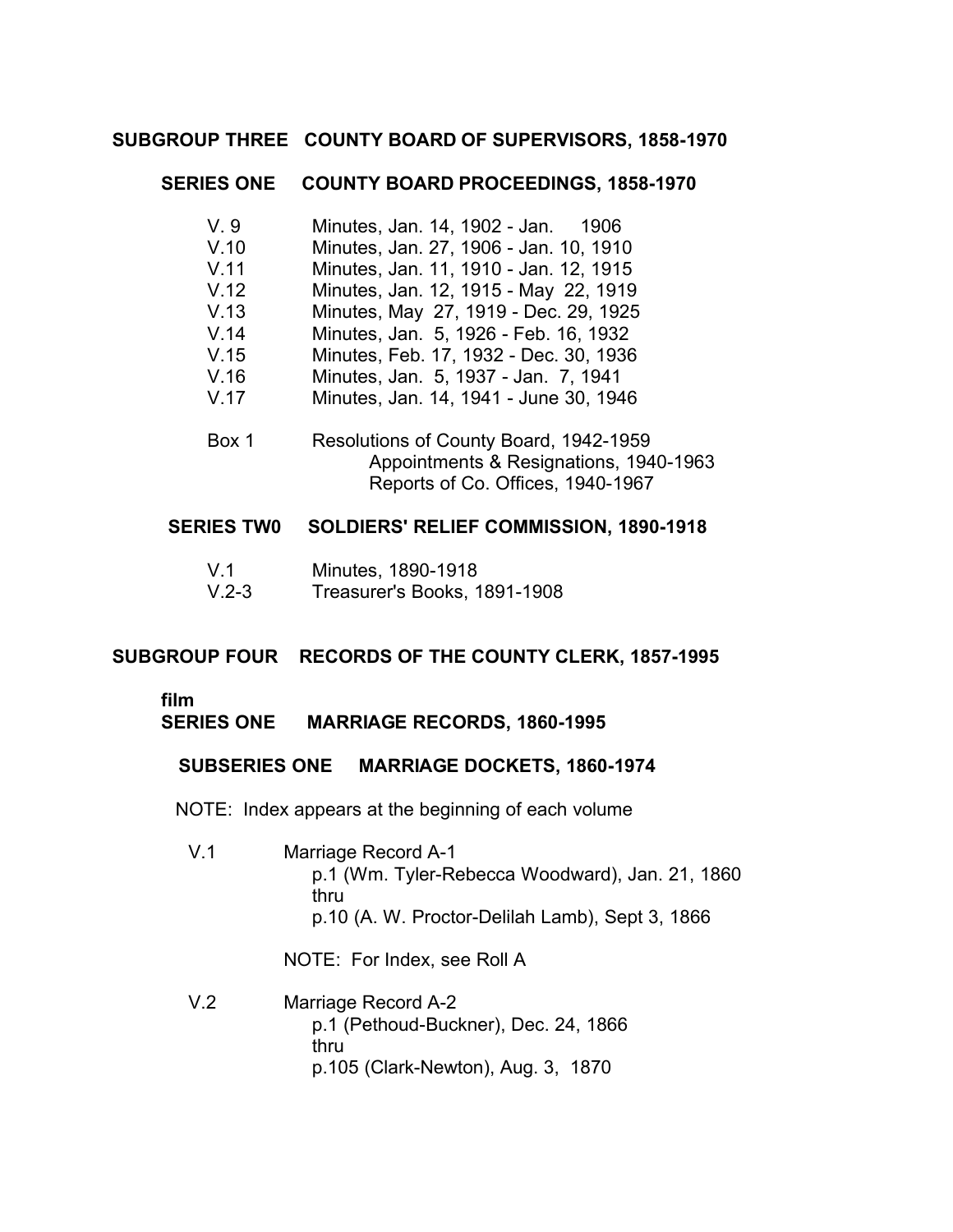NOTE: For Index, see Roll A

V.3 Marriage Record A (indexed) p.1 (Wilson-Greer), Aug. 8, 1870 thru p.314 (Wells-McLatt), Aug. 13, 1876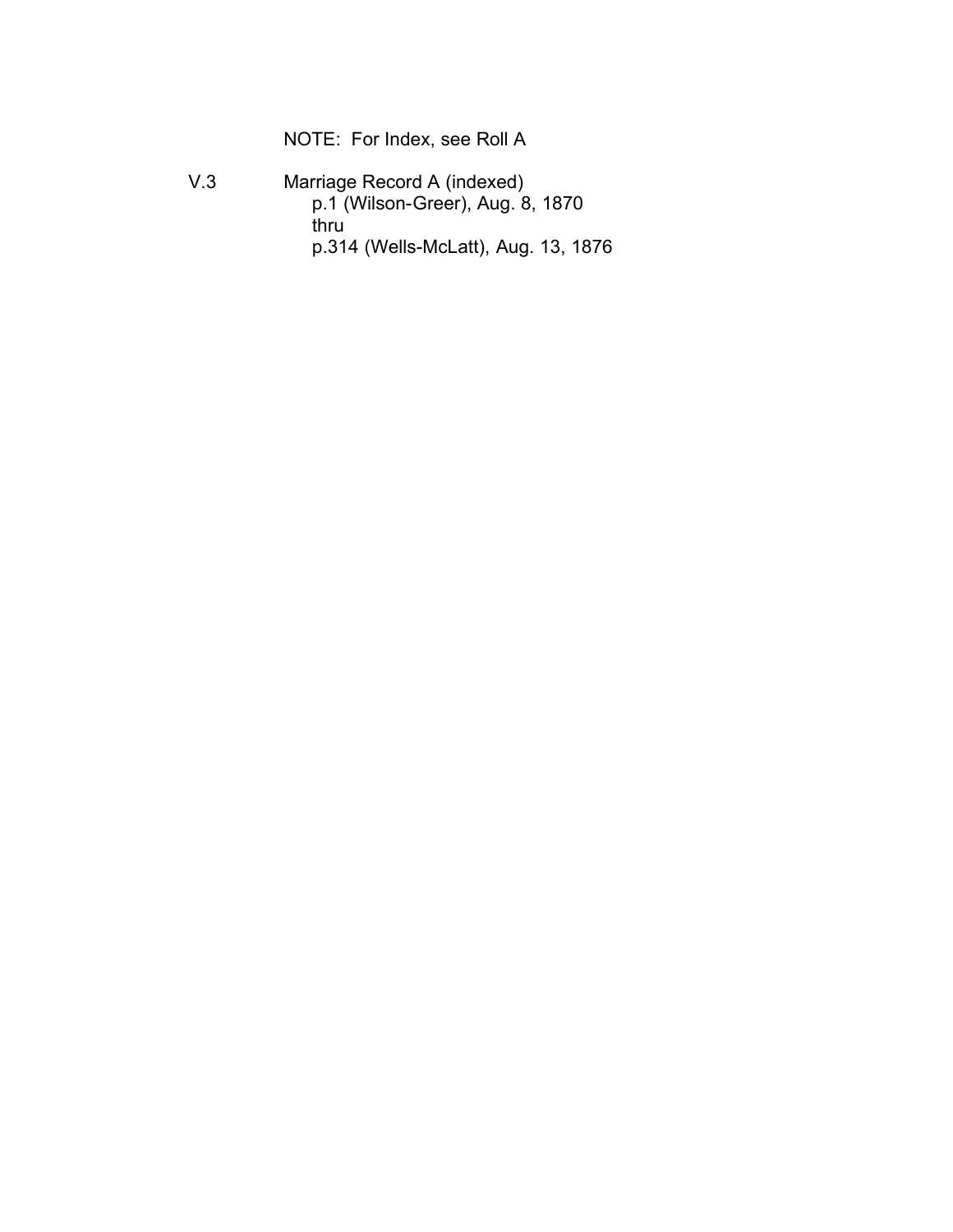# **SUBGROUP FOUR RECORDS OF THE COUNTY CLERK, 1857-1995**

**film** 

| <b>SERIES ONE</b>    | <b>MARRIAGE RECORDS, 1860-1995</b>                                                                                       |
|----------------------|--------------------------------------------------------------------------------------------------------------------------|
| <b>SUBSERIES ONE</b> | <b>MARRIAGE DOCKETS, 1860-1974</b>                                                                                       |
| V.4                  | Marriage Record B (indexed)<br>p.1 (Tompkins-Cochran), Sept 4, 1876<br>thru<br>p.450 (Finling-Stroble), Sept 30, 1881    |
| V.5                  | Marriage Record C (indexed)<br>p.1 (Klepper-Louber), Oct. 3, 1881<br>thru<br>p.586 (Devries-Baumfalk), Nov. 26, 1884     |
| V.6                  | Marriage Record D (indexed)<br>p.1 (Whitcomb-Bell), Nov. 26, 1884<br>thru<br>p.498 (Buss-Nicholas), Nov. 24, 1886        |
| V.7                  | Marriage Record E (indexed)<br>p.1 (Harnley-Thomas), Nov. 22, 1886<br>thru<br>p.502 (Bishop-Ammermen), Nov. 8, 1888      |
| V.8                  | Marriage Record F (indexed)<br>p.1 (Moeler-Husemeyer), Nov. 5, 1888<br>thru<br>p.616 (Johnson-Foath), January 1, 1891    |
| V.9                  | Marriage Record G (indexed)<br>p.1 (Bentley-Kier), Dec. 27, 1890<br>thru<br>p.582 (Pierce-McFarland), Dec. 6, 1892       |
| V.10                 | Marriage Record H (indexed)<br>p.1 (Pothast-Oltman), Dec. 10, 1892<br>thru<br>p.582 (Bridenthal-Greenwood), May 22, 1895 |
| V.11                 | Marriage Record I (indexed)<br>p.1 (Jarvis-Ryburn), May 20, 1895<br>thru<br>p.598 (Kelly-Clayton), March 9, 1898         |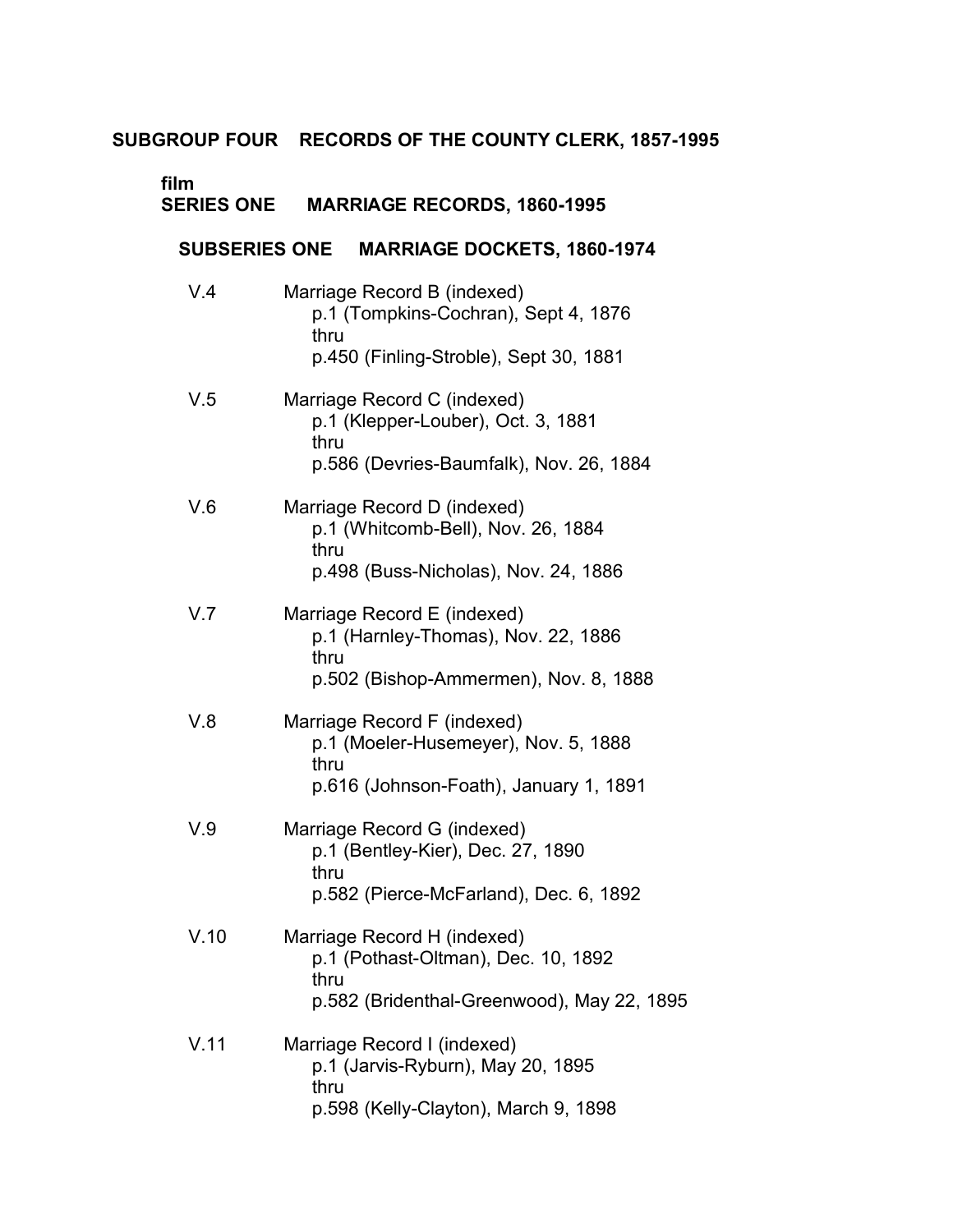V.12 Marriage Record J (indexed) p.1 (Brown-Clough), March 8, 1898 thru p.640 (McCormack-Jones), December 19, 1900 V.13 Marriage Record K (indexed) p.1 (Reents-Hertel), Dec. 17, 1900 thru

p.582 (McFarling-Monrose), May 11, 1903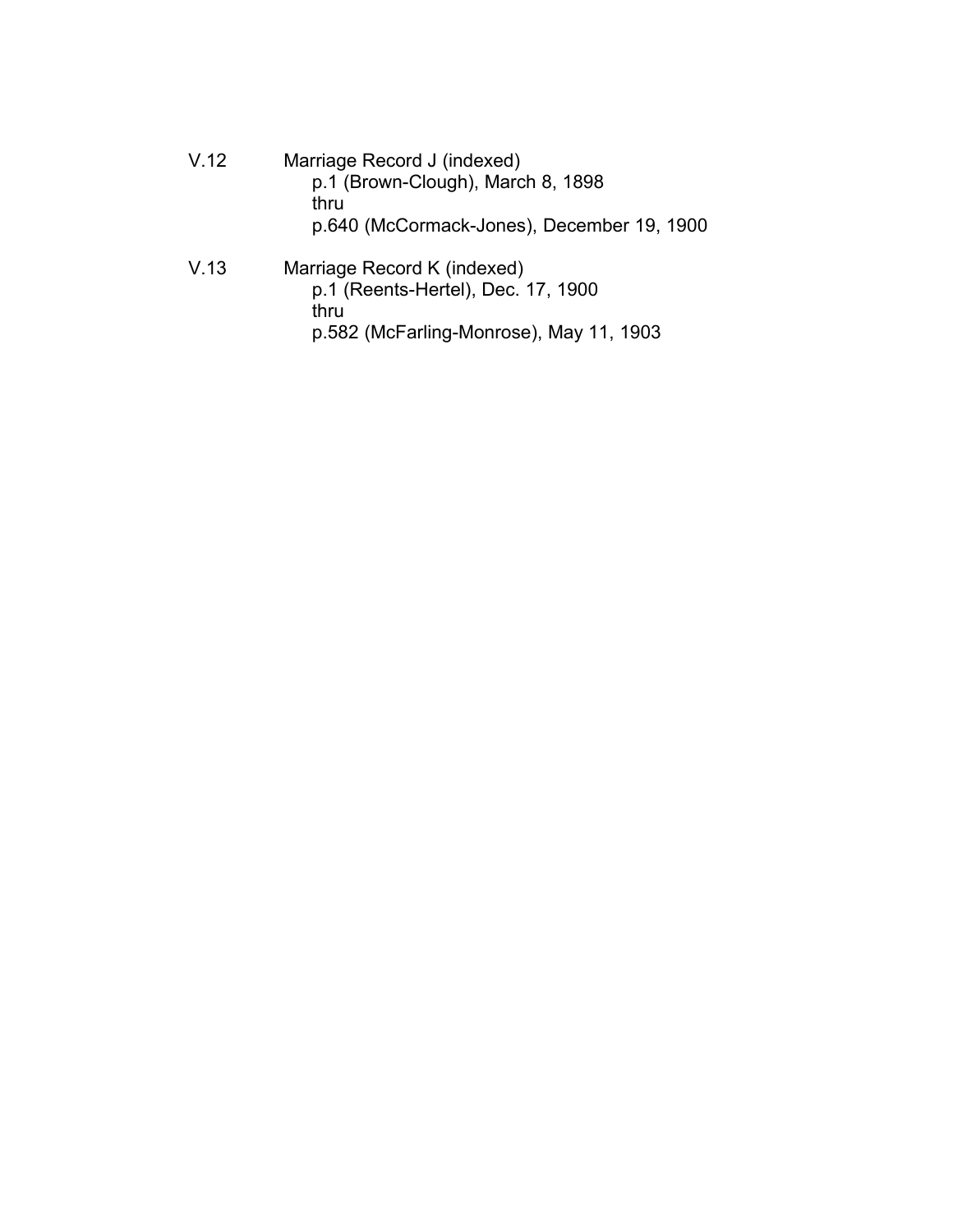| film | SERIES ONE MARRIAGE RECORDS (cont)                                                                                                       |
|------|------------------------------------------------------------------------------------------------------------------------------------------|
|      | <b>MARRIAGE DOCKETS (cont)</b><br><b>SUBSERIES ONE</b>                                                                                   |
| V.14 | Marriage Record L (indexed)<br>p.1 (Schlapfer-Johnson), May 12, 1903<br>thru<br>p.582 (Norman-Wendlandt), Oct. 18, 1905                  |
| V.15 | Marriage Record M (indexed)<br>p.1 (Kessler-Roschewski), Oct. 19, 1905<br>thru<br>p.584 (Stotsbery-Temple), Feb. 26, 1908                |
|      | p.585 (Reese-Tudor), Sept 20, 1890                                                                                                       |
| V.16 | Marriage Record N (indexed)<br>p.1 (Kozak-Hubka), Feb. 26, 1908)<br>thru<br>p.584 (Wright-Leach), June 26, 1910                          |
| V.17 | Marriage Record O (indexed)<br>p.1 (Wirges-Coon), June 27, 1910<br>thru<br>p.584 (#8382), Schultz-Pimper, Nov. 21, 1912                  |
| V.18 | Marriage Record P (indexed)<br>p.1 (#8383), Pinson-Dole, Nov. 21, 1912<br>thru<br>p.584 (#8966), Barker-Kennedy, March 11, 1915          |
| V.19 | Marriage Record Q (indexed)<br>p.1 (#8967), Weatherford-Tibbetts, March 11, 1915<br>thru<br>p.584 (#9549.5), Karnes-Ramey, June 11, 1917 |
| V.20 | Marriage Record R (indexed)<br>p.1 (#9550), Karnes-Ramey, June 9, 1917<br>thru<br>p.584 (#10133), Paben-Wolken, Nov. 11, 1919            |
| V.21 | Marriage Record S (indexed)<br>p.1 (#10134), Saum-Murray, Nov. 14, 1919                                                                  |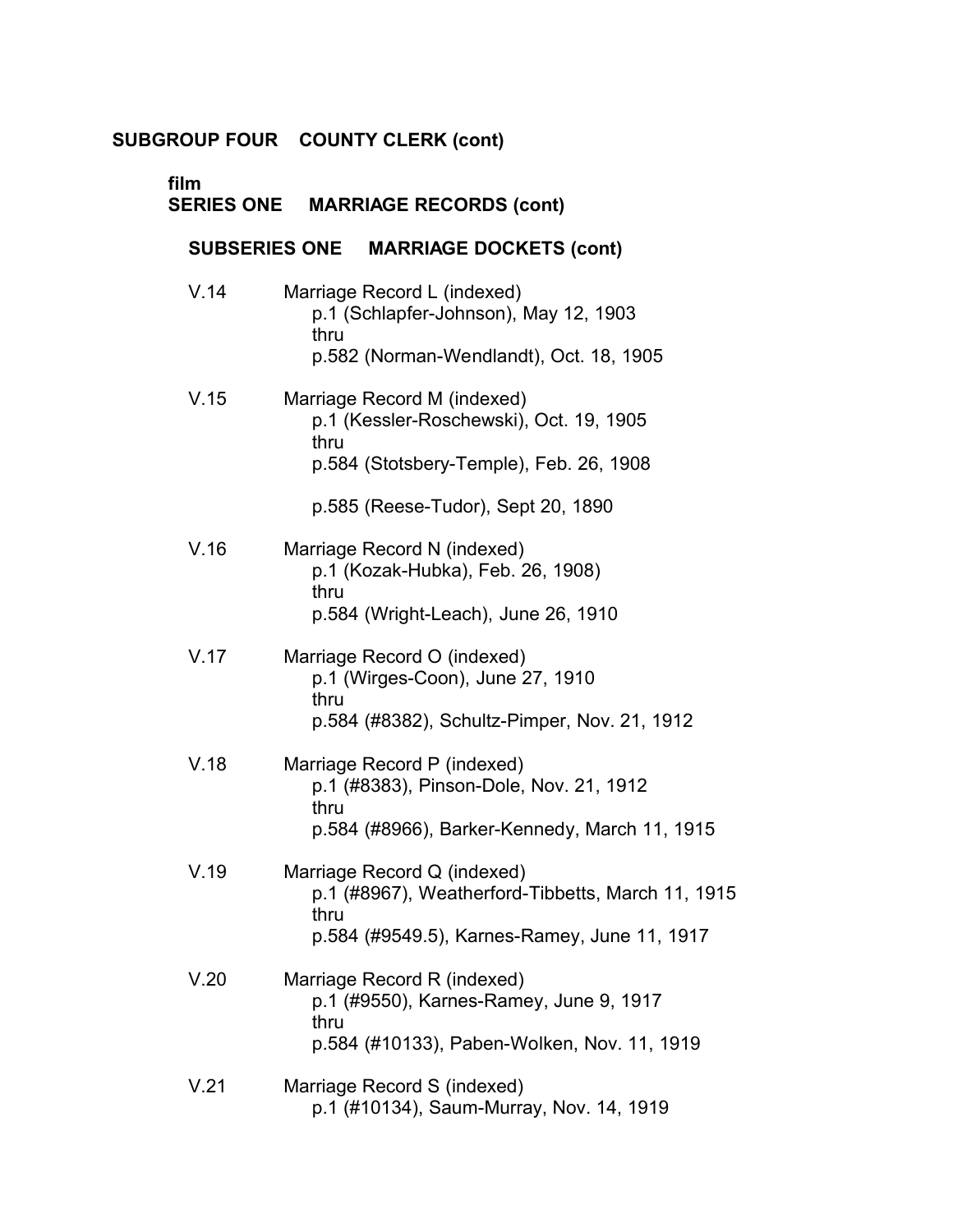thru p.584 (#10717), Lindblad-Brandt, Feb. 10, 1922

V.22 Marriage Record T (indexed) p.1 (#10718), Cooper-Maupin, Feb. 9, 1922 thru p.584 (#11301), Clarke-Schell, July 10, 1925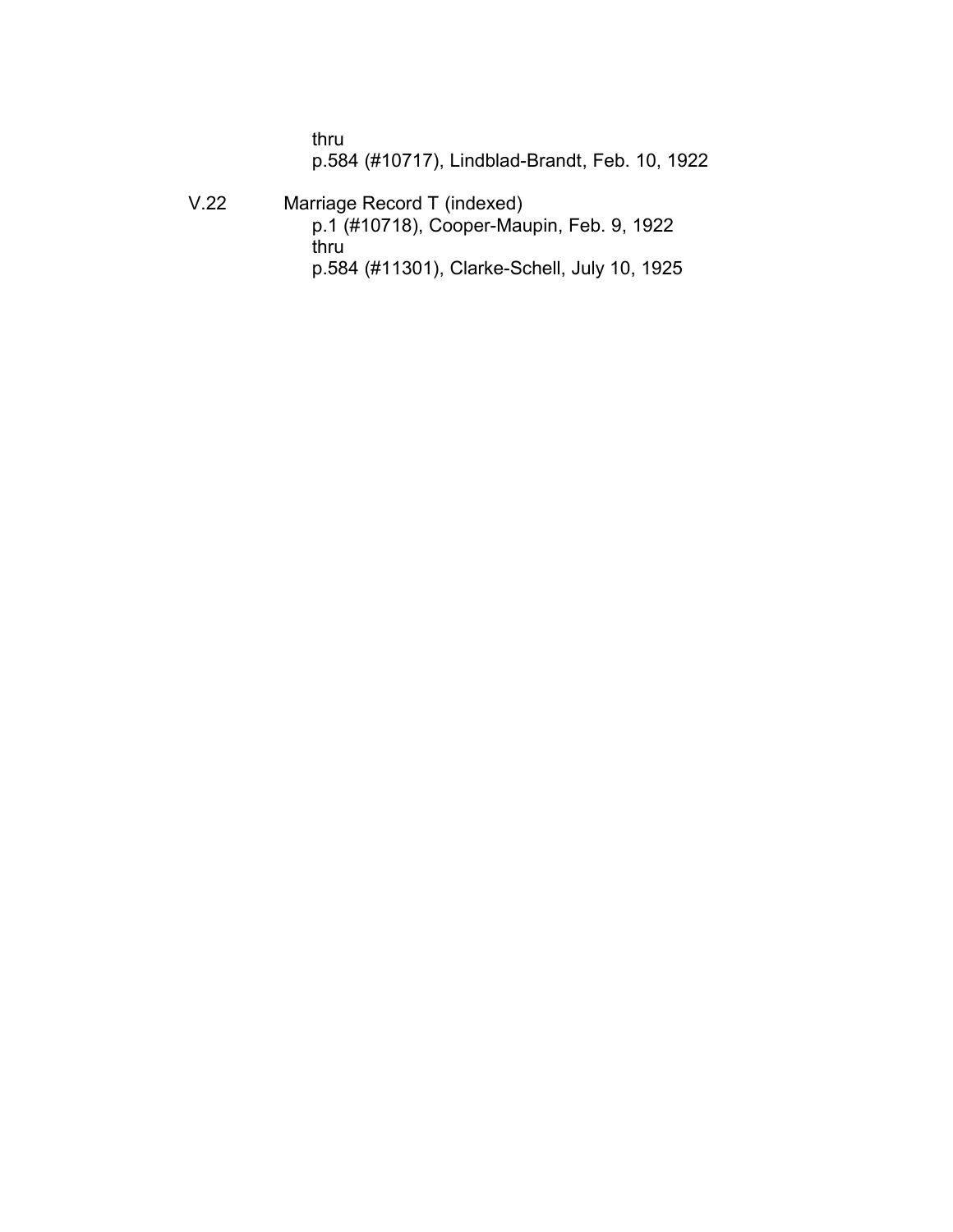| film<br><b>SERIES ONE</b> |      | <b>MARRIAGE RECORDS (cont)</b>                                                                                               |
|---------------------------|------|------------------------------------------------------------------------------------------------------------------------------|
| <b>SUBSERIES ONE</b>      |      | <b>MARRIAGE DOCKETS (cont)</b>                                                                                               |
| V.23                      | thru | Marriage Record U (indexed)<br>p.3 (#11302), Holberg-Butcher, July 16, 1925<br>p.456 (#11753), Tucker-Randall, Sept 18, 1927 |
| V.24                      | thru | Marriage Record V (indexed)<br>p.1 (#11754), Anderson-Claasen, Sept 17, 1927<br>p.582 (#12335), Damrow-Rutt, August 27, 1930 |
| V.25                      | thru | Marriage Record W (indexed)<br>p.1 (#12336), Rivers-Busy, August 27, 1930<br>p.584 (#12919), Waldron-Ward, December 10, 1933 |
| V.26                      | thru | Marriage Record X (indexed)<br>p.1 (#12920), Dorn-Paben, December 8, 1933<br>p.584 (#13503), MacFarlane-Boren, July 23, 1936 |
| V.27                      | thru | Marriage Record Y (indexed)<br>p.1 (#13504), Smith-Fast, September 11, 1936<br>p.584 (#14087), Musselman-Jay, March 29, 1939 |
| V.28                      | thru | Marriage Record Z (indexed)<br>p.1 (#14088), Salts-Folden, Mar. 30, 1939<br>p.584 (#14671), Locke-Nickels, Aug. 17, 1941     |
| V.29                      | thru | Marriage Record A-A (indexed)<br>p.1 (#14672), Carter-Thompson, Aug. 19, 1941<br>p.584 (#15255), Brandt-Galvin, July 6, 1945 |
| V.30                      | thru | Marriage Record A-B (indexed)<br>p.1 (#15256), Dorn-Schuster, July 6, 1945                                                   |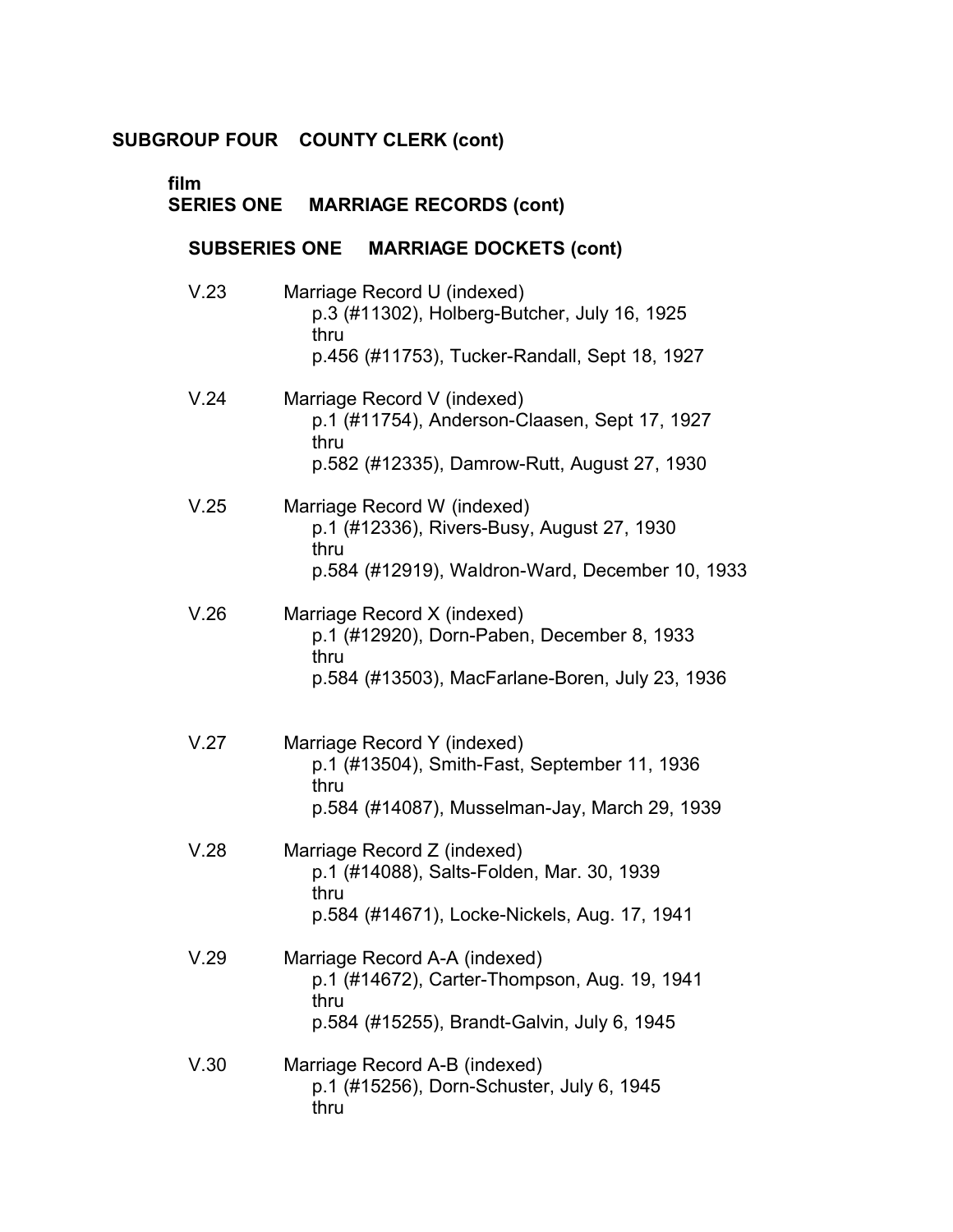p.584 (#15839), Dockery-Collingham, Apr. 16, 1928

- V.31 Marriage Record A-C (indexed) p.1 (#15840), Streng-Smith, April 19, 1948 thru p.586 (#16423), Pleiffer-Hart, August 6, 1950
- V.32 Marriage Record A-D (indexed) p.1 (#16424), Walsh-Peckham, August 5, 1950 thru p.632 (#17059), Chapman-Kohler, August 12, 1953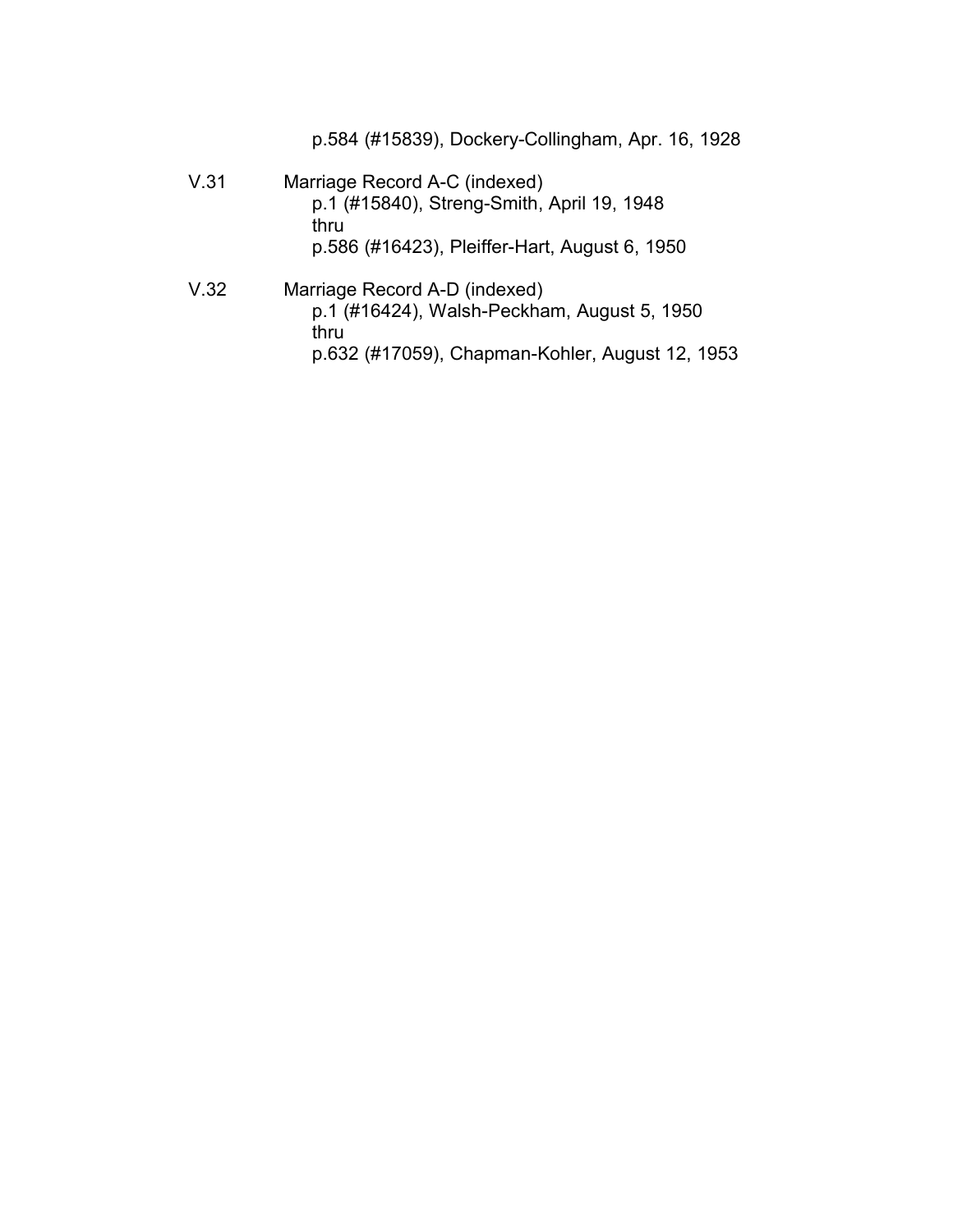| film<br><b>SERIES ONE</b> | <b>MARRIAGE RECORDS (cont)</b>                                                                                                                   |
|---------------------------|--------------------------------------------------------------------------------------------------------------------------------------------------|
| <b>SUBSERIES ONE</b>      | <b>MARRIAGE DOCKETS (cont)</b>                                                                                                                   |
| V.33                      | Marriage Record A-E (indexed)<br>p.1 (#17060), Jones-Vanfossen, August 10, 1953<br>thru<br>p.600 (#17659), Fitzsimmons-Arnold, September 1, 1956 |
| V.34                      | Marriage Record A-F (indexed)<br>p.1 (#17660), Mahoney-Franzen, September 4, 1956<br>thru<br>p.679 (#18337), Kelley-Brown, Jan. 9, 1960          |
| V.35                      | Marriage Record A-G (indexed)<br>p.1 (#18338), Fritschi-Grell, January 14, 1960<br>thru<br>p.698 (#19037), Vance-Fillner, August 13, 1963        |
| V.36                      | Marriage Record A-H (indexed)<br>p.1 (#19038), Roberts-Williams, August 14, 1963<br>thru<br>p.684 (#19721), Senechal-Forke, July 16, 1966        |
| V.37                      | Marriage Record A-I (indexed)<br>p.1 (#19722), Juarez-Wood, July 15, 1966<br>thru<br>p.730 (#20453), Rosenthal-Tomsen, December 12, 1969         |
| V.38                      | Marriage Record A-J<br>p.1 (#20454), Buss-Tester, December 10, 1969<br>thru<br>p.656 (#21109), Miller-Gunther, Sept. 1, 1972                     |
| V.39                      | Marriage Record A-K<br>p.1 (#21110), Cacek-Nickeson, August 22, 1972<br>thru<br>p.401 (#21510), Maxon-Prall, July 14, 1974                       |

# **film**

**SERIES ONE MARRIAGE RECORDS - MICROFILM RECORD MP4219**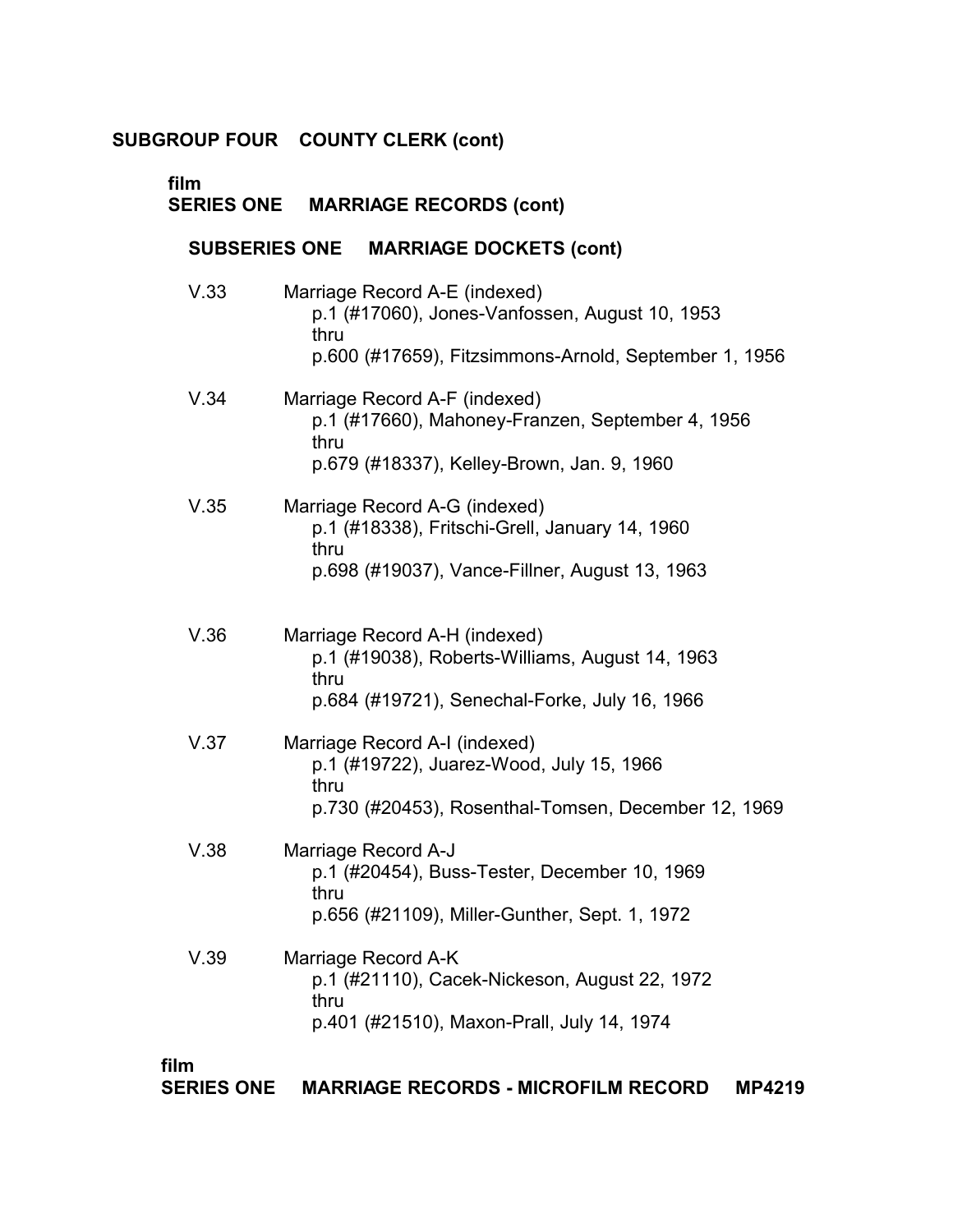# **SUBSERIES ONE MARRIAGE DOCKETS, 1860-1974** �

NOTE: Microfilmed as GSU County Microfilm Project, MP4219, procedures of microfilming differ from practices of the Historical Society. For illegible or hard to copy documents original record is available at the Historical Society or the County courthouse.

MICROFILM RECORD FOR SUBSERIES ONE BEGINS ON NEXT PAGE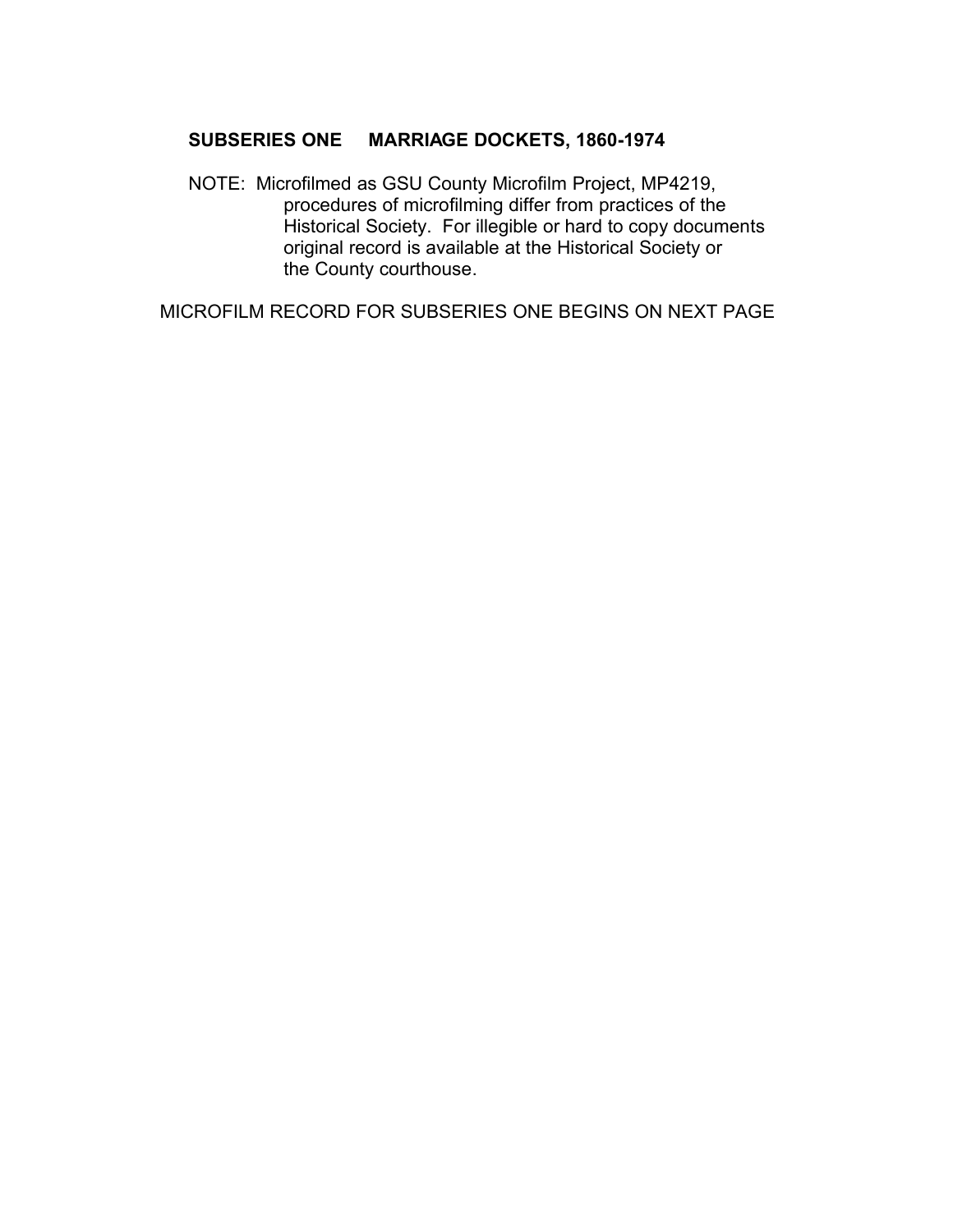# **film**

# **SERIES ONE MARRIAGE RECORDS - MICROFILM RECORD MP4219**

# **SUBSERIES ONE MARRIAGE DOCKETS, 1860-1974**

| Roll #1<br>867 Images<br>930 pp.<br>GSU (1994)<br>GSU Roll #15<br>#26,236 | Item #1, Marriage Record, Vol. A-1<br>p.1 (Wm. Tyler - Rebecca Woodward)<br>January 21, 1860 (License)<br>thru<br>Item #5, Marriage Docket, Vol. C<br>p.501 (Hahn-Eimheuser), July 10, 1884 |
|---------------------------------------------------------------------------|---------------------------------------------------------------------------------------------------------------------------------------------------------------------------------------------|
|                                                                           | NOTE: Some pages in volumes may be<br>illegible or hard to copy. Original<br>record is available in the Archives.                                                                           |
| Roll #2<br>863 Images<br>1470 pp.                                         | Item #1, Marriage Docket, Vol. C cont.<br>p.500 (Porter-Cole), July 8, 1884<br>thru                                                                                                         |
| GSU (1994)<br>GSU Roll #16<br>#26,450                                     | Item #4, Marriage Docket, Vol. F<br>p.381 (McPheron-Fink), March 9, 1890                                                                                                                    |
|                                                                           | RETAKE: Retakes, start of Reel:<br>Item #4, pp. 150-151<br>STRENG-HEYSELL (4/3/1889)<br>LUTZI-ORR (4/5/1889)                                                                                |
|                                                                           | NOTE: Some pages in volumes may be<br>illegible or hard to copy. Original<br>record is available in the Archives.                                                                           |
| Roll #3<br>813 Images<br>1400 pp.                                         | Item #1, Marriage Docket, Vol. F cont.<br>p.380 (Armstrong-Sprague), Mar. 5, 1890<br>thru                                                                                                   |
| GSU (1994)<br>GSU Roll #17<br>#26,437                                     | Item #3, Marriage Docket, Vol. H<br>p.582 (Bridenthal-Greenwood), May 22, 1895                                                                                                              |
|                                                                           | NOTE: Some pages in volumes may be<br>illegible or hard to copy. Original<br>record is available in the Archives                                                                            |
| Roll #4<br>714 Images<br>1238 pp.                                         | Item #1, Marriage Docket, Vol. I<br>p.1 (Jarvis-Ryburn), May 20, 1895<br>thru                                                                                                               |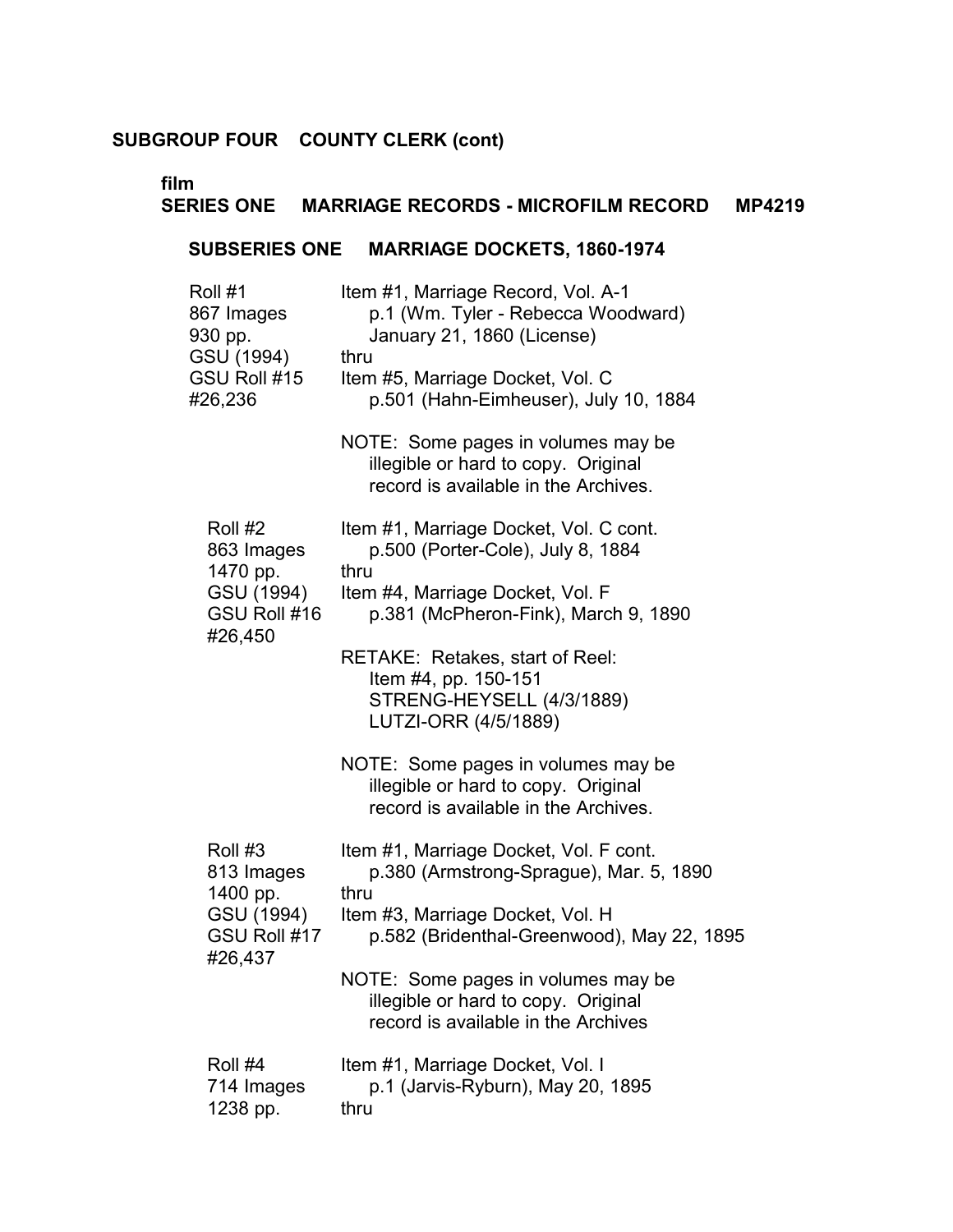| GSU (1994)<br>GSU Roll #18<br>#26,238 | Item #2, Marriage Docket, Vol. J<br>p.640 (McCormack-Jones), Dec. 19, 1900 |
|---------------------------------------|----------------------------------------------------------------------------|
| $R$ oll #5                            | <u>Itam #1 Marriana Dockat Vol. K</u>                                      |

| ROIL#5       | Item #1, Marriage Docket, Vol. K           |
|--------------|--------------------------------------------|
| 339 Images   | Index & p.1 (Reents-Hertel), Dec. 17, 1900 |
| 582 pp.      | thru                                       |
| GSU (1994)   | Item #1, Marriage Docket, Vol. K           |
| GSU Roll #19 | p.582 (McFarling-Monrose), May 11, 1903    |
| #26,239      |                                            |
|              |                                            |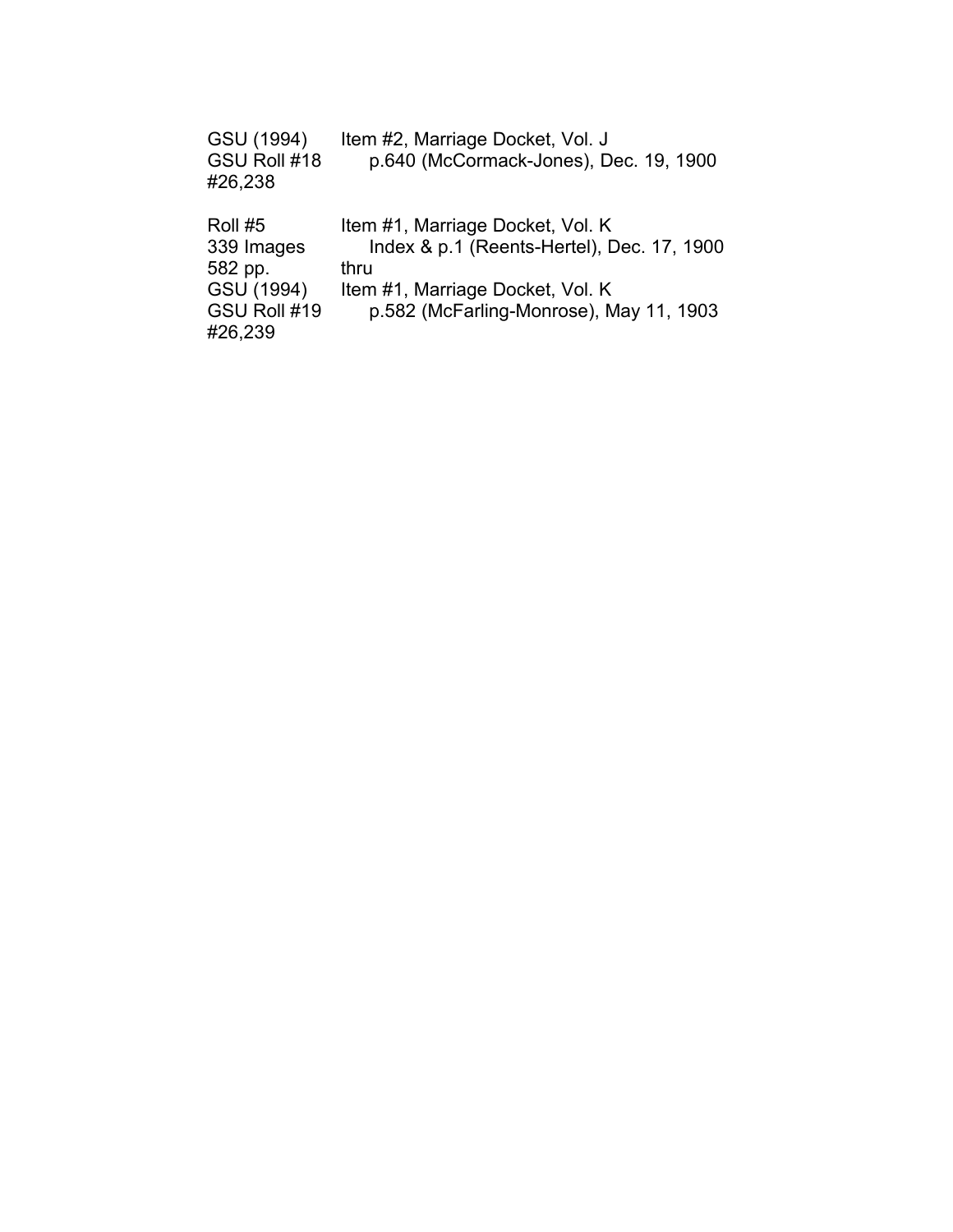# **film**

# **SERIES ONE MARRIAGE RECORDS - MICROFILM RECORD MP4219**

# **SUBSERIES ONE MARRIAGE DOCKETS – MICROFILM RECORD**

| Roll #6<br>304 Images<br>550 pp.<br>GSU (1995)<br>GSU Roll #8<br>#26,898           | Item #1 (see applications & certificates), Bk K<br>thru<br>Item #3, Marriage Docket, Vol. L<br>p.551 (Eckstein-Kreuzberg), Sept. 6, 1905<br>NOTE: Items #1 & #2 are identified in next<br>Series, applications & certificates, last reel |
|------------------------------------------------------------------------------------|------------------------------------------------------------------------------------------------------------------------------------------------------------------------------------------------------------------------------------------|
| Roll #7<br>936 images<br>1761 pp.<br>GSU (1995)<br>GSU Roll #9<br>#26,899          | Item #1 - Marriage Docket, Vol. L cont.<br>p.550 (Reedy-Harpster), Sept 5, 1905<br>thru<br>Item #4 - Marriage Docket, Vol. O<br>p.421 (Bloss-Bell), February 20, 1912                                                                    |
| Roll #8<br>898 images<br>1694 pp.<br>GSU (1995)<br>GSU Roll #10<br>#26,900         | Item #1 - Marriage Docket, Vol. O cont.<br>p.420 (#8218), Richards-Waite, Feb. 19, 1912<br>thru<br>Item #4 - Marriage Docket, Vol. R<br>p.201 (#9750), Hofeling-Aden, Mar. 4, 1918                                                       |
| Roll #9<br>878 images<br>1669 pp.<br>GSU (1995)<br>GSU Roll #11<br>#26,901         | Item #1 - Marriage Docket, Vol. R cont.<br>p.200 (#9749), Hansell-Frankforter, Mar. 1, 1918<br>thru<br>Item #3 - Marriage Docket, Vol. T<br>p.584 (#11301), Clarke-Schell, July 10, 1925                                                 |
| <b>Roll #10</b><br>943 images<br>1787 pp.<br>GSU (1995)<br>GSU Roll #12<br>#26,902 | Item #1 - Marriage Docket, Vol. U<br>p.1 (#10134), Saum-Murray, Nov. 14, 1919<br>thru<br>Item #3 – Marriage Docket, Vol. W<br>p.584 (#12919), Waldron-Ward, Dec. 10, 1933                                                                |
| <b>Roll #11</b><br>944 images<br>1813 pp.                                          | Item #1 - Marriage Docket, Vol. X<br>p.1 (#12920), Dorn-Paben, Dec. 8, 1933<br>thru                                                                                                                                                      |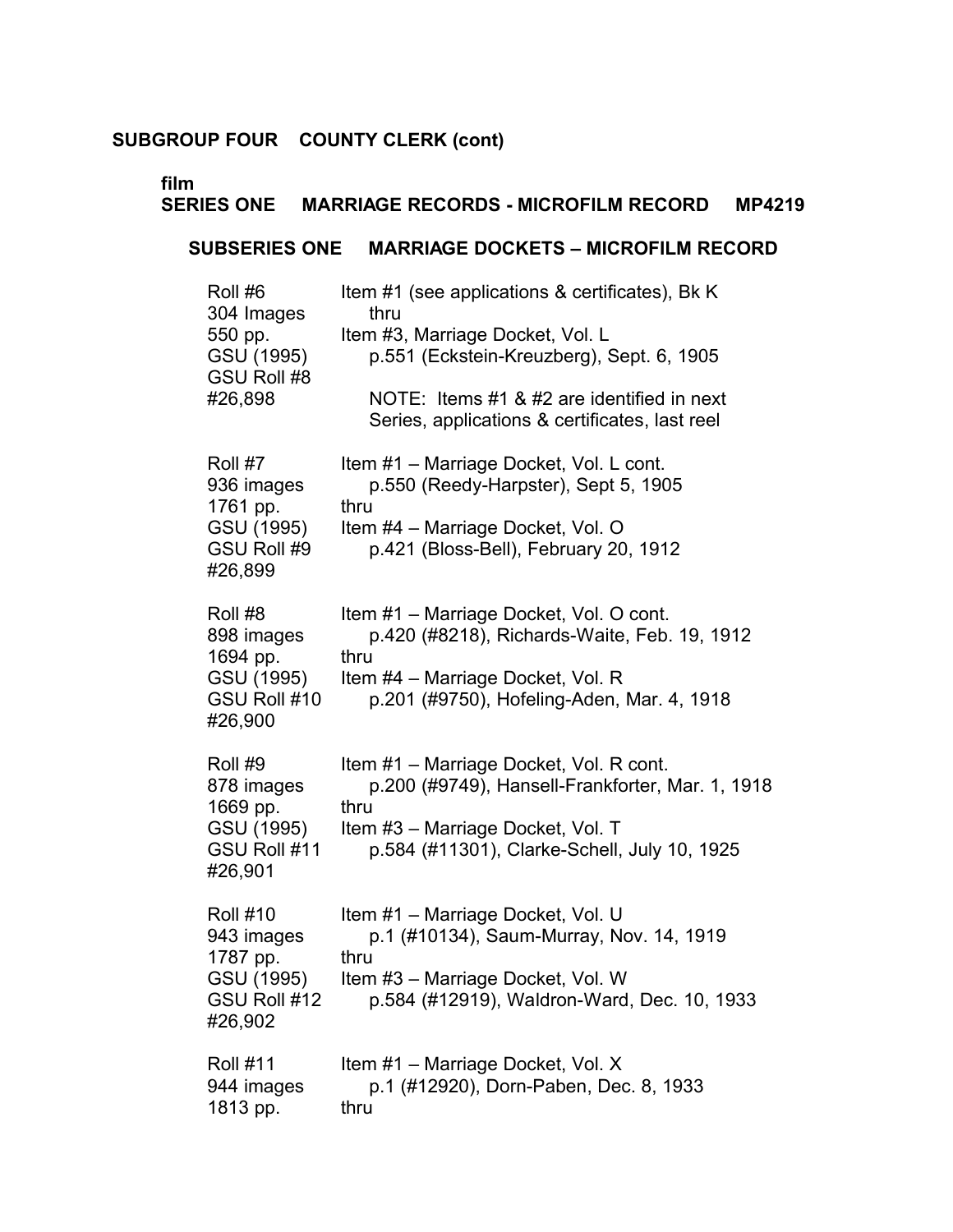| GSU (1995)<br>GSU Roll #13<br>#26,903 | Item #3 - Marriage Docket, Vol. Z<br>p.461 (#14548), Gehrig-Raymond, March 19, 1939 |
|---------------------------------------|-------------------------------------------------------------------------------------|
| <b>Roll #12</b>                       | Item #1 - Marriage Docket, Vol. Z (cont)                                            |
| 947 images                            | p.460 (#14547), Tyler-Thrall, March 15, 1939                                        |
| 1804 pp.                              | thru                                                                                |
| GSU (1995)                            | Item #4 - Marriage Docket, Vol. A-C                                                 |
| GSU Roll #14                          | p.333 (#16190), Friedrich-Mosier, Aug. 5, 1949                                      |
| #26,904                               |                                                                                     |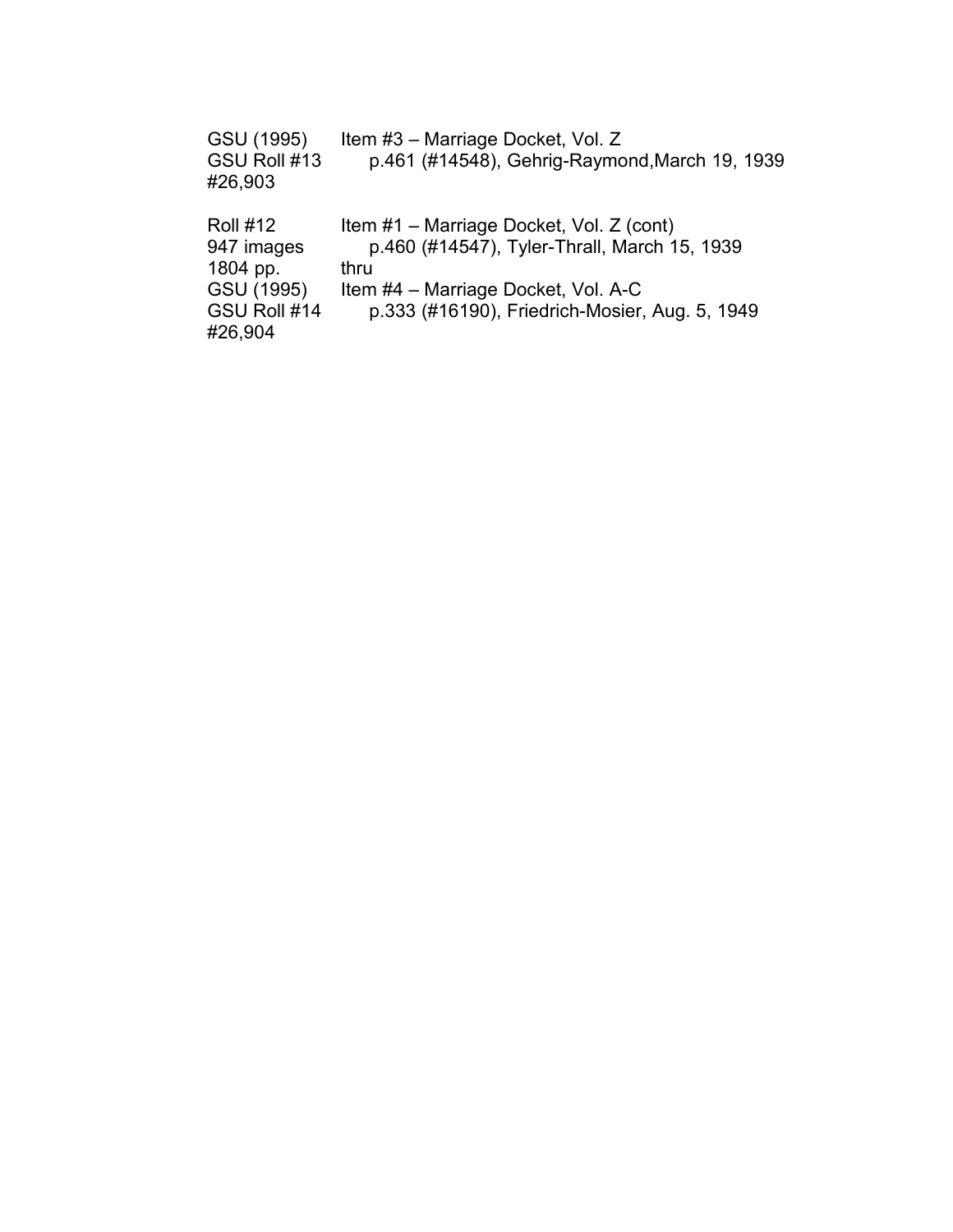# **film**

# **SERIES ONE MARRIAGE RECORDS - MICROFILM RECORD MP4219 SUBSERIES ONE MARRIAGE DOCKETS – MICROFILM RECORD**  Roll #13 Item #1 – Marriage Docket, Vol. A-C cont. 848 images p.332 (#16169), Maxwell-Pribyl, Aug. 1, 1949 1603 pp. thru GSU (1995) Item #3 – Marriage Docket, Vol. A-E GSU Roll #15 p.600 (#17659), Fitzsimmons-Arnold, Sept 1, 1956 #26,905 Roll #14 Item #1 – Marriage Docket, Vol. A-F 1519 images p.1 (#17660), Mahoney-Franzen, Sept. 4, 1956 1474 pp. thru GSU (1995) Item #2 – Marriage Docket, Vol. A-G GSU Roll #16 p.698 (#19037), Vance-Fillner, Aug. 13, 1963 #26,906 Roll #15 Item #1 – Marriage Docket, Vol. A-H 1557 images Index & p.1 (#19038), Roberts-Williams, Aug. 14, 1963 1532 pp. thru GSU (1995) Item #2 – Marriage Docket, Vol. A-I GSU Roll #17 p.730 (#20453), Rosenthal-Tomsen, Dec. 12, 1969 #26,907 Roll #16 Item #1 – Marriage Docket, Vol. A-J 1194 images Index & p.1 (#20454), Buss-Tester, Dec. 10, 1969 1170 pp. thru GSU (1995) Item #2 – Marriage Docket, Vol. A-K GSU Roll #18 p.401 (#21510), Maxon-Prall, Jul. 14, 1974 #26,908

#### **film**

#### **SERIES ONE MARRIAGE RECORDS - MICROFILM RECORD MP4219**

**SUBSERIES TWO MARRIAGE APPLICATIONS AND CERTIFICATES, 1855-**

**1986** 

| <b>Roll #01</b> | Marriage Applications & Certificates, Drawer A-1 |
|-----------------|--------------------------------------------------|
| 1809 images     | A-017, Wyman-Sharp, Dec. 12, 1870                |
| GSU (1995)      | thru                                             |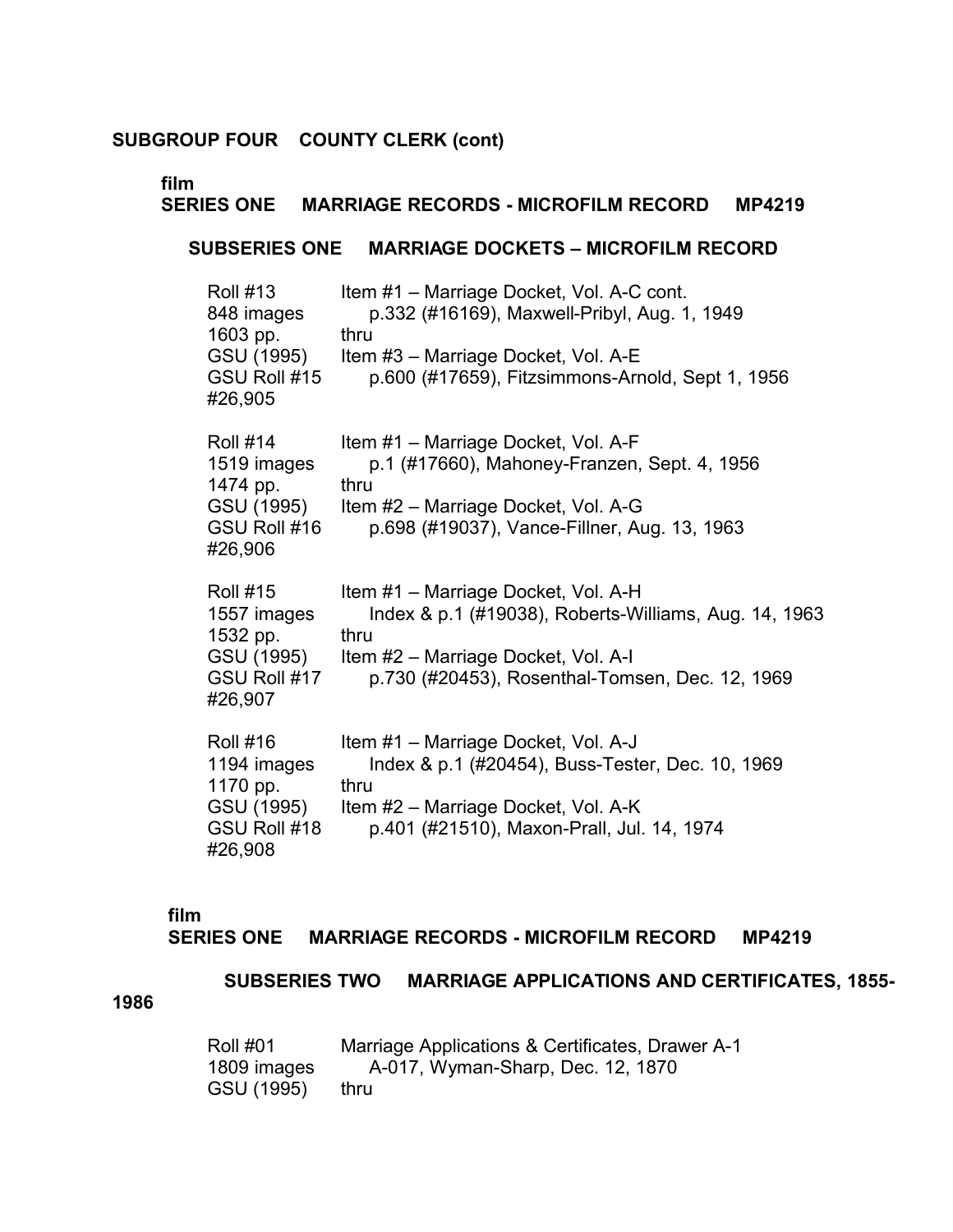| GSU Roll #2<br>#26,927         | Marriage Applications & Certificates, Drawer A-2<br>C-056, Thomas-Hawley, Feb. 26, 1882 |
|--------------------------------|-----------------------------------------------------------------------------------------|
| <b>Roll #02</b><br>1990 images | Marriage Applications & Certificates, Drawer A-2<br>C-056, Thomas-Hawley, Feb. 22, 1882 |
| GSU (1995)                     | thru                                                                                    |
| GSU Roll #3                    | Marriage Applications & Certificates, Drawer A-3                                        |
| #26,928                        | D-228, Ehrhard-Devon, Nov. 24, 1885                                                     |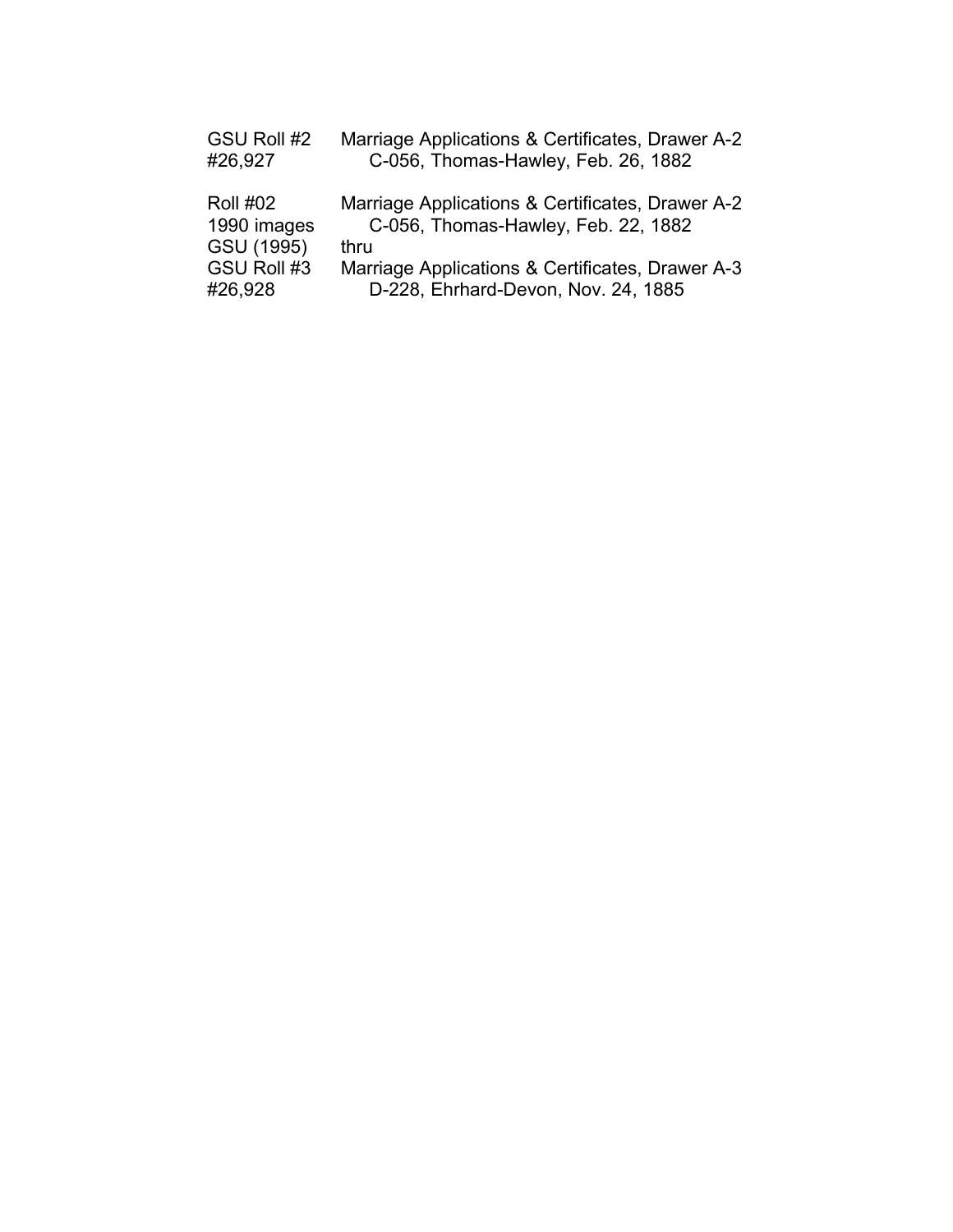# **film**

# **SERIES ONE MARRIAGE RECORDS - MICROFILM RECORD MP4219**

# **SUBSERIES TWO MARRIAGE APPLICATIONS AND CERTIFICATES, 1855-**

**1986** 

| <b>Roll #03</b>                                                                | Marriage Applications & Certificates, Drawer A-3                                                                                                         |
|--------------------------------------------------------------------------------|----------------------------------------------------------------------------------------------------------------------------------------------------------|
| 2187 images                                                                    | D-228, Ehrhard-Devon, Nov. 5, 1885                                                                                                                       |
| GSU (1995)                                                                     | thru                                                                                                                                                     |
| GSU Roll #4                                                                    | Marriage Applications & Certificates, Drawer A-5                                                                                                         |
| #26,929                                                                        | F-273, Sohroth-Alsworth, Oct. 24, 1889                                                                                                                   |
|                                                                                | NOTE: Drawer A-3, D-346 thru Drawer A-4, D-450<br>are Applications Only                                                                                  |
| <b>Roll #04</b><br>2357 images<br>GSU (1995)<br><b>GSU Roll #5A</b><br>#26,895 | Marriage Applications & Certificates, Drawer A-6<br>F-274, Williams-Staker, Oct. 26, 1889<br>thru                                                        |
|                                                                                | Marriage Applications & Certificates, Drawer B-1<br>H-206, Ball-Yule, Oct. 4, 1893                                                                       |
| <b>Roll #05</b>                                                                | Marriage Applications & Certificates, Drawer B-1                                                                                                         |
| 2384 images                                                                    | H-207, Ballou-Duntz, Oct. 4, 1893                                                                                                                        |
| GSU (1995)                                                                     | thru                                                                                                                                                     |
| GSU Roll #6                                                                    | Marriage Applications & Certificates, Drawer B-4                                                                                                         |
| #26,896                                                                        | J-155, Lidgard-Mangus, Dec. 18, 1898                                                                                                                     |
| <b>Roll #06</b>                                                                | Marriage Applications & Certificates, Drawer B-4                                                                                                         |
| 2155 images                                                                    | J-155, Lidgard-Mangus, Dec. 15, 1898                                                                                                                     |
| GSU (1995)                                                                     | thru                                                                                                                                                     |
| GSU Roll #7                                                                    | Marriage Applications & Certificates, Drawer B-6                                                                                                         |
| #26,897                                                                        | K-280, Kuhl-Harder, Feb. 5, 1902                                                                                                                         |
| <b>Roll #07</b>                                                                | Marriage Applications & Certificates, Drawer B-6                                                                                                         |
| 303 images                                                                     | K-280, Kuhl-Harder, Feb. 5, 1902                                                                                                                         |
| GSU (1995)                                                                     | thru                                                                                                                                                     |
| GSU Roll #8                                                                    | Marriage Applications & Certificates, Drawer B-7                                                                                                         |
| #26,898                                                                        | K-582, McFarling-Monroe, May 13, 1903                                                                                                                    |
| <b>NOTE:</b>                                                                   | For Marriage Record Books L thru A-K (1903-1974),<br>see SS One, Marriage Dockets. Inventory this<br>Subseries continues with Applications 1974 to 1986. |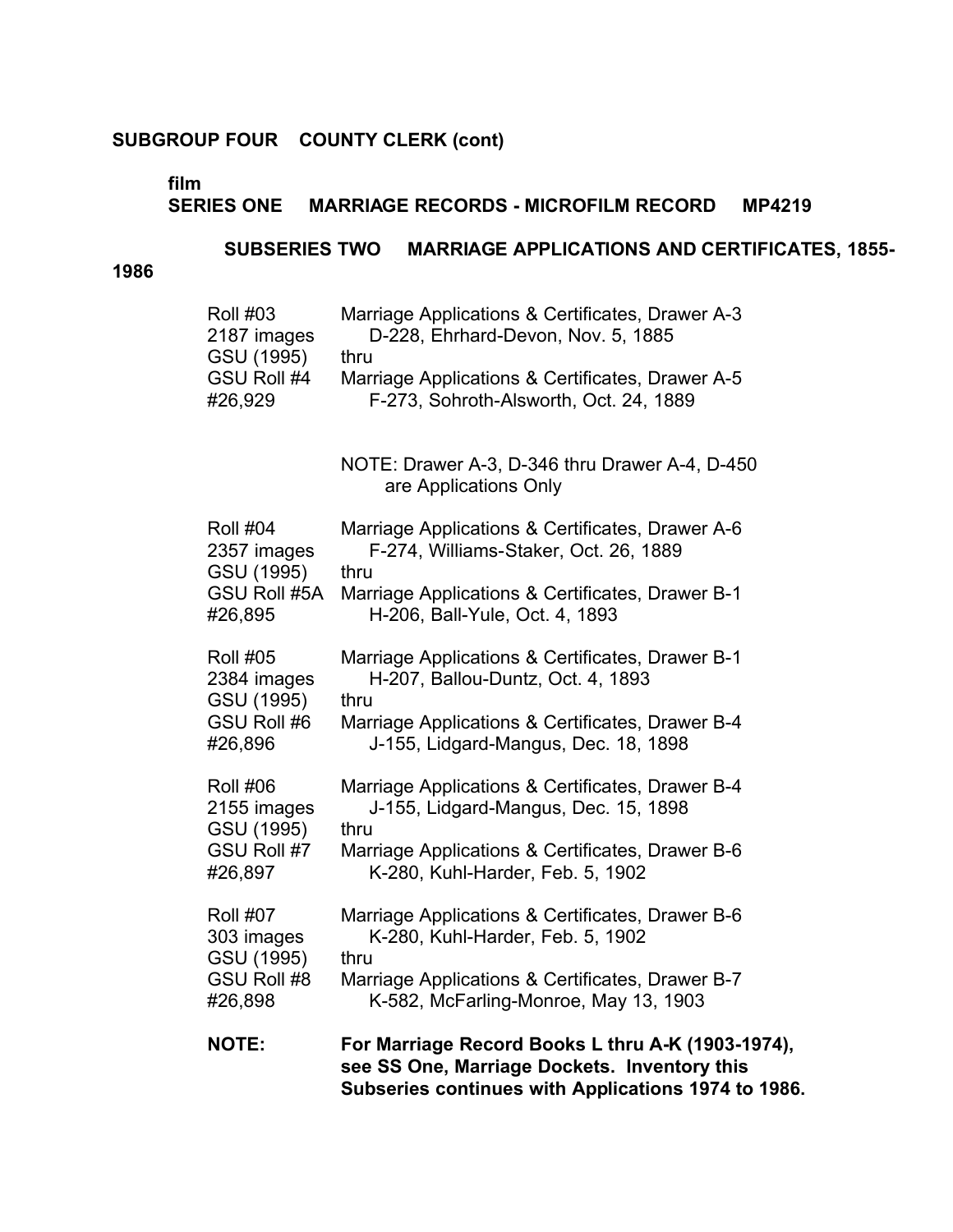| <b>Roll #08</b> | Marriage Applications & Certificates, Drawer I-5 |
|-----------------|--------------------------------------------------|
| 1549 images     | #21,511, Colgrove-Fast, Jul. 28, 1974            |
| GSU (1995)      | thru                                             |
| GSU Roll #19    | Marriage Applications & Certificates, Drawer I-7 |
| #26,909         | #21,995, Kerl-Mun, Dec. 4, 1976                  |
| <b>Roll #09</b> | Marriage Applications & Certificates, Drawer I-7 |
| 2215 images     | #21,996, Moss-Wellensiek, Nov. 22, 1976          |
| GSU (1995)      | thru                                             |
| GSU Roll #20    | Marriage Applications & Certificates, Drawer J-4 |
| #26,910         | #22,694, Lottman-Bendickson, Jul. 5, 1980        |
|                 |                                                  |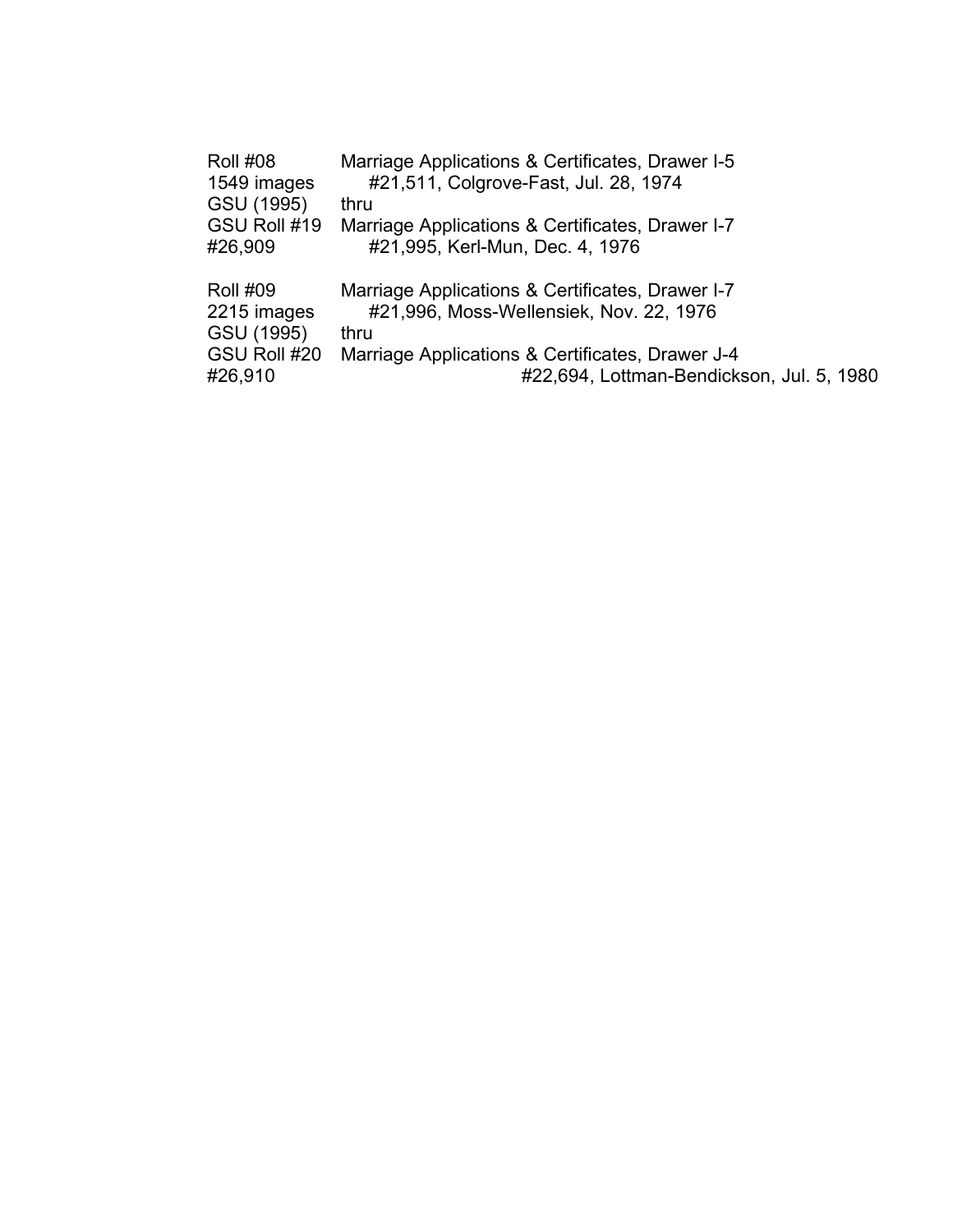# **film**

# **SERIES ONE MARRIAGE RECORDS - MICROFILM RECORD MP4219**

#### **SUBSERIES TWO MARRIAGE APPLICATIONS AND CERTIFICATES, 1855-**

#### **1986**

| <b>Roll #10</b><br>2279 images | Marriage Applications & Certificates, Drawer J-4<br>#22,695, Rakes-Dayhuff, Jun. 24, 1980 |
|--------------------------------|-------------------------------------------------------------------------------------------|
| GSU (1995)                     | thru                                                                                      |
| GSU Roll #21                   | Marriage Applications & Certificates, Drawer K-1                                          |
| #26,911                        | #23,429, Brandt-Ahlschwede, Nov. 16, 1983                                                 |
|                                |                                                                                           |
| <b>Roll #11</b>                | Marriage Applications & Certificates, Drawer J-7                                          |
| 1489 images                    | #23,430, Penner-Reimer, Nov. 10, 1983                                                     |
| GSU (1995)                     | thru                                                                                      |
| GSU Roll #22                   | Marriage Applications & Certificates, Drawer K-1                                          |

# **SERIES TWO ELECTION RECORDS, 1862-1926**

#### **SUBSERIES ONE VOTER REGISTRATION, 1862-1872**

V. 1-11 � Voter Registrations, 1862-1872

| #1     | 1862                               |
|--------|------------------------------------|
| #2     | Precinct #1, 1868                  |
| #3     | Beatrice (Pct #2), 1867, 1871      |
| $#4-6$ | Precinct #3, 1867, 1868-1869, 1870 |
| $#7-8$ | Precinct #4, 1867-1872, 1868, 1872 |
| #9     | Precinct #5, 1868-1870             |
| #10    | Clatonia (#7), 1871                |
| #11    | Bear Creek, 1872                   |

#### **SUBSERIES TWO ELECTION ABSTRACTS, 1871-1926**

V. 1-7 Election Records (Abstract of Votes Cast) October 1871 - Nov. 1926

#### **SERIES THREE BOND RECORDS, 1857-1904**

- V.1 Official's Bond Record, 1857-1869 (2/1/2/4)
- V.2 Official's Bond Record, 1868-1877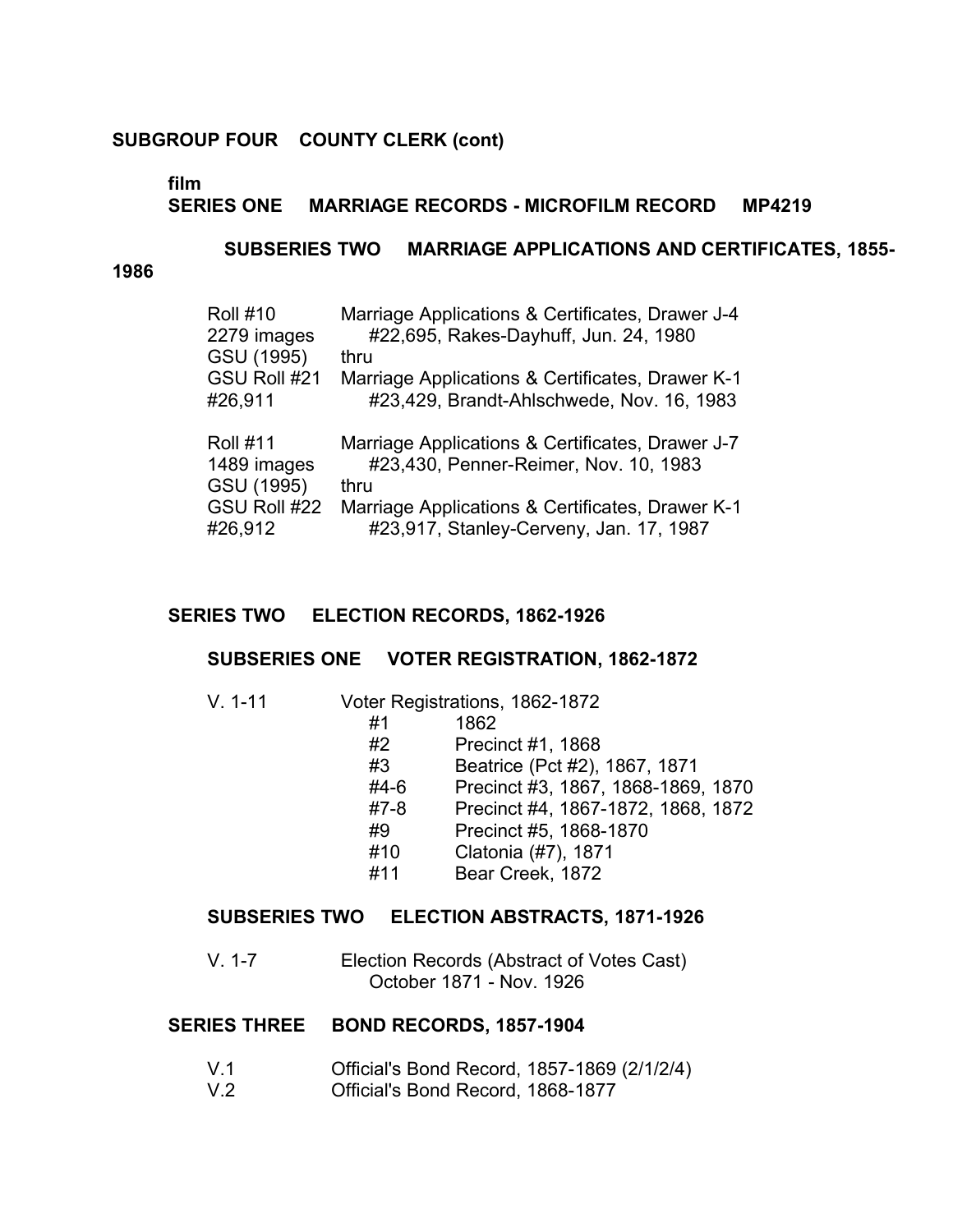| Official's Bond Record, 1877-1883<br>V.3 |
|------------------------------------------|
|------------------------------------------|

- V.4 **Official's Bond Record, 1861-1872**<br>V.5 **Official's Bond Record, 1885-1904**
- Official's Bond Record, 1885-1904
- V.6 School Bond Record, 1872-1902<br>V.7 Bankers' Indemnity Bond Record,
- V.7 Bankers' Indemnity Bond Record, 1892-1906<br>V.8 Omaha & Rep. Valley Refunding Bond Regist
- Omaha & Rep. Valley Refunding Bond Register
	- Beatrice Precinct, 1901-1920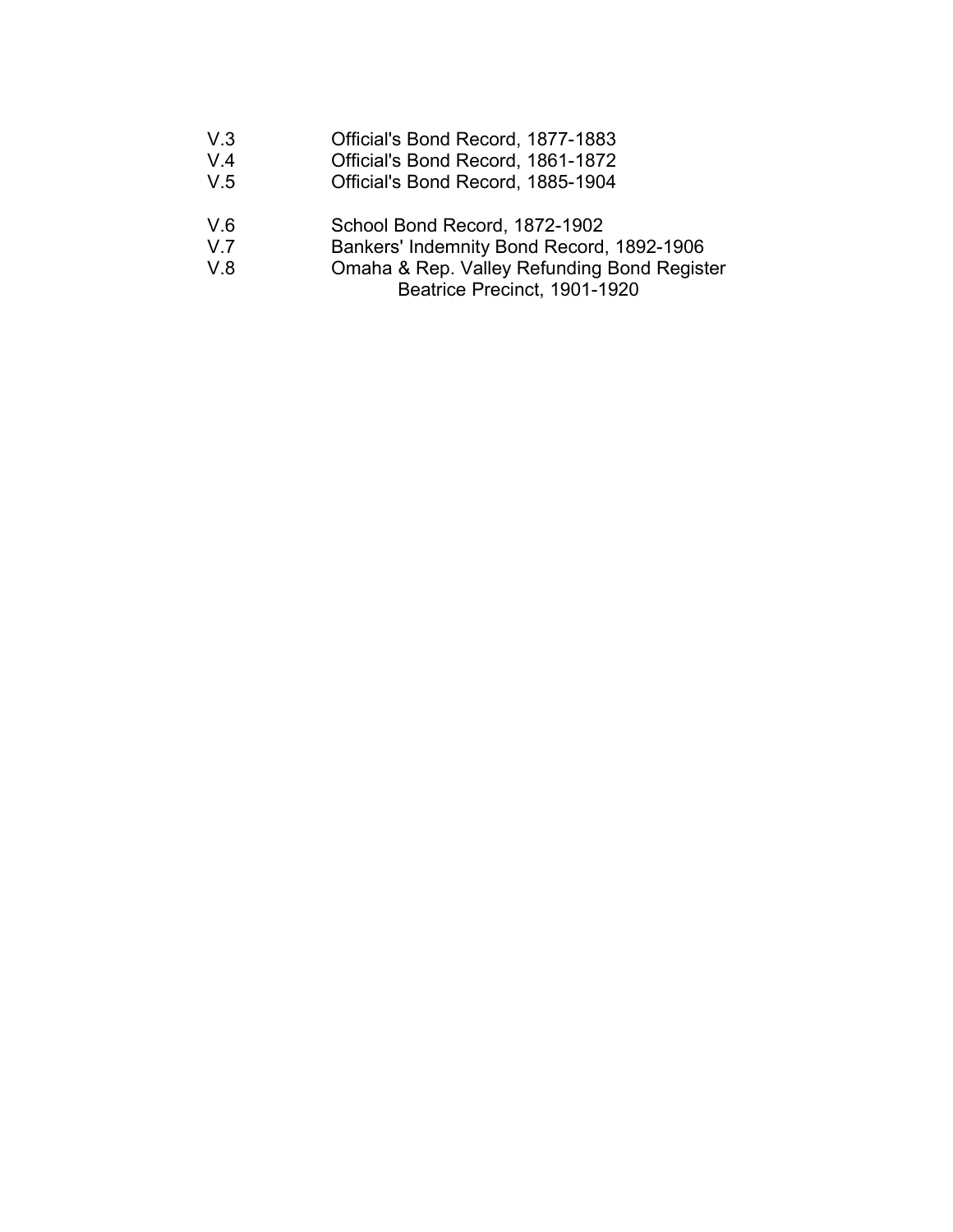### **SERIES FOUR BOUNTY AND ESTRAY RECORDS, 1863-1914**

- V.1 Estray Record, 1863-1870
- V.2 Estray Record, 1872-1914
- V.3 Bounty Record, 1905

#### **SERIES FIVE MILITARY RECORDS, 1863-1919**

- V.1 Discharged Soldiers & Sailors, 1863-1904
- V.2-3 Citizen's War Record, 1917-1919

#### **SERIES SIX MEDICAL REGISTERS, 1881-1945**

- V.1-2 Physicians' Record Books, 1881-1898
- V.3 Physicians' Record Book #3, 1904-1913
- V.4 Physicians' Record Book #4, 1913-1945
- V.5-6 Dental Registers, 1887-1923
- V.7 Nurses' Register, 1915-1945
- V.8 Optometry Register, 1908-1933

## **SERIES SEVEN MISCELLANEOUS RECORD, 1879-1944**

- V.01 Miscellaneous Record, Dec. 27, 1879 Mar. 20, 1896
- V.02 Miscellaneous Record, Mar. 26, 1896 Dec. 28, 1907
- V.03 Miscellaneous Record, Jan. 3, 1908 Dec. 30, 1944

## **SERIES EIGHT MISCELLANY, 1865-1944**

- V.1 Notarial Record, 1865-1885
- V.2 Farm Home & Ranch Names (pp 1-21), 1911-1922
- V.3 Record of Firms & Associations, 1904-1941
- V.4 Clerk's Cash Book & General Accounts, 1865-1871
- V.5 Clerk's fund Ledger Book "B", 1869

## **SUBGROUP FIVE REGISTER OF DEEDS, 1858-1972**

#### **SERIES ONE NUMERICAL INDEXES, 1858-1972**

Vol. 1 Numerical Index A 1860-1935 Beatrice, Blocks 1-97 Vol. 2 Numerical Index C 1860-1972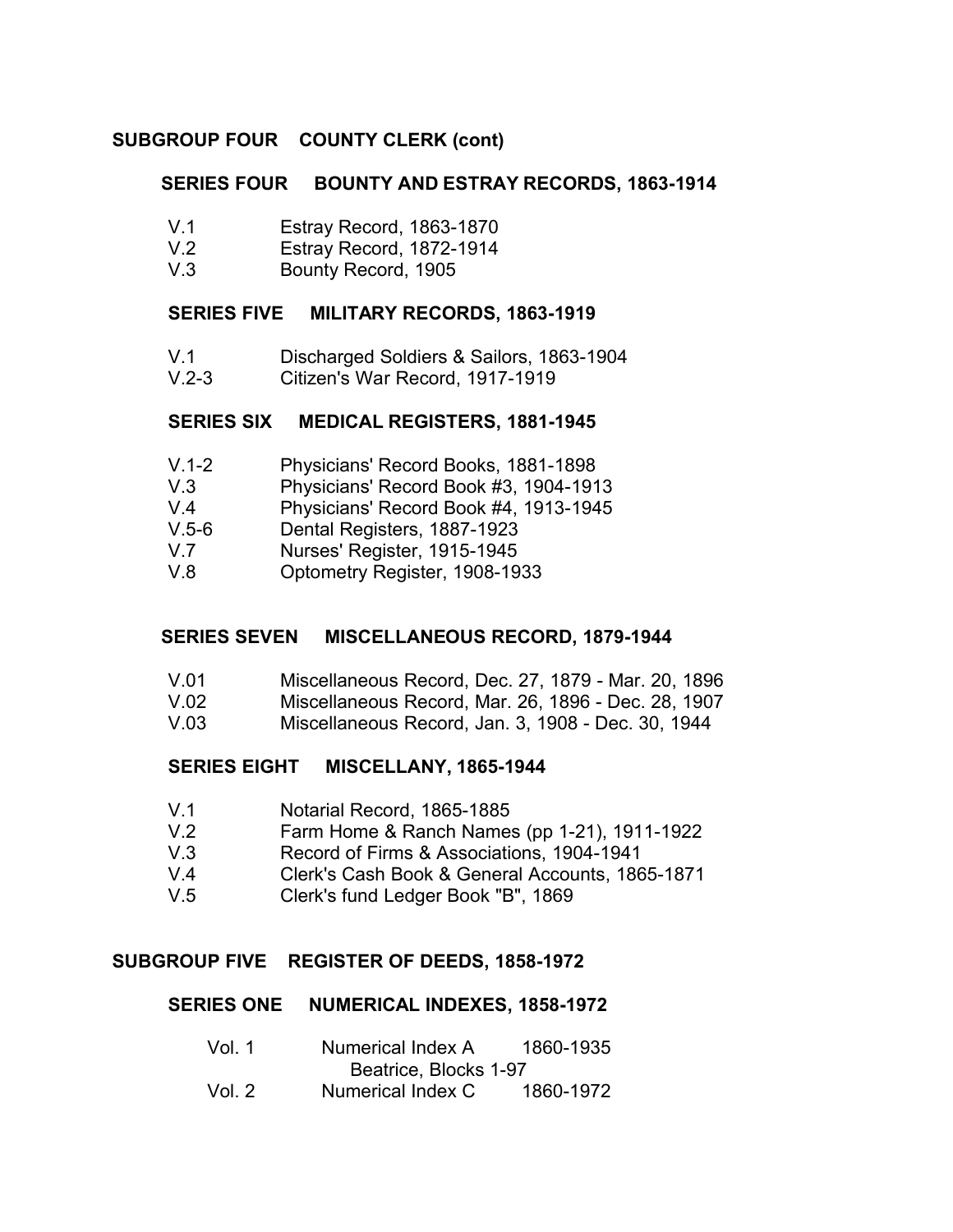|        | Beatrice, Blocks 1-97                          |
|--------|------------------------------------------------|
| Vol.3  | Numerical Index D 1880-1911                    |
|        | Harrington's Resubdiv. thru Blk 4, Putnam      |
| Vol. 4 | Numerical Index E-1 1872-1895                  |
|        | So. Beatrice thru Gambles Add. to Blue Springs |
| Vol. 5 | Numerical Index E-2 1882-1915                  |
|        | Summit Add. to Wymore thru Blk 7, Cortland     |
| Vol. 6 | Numerical Index E-3 1887-1951                  |
|        | Grandview thru Blk 7, Zimmerman's Addition     |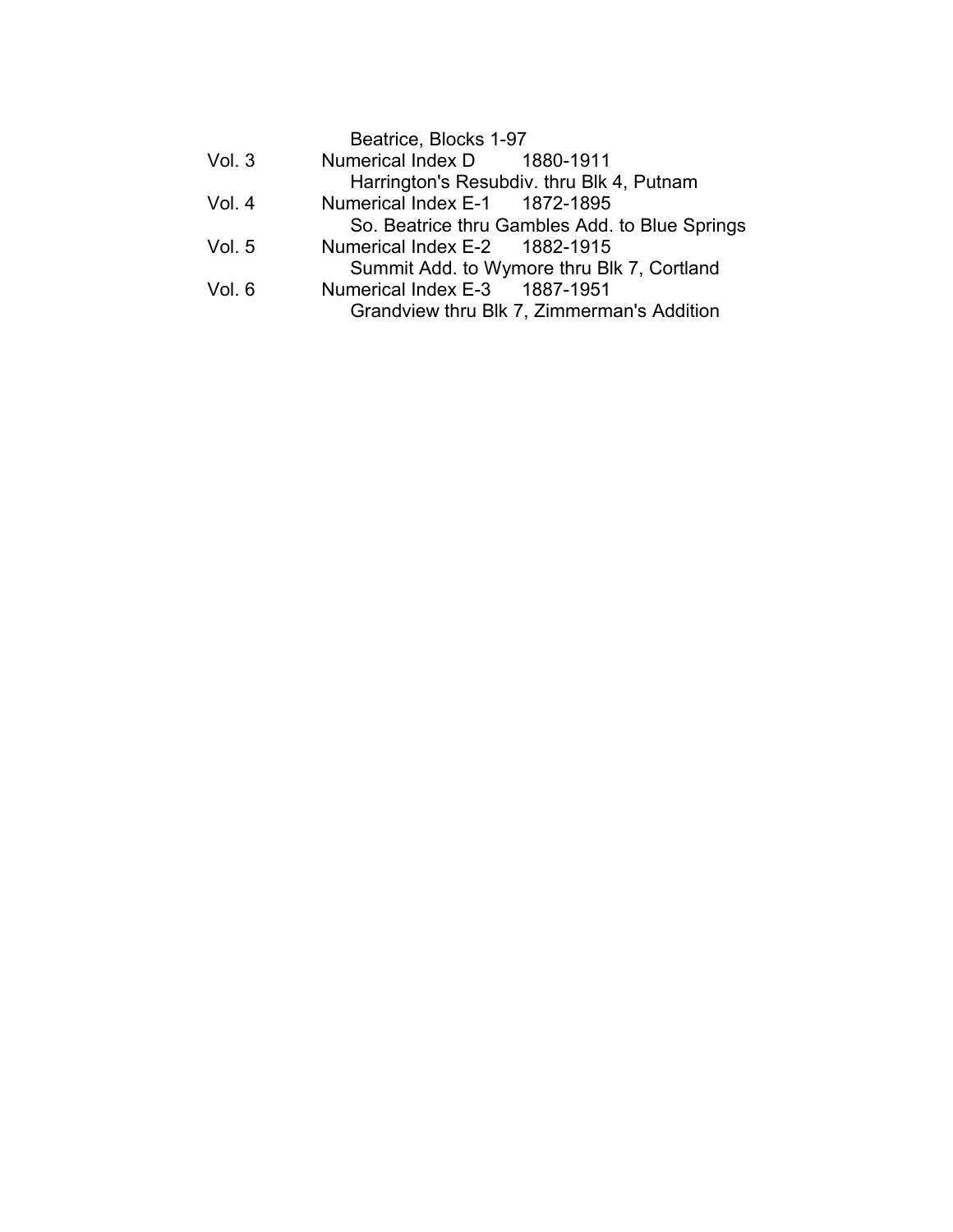## **SUBGROUP FIVE REGISTER OF DEEDS, 1858-1972** �

#### **SERIES ONE** � **NUMERICAL INDEXES, 1858-1972** �

| Vol. 7         | Numerical Index F-1 1884-1915                          |
|----------------|--------------------------------------------------------|
|                | Morton thru Bradt's Subdivision                        |
| Vol. 8         | Numerical Index F-2 1880-1955                          |
|                | Wymore thru Beck's Place                               |
| Vol. 9         | Numerical Index G-1 1886-1915                          |
|                | Grable & Tait Subdiv. thru Riverside Park              |
| <b>Vol. 10</b> | Numerical Index G-2 1884-1953                          |
|                | Fairview Add. to Beatrice - Lot 120 Milliken's Add.    |
| <b>Vol. 11</b> | Numerical Index H<br>1880-1930                         |
|                | Holmesville thru Blk 2, McKibbins Add. to Adams        |
| <b>Vol. 12</b> | <b>Numerical Index I</b><br>1882-1937                  |
|                | Belvidere Hghts thru Blk 7, Taylor's 1st Subdiv.       |
| <b>Vol. 13</b> | Numerical Index K-1 1870-1915                          |
|                | A-1, Lambs Subdiv. thru Blk 18, 2d Add. to Beatrice    |
| <b>Vol. 14</b> | Numerical Index K-2 1870-1941                          |
|                | A-1, Lambs Subdiv. thru Blk 60, South Beatrice         |
| <b>Vol. 15</b> | Numerical Index L 1858-1939                            |
|                | Chicago Hghts. Add. to Beatrice thru Blk 2             |
|                | Steinmeyers Addition to Clatonia                       |
| <b>Vol. 16</b> | Numerical Index M<br>1875-1938                         |
|                | Beatrice Cemetery (pp 1-39)                            |
|                | p.40, 8-2-7, Gage Co. Irregular Tract (1901)           |
|                | pp. 212-319 (blank)                                    |
|                | concludes w/ Langs Subdiv. of Blk A, Paddocks Add.     |
| <b>Vol. 17</b> | <b>Numerical Index N</b>                               |
|                | Hinkles Add. to Wymore thru Blk 3, Morse's             |
|                | <b>Addition to Wymore</b>                              |
| <b>Vol. 18</b> | Numerical Index O<br>1883-1954                         |
|                | 2d Add. to So. Beatrice thru Blk 37, Barneston         |
| Vol. 19        | Numerical Index P 1881-1906                            |
|                | Wymore thru Hinkles Add. to Wymore                     |
| <b>Vol. 20</b> | Numerical Index - Range 5 1858-1930                    |
| <b>Vol. 21</b> | Numerical Index - Range 5, 4th copy, additions to 1936 |
| Vol. 22        | Numerical Index - Range 6 1858-1930                    |
| <b>Vol. 23</b> | Numerical Index - Range 6, 4th copy, additions to 1936 |
| <b>Vol. 24</b> | Numerical Index - Range 7 1858-1930                    |
| <b>Vol. 25</b> | Numerical Index - Range 7, 4th copy, additions to 1936 |
| <b>Vol. 26</b> | Numerical Index - Range 8 1858-1930                    |
| <b>Vol. 27</b> | Numerical Index - Range 8, 4th copy, additions to 1936 |

#### **SERIES TWO NONDESCRIPT RECORD, 1863-1904** �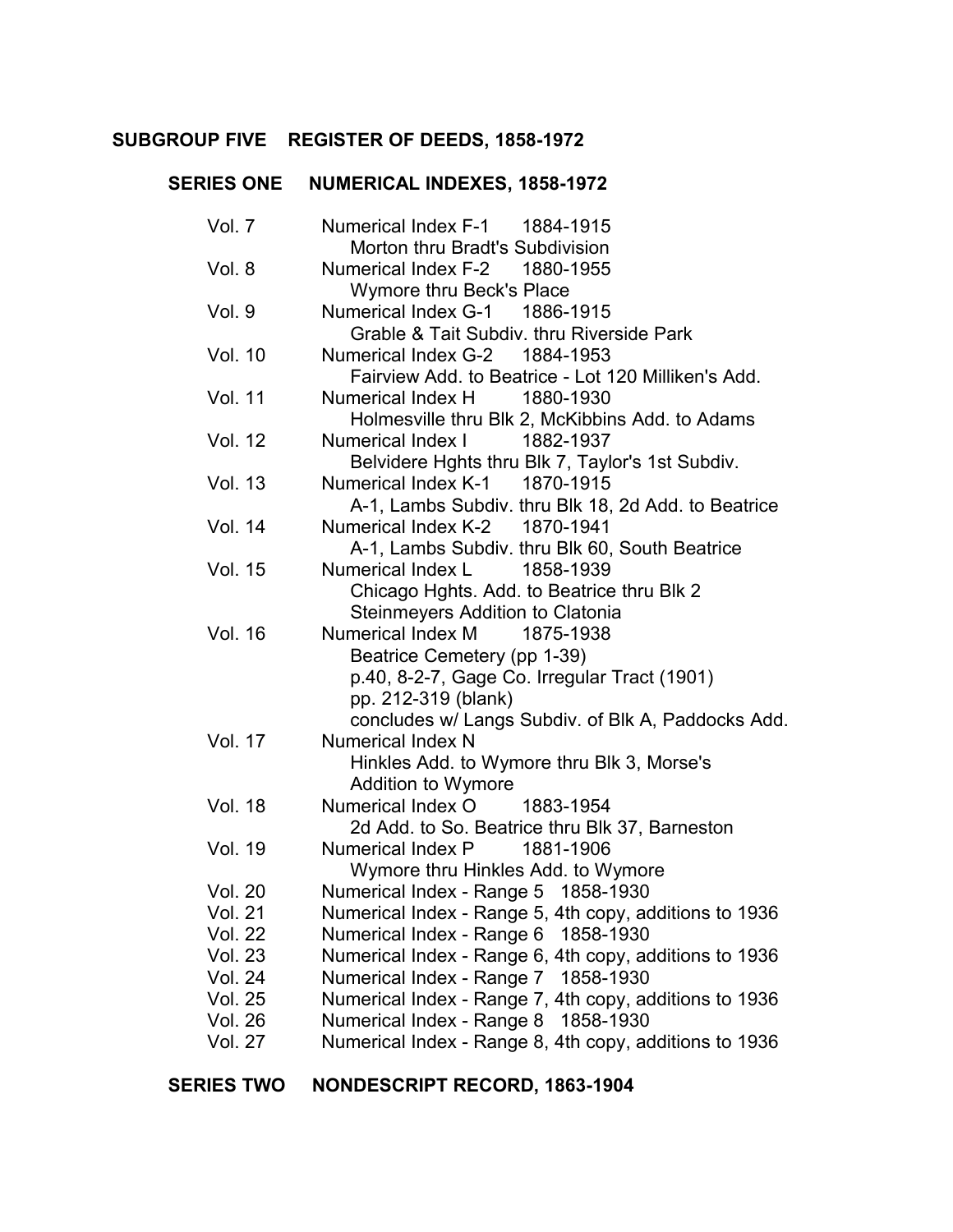- Vol. 1 Descriptions, Tracts #1 - #127
- Vol. 2 � Grantee/Grantor, Range 5, 1881-1886
- [Vol. 3](#page-100-0) � Grantee/Grantor, Range 6, 1882-1893
- Vol. 4 � Grantee/Grantor, Range 7, 1883-1904
- Vol. 5 � Grantee/Grantor, Range 8, 1863-1894

#### **SERIES THREE ABSTRACTS OF TITLE, 1860-1906** �

- Vol. 1 Abstract of Title - Lots, 1860-1888 �
- Vol. 2 � Abstract of Title - A Orig. Beatrice, 1860-1906
- Vol. 3-6 � Abstract of Title - Lands, Rgs. 5-8, 1867-1888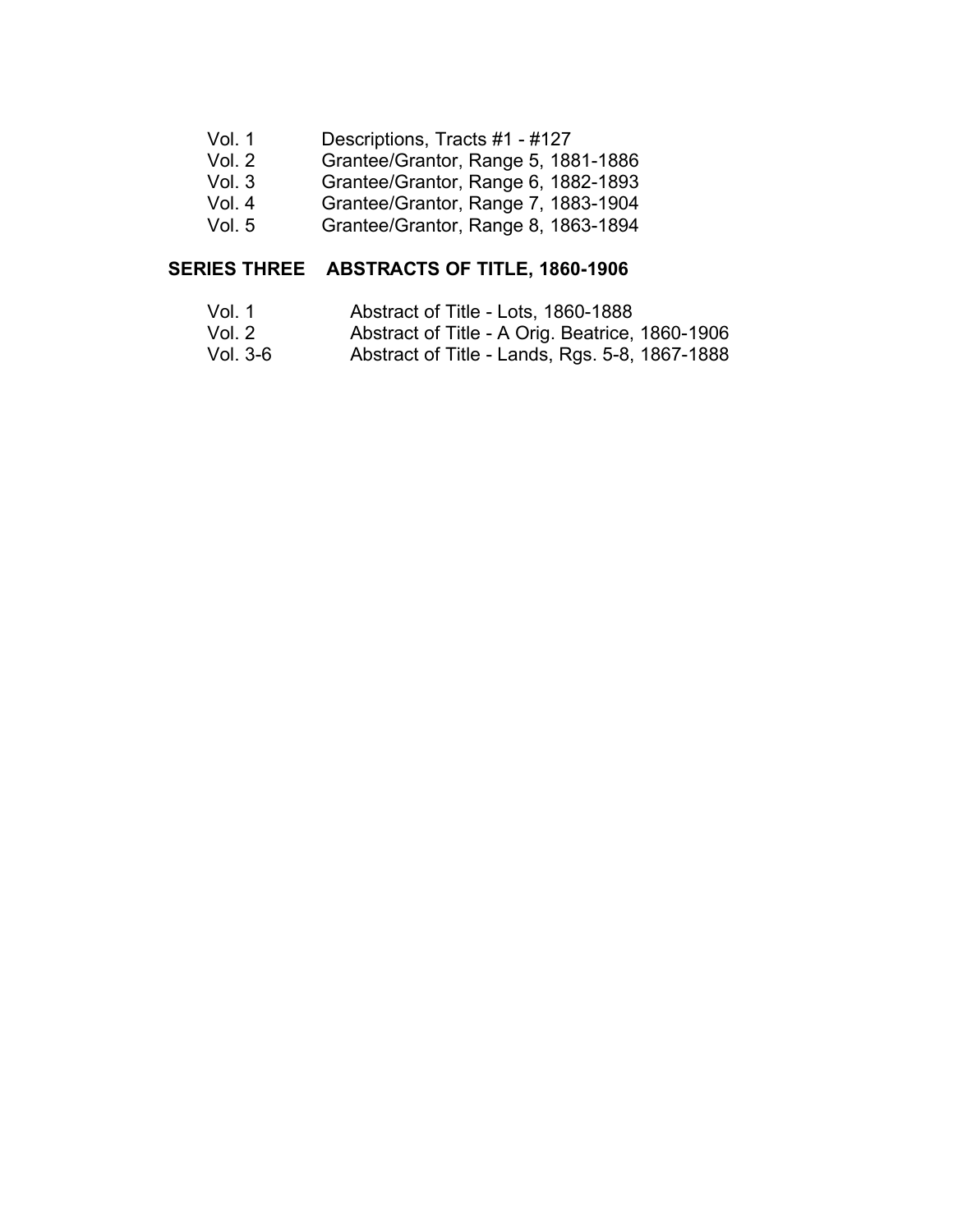# **SUBGROUP FIVE REGISTER OF DEEDS, 1858-1972** �

#### **SERIES FOUR PLAT BOOKS**

Vols. 1-5 Plat Indexes to Numerical Index

# **SUBGROUP SIX COUNTY COURT, 1870-1901**

#### **SERIES ONE PROBATE RECORDS, 1873-1874** �

V.1 Probate Docket B, Oct.Term 1873-Dec. 1874

#### **SERIES TWO JUSTICE OF THE PEACE DOCKETS, 1876-1901**

| V.1       | <b>Justice Docket - Beatrice</b> | Jan. 1876 - Nov. 1879 |
|-----------|----------------------------------|-----------------------|
| V.2       | <b>Justice Docket</b>            | Jan. 1876 - June 1878 |
| V.3       | <b>Justice Docket</b>            | June 1878 - Nov. 1878 |
| V.4       | <b>Justice Docket</b>            | Nov. 1878 - June 1879 |
| V.5       | <b>Justice Docket</b>            | Jan. - December 1879  |
| V.6       | <b>Justice Docket</b>            | Jan. 1880 - Dec. 1881 |
| V.7       | <b>Justice Docket</b>            | May 1880 - Sept 1881  |
| V.8       | <b>Justice Docket</b>            | June - July 1882      |
| V.9       | <b>Justice Docket</b>            | Jan. 1882 - Aug. 1884 |
| V.10      | <b>Justice Docket - Beatrice</b> | Jan. 1883 - Mar. 1884 |
| V.11      | <b>Justice Docket</b>            | July 1884 - Aug. 1885 |
| V.12      | <b>Justice Docket</b>            | Aug. 1885 - Aug. 1887 |
| V.13      | <b>Justice Docket</b>            | Jan. 1885 - Aug. 1887 |
| V.14      | <b>Justice Docket</b>            | Jan. 1891 - Jan. 1892 |
| V.15      | <b>Justice Docket</b>            | Jan. 1891 - June 1892 |
| V.16      | <b>Justice Docket</b>            | Sept. - December 1891 |
| V.17      | <b>Justice Docket</b>            | June 1892 - Sept 1893 |
| V.18      | <b>Justice Docket</b>            | Oct. 1893 - Dec. 1896 |
| V.19      | <b>Justice Docket</b>            | Jan. 1896 - June 1897 |
| $V.20-28$ | Justice Dockets #1 - #9          | 1882-1901             |

#### **SERIES THREE CIVIL DOCKETS, 1871-1895** �

| V.1 | Civil Docket 1871-1872 |           |
|-----|------------------------|-----------|
| V.2 | <b>Court Docket F</b>  | 1887-1895 |

# **SERIES FOUR JUDGEMENT & EXECUTION DOCKETS, 1870-**

V.1 Judgement Index (Vol. 1/4), 1870-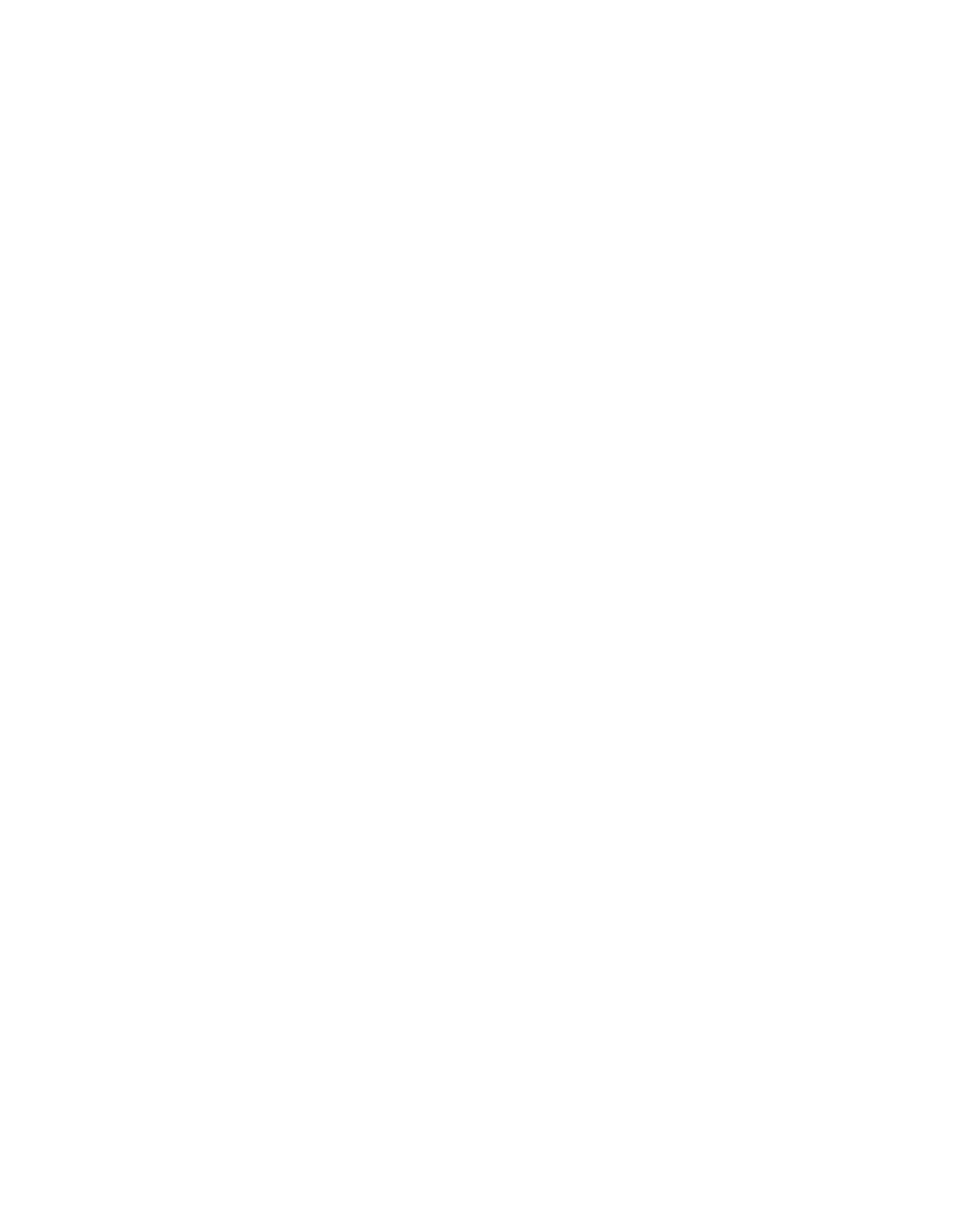# <span id="page-100-0"></span>**SUBGROUP SEVEN DISTRICT COURT**

## **SERIES ONE NATURALIZATION RECORDS**

The Archives does not have the naturalization records for Gage County. Contact the District Court �

NOTE TO PATRONS: The Archives holds only selected bills of exception and exhibits for the District Court. There are also two Jury List Volumes in this subgroup, 1879-1882

# **SERIES EIGHT BILLS OF EXCEPTION AND EXHIBITS, 1884-1999**

| <b>B.01</b> | Fink & Wycoff vs. Republican Valley<br>#533/480/522/568<br>Railroad Co., 9/2/1884<br>Zimmerman vs. Zimmerman (Divorce), 1896<br>Thimm vs. City of Beatrice (Condemnation), 1923 (SC#23588)<br>State vs. Hubka, 1925 (SC#24551)<br>State vs. McKelvey 1926 (SC#25181)<br>State vs. Heyen 1926 (SC#25161)<br>State vs. Seward 1928<br>State vs. Vanderpool 1926 (SC#25320)<br>In re Sterilization of Frank Clayton, 1930<br>Coroner's Inquest - George Washington Hartley Jr., 11/5/1973<br>Lutz & Hubka vs. Game & Parks, 3/2/1977 (Exhibits)<br>61.204<br>State Ex rel Goosen vs. Gage Co. Supervisors, 1975<br>$62 - 45$<br>63.111<br>State ex rel Doyle, Exhibits (1977) |                                                                                                                                                                                                                                                                                                                                                                                                                                                                                                                                                      |  |
|-------------|----------------------------------------------------------------------------------------------------------------------------------------------------------------------------------------------------------------------------------------------------------------------------------------------------------------------------------------------------------------------------------------------------------------------------------------------------------------------------------------------------------------------------------------------------------------------------------------------------------------------------------------------------------------------------|------------------------------------------------------------------------------------------------------------------------------------------------------------------------------------------------------------------------------------------------------------------------------------------------------------------------------------------------------------------------------------------------------------------------------------------------------------------------------------------------------------------------------------------------------|--|
| <b>B.02</b> | 10111/10112                                                                                                                                                                                                                                                                                                                                                                                                                                                                                                                                                                                                                                                                |                                                                                                                                                                                                                                                                                                                                                                                                                                                                                                                                                      |  |
| <b>B.03</b> | 48-47<br>51.78<br>52.23<br>52.98<br>54.160<br>56.31<br>57.91<br>57.104<br>57.214<br>58.225                                                                                                                                                                                                                                                                                                                                                                                                                                                                                                                                                                                 | Hiatt vs. Hiatt et al, 3/24/1945 (SC#31952)<br>McNamee vs. McNamee, 12/12/1950 (SC#32958)<br>Hale vs. Hale, 6/17/1959 (SC#34700), 2 vols.<br>Arterburn vs. Vandemoer et al, 1953 (SC#33336)<br>Baumann vs. Baumann (SC#34739)<br>Hansen vs. Nichols (Burwood Hotel & Café)<br>Workers Comp. Court #37-102, 9/10/1962<br>Richardson vs. Big Indian Creek Watershed et al<br>Apr 24, 1957 (SC#36488)<br>Van Eperen vs. Van Eperen, 8/1/1967 (SC#36673)<br>Loup River PPD, 6/16/1954 (3 vols), SC#33618<br>Michaelis vs. Michalis, 1/15/1971 (SC#37921) |  |
| <b>B.04</b> | $62 - 18$<br>62.36<br>62.243                                                                                                                                                                                                                                                                                                                                                                                                                                                                                                                                                                                                                                               | Gillespie vs. Gillespie, 4/15/1976 (SC#40702)<br>Krauter vs. Lower Big Blue NRD, 1976 (SC#41117)<br>Allen vs. Allen, June 1976 (SC#41054), 3 vols.                                                                                                                                                                                                                                                                                                                                                                                                   |  |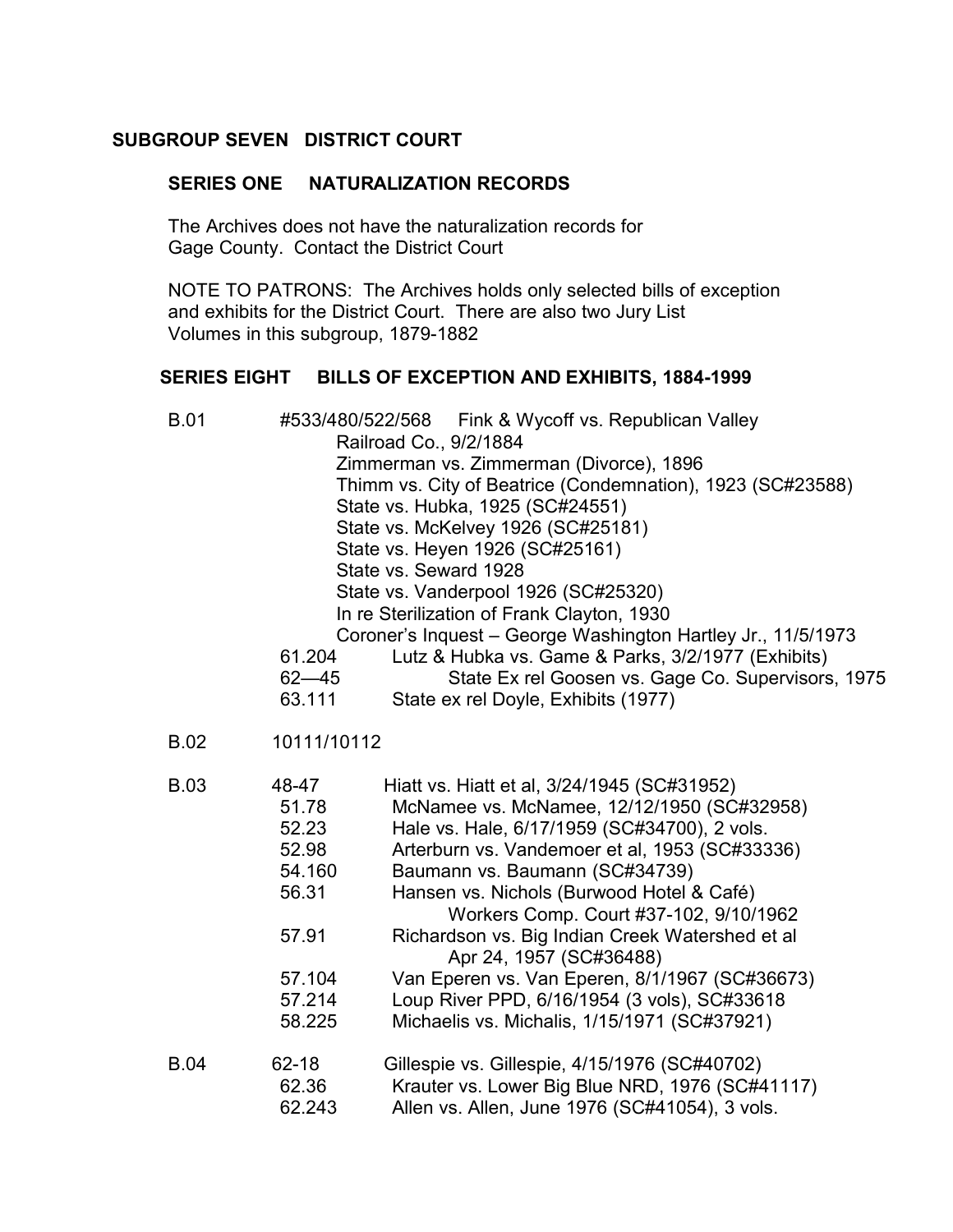| 62.308 | Remmers vs. Remmers, May 1977 (SC#41408), 2 v. |  |  |
|--------|------------------------------------------------|--|--|
|--------|------------------------------------------------|--|--|

- 64.152 Stratton vs. Stratton, 3/1/1984 (2 vols.)
- 64.215 Vitosh vs. Vitosh, 12/12/1985 (SC#86-072) �
- 64.249 Morgan vs. Barnes, 11/10/1980
- 65.53 Henton vs. Henton, 12/30/1980 (3 vols.)
- B.05 65-60 Krivan vs. Krivan, 8/19/1980 (2 vols.) �
	- 68.172 Clark vs. Clark, 1/21/1985 (SC84-859) �
		- 97.121 Lineweber vs. Lineweber, Jan. 1998 �
		- 98-47 State vs. Brommer, 4/12/1998 �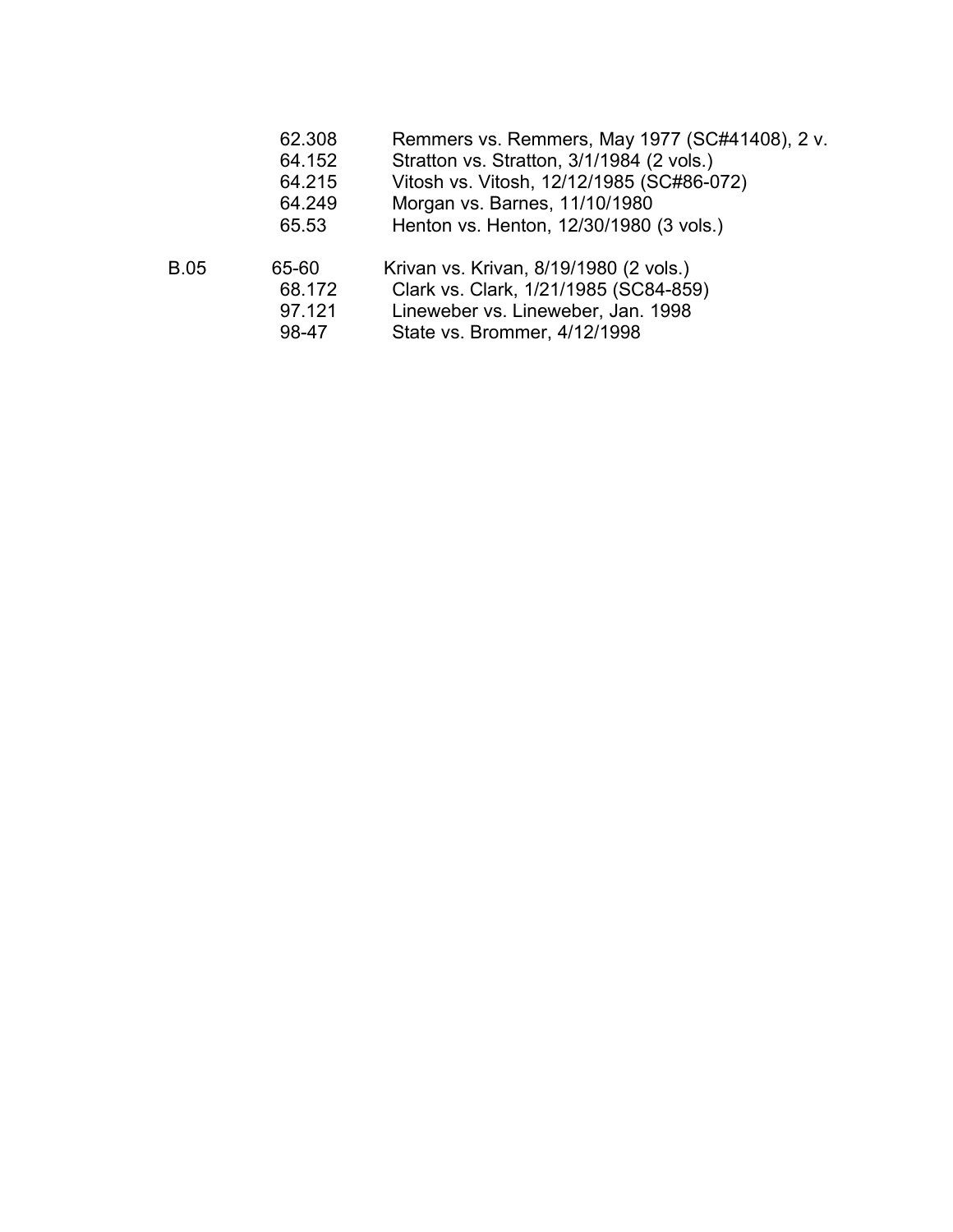# **SUBGROUP SEVEN DISTRICT COURT**

# **SERIES EIGHT BILLS OF EXCEPTION AND EXHIBITS, 1884-1999**

B.05 (cont) �

|      | 98-109     | State vs. Lyons, 2/18/1998                                    |
|------|------------|---------------------------------------------------------------|
|      | 98.198     | Woodward Bros. Properties vs. Logan et al, 1999               |
|      |            | 98-183/98-269 Segaer vs. Production Creek L.L.C. et al 2/1/99 |
|      | 99.35      | Bohling vs. Genrich, March 1999                               |
| B.06 | 80-170     | Malstead vs. Ruhl, 1996 (7 vols.)                             |
|      | 97.155     | Schutte vs. Schutte, 1997                                     |
|      | 97.174     | Osborn vs. Estate of McElhaney, 1997                          |
|      | 98.205     | Patterson vs. Patterson, 1998                                 |
|      | 98.358     | Huizenga vs. Huizenga                                         |
|      | 99-102/103 | Aurora Coop vs. Geneva State Bank, Nov. 1998                  |
|      | 99.145     | Mayhew vs. Mayhew                                             |
|      |            |                                                               |

# **SERIES THIRTEEN MISCELLANY**

| V.1 | Clerk's Book, 1879-1880 (Jury Lists) |  |  |
|-----|--------------------------------------|--|--|
|-----|--------------------------------------|--|--|

V.2 Clerk's Record, 1881 (Jury/Witness Lists)

The Archives holds security microfilm only of District Court � Filings, 1988-1989. This includes the Naturalization Records for Gage County.

# **SUBGROUP EIGHT SUPERINTENDENT OF SCHOOLS, 1868-1952**

#### **SERIES ONE SCHOOL DISTRICT HISTORY, 1868-1970**

Box 2

| f 1           |                |                                                                                                                        |
|---------------|----------------|------------------------------------------------------------------------------------------------------------------------|
|               | V <sub>1</sub> | Formation of Districts & Change of Boundaries,<br>1868-1870 (Dists. 1-35); also lists School                           |
|               | v.2            | Officers of County, August 20, 1869<br>Formation of New Districts & Change of<br>Boundaries, 1878-1899 (Dists. 81-157) |
| f. $2$<br>f.3 | v.3            | Divisions of School District Property, 1878-1899                                                                       |
|               | V.4            | Notice of Expiration of School Privileges, 1950-1952<br>(notices to parents asking whether or not their                |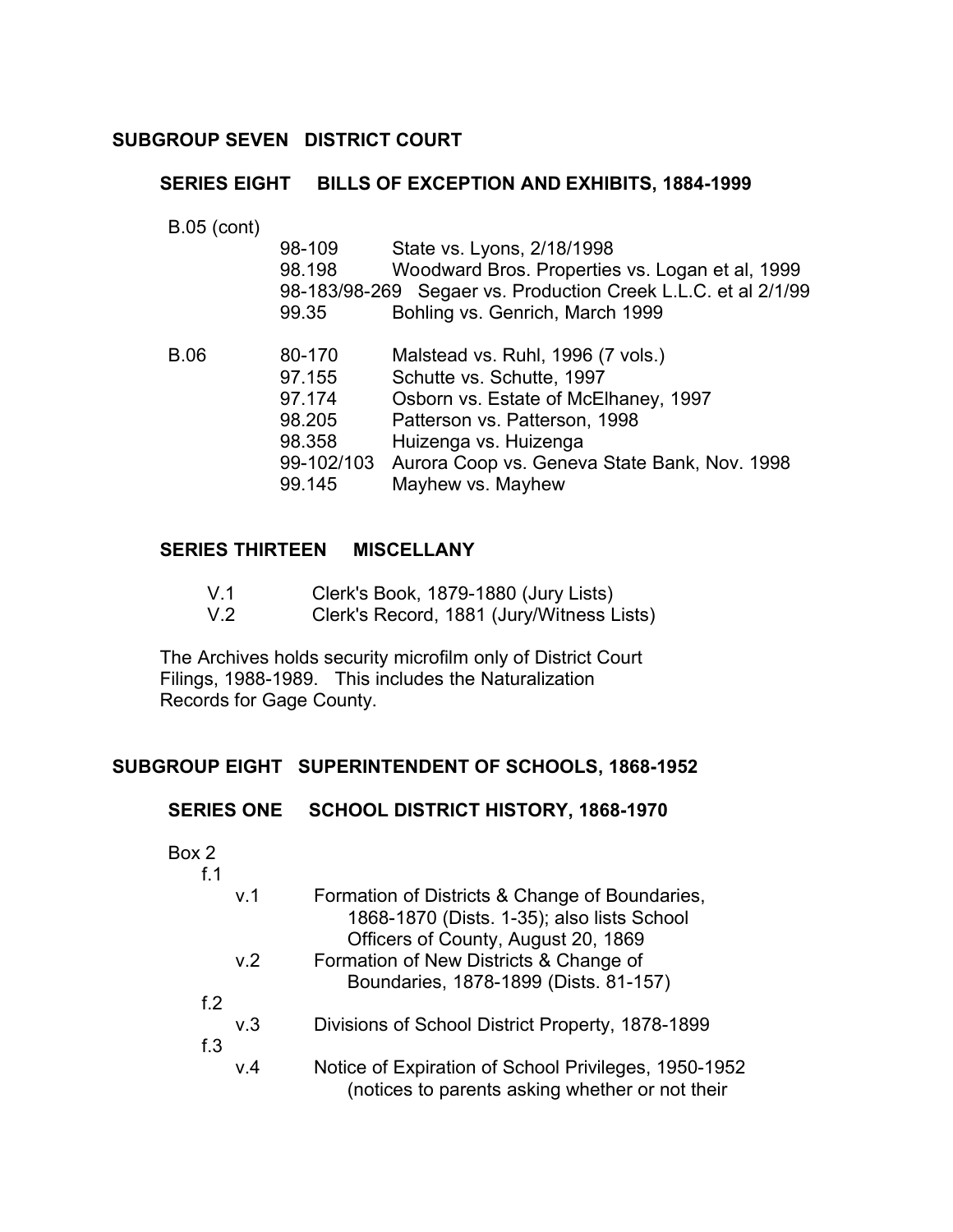children will remain in school district)

- NOTE: The following volumes include school district maps and Superintendent's notes on boundary changes and reorganization or dissolution of each school dist.
- Vol. #1 Inventory of Dissolved & Reorganized Districts Dist. #1 (Cropsey), 1868-1970 thru Dist. #57 (T5-R6), 1873-1964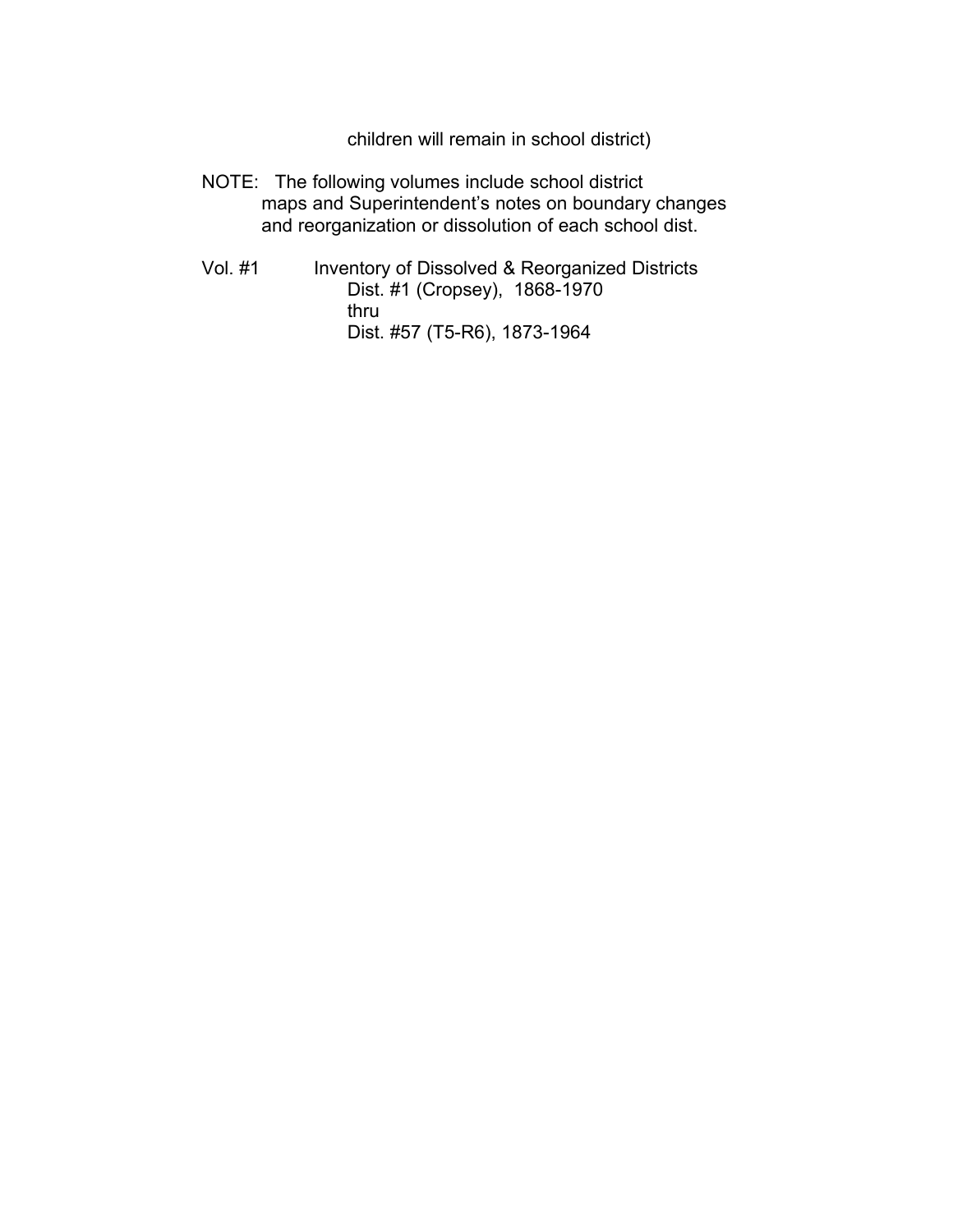# **SUBGROUP EIGHT SUPERINTENDENT OF SCHOOLS, 1868-1952**

#### **SERIES ONE SCHOOL DISTRICT HISTORY, 1868-1970**

| Vol. #2 | Inventory of Dissolved & Reorganized Districts |
|---------|------------------------------------------------|
|         | Dist. #58 (Eureka), 1873-1918                  |
|         | thru                                           |
|         | Dist. #114 (Wymore), 1881-1968                 |
|         |                                                |

Vol. #3 Inventory of Dissolved & Reorganized Districts Dist. #115 thru Dist. #170, 1964-1968

NOTE: Vol. ends w/ Dists. #80-81 (1864)

#### **film**

**SERIES ONE SCHOOL DISTRICT HISTORY - MICROFILM RECORD MP3287 (1979)** 

> NOTE: A complete listing of Districts and dissolution information is provided at the start of Reel #1. Census may appear in next series for the dissolution year cited in this inventory. Film inventory for Series Two, notes which year the census for a given district no longer appears.

# CORRECTIONS:

Dist. #62 was added to Dist. #6-Saline Co. in 1930. Dist. #45 was dissolved in 1963 (not 1968 as shown)

| Reel #1<br>269 shots<br>#18,458 | Inventory of Dissolved & Reorganized Districts<br>Vol. #1, District #1, School District Maps<br>& History (1868-1970) |
|---------------------------------|-----------------------------------------------------------------------------------------------------------------------|
|                                 | thru                                                                                                                  |
|                                 | Inventory of Dissolved & Reorganized Districts<br>Vol. #3, District #170 (1964-1968)                                  |
|                                 | NOTE: District #45, date of dissolution is<br>in error. District was dissolved in 1963.                               |
|                                 | NOTE: For Districts #80 & 81, see also the<br>end of volume #3.                                                       |
|                                 | NOTE: No Records appear for Districts #115 thru<br>#131 in volume #3 except listing. These                            |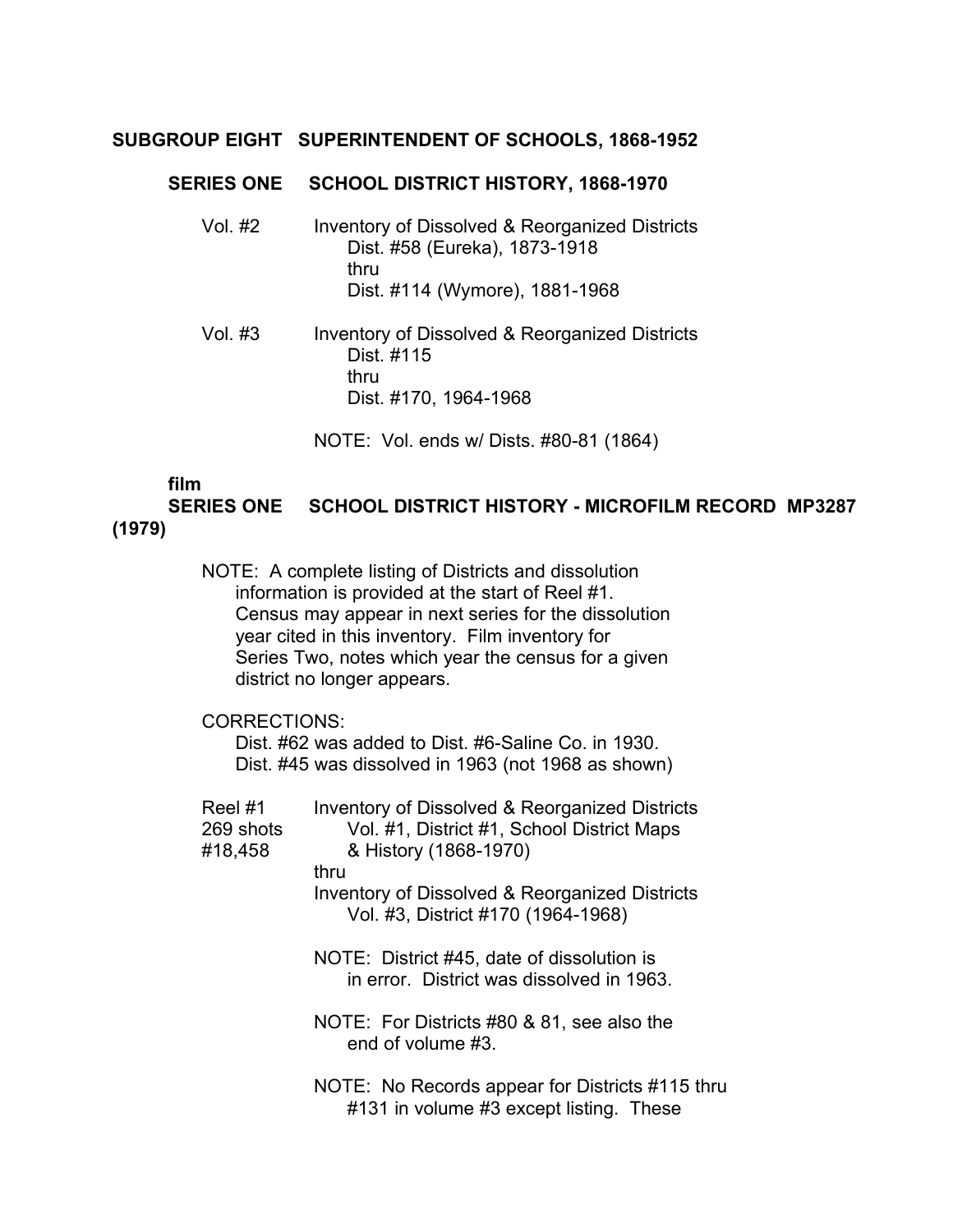districts were missed in original filming. Arrangements are being made to reborrow the volume from the Supt. of Schools to film retakes of Dists. #115-131 and splice to End of Reel. In the meantime, patrons are advised to contact the Supt. if information is needed on the background of these school districts.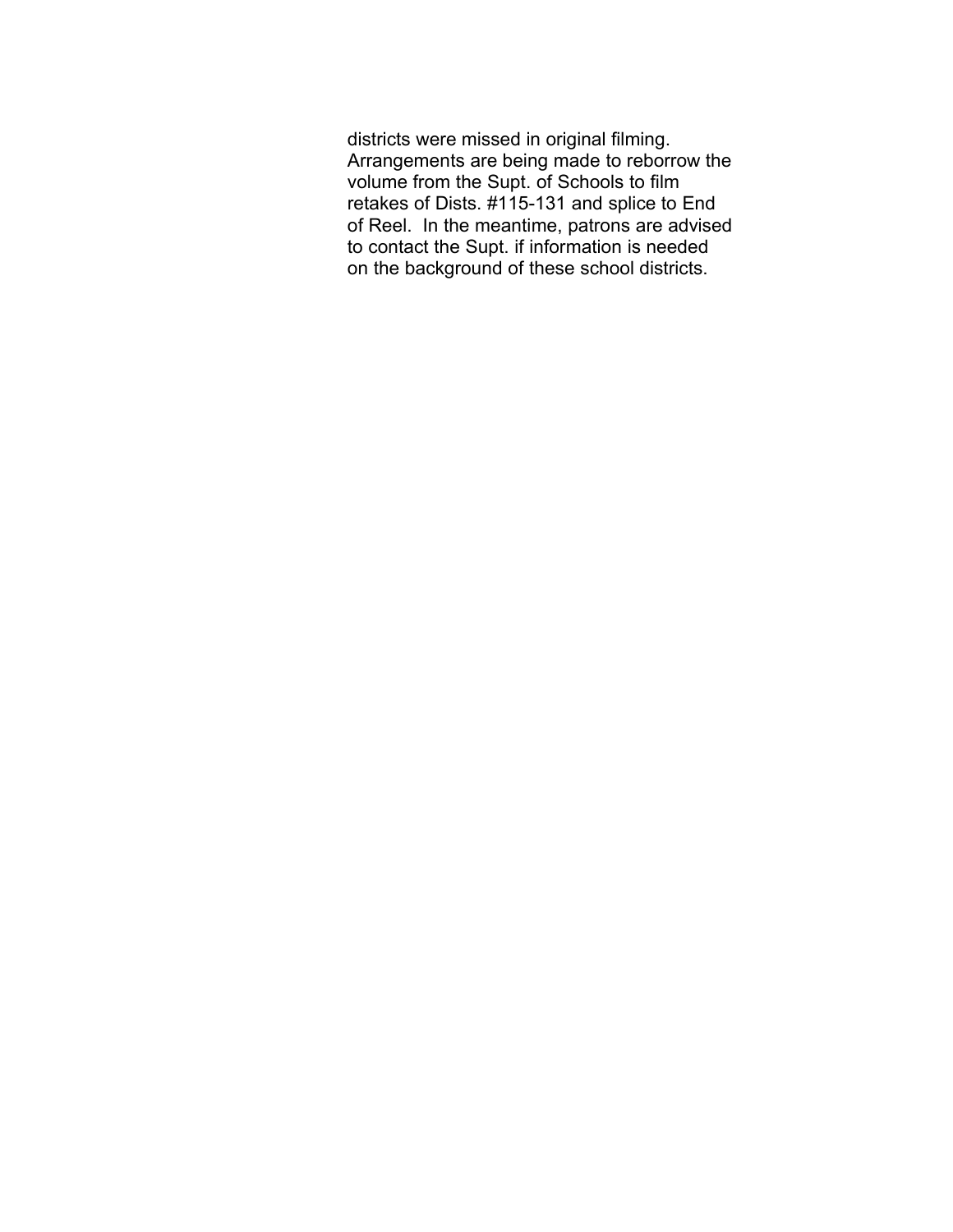#### **SUBGROUP EIGHT SUPERINTENDENT OF SCHOOLS, 1868-1952**

film

#### **SERIES TWO SCHOOL CENSUS, 1868-1978**

NOTE TO PATRONS:

Beatrice City Schools, District #15, was not available for microfilming, 1891-1957. For Beatrice School Census cards, 1920-1975, see rolls 20-31 of this collection. Beatrice School Census is present in this series for the years 1868-1890, 1894, 1895, and 1958-. For Beatrice School Census 1896, see Subgroup Nine, Series One.

Inventory of Districts on microfilm and missing Districts has been revised and updated since time of microfilming records. The following listing is current and should be used instead of lists which appear on microfilm.

Dates may be confusing. Some reports are dated for ensuing school year beginning July 1 of the current year, and some are dated for the school year beginning July 1 of previous year and also dated when census was taken in next year. The Last date on the document is the date in which census records will appear on microfilm.

School District numbers and division of documents may be difficult to follow. Watch District numbers carefully for any given year. Also, more than one district may appear in one frame of a roll.

For the years 1925-1950 reports which are considered confidential by law are included in the census records. This information is CONFIDENTIAL per Section 79-4, 157 and Section 84-712.05 Neb. R.R.S. 1943. Rolls that contain this information are designated by a red dot. Staff only may reference this microfilm. Photocopies should not be made of confidential material.

| Vol. #1 | 1868 | Districts $#1 - #29$<br>Missing: Dist. #19           |
|---------|------|------------------------------------------------------|
| Vol. #2 | 1869 | Districts $#1 - #33$<br>Missing: Dist. #3, 4, 16, 21 |
| Vol. #3 | 1870 | Districts $#1 - #36$<br>Missing: Dist. #10, 16, 21   |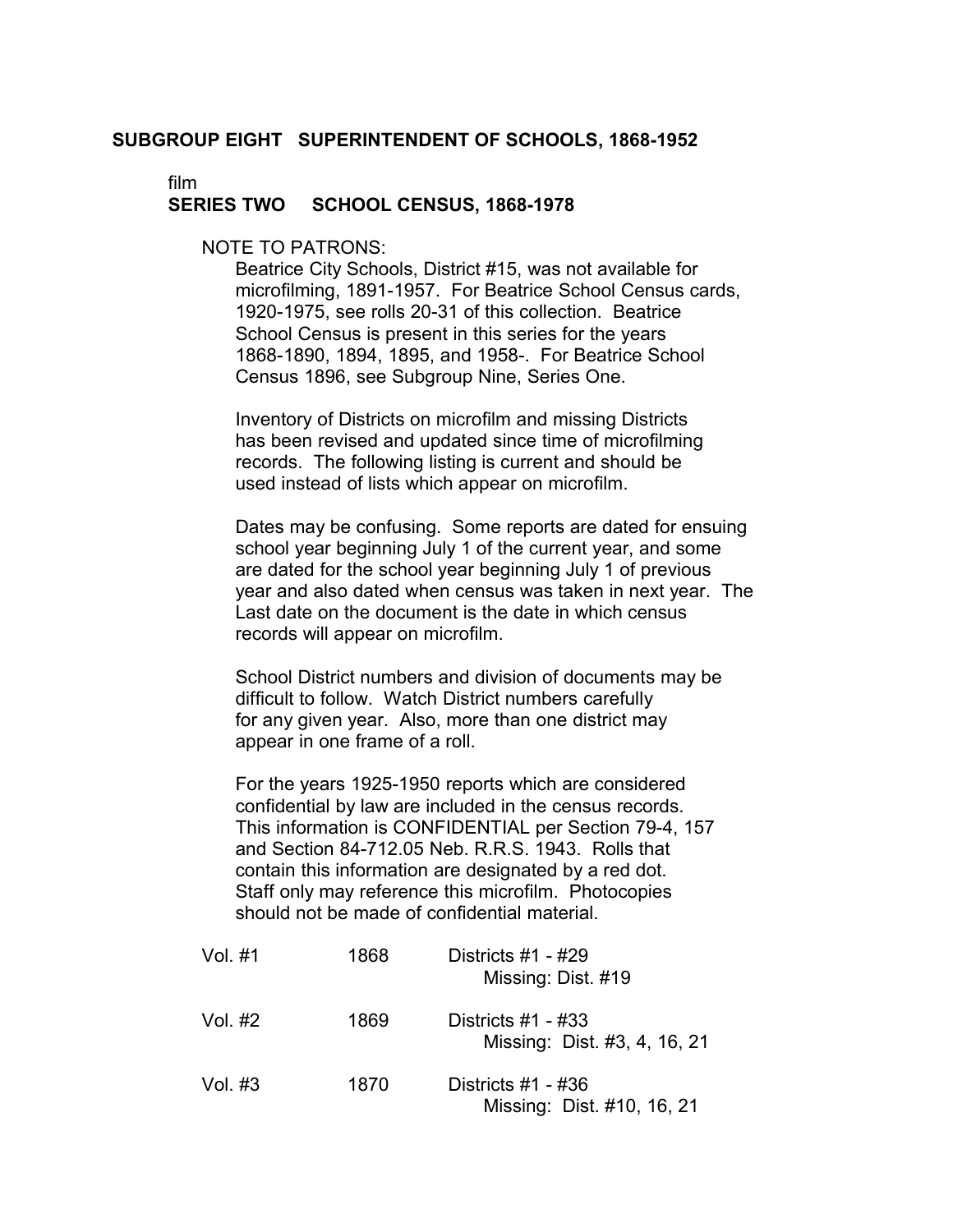| Vol. #4 | 1871 | Districts $#1 - #45$<br>Missing: Dist. #1 & 43<br>District #38 see also Dist. #10 |
|---------|------|-----------------------------------------------------------------------------------|
| Vol. #5 | 1872 | Districts $#1 - #46$<br>Missing: None                                             |
| Vol. #6 | 1873 | Districts $#1 - #60$<br>Missing: Dist. #21 & 57                                   |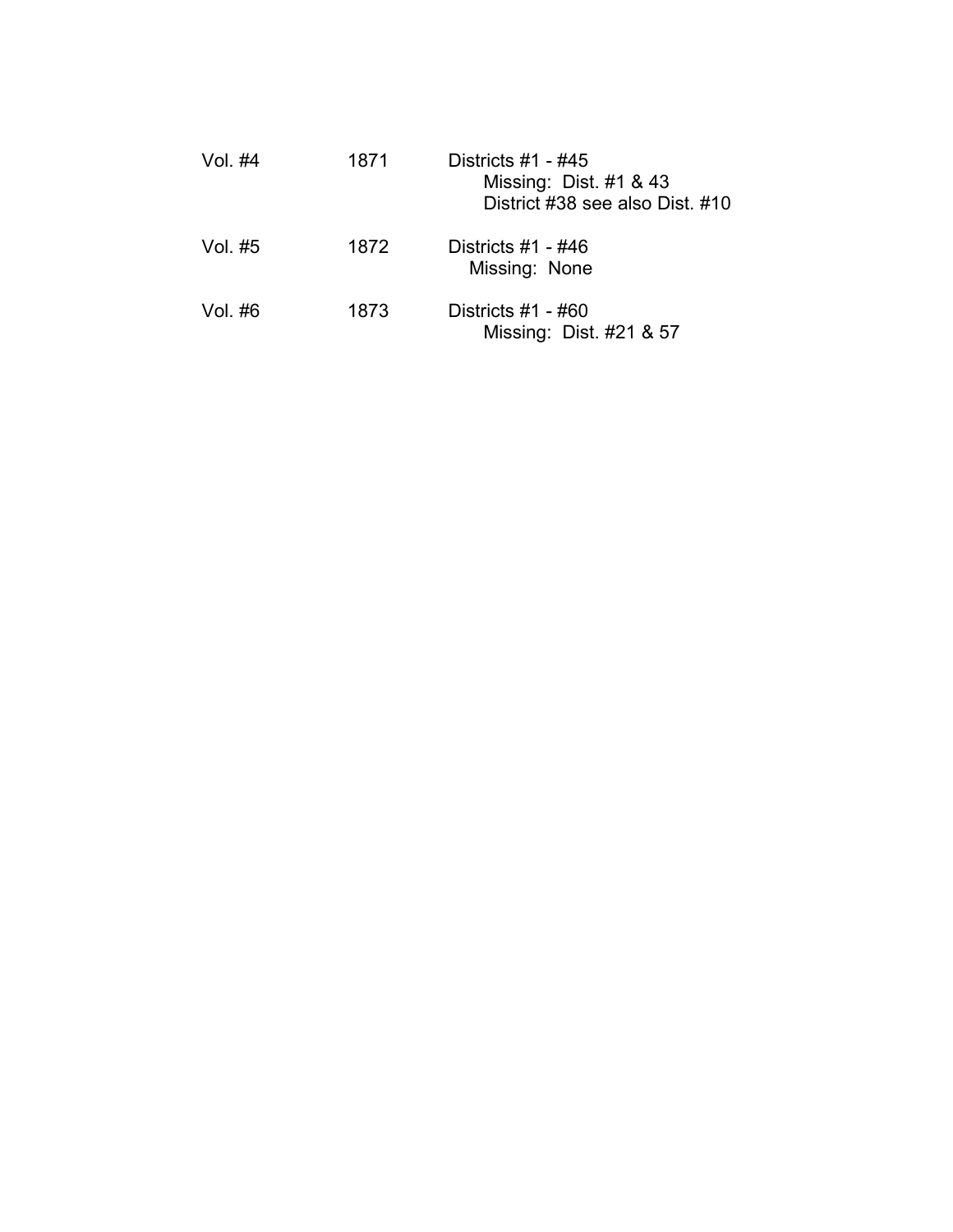#### **SUBGROUP EIGHT SUPERINTENDENT OF SCHOOLS, 1868-1952**

| film<br><b>SERIES TWO</b> | <b>SCHOOL CENSUS, 1868-1978</b>                                                                                                         |
|---------------------------|-----------------------------------------------------------------------------------------------------------------------------------------|
| Vol. #7                   | 1874<br>Districts $#1 - #62$<br>Missing: Dist. #21, 24, 37, & 57                                                                        |
| Vols. #8-14               | 1875-1881 MISSING                                                                                                                       |
| Vol. #9                   | 1876<br>District #24 (see roll #1)                                                                                                      |
| Vol. #15                  | 1882-1883 Census Register - District #15<br>City of Beatrice                                                                            |
| Vol. #16                  | 1884<br>Census Register - District #15<br><b>City of Beatrice</b>                                                                       |
| Vol. #17                  | 1885-1886 Census Register - District #15<br><b>City of Beatrice</b>                                                                     |
| Vol. #18                  | 1886<br>Districts #1 - #138<br>Missing: Dist. #8, 25, 32, 43,<br>95, 97, 106, & 126                                                     |
| Vol. #19                  | 1887-1888 Census Register - District #15<br><b>City of Beatrice</b>                                                                     |
| Vol. #20                  | 1887<br>Districts #1 - #149<br>Missing: Dist. 33<br>District #149, statistics only                                                      |
| Vol. #21                  | Districts #1 - #153<br>1888<br>Missing: Dist. #62, 113,<br>150, & 151<br>District #147 listed as missing<br>on original list appears at |
| Vol. #22                  | 1889<br>Census Register - District #15<br><b>City of Beatrice</b>                                                                       |
| Vol. #23                  | Districts #1 - #153<br>1889<br>Missing: Dist. #146-148,<br>and 150-151                                                                  |
| Vol. #24                  | 1890 (Jn) Census Register - District #15                                                                                                |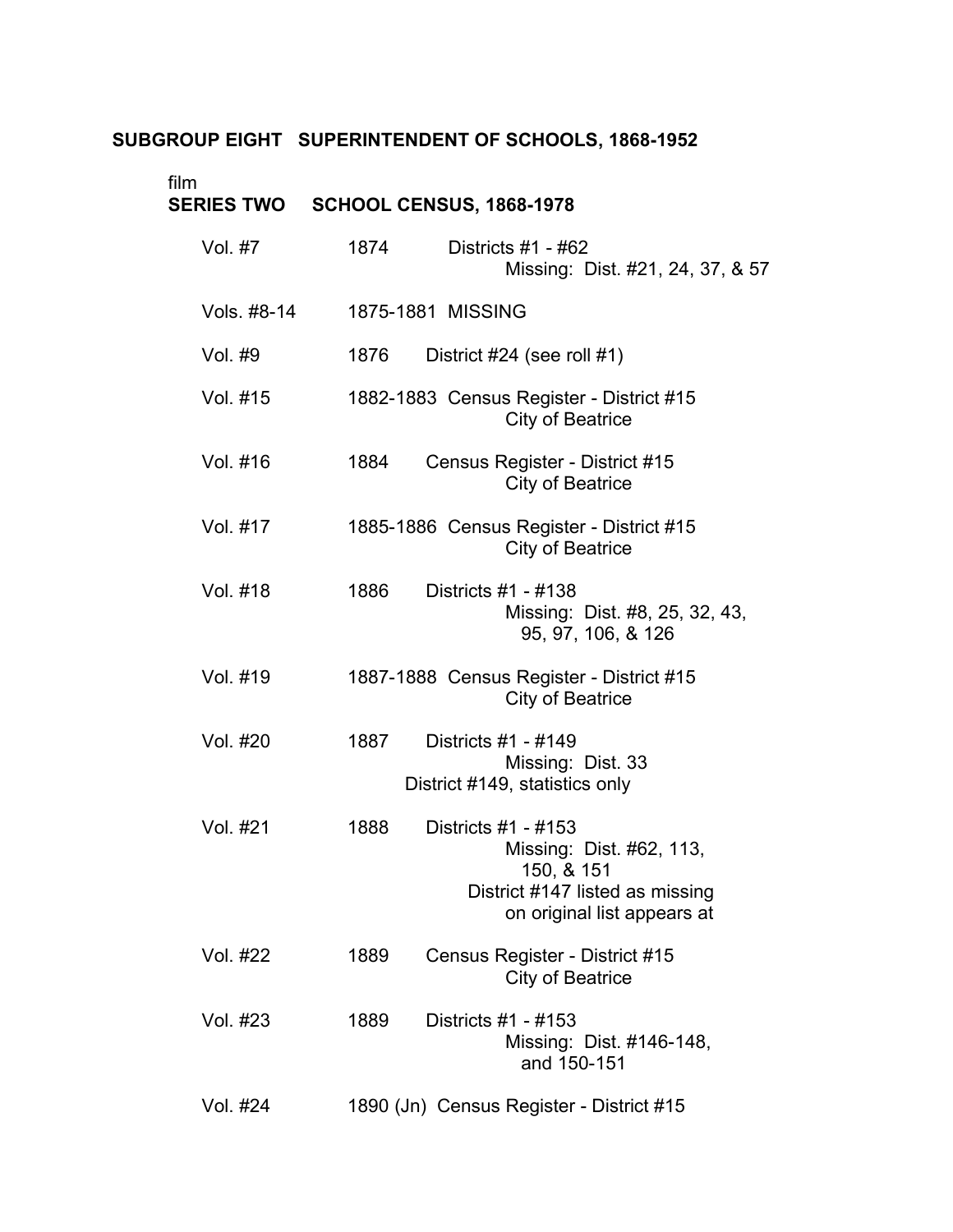|           |             | City of Beatrice |
|-----------|-------------|------------------|
| Vol. #24A | 1890 (July) | City of Beatrice |

Vol. #25 1890 Districts #1 - #153 Missing: Dist. #33, 72, & 107

NOTE: City of Beatrice, District #15, 1891-1919 was not available for microfilming, except 1894 & 1895.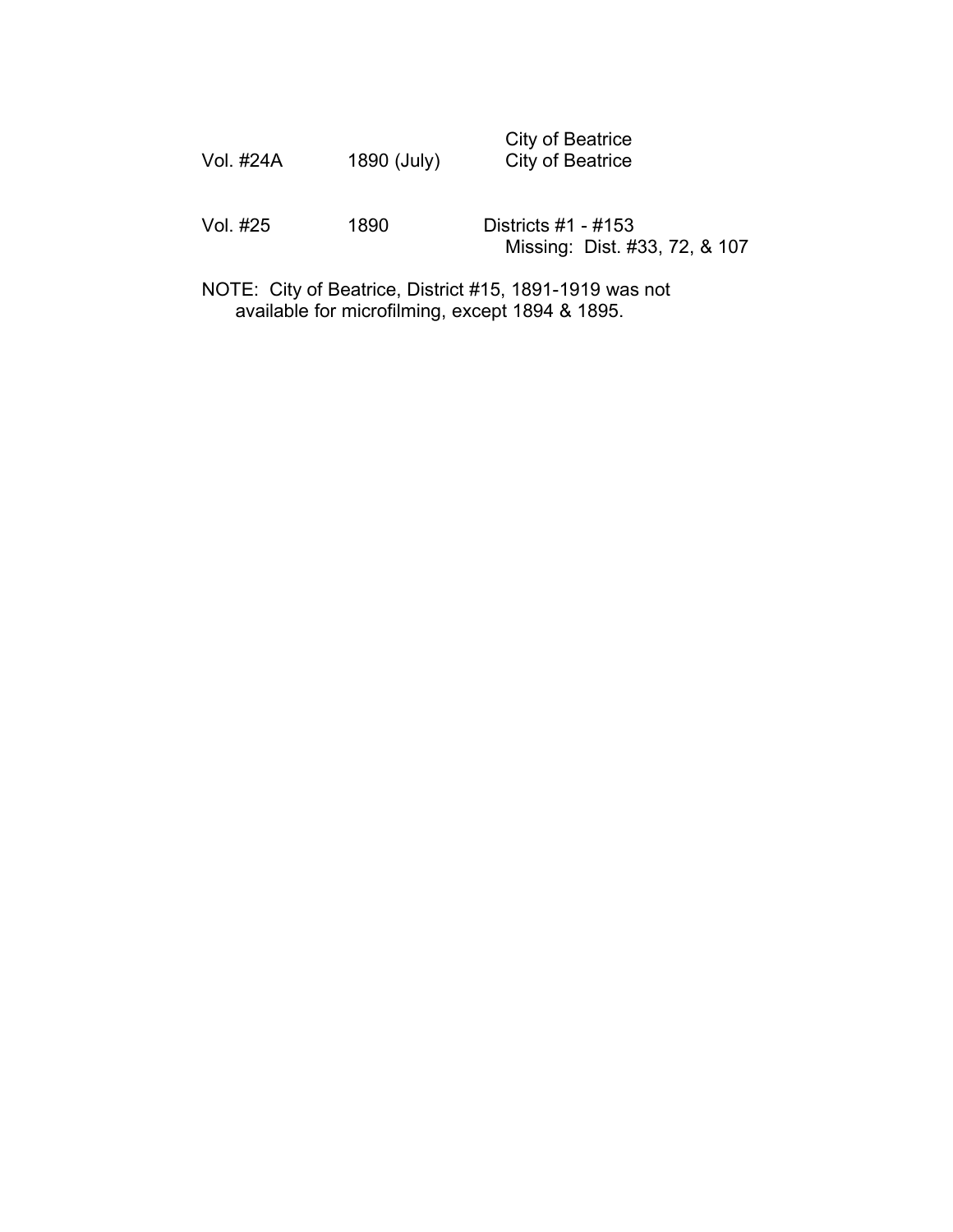# **SUBGROUP EIGHT SUPERINTENDENT OF SCHOOLS, 1868-1952**

### **film** � **SERIES TWO SCHOOL CENSUS, 1868-1978** �

NOTE: See note at start of series two

| Vol. #26     | 1891                               | Districts #1 - #153<br>Missing: Dist. #15, 72,<br>and #114 (Wymore)                                                                                         |
|--------------|------------------------------------|-------------------------------------------------------------------------------------------------------------------------------------------------------------|
| Vol. #27     | 1892                               | Districts #1 - #154<br>Missing: Dist. #15, 45, 53                                                                                                           |
| Vol. #28     | 1893                               | Districts #1 - #154<br>Missing: Dist. #15-18, & 62                                                                                                          |
| Vol. #29     | 1894                               | Districts #1 - #155<br>Missing: Dist. #37 & 139<br>Districts #34 & 84, see<br>Corrections, Reel #3                                                          |
| Vol. #30     | 1895                               | Districts #1 - #156<br>Missing: Dist. #1-2, 16-18,<br>34-36, 109, & 114 (Wymore)                                                                            |
|              | was not available for microfilming | NOTE: Beatrice City Schools, Dist. #15, 1897-1919,                                                                                                          |
| Vol. #31     | 1896                               | Districts #1 - #156<br>Missing: Dist. #24, 65, 117,<br>and #146<br>Beatrice, Dist. #15, see<br>Subgroup Eight, Series One<br>District #27 partially missing |
| Vols. #32-38 | 1897-1903                          | <b>MISSING</b>                                                                                                                                              |
| Vol. #39     | 1904                               | Districts #1 - #160<br>Missing: Dist. #3, 15, 128, 133,<br>145, 154, & 155<br>District #94 & part of #114,<br>see note on Reel #3.                          |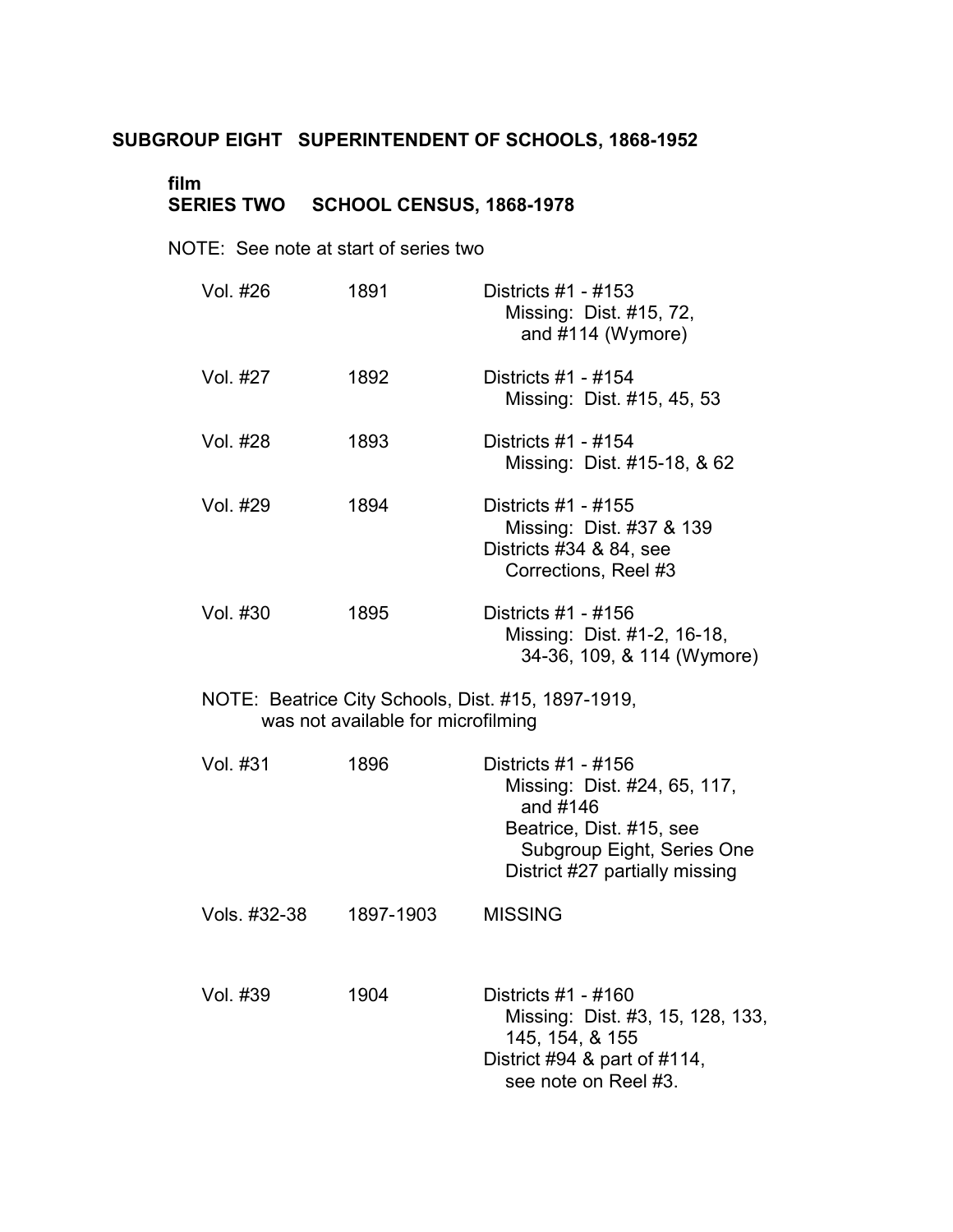| Vol. #40 | 1905 | Districts #1 - #160<br>Missing: Dist. #15, 150, 158, 160                                                                                                                                          |
|----------|------|---------------------------------------------------------------------------------------------------------------------------------------------------------------------------------------------------|
| Vol. #41 | 1906 | Districts #1 - #160<br>Missing: Dist. #15, 53, 77, 151<br>and 160                                                                                                                                 |
| Vol. #42 | 1907 | Districts #1 - #160<br>Missing: Dist. #15, 153, & 160<br>Dissolved, not taken: #18                                                                                                                |
| Vol. #43 | 1908 | Districts #1 - #160<br>Missing: Dist. #15, 73, 153                                                                                                                                                |
| Vol. #44 | 1909 | Districts #1 - #160<br>Missing: Dist. #15, 47, 114                                                                                                                                                |
| Vol. #45 | 1910 | Districts #1 - #160<br>Missing: Dist. #15, 47, 51<br>District #136 (listed as missing on<br>original listing which appears<br>on microfilm appears at start of<br>Reel #5, microfilmed with 1911. |
| Vol. #46 | 1911 | Districts #1 - #160<br>Missing: Dist. #9, 15, 24, 47,<br>110, 119, 136, 150, & 155                                                                                                                |

NOTE: Wymore City School census (Dist. #114) is missing for some years between 1914 & 1946. For many of those years, only annual statistics appear for Dist. #114.

| Vol. #47 | 1912 | Districts #1 - #160<br>Missing: Dist. #8, 11, 15, 20,<br>24, 30, 44, 47, 51, 62, 66, 69,<br>73, 75, 77, 101, 105, 114, 116,<br>119, 128, 129, 132, 135, 137, 145,<br>149, & 150<br>Dissolved, not taken: #65 |  |
|----------|------|--------------------------------------------------------------------------------------------------------------------------------------------------------------------------------------------------------------|--|
| Vol. #48 | 1913 | <b>MISSING</b>                                                                                                                                                                                               |  |
| Vol. #49 | 1914 | Districts #1 - #160<br>Missing: Dist. 107, 114 (Wymore)<br>District #15 - statistics only                                                                                                                    |  |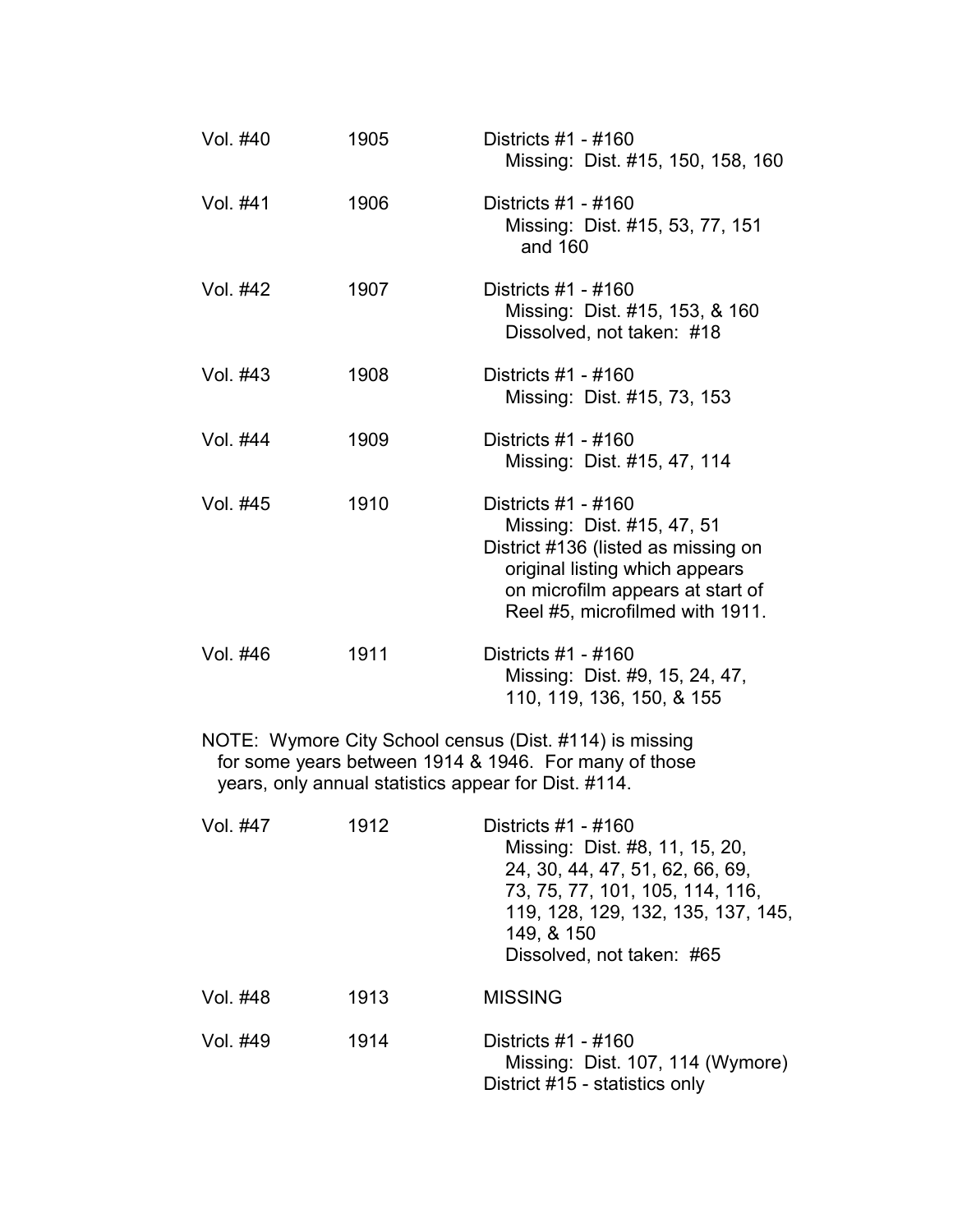| Vol. #50 | 1915 | Districts #1 - #160<br>Missing: Dist. #52<br>#89 on original missing list<br>was not labeled and appears<br>following p. 1 of Dist. #88 |
|----------|------|-----------------------------------------------------------------------------------------------------------------------------------------|
| Vol. #51 | 1916 | Districts #1 - #160<br>Missing: Dist. 14, 52, 116<br>District #15 - statistics only                                                     |
| Vol. #52 | 1917 | Districts #1 - #161<br>Missing: Dist. #71<br>Dissolved, not taken: 25, 52,<br>146, and 153<br>District #15 - statistics only            |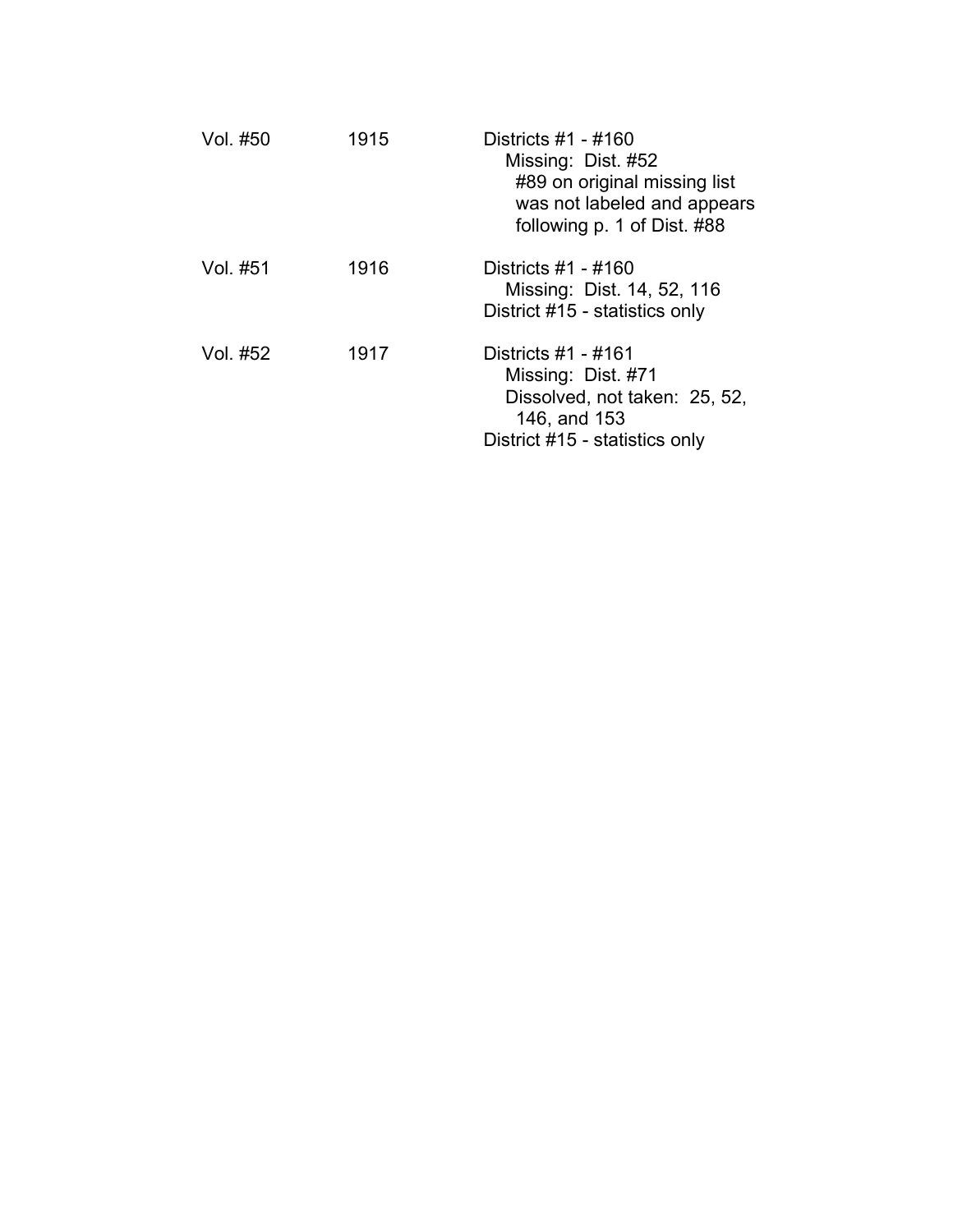### **film** � **SERIES TWO SCHOOL CENSUS, 1868-1978** �

NOTE: See note at start of Series Two.

| Vol. #53 | 1918                         | Districts #1 - #166<br>Missing: Dist. #34, 112, 122,<br>152, & 165<br>Note: Dist. #36 is torn and<br>district $#$ is not visible.<br>Dissolved, not taken: 9, 19,<br>29, 37, 43, 58, 76, 93, 110,<br>116, 119-121, 127, 133, 136-137,<br>151, & 157<br>District #15 - statistics only |
|----------|------------------------------|---------------------------------------------------------------------------------------------------------------------------------------------------------------------------------------------------------------------------------------------------------------------------------------|
| Vol. #54 | 1919                         | Districts #1 - #166<br>Missing: Dist. #11, 21, & 49<br>District #15 - statistics only                                                                                                                                                                                                 |
|          | 20-31 at end of this series. | NOTE: For Beatrice School Census, 1920-1957, see rolls                                                                                                                                                                                                                                |
| Vol. #55 | 1920                         | Districts #1 - #166<br>Missing: Dist. #33, 78 & 96<br>District #15 - statistics only                                                                                                                                                                                                  |
| Vol. #56 | 1921                         | Districts #1 - #166<br>Missing: Dist. #147<br>District #15 - statistics only                                                                                                                                                                                                          |
| Vol. #57 | 1922                         | Districts #1 - #166<br>Missing: NONE<br>District #15 - statistics only                                                                                                                                                                                                                |
| Vol. #58 | 1923                         | Districts #1 - #166<br>Missing: District #159<br>District #15 - statistics only                                                                                                                                                                                                       |
| Vol. #59 | 1924                         | Districts #1 - #166<br>Missing: None<br>District #15 - statistics only                                                                                                                                                                                                                |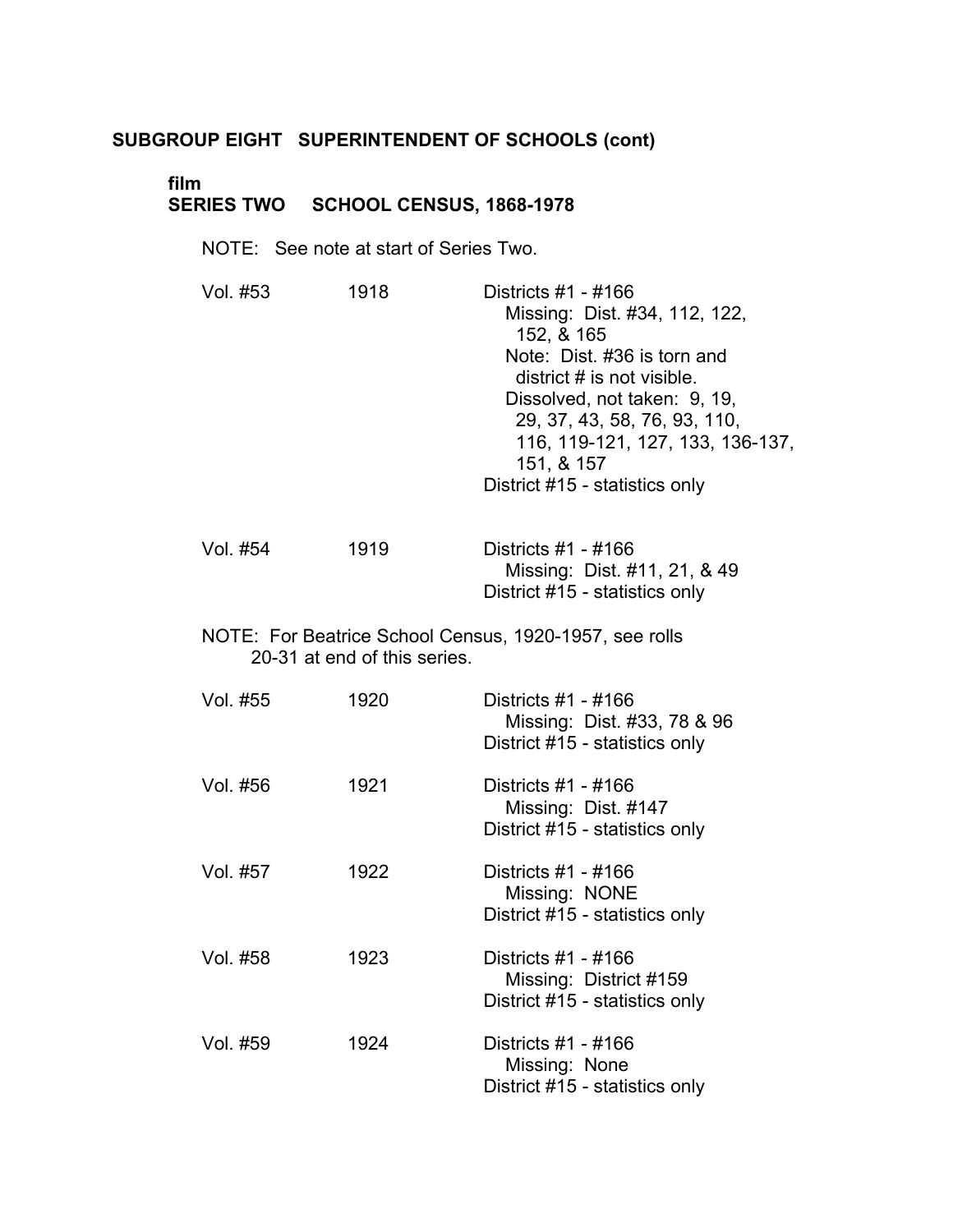| $\star$ | Vol. #60 | 1925 | Districts $#1 - #166$<br>Missing: Dist. #15 & 62                                                                                   |
|---------|----------|------|------------------------------------------------------------------------------------------------------------------------------------|
| $\star$ | Vol. #61 | 1926 | Districts $#1 - #166$<br>Missing: District #62<br>Dissolved, not taken: #75<br>District #15 - Totals &<br>restricted material only |

NOTE: Wymore City Schools, Dist. #114, 1927-1944, were not available for microfilming.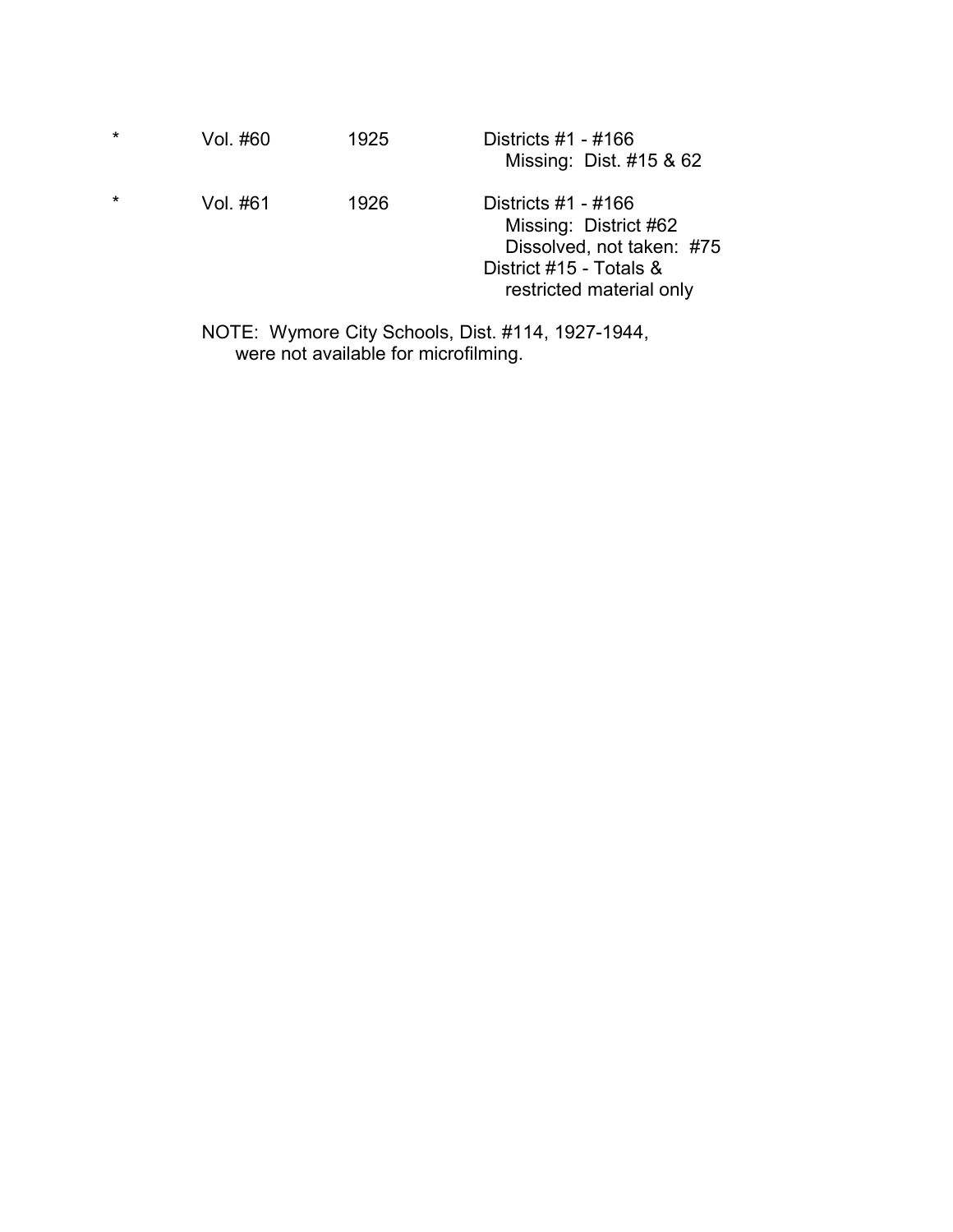# **film** �

### **SERIES TWO SCHOOL CENSUS, 1868-1978**

- NOTE: See note at start of Series Two.
- NOTE: For Beatrice School Census, 1932-1957, see rolls 20-31 at end of this series.
- NOTE: Wymore City Schools, Dist. #114, 1927-1946, was not available for microfilming.
- \* � Vol. #62 1927 Districts #1 #166 Missing: #114 (Wymore) District #15 - Totals & restricted material only
	- \* Census contains restricted material. Staff only may reference this microfilm.

| $\star$ | Vol. #63 | 1928 | Districts #1 - #166<br>Missing: Dist. #62<br>District #15 - Totals and<br>restricted material only<br>District #114 - statistics only |
|---------|----------|------|---------------------------------------------------------------------------------------------------------------------------------------|
| $\star$ | Vol. #64 | 1929 | Districts #1 - #166<br>Missing: Dist. #13, 114, 142,<br>154, & 158<br>District #15 - Totals and<br>restricted material only           |
| $\star$ | Vol. #65 | 1930 | Districts #1 - #166<br>Missing: Dist. #15, 114, & 154<br>Dissolved, not taken: #62                                                    |
| $\star$ | Vol. #66 | 1931 | Districts #1 - #166<br>Missing: Dist. #15, & 114                                                                                      |
| $\star$ | Vol. #67 | 1932 | Districts #1 - #166<br>Missing: District #15, & 114                                                                                   |
| $\star$ | Vol. #68 | 1933 | Districts #1 - #166                                                                                                                   |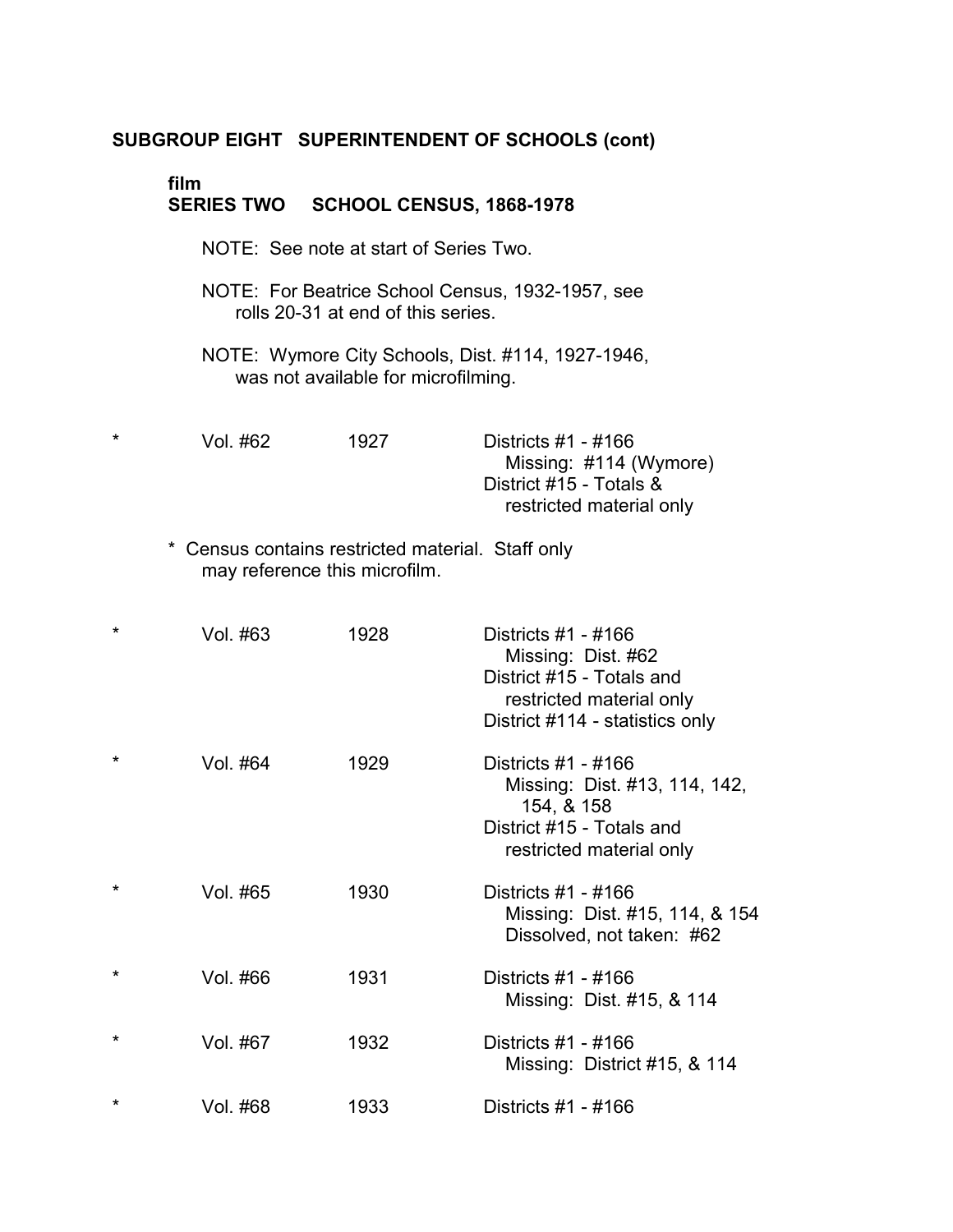|         |          |      | Missing: Dist. #15, 16, 21,<br>96, 114, 125, & 130                                                                          |
|---------|----------|------|-----------------------------------------------------------------------------------------------------------------------------|
| $\star$ | Vol. #69 | 1934 | Districts $#1 - #166$<br>Missing: Dist. #15, 16,<br>114, & 129<br>District #118 formerly listed as<br>missing, see Roll #10 |
| $\star$ | Vol. #70 | 1935 | Districts #1 - #166<br>Missing: Dist. #15, 68, 114                                                                          |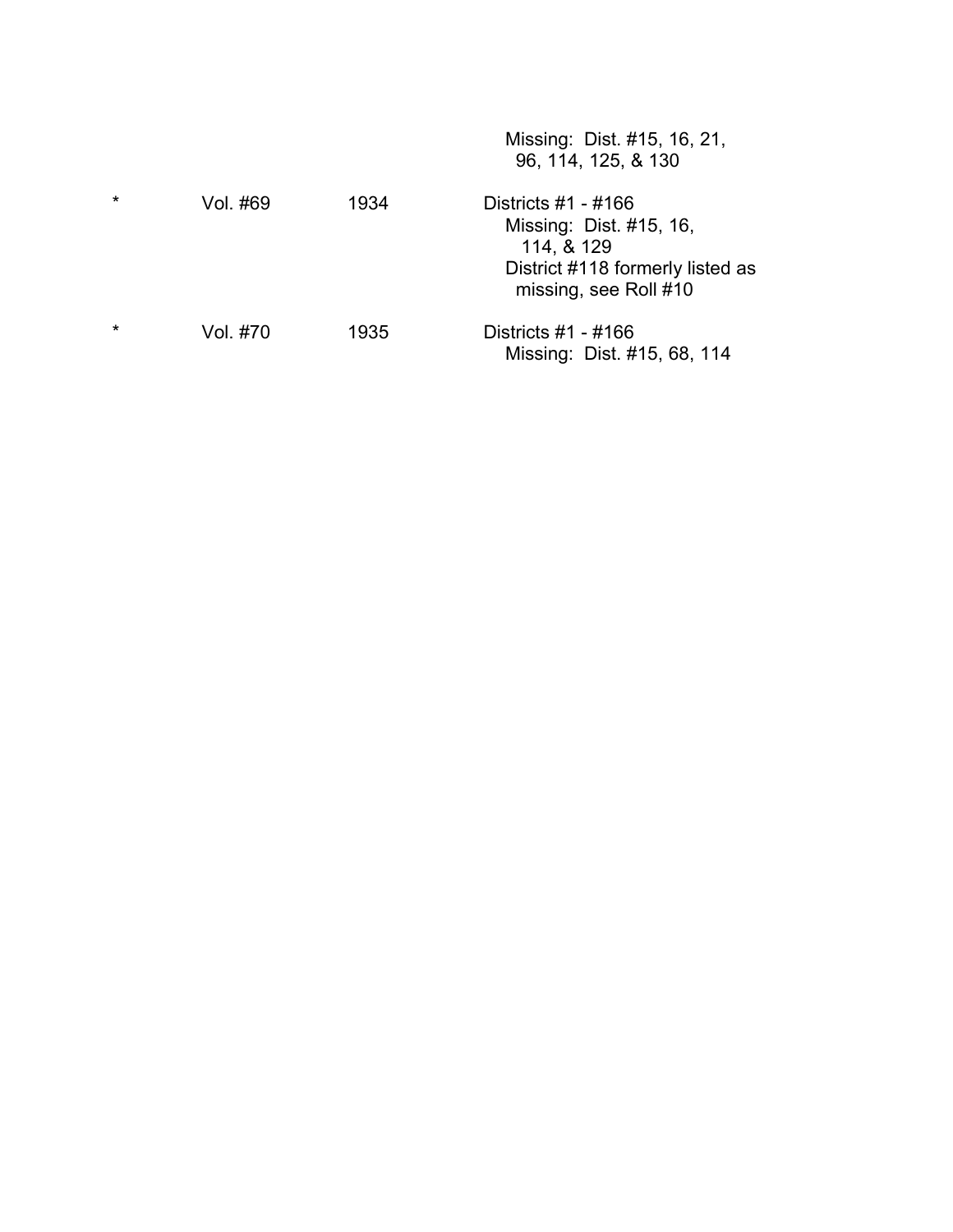# **film** �

### **SERIES TWO SCHOOL CENSUS, 1868-1978**

- NOTE: See note at start of Series Two.
- NOTE: For Beatrice School Census, 1932-1957, see rolls 20-31 at end of this series.
- NOTE: Wymore City Schools, Dist. #114, 1927-1946, was not available for microfilming.

| Vol. #71 | 1936 | Districts #1 - #166             |
|----------|------|---------------------------------|
|          |      | Missing: Dist. #15, & 135       |
|          |      | District #114 (statistics only) |

\* Census contains restricted material. Staff only may reference the microfilm.

| $\star$ | Vol. #72 | 1937 | Districts #1 - #166<br>Missing: Dist. #15<br>District #114 (statistics only)                                       |
|---------|----------|------|--------------------------------------------------------------------------------------------------------------------|
| $\star$ | Vol. #73 | 1938 | Districts #1 - #166<br>Missing: Dist. #15<br>District #114 (statistics only)                                       |
| $\star$ | Vol. #74 | 1939 | Districts #1 - #166<br>Missing: Dist. #15<br>District #114 (statistics only)                                       |
| $\star$ | Vol. #75 | 1940 | Districts #1 - #166<br>Missing: Dist. #15 & 104<br>District #114 (statistics only)                                 |
| $\star$ | Vol. #76 | 1941 | Districts #1 - #166<br>Missing: Dist. #24<br>District #15 (warrant report only)<br>District #114 (statistics only) |
| $\star$ | Vol. #77 | 1942 | Districts #1 - #166<br>Missing: Dist. #15<br>District #114 (statistics only)                                       |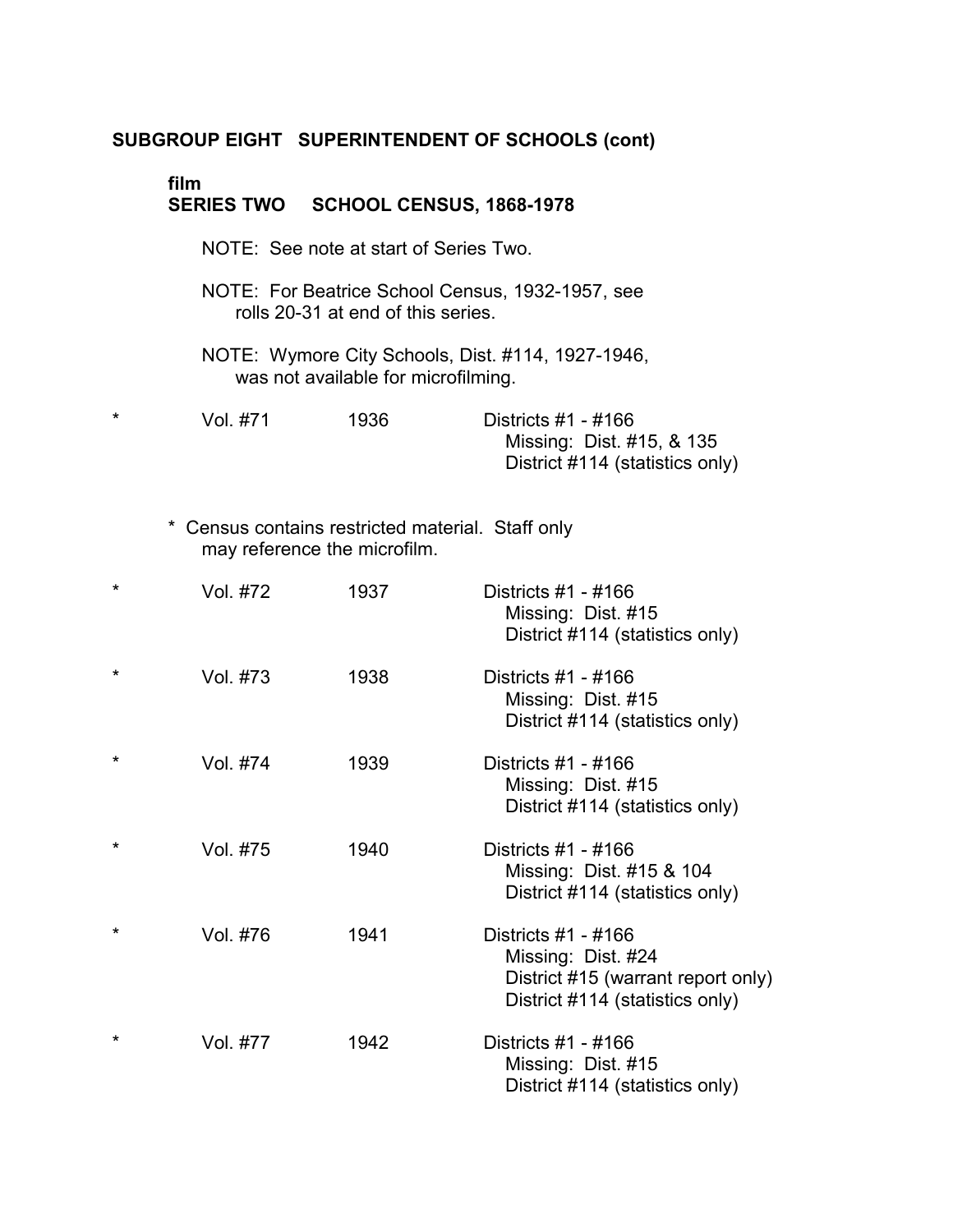\* � Vol. #78 1943 Districts #1 - #166 Missing: Dist. #15 District #114 (statistics only)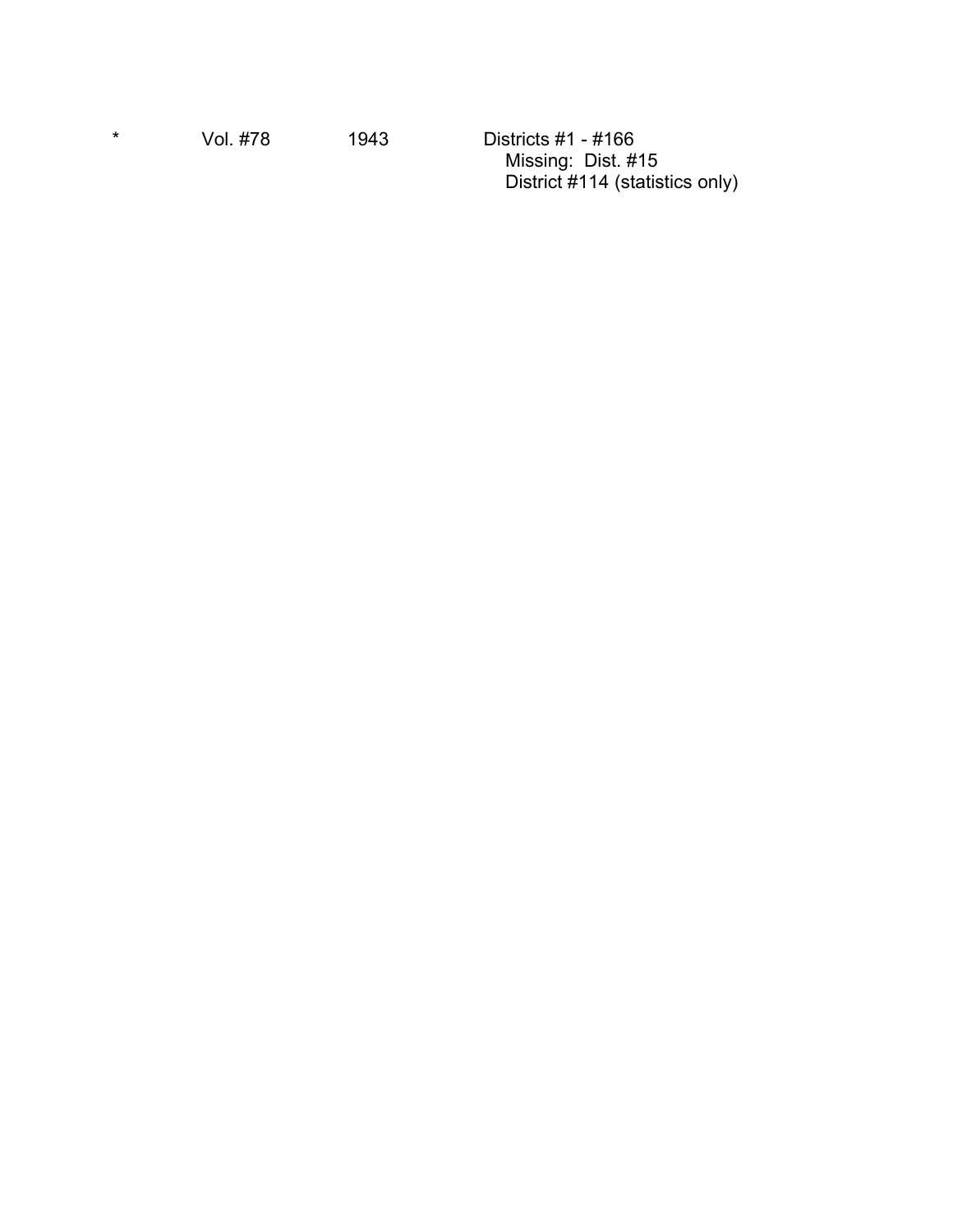# **film**

# **SERIES TWO SCHOOL CENSUS, 1868-1978** NOTE: See note at start of Series Two. NOTE: Beatrice City Schools, Dist. #15, 1940-1957 was not available for microfilming. See rolls 20-31, this series. NOTE: Wymore City Schools, Dist. #114, 1927-1946, was not available for microfilming. \* � Vol. #79 1944 Districts #1 - #166 Missing: Dist. #15, & 24 District #114 (statistics only) \* � Vol. #80 1945 Districts #1 - #166 Missing: Dist. #15, 24, 114 \* Census contains restricted material. Staff only may reference the microfilm. \* Vol. #81 1946 \* Vol. #82 1947 \* Vol. #83 1948 \* Vol. #84 1949 \* Vol. #85 1950 Vol. #86 1951 Districts #1 - #166 Missing: Dist. #15, 24, 114 Districts #1 - #166 Missing: Dist. #15, & 24 Districts #1 - #166 Missing: Dist. #15 (Beatrice) Dissolved, not taken: 31 & 138 Districts #1 - #166 Missing: Dist. #15, 59, 77 District #1 is filmed w/ 1950 Districts #1 - #166 Missing: Dist. #15, 21, & 82 Dissolved, not taken: #4 & #48 Districts #1 - #166 Missing: Dist. #15, 82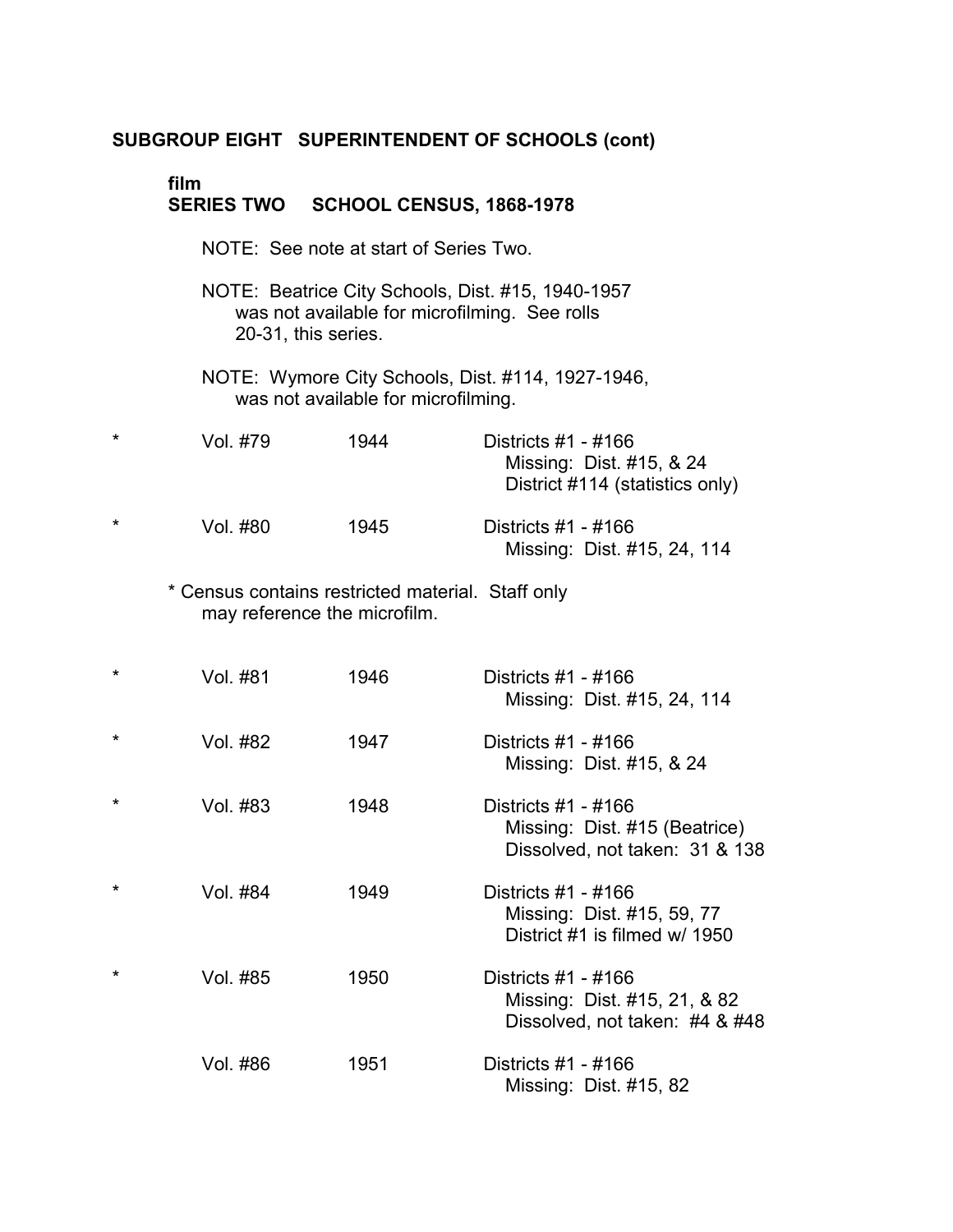| -Vol. #87 | 1952 | Districts $#1 - #166$<br>Missing: Dist. #15, & 143<br>Dissolved, not taken: #82 |
|-----------|------|---------------------------------------------------------------------------------|
| Vol. #88  | 1953 | Districts #1 - #166<br>Missing: Dist. #15 (Beatrice)                            |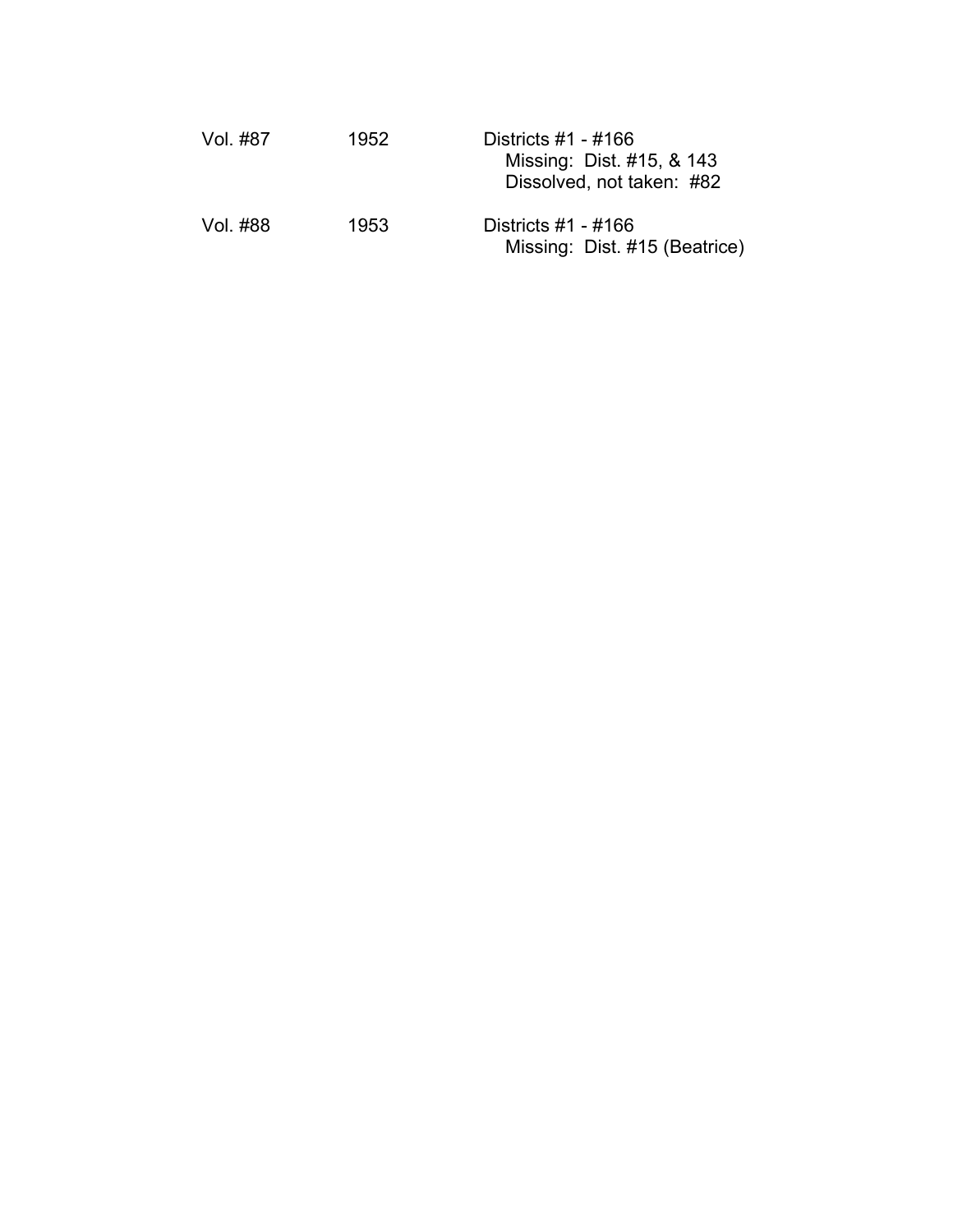# **film** �

## **SERIES TWO SCHOOL CENSUS, 1868-1978**

- NOTE: See note at start of Series Two.
- NOTE: Beatrice City Schools, Dist. #15, 1940-1957 was not available for microfilming. See rolls 20-31, this series. �

| Vol. #89 | 1954 | Districts #1 - #166<br>Missing: Dist. #15 (Beatrice)<br>Dissolved, not taken: #86-88,<br>94, 98, 112, 118, 154                      |
|----------|------|-------------------------------------------------------------------------------------------------------------------------------------|
| Vol. #90 | 1955 | Districts #1 - #166<br>Missing: Dist. #15 (Beatrice)<br>Dissolved, not taken: #17, 67,<br>78-79, 95, 111, 130, 134, 142,<br>and 158 |
| Vol. #91 | 1956 | Districts #1 - #166<br>Missing: Dist. #15 (Beatrice)<br>Dissolved, not taken: #46, 84, 123                                          |
| Vol. #92 | 1957 | Districts #1 - #166<br>Missing: Dist. #15 (Beatrice)<br>Dissolved, not taken: 26, 36,<br>59, 66, 106, & 109                         |
| Vol. #93 | 1958 | Districts #1 - #167<br>Missing: NONE<br>Dissolved, not taken: #12-13,<br>42, 156, & 159                                             |
| Vol. #94 | 1959 | Districts #1 - #167<br>Missing: NONE<br>Dissolved, not taken: #2, 47,<br>68-69, 96, 99, 103, 148 & 161                              |
| Vol. #95 | 1960 | Districts #1 - #167<br>Missing: Dist. #141<br>Dissolved, not taken: #39, 83,<br>97, 125, & 131                                      |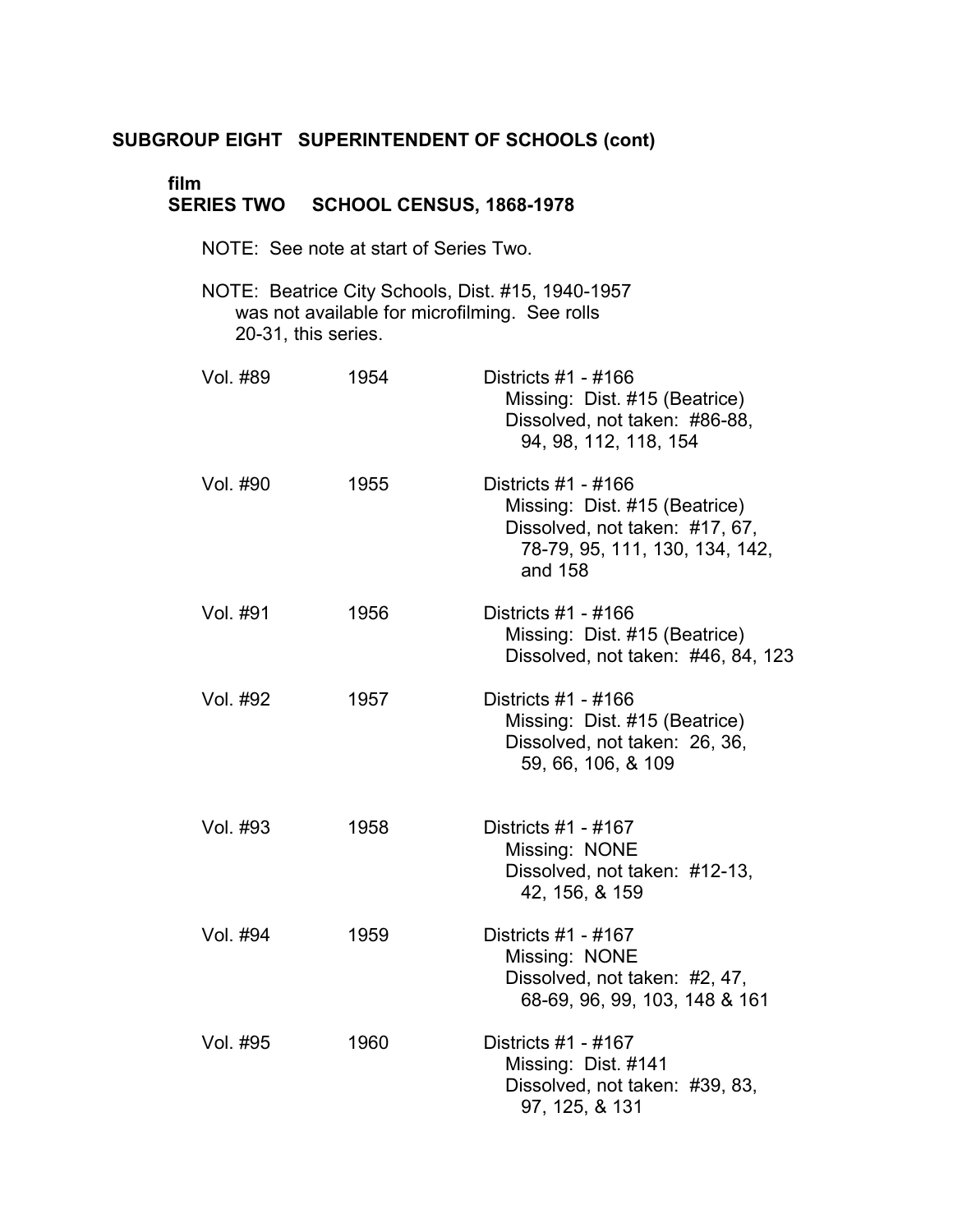Vol. #96 1961 Districts #1 - #167 Missing: NONE Dissolved, not taken: #50-51, 73, 85, & 152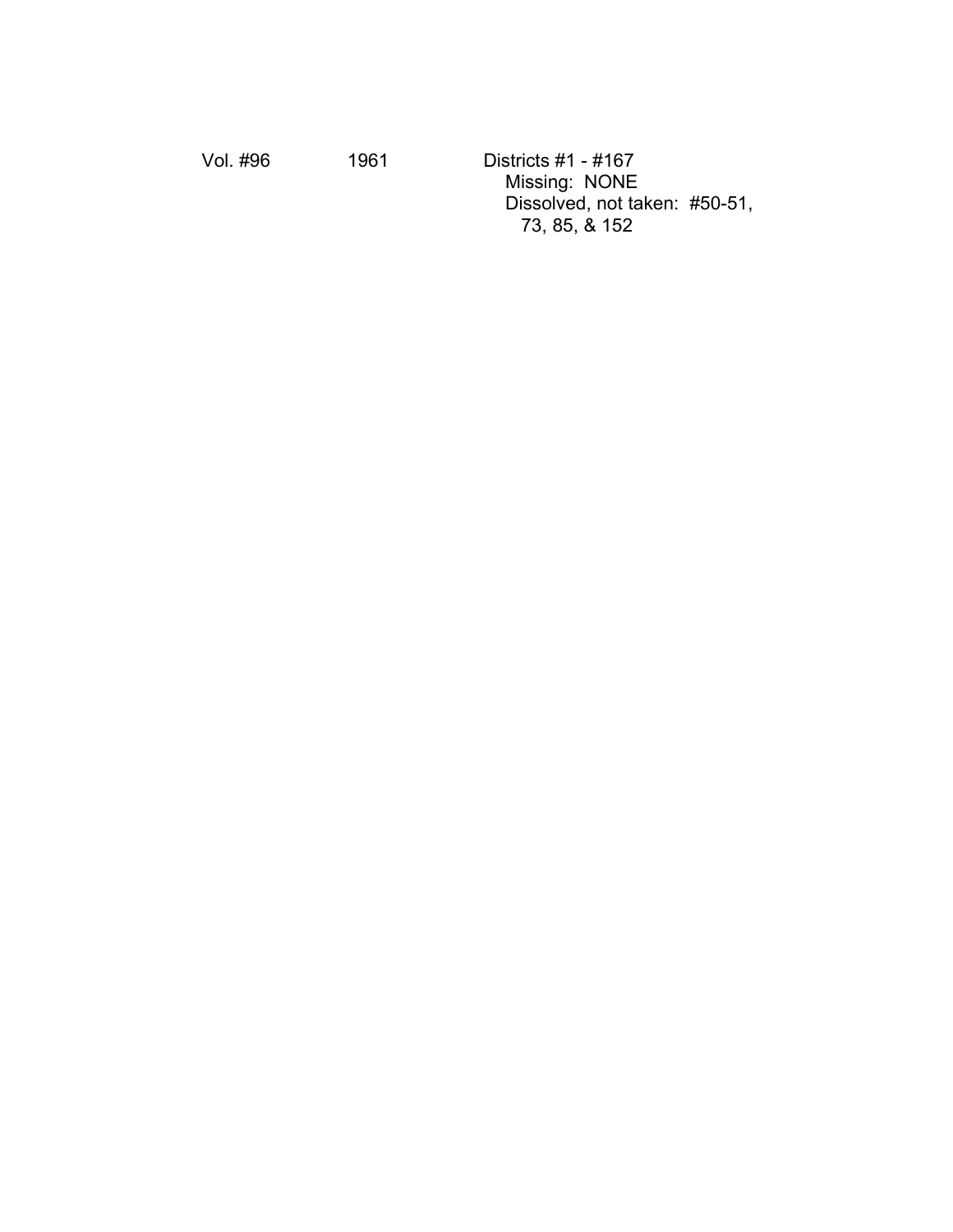# **film** �

## **SERIES TWO SCHOOL CENSUS, 1868-1978**

- NOTE: See note at start of Series Two.
- NOTE: For Beatrice City School census cards, 1920-1975, see also rolls 20-31, this series. Beatrice, Dist. #15, follows all other district enumerations on microfilm for each year.

| Vol. #97  | 1962 | Districts #1 - #168<br>Missing: NONE<br>Dissolved, not taken: #64, 100,<br>102, & 150                             |
|-----------|------|-------------------------------------------------------------------------------------------------------------------|
| Vol. #99  | 1963 | Districts #1 - #169<br>Missing: Dist. #45<br>Dissolved, not taken: #23, 40,<br>90, 122, 124                       |
| Vol. #100 | 1964 | Districts #1 - #169<br>Missing: District #45<br>Dissolved, not taken: #10                                         |
| Vol. #101 | 1965 | Districts #1 - #170<br>Missing: Dist. #107<br>Dissolved, not taken: #3, 34,<br>45, 57, 80-81, 91, 160             |
| Vol. #102 | 1966 | Districts #1 - #170<br>Missing: NONE<br>Dissolved, not taken: #5, 8,<br>14, 21-22, 32, 53, 107, 113,<br>149 & 155 |
| Vol. #103 | 1967 | Districts #1 - #170<br>Missing: NONE<br>Dissolved, not taken: #41, 55,<br>and 168                                 |
| Vol. #104 | 1968 | Districts #I - #169<br>Missing: NONE<br>Dissolved, not taken: #16, 35,<br>56, 114 (added to #I), 143,             |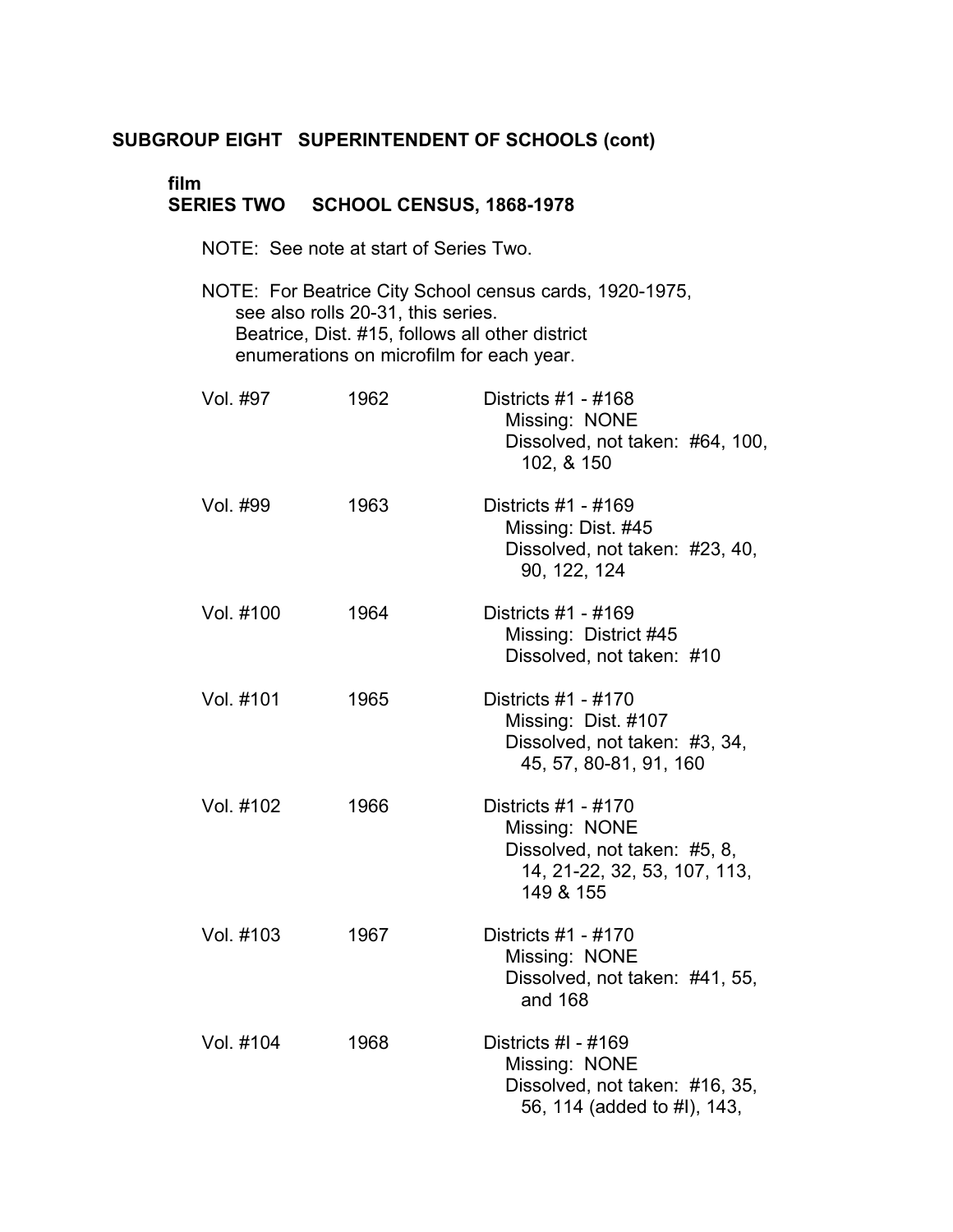169, & 170 (added to #I)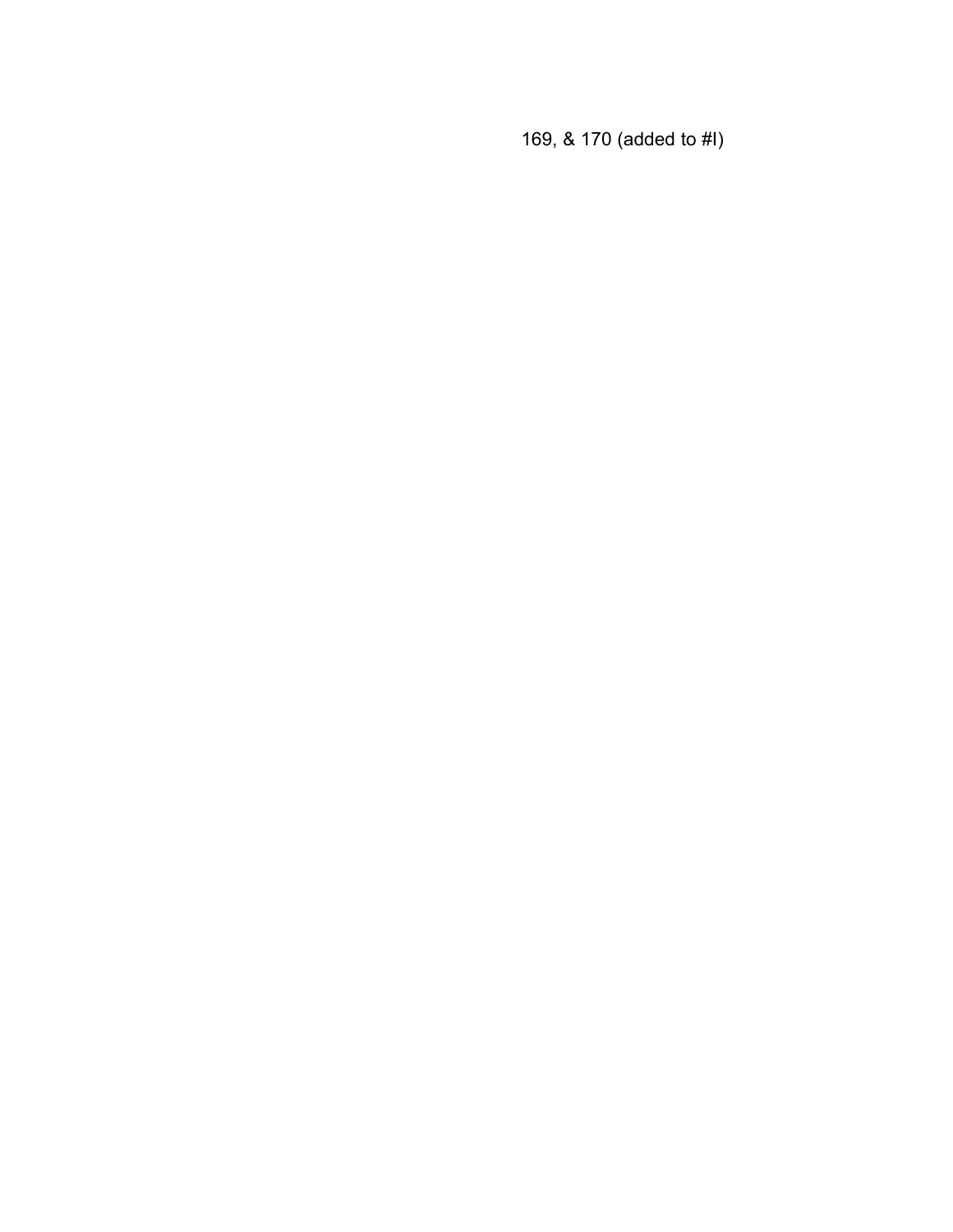# **film** �

#### **SERIES TWO SCHOOL CENSUS, 1868-1978** �

NOTE: See note at start of Series Two.

| Vol. #105 | 1969 | Districts #I - $#167$          |
|-----------|------|--------------------------------|
|           |      | Missing: NONE                  |
|           |      | Dissolved, not taken: #11, 38, |
|           |      | 54, 56, 60-61, 71-72, 77, 92,  |
|           |      | 101, 105, 115, 117, 135, 141,  |
|           |      | 144-147, and 162               |

NOTE: After 1969, many districts were closed, consolidated, and reorganized. For information on these closings, etc. see the previous series. For the following years only districts which appear on microfilm are listed.

| *       | Vol. #106 | 1970 | Districts (not in order of filming)<br>I, 2-S, 15, 27, 30, 49, 69-P, 74,<br>82, 103-J, 160, and 164-166,<br>and 300-Jefferson County. |
|---------|-----------|------|---------------------------------------------------------------------------------------------------------------------------------------|
| $\star$ | Vol. #107 | 1971 | Districts (not in order of filming)<br>I, 2-S, 15, 27, 30, 69-P, 74,<br>82, 103-J, 160-L, 164-166, & 300-J                            |
|         | Vol. #108 | 1972 | Districts (not in order of filming)<br>I, 2-S, 15, 27, 27-P, 30, 69-P,<br>74, 82, 103-J, 160-L, 164-166,<br>and 300-Jefferson County. |
| $\star$ | Vol. #109 | 1973 | Districts (not in order of filming)<br>I, 15, 27, 30, 69-P, 74, 82,<br>103-J, 160-L, 164-166, & 300-J                                 |
|         | Vol. #110 | 1974 | Districts (not in order of filming)<br>I, 15, 27, 30, 69-P, 74, 82,<br>103-J, 103-Diller, 160-L, 164-166,<br>and 300-J                |
|         | Vol. #111 | 1975 | Districts (not in order of filming)<br>I, 15, 27, 30, 69-P, 74, 82,<br>160-L, 164-166, & 300-J<br>District #103-J (summary only)      |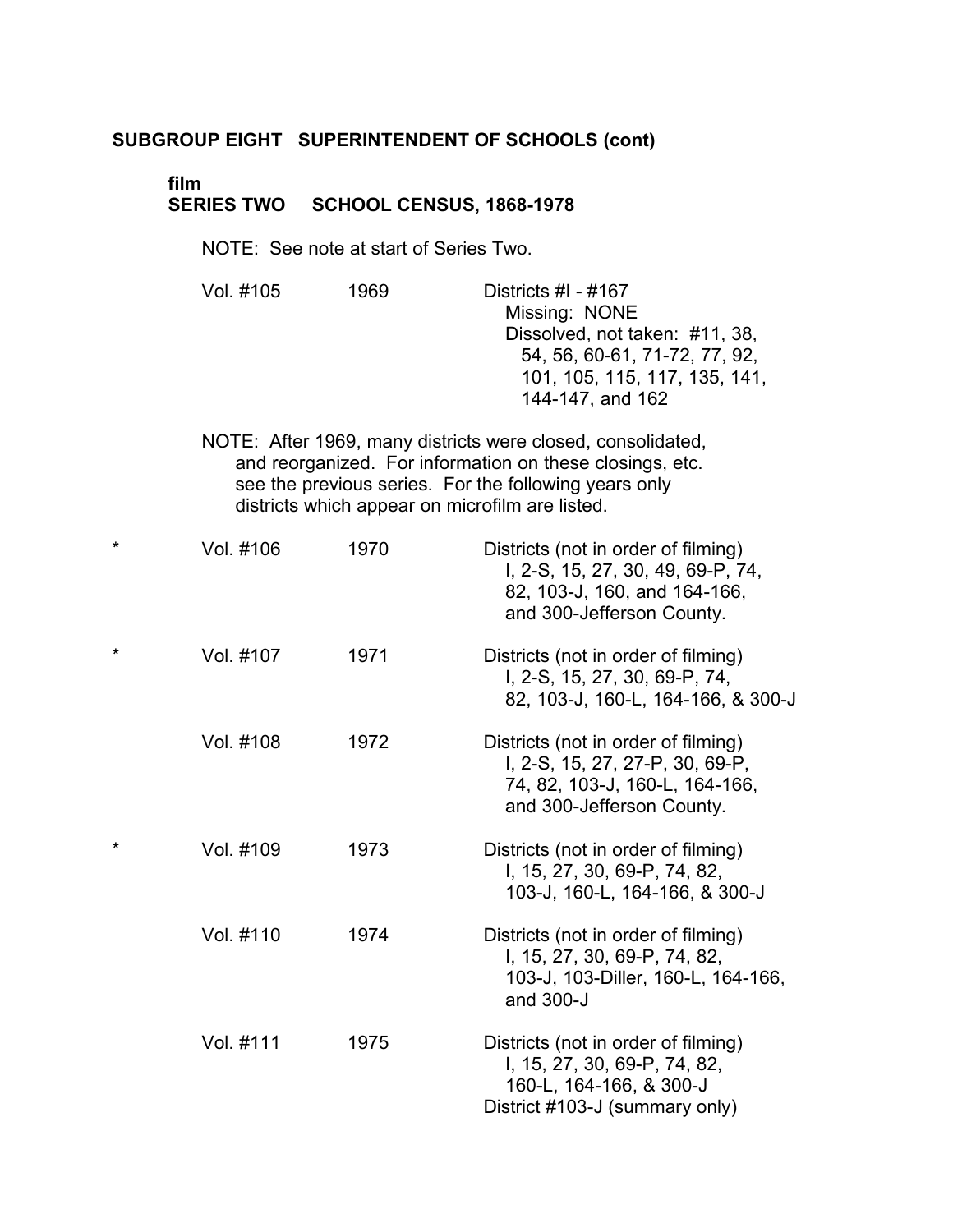| Vol. #112 | 1976 | Districts (not in order of filming) |
|-----------|------|-------------------------------------|
|           |      | I, 15, 27, 30, 69-P, 74, 82,        |
|           |      | 103-J, 160-L, 164-166, & 300-J      |

\* Note: Volumes marked with asterisk are restricted to staff use only as they contain the "Record of Handicapped Children" microfilmed each year.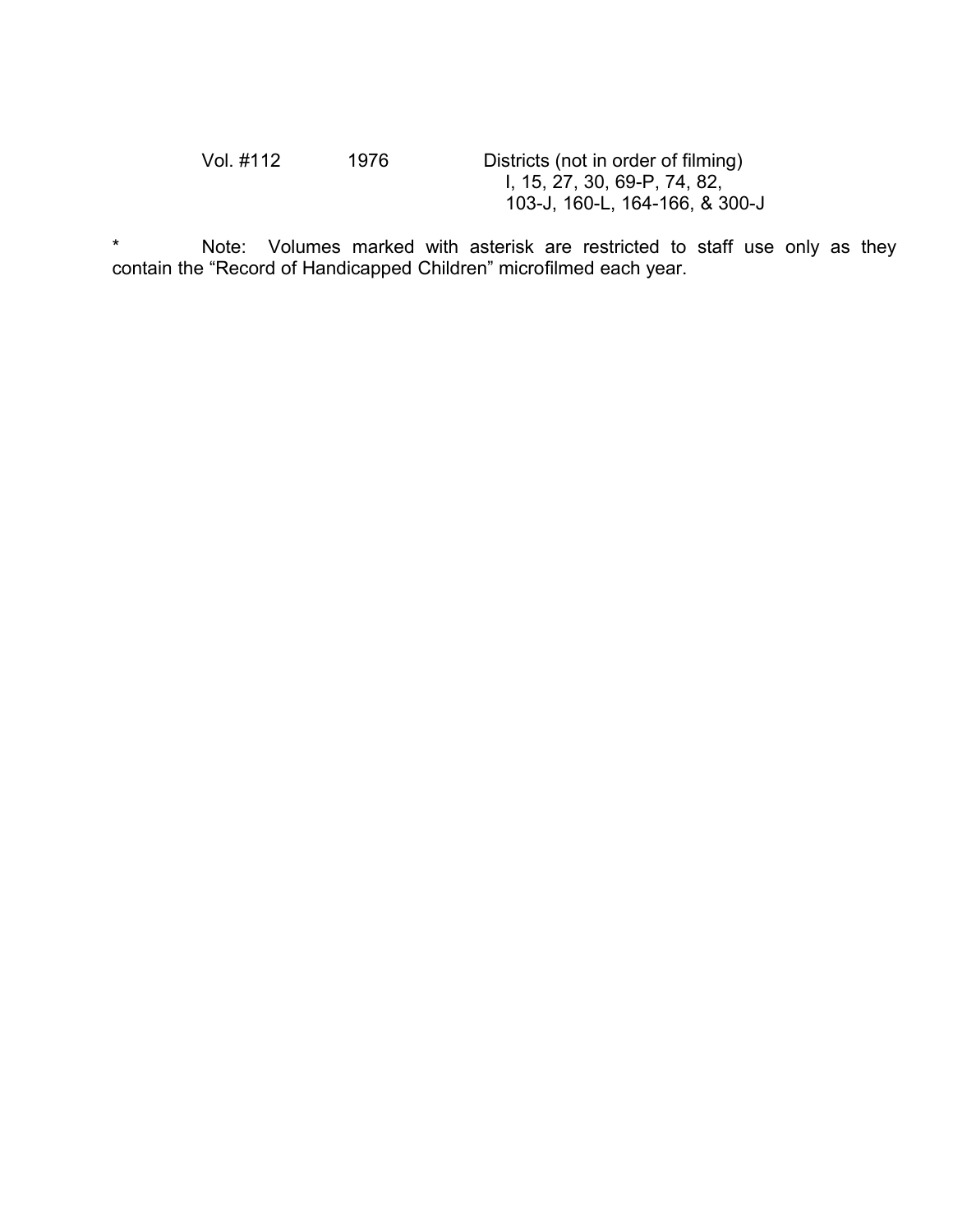### **film SERIES TWO SCHOOL CENSUS, 1868-1978**

NOTE: See note at start of Series Two.

| Vol. #113 | 1977      | Districts (not in order of filming)<br>I, 15, 27, 30, 69-P, 74, 82,<br>103-J, 164-166, & 300-J<br>District #160-L (summary only) |
|-----------|-----------|----------------------------------------------------------------------------------------------------------------------------------|
| Vol. #114 | 1978      | Districts (not in order of filming)<br>I, 15, 27, 30, 69-P, 74, 82,<br>103-J, 164-166, & 300-J<br>District #160-L (summary only) |
| Vol. #115 | 1920-1970 | District #15 - Beatrice City<br>School Census cards.                                                                             |

## **film**

### **SERIES TWO SCHOOL CENSUS - MICROFILM RECORD MP3287**

- NOTE: Dates on some documents may be confusing. Some reports � dated for ensuing school year beg. July 1 and some dated for last school year beg. July 1 of previous year. Microfilmed by date on which report was submitted (last date recorded on documents).
- NOTE: Please read notes at start of Series Two before referencing this microfilm.

| Reel #1    | School Census, Vol. #1  |
|------------|-------------------------|
| 1102 shots | District #1, 1868       |
| 2204 pp.   | thru                    |
| #18,461    | School Census, Vol. #21 |
|            | District #24, 1888      |

NOTE: 1871, Dist. #38, see also Dist. #10 1875-1881 - Not available for microfilming. 1887, Gage County, immediately follows Beatrice Census Register, 1887-1888, no target separates. 1887, Dist. #90 is not labeled. Enumeration immediately follows p.1 of #89. Dist. #95, p.1 follows p.1 of #96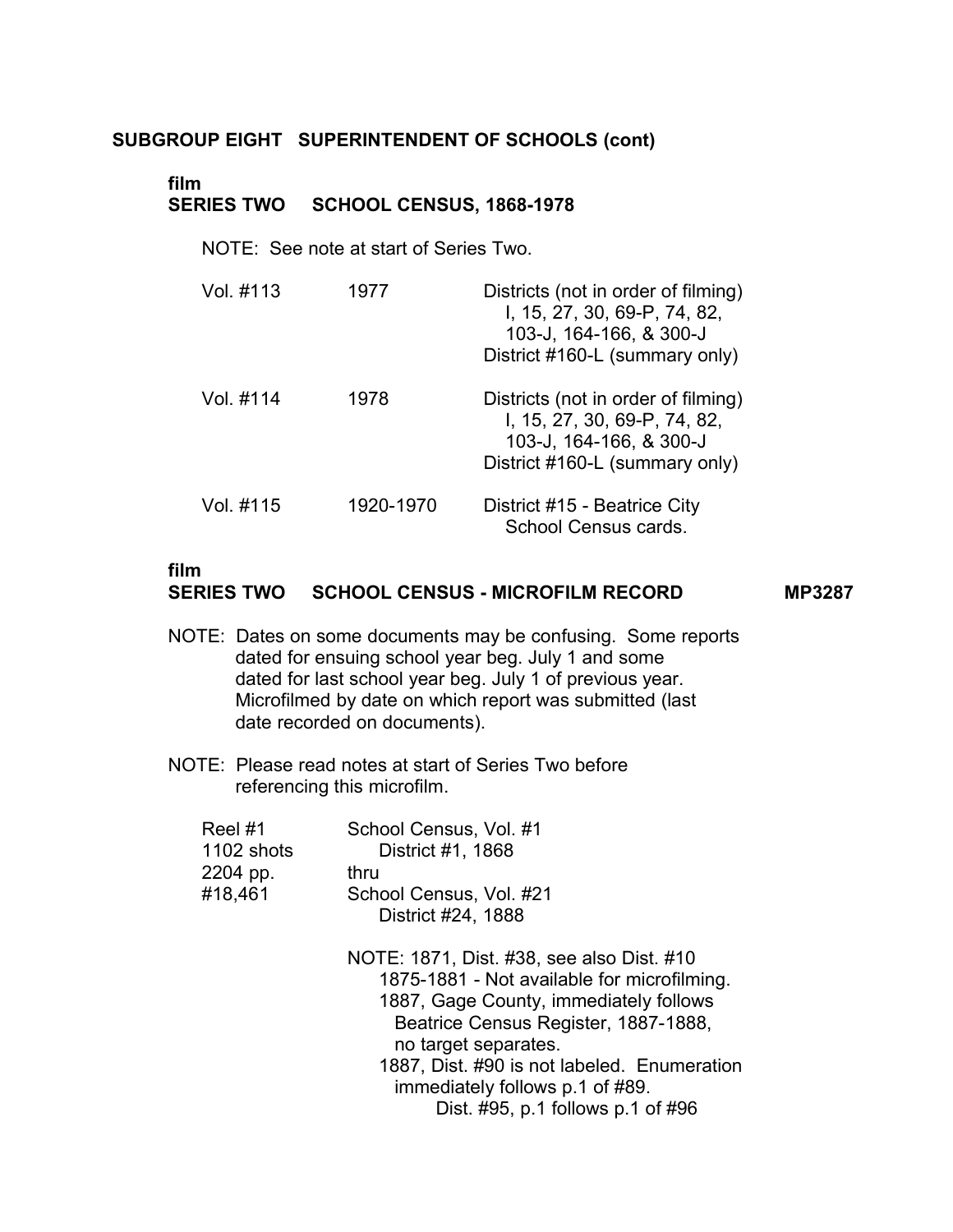CORRECTIONS, Roll #1, see next page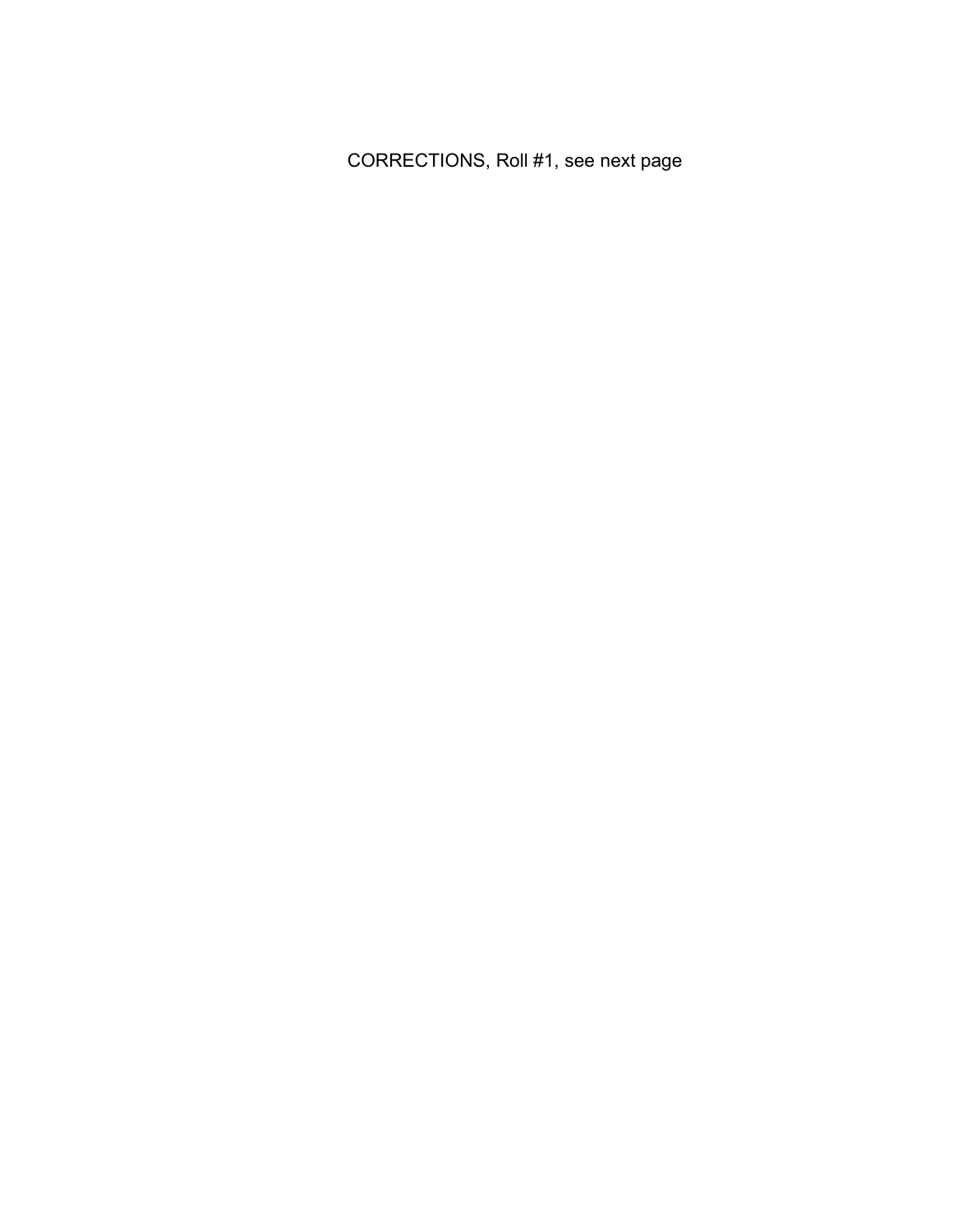# **film**

# **SERIES TWO SCHOOL CENSUS - MICROFILM RECORD MP3287**

NOTE: See note at start of Series Two.

| Reel #1<br>cont.                             | <b>CORRECTIONS:</b><br>1876, Dist. #24, filmed out of order at<br>at frame #495, 1874<br>1887, Dists. #126 & 127 retaken at fr. #1058                                                                                                                                                                                                                                                                                                                                    |
|----------------------------------------------|--------------------------------------------------------------------------------------------------------------------------------------------------------------------------------------------------------------------------------------------------------------------------------------------------------------------------------------------------------------------------------------------------------------------------------------------------------------------------|
| Reel #2<br>1073 shots<br>2146 pp.<br>#18,462 | School Census, Vol. #21<br>District #25, 1888<br>thru<br>School Census, Vol. #30<br>District #15 (City of Beatrice), 1895                                                                                                                                                                                                                                                                                                                                                |
|                                              | NOTE: 1893, Dist. #113, frame #814<br>page 1, taxpayers #1-#50, is missing<br>NOTE: 1895, Dist. #6 is not labeled,<br>immediately follows p.1 of #5                                                                                                                                                                                                                                                                                                                      |
|                                              | CORRECTION: 1892, Districts 60 & 61<br>retaken at frame #650<br>CORRECTION: 1893, Dist. #114, IGNORE pages<br>missing target, taxpayers #1-#50 precede<br>this target at fr. #812.<br>CORRECTION: 1894, Dist. #6 labeling illegible<br>follows p.1 of Dist. #5<br>CORRECTION: 1894, Dists. 60 & 61 refilmed at<br>frame $#952$<br>CORRECTION: The following districts were<br>filmed out of order at end of Reel #3:<br>1888, District #147<br>1894, Districts #34 & #84 |
| Reel #3<br>922 shots<br>1844 pp.<br>#18,463  | School Census, Vol. #30 cont.<br>District #19, 1895<br>thru<br>School Census, Vol. #42<br>District #23, 1907<br>thru<br>Corrections, Reels #2 & #3                                                                                                                                                                                                                                                                                                                       |
|                                              | NOTE: Beatrice, Dist. #15, 1896-1907                                                                                                                                                                                                                                                                                                                                                                                                                                     |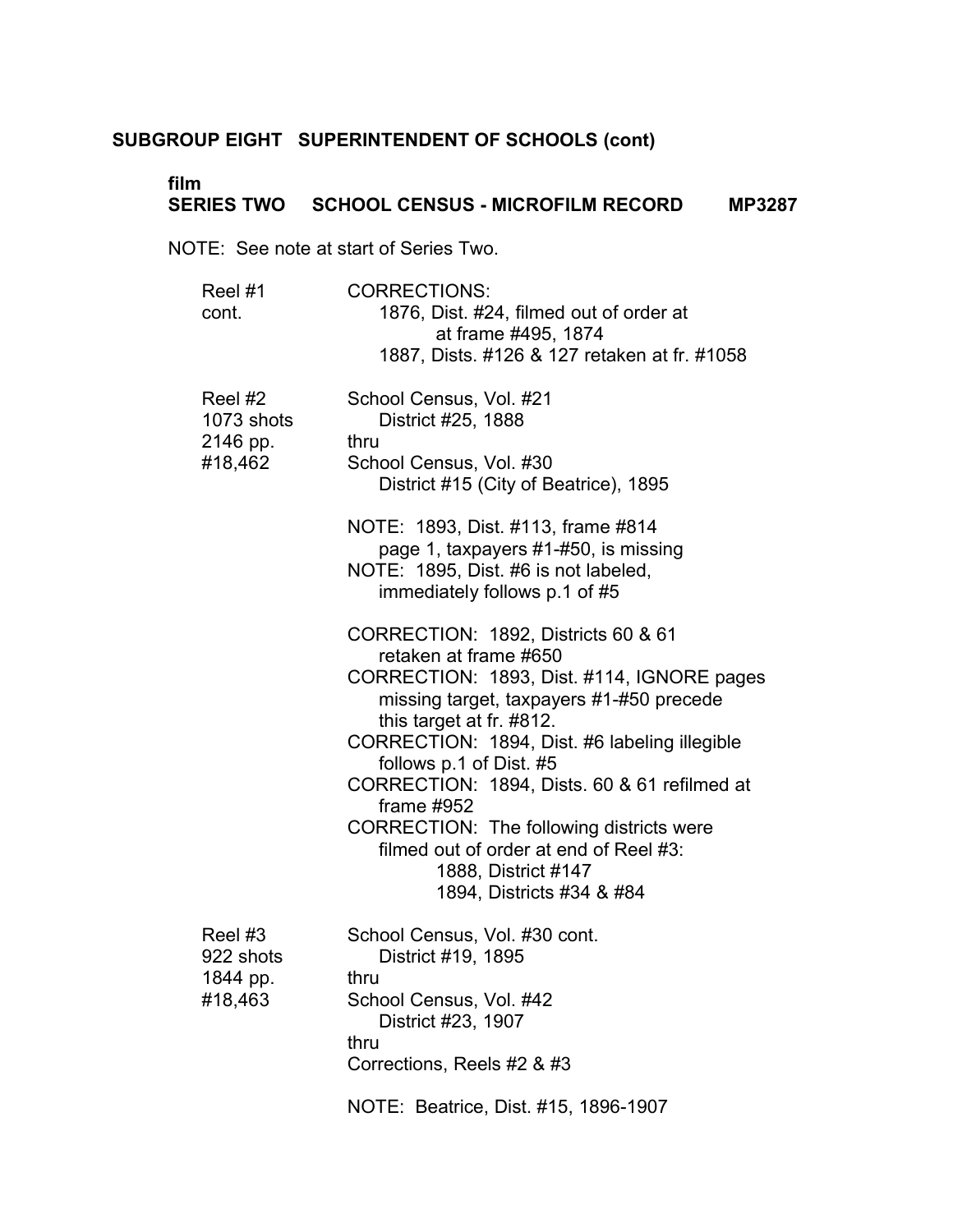not available for microfilming.

NOTES, Reel #3, continue on next page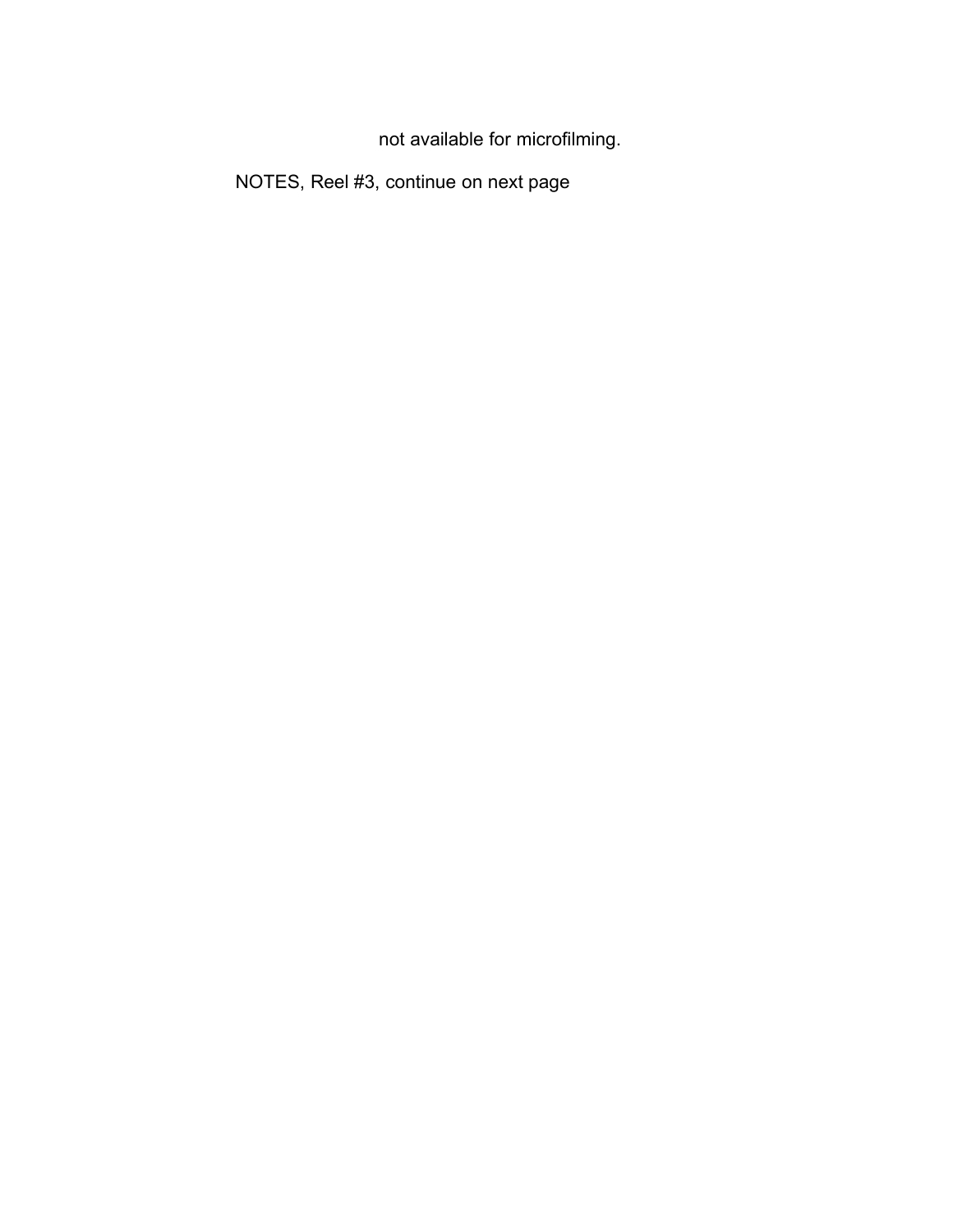# **film**

# **SERIES TWO SCHOOL CENSUS - MICROFILM RECORD MP3287**

NOTE: See note at start of Series Two.

| Reel #3<br>cont.                             | NOTE: 1896, Dist. #27 partially missing,<br>taxpayers #53 thru #116.<br>1896, Dist. #99 not labeled appears<br>at frame #209<br>1896, Dist. #102 not labeled appears<br>at frame $#210$<br>1896, Dist. #141 not labeled appears<br>at frame #262<br>NOTE: 1904, Dist. #89 not labeled appears<br>at frame #397<br>1904, Dist. #94, misfiled is microfilmed<br>at end of reel.<br>1904, District #114, pages missing at<br>frame #441 (taxpayer #s. 629-748 & 809-838)<br>are microfilmed after corrections target at<br>end of reel. |
|----------------------------------------------|--------------------------------------------------------------------------------------------------------------------------------------------------------------------------------------------------------------------------------------------------------------------------------------------------------------------------------------------------------------------------------------------------------------------------------------------------------------------------------------------------------------------------------------|
|                                              | CORRECTION: Roll ends with additions for reels 2-3<br>microfilmed in the following order:<br>1888, District #147<br>1894, Districts #34 & 84<br>1904, missed pages, see notes above.<br>CORRECTION: Operator's Certificate, end of reel,<br>in error. Should read roll ending with<br>1907, District #25.                                                                                                                                                                                                                            |
| Reel #4<br>1017 shots<br>2034 pp.<br>#18,464 | School Census, Vol. #42<br>District #24, 1907<br>thru<br>School Census, Vol. #46<br>District #135, 1911                                                                                                                                                                                                                                                                                                                                                                                                                              |
|                                              | NOTE: Beatrice, Dist. #15, 1907-1911 not<br>available for microfilming.<br>NOTE: 1907, Dists. #24 & 25 are better copy<br>on Roll #3.<br>NOTE: 1908, Dist. #153 not labeled appears<br>at frame #356<br>NOTE: 1910, District #89 not labeled appears                                                                                                                                                                                                                                                                                 |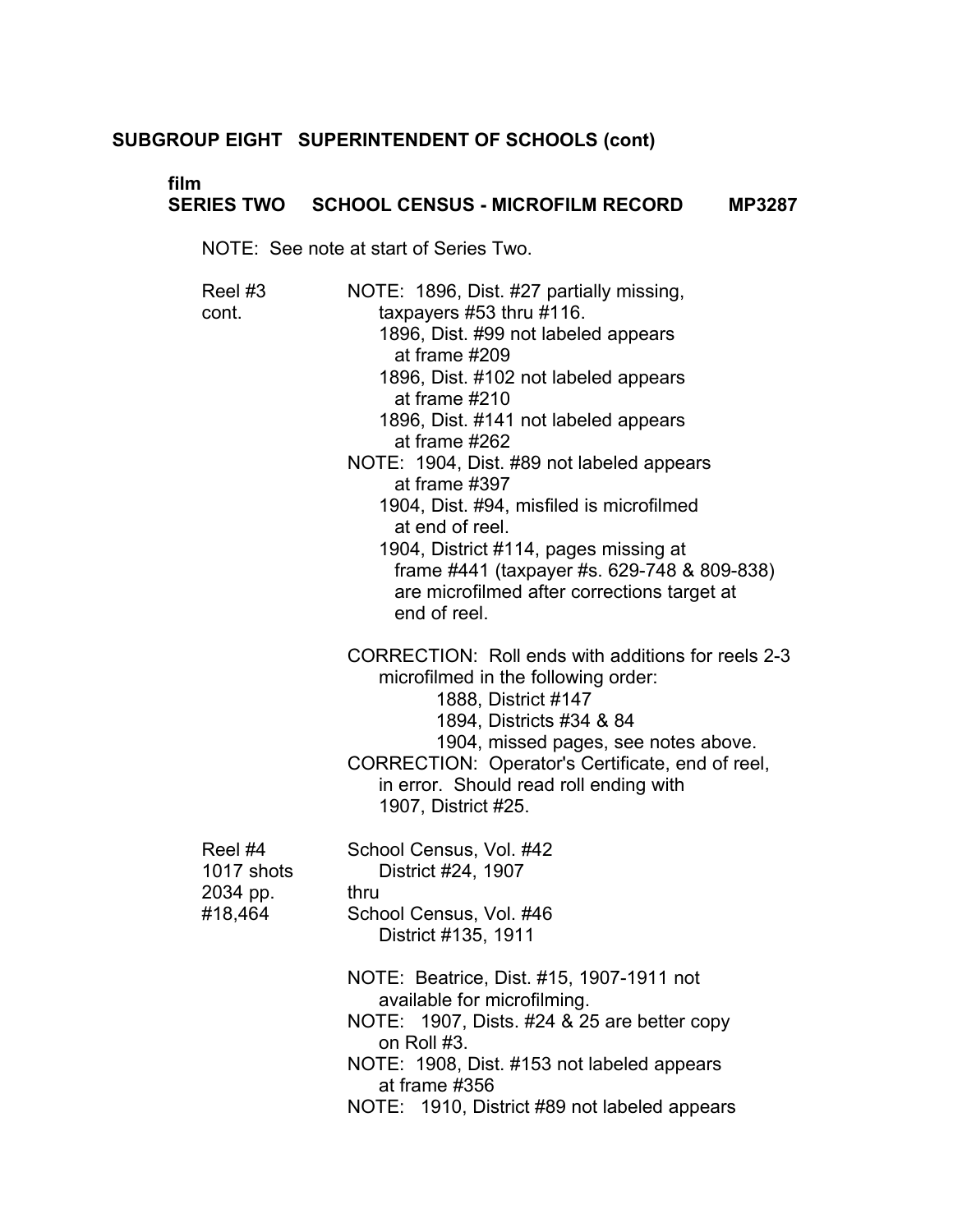# at frame #651 NOTE: 1910,District #114, page missing Taxpayers #720-803.

NOTE: Corrections, Reel #4, are listed on next page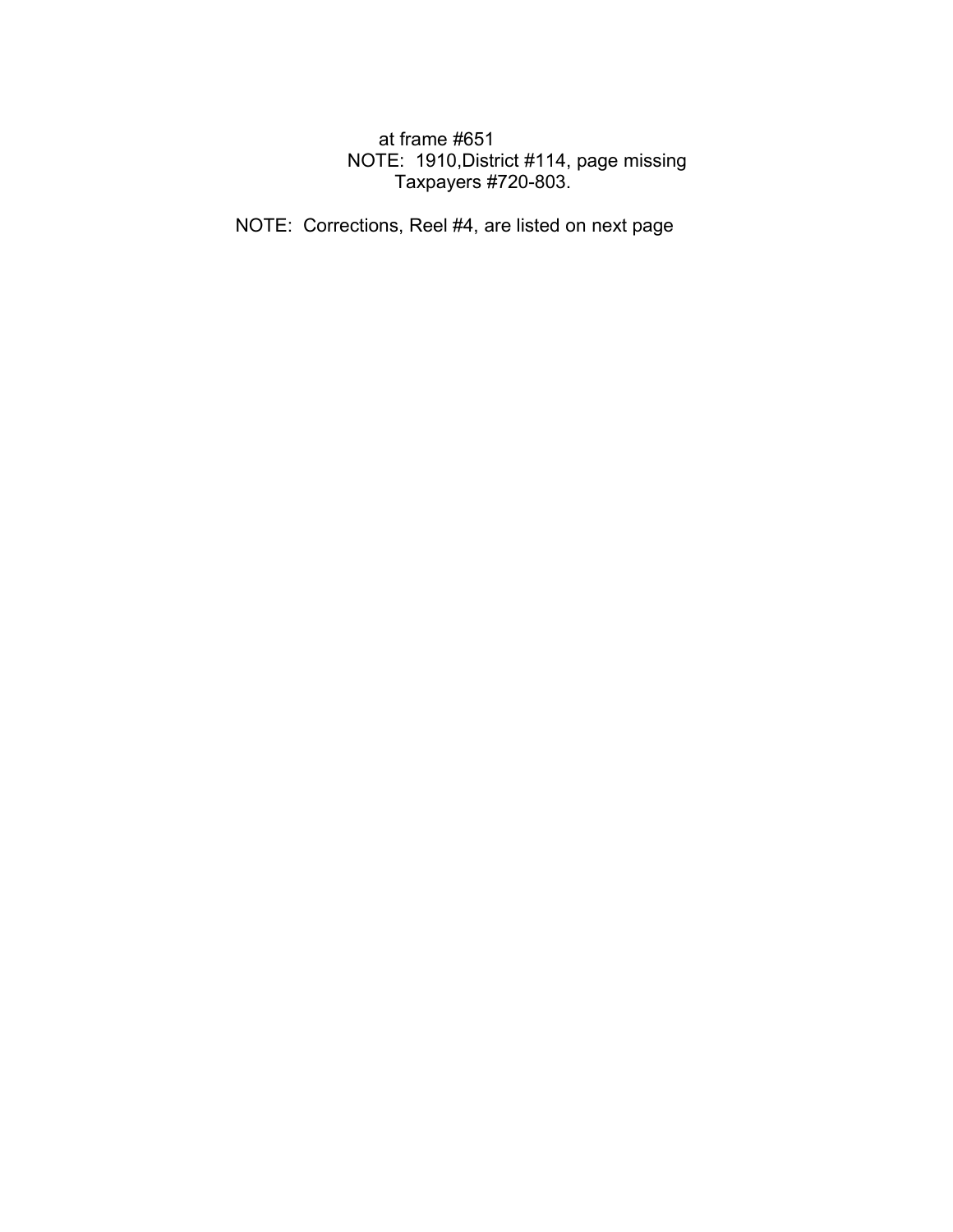# **film**

# **SERIES TWO SCHOOL CENSUS - MICROFILM RECORD MP3287**

NOTE: See notes at start of Series Two

| Reel #4 | CORRECTION: 1910, Dist. #136 originally listed |
|---------|------------------------------------------------|
| cont.   | as missing, appears at start of Reel #5        |
|         | microfilmed with 1911.                         |

| Reel #5<br>1070 shots<br>2140 pp.<br>#18,465 | School Census, Vol. #46 cont.<br>District #136, 1910 (out of order)<br>thru<br>School Census, Vol. #53<br>District #2, 1918                                                                                                                                                                                                                 |
|----------------------------------------------|---------------------------------------------------------------------------------------------------------------------------------------------------------------------------------------------------------------------------------------------------------------------------------------------------------------------------------------------|
|                                              | NOTE: Beatrice, Dist. #15, 1910-1918 not<br>available for microfilming.<br>NOTE: 1912, Dist. #27, not labeled, appears<br>at frame #141<br>NOTE: 1913 School Census is missing<br>NOTE: 1914, Dists. #51 & 59 transfer<br>students. see Dist. #2, frame #375<br>NOTE: 1915, Dist. #46, frame #580,<br>page one is missing (students #1-#35) |
|                                              | CORRECTION: 1910, Dist. #136 is filmed with<br>1911 at start of reel.<br>CORRECTION: Restart, 1912, after District #50<br>to correct order of records, frame #97<br>CORRECTION: 1914, Dist. #71, page #3, frame<br>#455, is page made in error for 1915.<br>Correct census for 1915 appears in that year.                                   |
| Reel#6<br>1046 shots<br>2052 pp.<br>#13,466  | School Census, Vol. #53 cont.<br>District #3, 1918<br>thru<br>School Census, Vol. #57<br>District #161, 1922<br>NOTE: Beatrice, Dist. #15, 1918-1919 not<br>available for microfilming. 1920-1957<br>see rolls 20-31, this series.                                                                                                          |
|                                              |                                                                                                                                                                                                                                                                                                                                             |

NOTE: 1918, Dist. #36 (torn & Dist. # not visible), appears at frame #45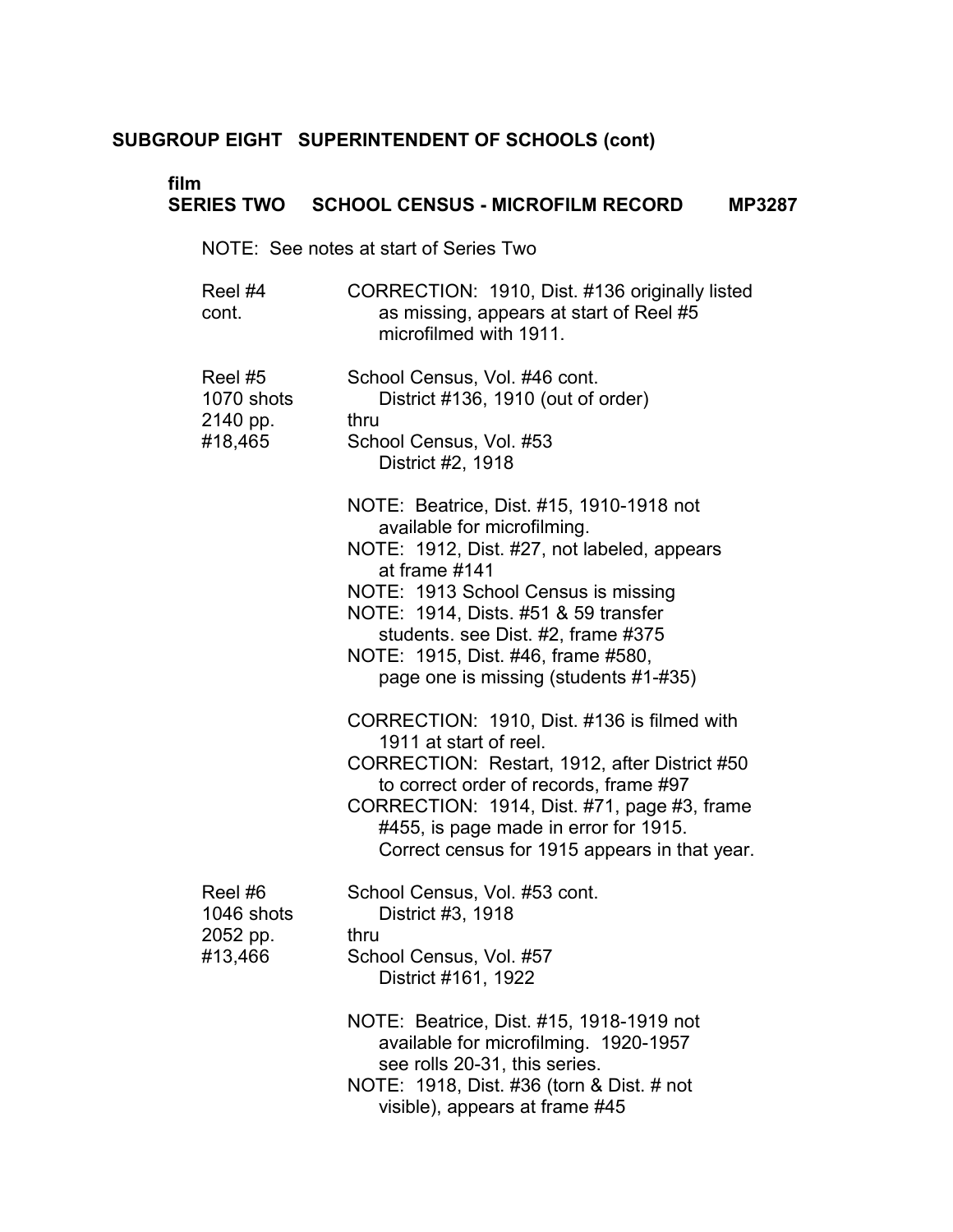NOTE: 1922, District #74 (Odell), pages may be out of order & missing. Of pages 3-13 in the series, 2 pages (taxpayers #1-#69) are missing. Pages 14-15 in the series (frames 901 & 902) should follow page 2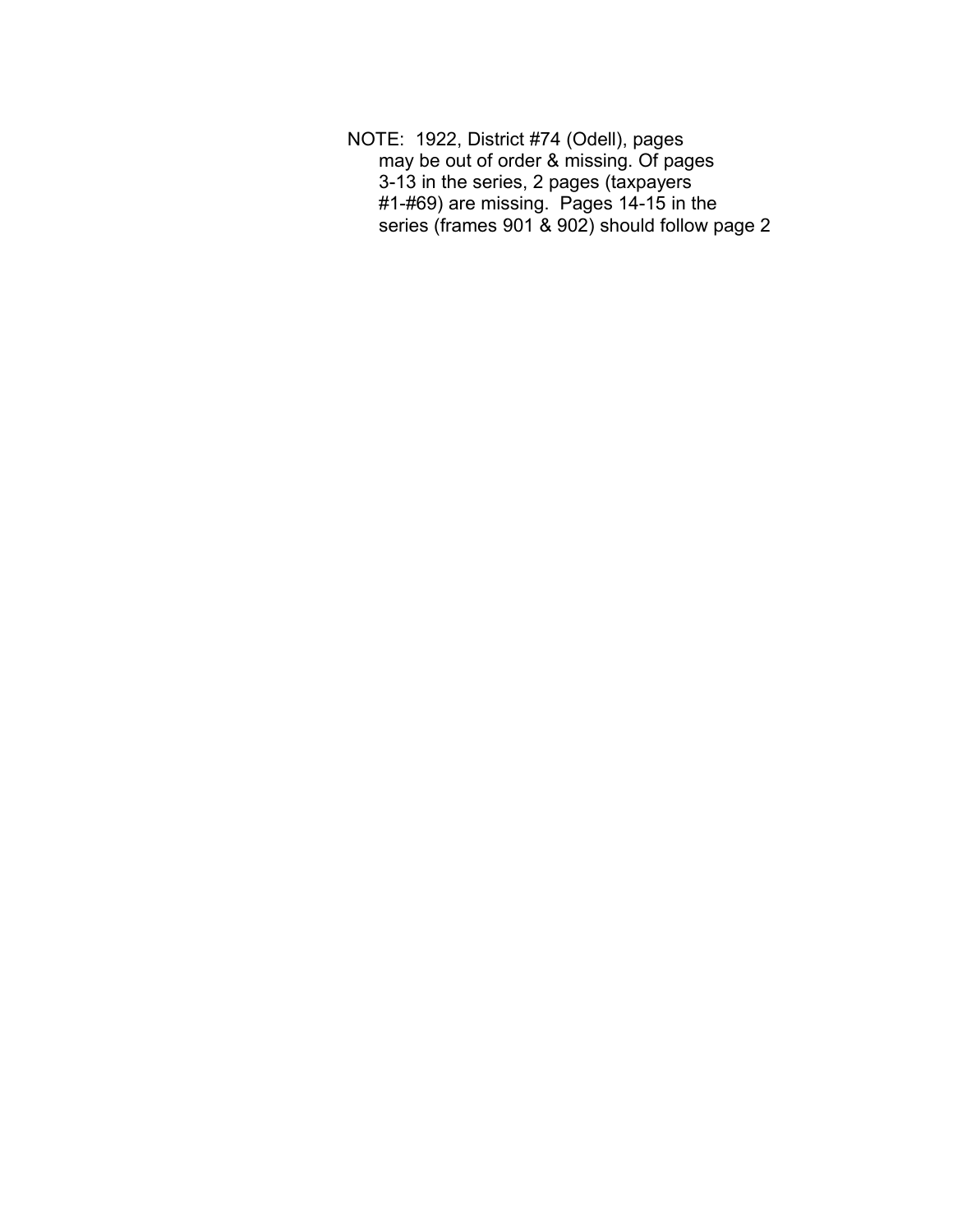#### **film SERIES TWO SCHOOL CENSUS - MICROFILM RECORD MP3287**

NOTE: See notes at start of Series Two

| $\star$ | Reel #7    | School Census, Vol. #57 cont.                  |  |
|---------|------------|------------------------------------------------|--|
|         | 1113 shots | District #162, 1922                            |  |
|         | 2226 pp.   | thru                                           |  |
|         | #18,467    | School Census, Vol. #61<br>District #154, 1926 |  |
|         |            |                                                |  |

NOTE: Beatrice, Dist. #15, does not appear on this roll. For Beatrice School Census 1920-1957, see rolls 20-31, this series. NOTE: 1925, Dist. #8, Annual Report, p.1 is dated 1924 in error.

| $\star$ | Reel #8    | School Census, Vol. #61 |
|---------|------------|-------------------------|
|         | 1134 shots | District #155, 1926     |
|         | 2268 pp.   | thru                    |
|         | #18,468    | School Census, Vol. #65 |
|         |            | District #30, 1930 "G"  |
|         |            | (cont. on roll $#9$ )   |

NOTE: Beatrice, Dist. #15, does not appear on this roll. For Beatrice School Census, 1920-1957, see rolls 20-31.

NOTE: Wymore City Schools, Dist. #114, 1927-1946, was not available for filming.

NOTE: District #62, missing for years 1926-28 registered 1 student in 1929 and is believed to have been dissolved in 1930 or merged with Dist. #6-Saline Co. as no further census return is included for this district.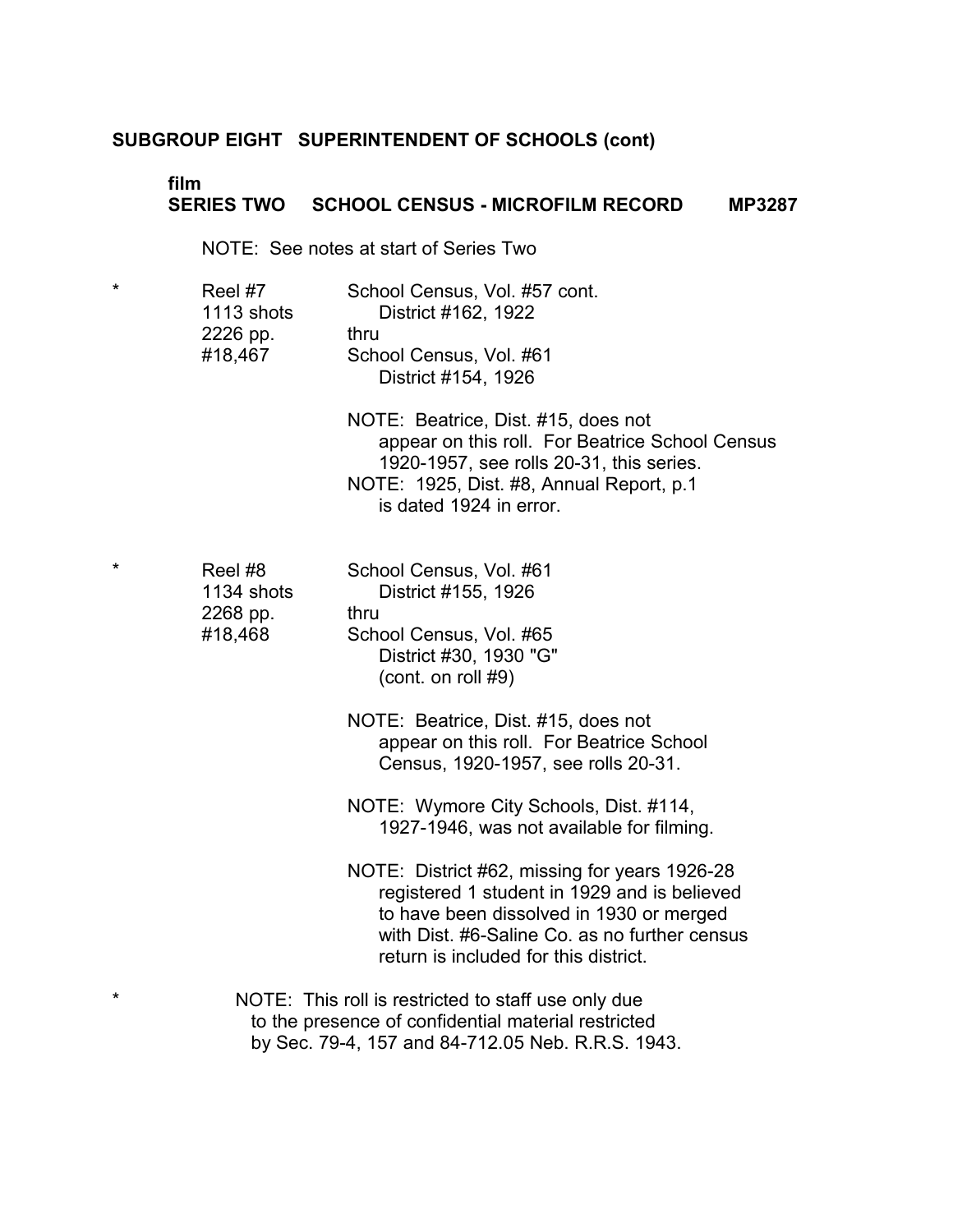#### **film SERIES TWO SCHOOL CENSUS - MICROFILM RECORD MP3287**

NOTE: See notes at start of Series Two

| $\star$ | Reel #9    | School Census, Vol. #65 cont. |
|---------|------------|-------------------------------|
|         | 1161 shots | District #30, 1930 cont.      |
|         | 2322 pp.   | thru                          |
|         | #18,469    | School Census, Vol. #68       |
|         |            | District #59, 1933            |
|         |            |                               |

NOTE: 1930, Dist. #88, frame #140, year on forms (1933) registered in error.

CORRECTION: 1932 begins at fr. #675. No date target separates 1931 & 1932.

| $\star$ | Reel $#10$ | School Census, Vol. #68 cont. |
|---------|------------|-------------------------------|
|         | 1106 shots | District #60, 1933            |
|         | 2212 pp.   | thru                          |
|         | #18,470    | School Census, Vol. #72       |
|         |            | District #4, 1937             |

- NOTE: Beatrice City Schools, Dist. #15, does not appear on this roll. For census cards, 1920-1975, see rolls 20-31, this series.
- NOTE: Wymore City Schools, Dist. #114, 1927-1946, was not available for microfilming

CORRECTION: 1934, Dist. #118, filmed out of order at frames 413-414 between Districts 124 & 125.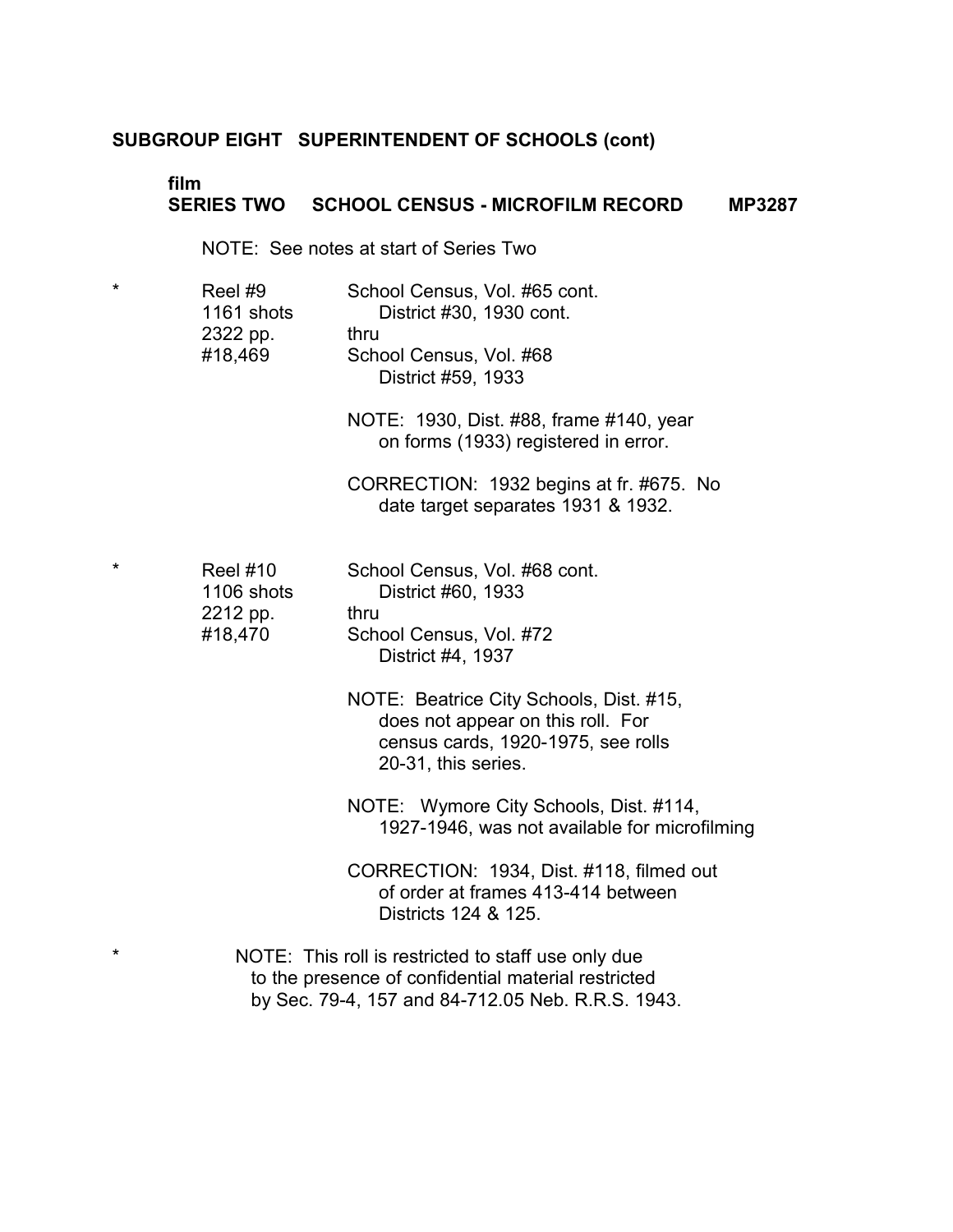### **film SERIES TWO SCHOOL CENSUS - MICROFILM RECORD MP3287**

NOTE: See notes at start of Series Two

| <b>Reel #11</b> | School Census, Vol. #72 cont. |
|-----------------|-------------------------------|
| 1332 shots      | District #5, 1937             |
| & pages         | thru                          |
| #18,471         | School Census, Vol. #75       |
|                 | District #144, 1940           |
|                 |                               |

NOTE: Beatrice City Schools, Dist. #15, does not appear on this roll. For census cards, 1920-1975, see rolls 20-31, this series.

NOTE: Wymore City Schools, Dist. #114 1927-1946, was not available for microfilming

| $\star$ | <b>Reel #12</b> | School Census, Vol. #75 cont. |
|---------|-----------------|-------------------------------|
|         | 1726 shots      | District #145, 1940           |
|         | & pages         | thru                          |
|         | #18,472         | School Census, Vol. #80       |
|         |                 | District #48, 1945            |

NOTE: Beatrice City Schools, Dist. #15, does not appear on this roll. For census cards, 1920-1975, see rolls 20-31, this series.

NOTE: Wymore City Schools, Dist. #114 1927-1946, was not available for microfilming

CORRECTION: 1941, Dist. #103, filmed out of order following p.1 of Dist. #104 at frame #316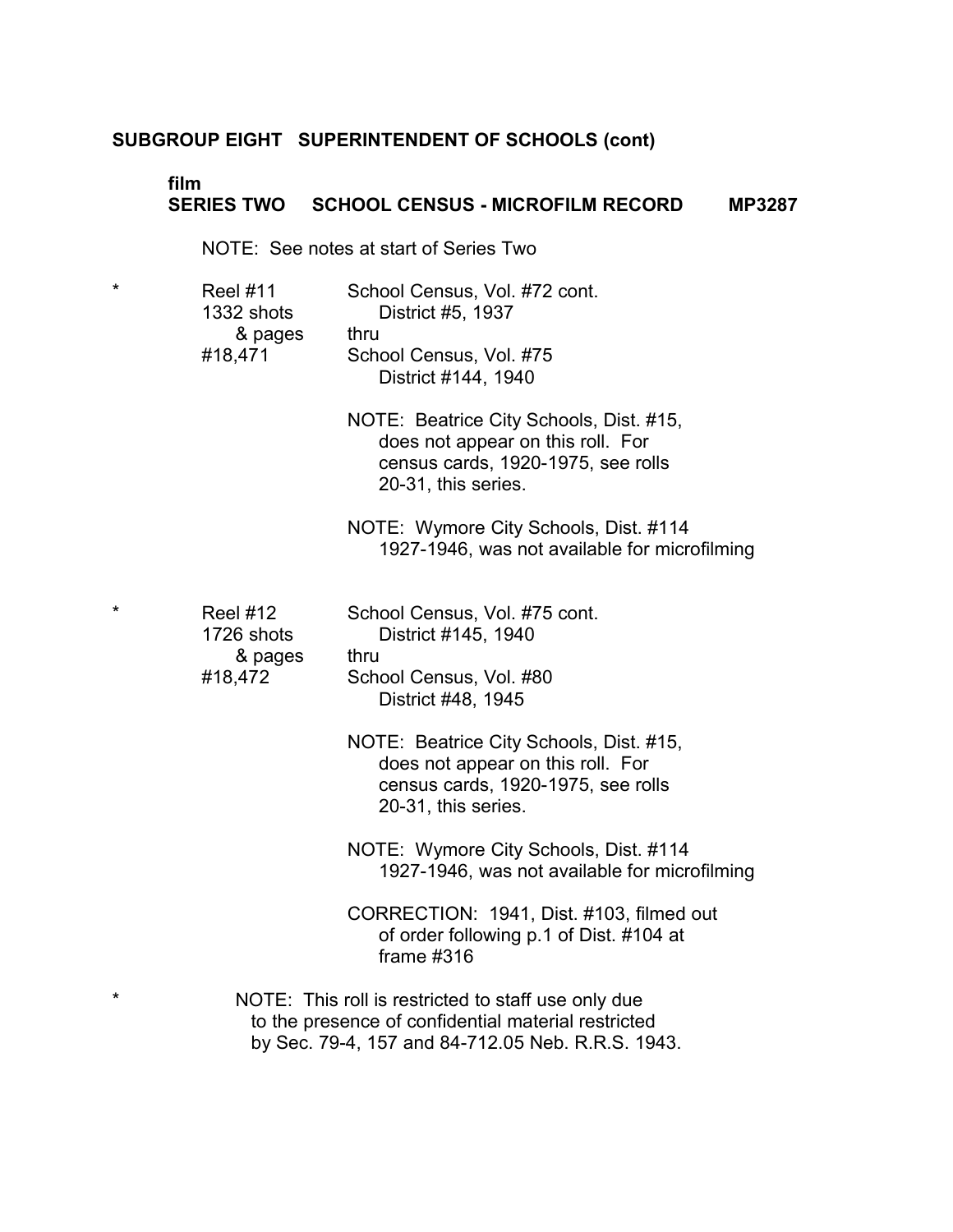### **film SERIES TWO SCHOOL CENSUS - MICROFILM RECORD MP3287**

NOTE: See notes at start of Series Two

| * | <b>Reel #13</b><br>1554 shots<br>& pages<br>#18,473 | School Census, Vol. #80 cont.<br>District #49, 1945<br>thru<br>School Census, Vol. #84<br>District #103, 1949                                                                                                   |
|---|-----------------------------------------------------|-----------------------------------------------------------------------------------------------------------------------------------------------------------------------------------------------------------------|
|   |                                                     | NOTE: Beatrice City Schools, Dist. #15<br>does not appear on this roll. For<br>census cards, 1920-1975, see rolls<br>20-31, this series.                                                                        |
|   |                                                     | NOTE: Wymore City Schools, Dist. #114<br>1927-1946, was not available for microfilming                                                                                                                          |
|   |                                                     | NOTE: 1946, Dist. #123, p.1 is missing<br>start of Dist. looks like part of #122<br>(see Dist. numbers on bottom of pages)                                                                                      |
|   |                                                     | CORRECTION: 1948, Dist. #155 follows p.1<br>of Dist. #156 (error), retaken in proper<br>order. Page 1 of #155 was missed in filming.<br>CORRECTION: 1949, Dist. #1, filmed out of<br>order with 1950, roll #14. |
| * | <b>Reel #14</b><br>1657 shots<br>& pages<br>#18,476 | School Census, Vol. #84 cont.<br>District #104, 1949<br>thru<br>School Census, Vol. #89<br>District #91, 1954                                                                                                   |

NOTE: Beatrice City Schools, Dist. #15, does not appear on this roll. For census cards, 1920-1975 see rolls 20-31, this series.

CORRECTIONS for Reel #14 begin on next page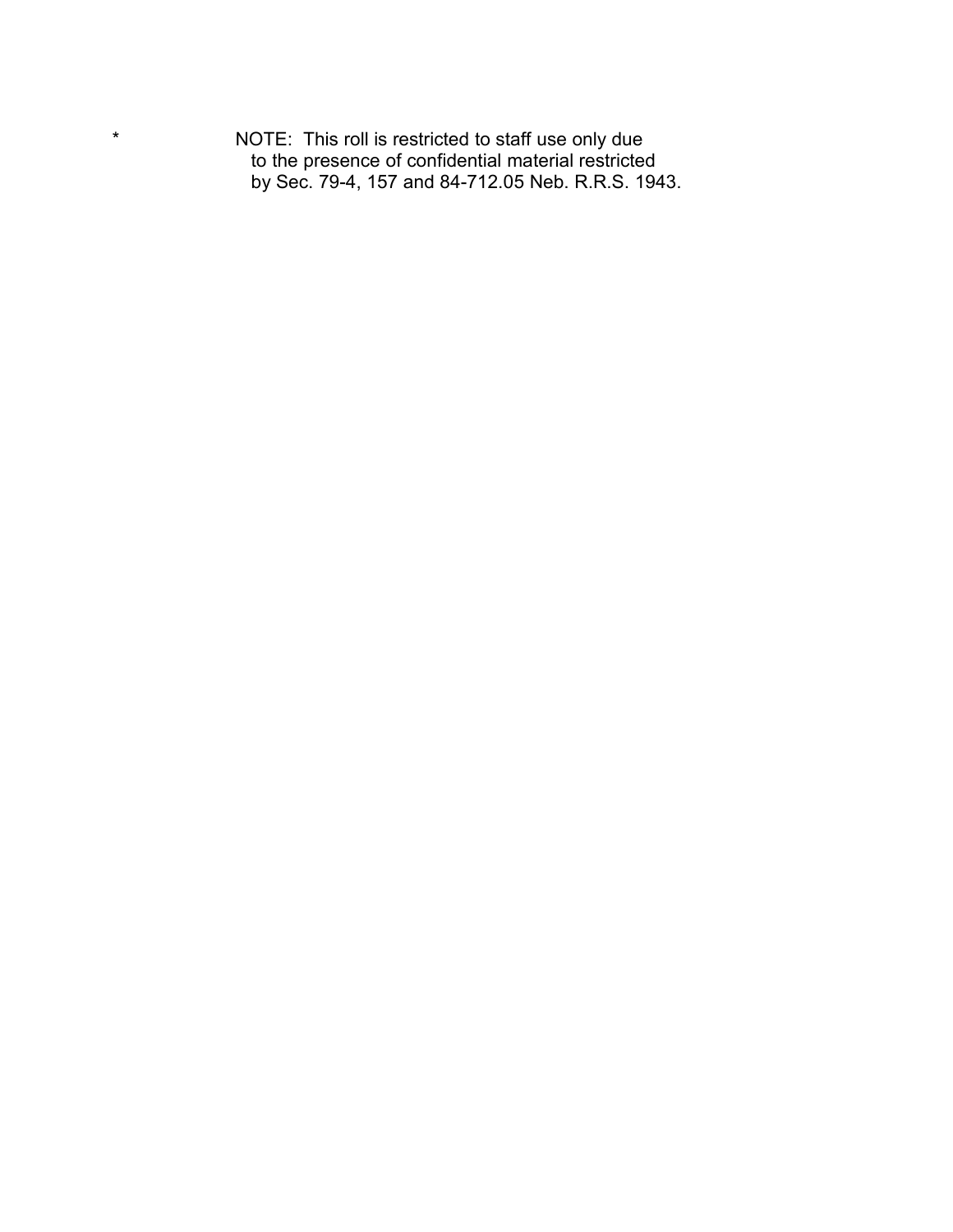# **film**

# **SERIES TWO SCHOOL CENSUS - MICROFILM RECORD MP3287**

NOTE: See notes at start of Series Two

Reel #14 cont. CORRECTION: 1949, Dist. #1, is microfilmed with Dist. #1, 1950 at frame #142.

> CORRECTION: 1953, Dist. #164, is microfilmed out of order following Dist. #165 at frames #451-453.

| <b>Reel #15</b> | School Census, Vol. #89 cont. |
|-----------------|-------------------------------|
| 1447 shots      | District #92, 1954            |
| & pages         | thru                          |
| #18,477         | School Census, Vol. #93       |
|                 | District #160, 1958           |

NOTE: Beatrice City Schools, Dist. #15, 1954-1956, does not appear on this roll. For census cards, 1920-1975 see rolls 20-31, this series.

NOTE: Beginning with 1958, Beatrice City School census follows all other districts on microfilm. 1958 Dist. #15, see Roll #16

| Reel $#16$ | School Census, Vol. #93 cont. |
|------------|-------------------------------|
| 1830 shots | District #162 thru #15, 1958  |
| & pages    | thru                          |
| #18,478    | School Census, Vol. #97       |
|            | District #15 (Scoggins), 1962 |

NOTE: Beatrice City Schools, Dist. #15 follows all other districts on microfilm for each year. Dist. #15 census cards, 1920-1975, see also rolls 20-31, this series.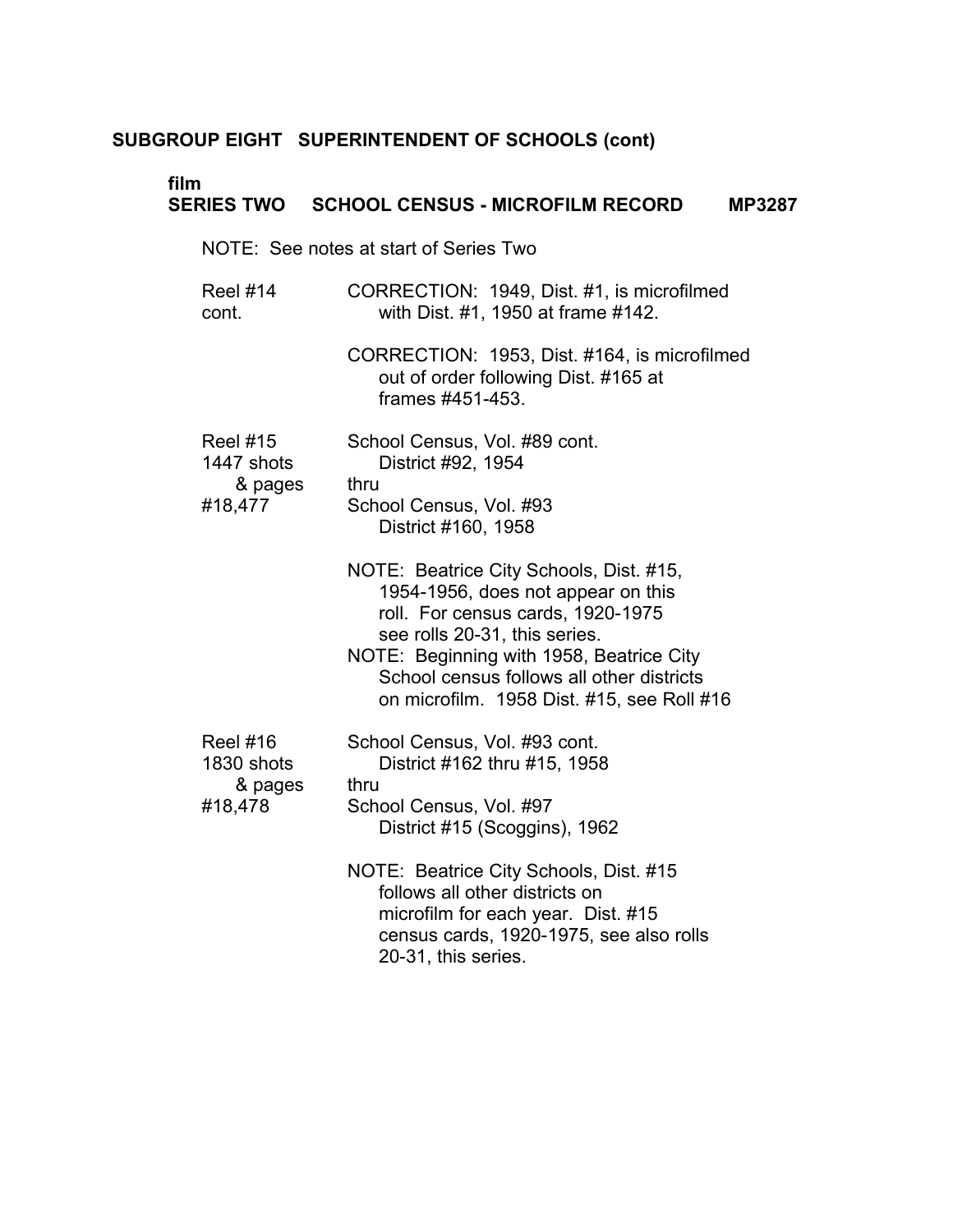### **film SERIES TWO SCHOOL CENSUS - MICROFILM RECORD MP3287**

NOTE: See notes at start of Series Two.

| Reel #17<br>1753 shots<br>& pages | School Census, Vol. #97 cont.<br>District #15 cont. (Scott), 1962<br>thru                                                                                                                                                      |
|-----------------------------------|--------------------------------------------------------------------------------------------------------------------------------------------------------------------------------------------------------------------------------|
| #18,479                           | School Census, Vol. #103<br>District #15 (Summary of V), 1967                                                                                                                                                                  |
|                                   | CORRECTION: Districts #11 & 14, 1964,<br>are intermixed at frames 426-432.                                                                                                                                                     |
|                                   | NOTE: Beatrice City Schools, Dist. #15<br>follows all other districts on<br>microfilm for each year. Dist. #15<br>census cards, 1920-1975, see also rolls<br>20-31, this series.                                               |
|                                   | NOTE: Censuses for all years 1963-1967<br>include out of county school censuses<br>for Gage County students. See inventory<br>for order of filming.                                                                            |
|                                   | Gage County Dists. 1963 begin at fr. #50<br>Gage County Dists. 1964 begin at fr. #415<br>Gage County Dists. 1965 begin at fr. #772<br>Gage County Dists. 1966 begin at fr. #1150<br>Gage County Dists. 1967 begin at fr. #1484 |
|                                   | NOTE: District #27, 1966-1967, see Pawnee<br>District #27.<br>NOTE: District #62, 1963-1965, see Saline<br>District #6                                                                                                         |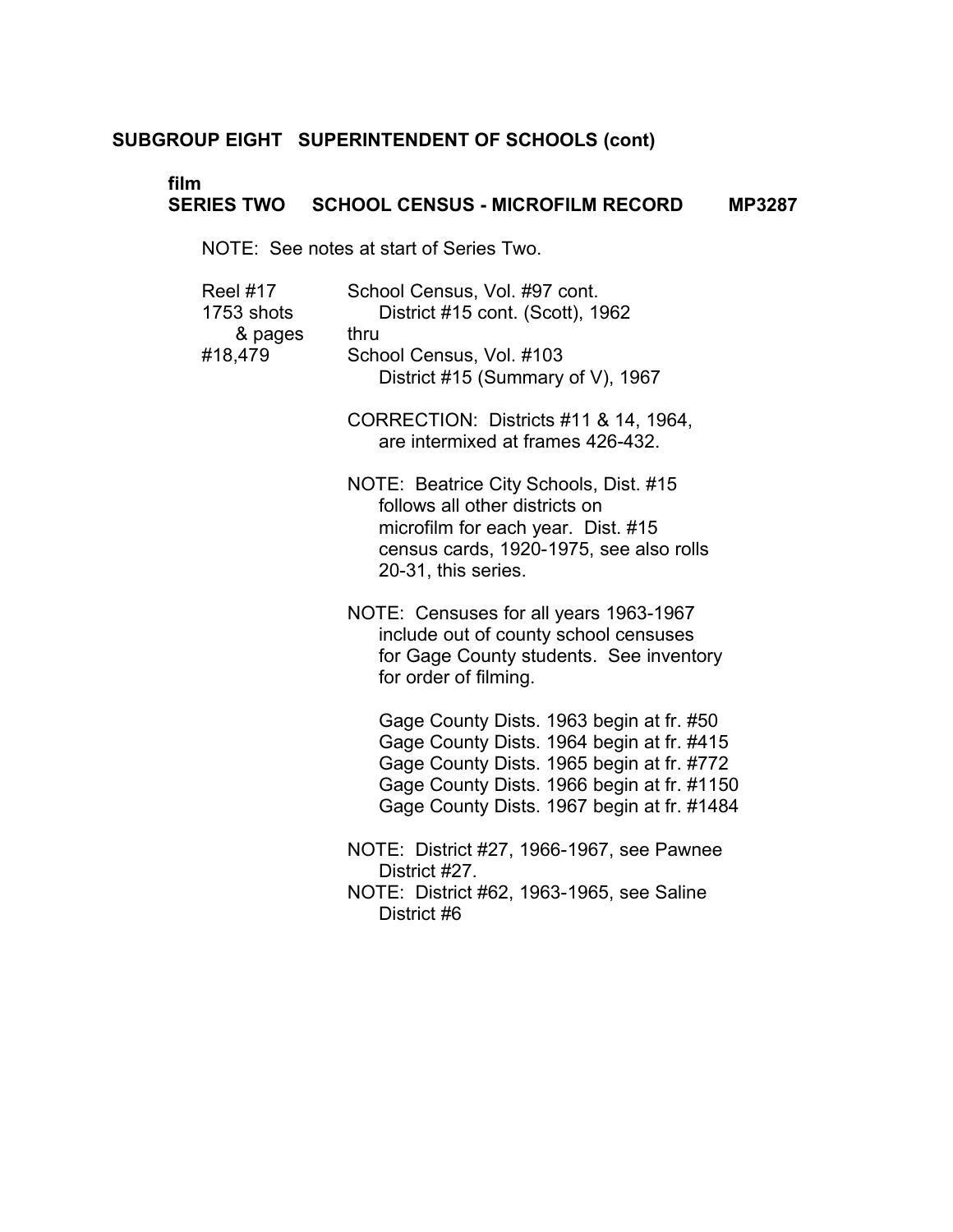# **film**

### **SERIES TWO SCHOOL CENSUS - MICROFILM RECORD MP3287**

NOTE: See notes at start of Series Two

| <b>Reel #18</b> | School Census, Vol. #103 cont. |
|-----------------|--------------------------------|
| 1513 shots      | District #15 (Wacker), 1967    |
| & pages         | thru                           |
| #18,840         | School Census, Vol. #110       |
|                 | District #I Consol., 1974      |

NOTE: In 1968, Consol. Dist. #I began which included districts dissolved in 1967 & 1968, among them Dist. #114, Wymore City Schools.

Order of Filming, 1968:

Out of County Districts:

- #30 Lancaster, Otoe, Johnson
- #69 Pawnee County
- #02 Saline County
- #82 Gage County
- #82 Saline County
- #300 Jefferson Tri-county statistics
- #103 Jefferson County
- #300 Jefferson County enumeration
- #160 Lancaster County

Gage County Consol. Dist. #I - frame #128 Gage County Dists. #7-170 start at fr. #150 Beatrice City School Census starts following District #170.

Order of Filming, 1969:

Gage County Consol. Dist. #I - frame #347 includes Wymore, Blue Springs, Holmesville, and RR Beatrice & Liberty residents.

Gage County Dists. #7-#170 start at fr. #371 Dist. #27-Pawnee Co., see Gage Dist. #27 Dist. #30-Adams includes Otoe, Lancaster, and Johnson Co. residents. Dist. #135, see District #70. Dist. #165 includes Pawnee Co. residents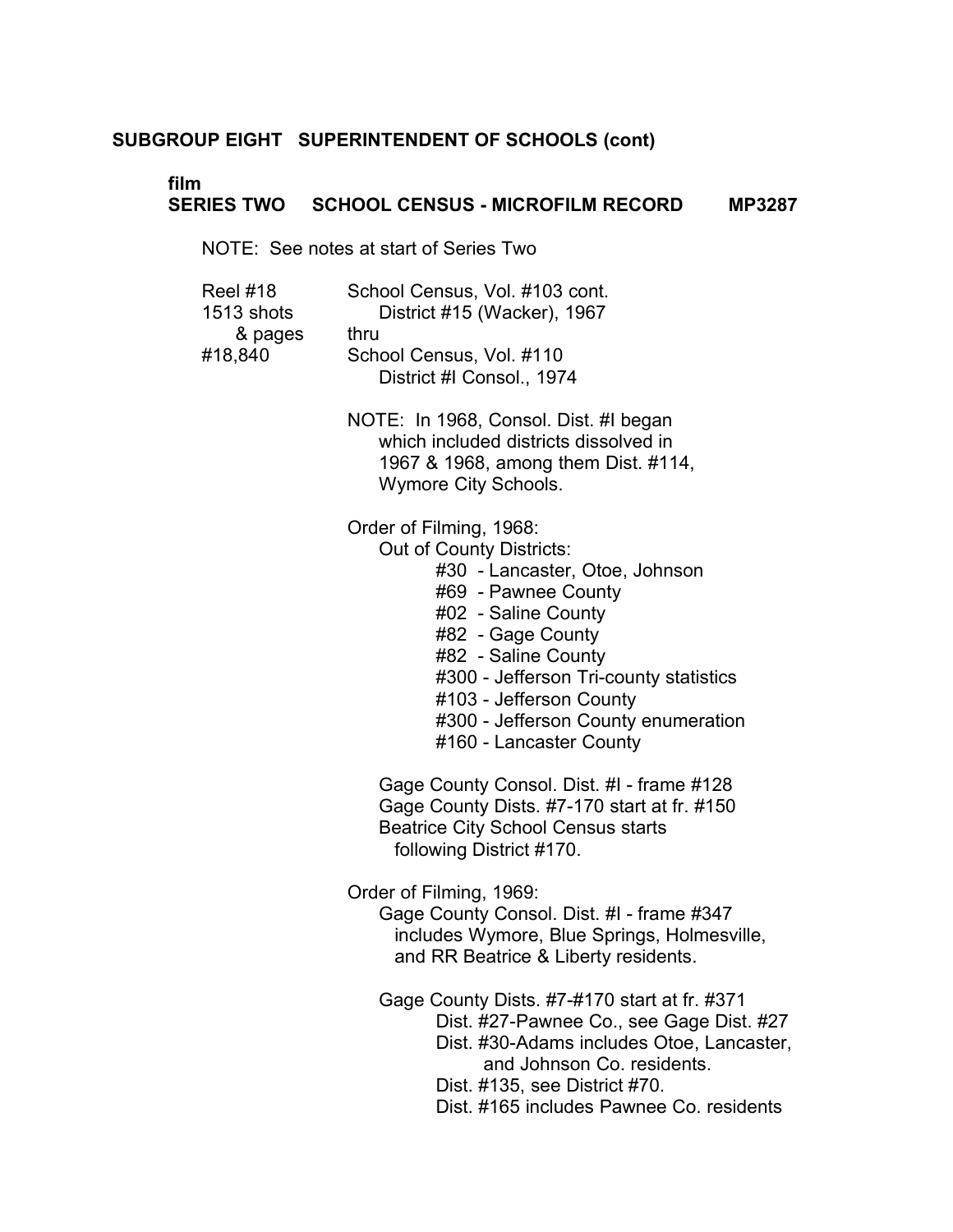Dist. #166 includes Johnson Co. residents Dist. #170, see District #I

NOTE: Order of filming, Roll #18 continues on next page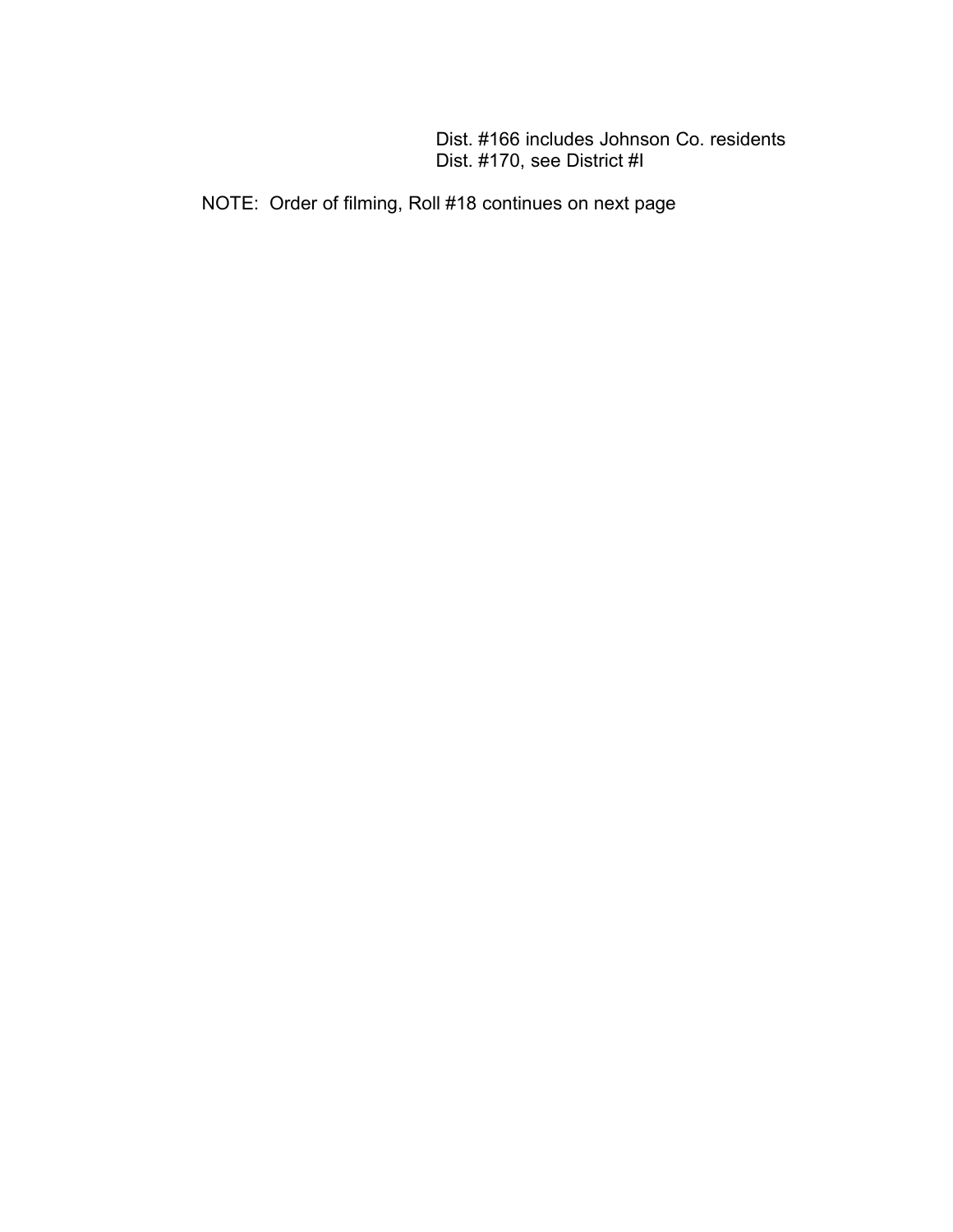# **film SE**

| <b>ERIES TWO</b>  | <b>SCHOOL CENSUS - MICROFILM RECORD</b><br><b>MP3287</b>                                                                                                                                                                                                                                                                                                                                                                                                                                                                                                                                                                                                                                                                                                                                                                                                                               |
|-------------------|----------------------------------------------------------------------------------------------------------------------------------------------------------------------------------------------------------------------------------------------------------------------------------------------------------------------------------------------------------------------------------------------------------------------------------------------------------------------------------------------------------------------------------------------------------------------------------------------------------------------------------------------------------------------------------------------------------------------------------------------------------------------------------------------------------------------------------------------------------------------------------------|
| Reel #18<br>cont. | Order of Filming, 1969 cont.<br>Out of County Districts:<br>2 - Saline County - frame #473<br>69 - Pawnee County - frame #474<br>82 - Gage County - frame #476<br>160 - Lancaster County - frame #484<br>103 - Jefferson County - frame #498<br>300 - Jefferson County - frame #516                                                                                                                                                                                                                                                                                                                                                                                                                                                                                                                                                                                                    |
|                   | City of Beatrice, Dist. #15 begins at fr. #528                                                                                                                                                                                                                                                                                                                                                                                                                                                                                                                                                                                                                                                                                                                                                                                                                                         |
|                   | Order of Filming, 1970:<br>1970 begins at fr. #594 (no date target)                                                                                                                                                                                                                                                                                                                                                                                                                                                                                                                                                                                                                                                                                                                                                                                                                    |
|                   | Gage County Consol. Dist. #I - fr. #594<br>Dist. #27 - Frame #619<br>(includes Pawnee County residents)<br>Dist. #30, Adams - Frame #631<br>(includes Johnson, Otoe & Lancaster county<br>residents and part of Dist. #49)<br>Dist. #69, Pawnee County - Frame #665<br>Dist. #74, Odell - Frame #667<br>Dist. #2, Saline County - Frame #685<br>Dist. #103, Jefferson County - Frame #688<br>(including Jefferson Co. residents)<br>Dist. #82 - Frame #697<br>(includes old Dist. #167)<br>Dist. #160 - Frame #709<br>Dist. #164 - Frame #723<br>(includes Pawnee County residents)<br>Dist. #165 - Frame #729<br>(includes Pawnee County residents)<br>Dist. #166 - Frame #739<br>(includes Johnson County residents)<br>Dist. #300, Jefferson County - Frame #755<br>(includes part of old Dist. #167)<br>Restricted material, Frame #768<br>Beatrice City Schools, Dist. #15 starts |
|                   | at Frame #769                                                                                                                                                                                                                                                                                                                                                                                                                                                                                                                                                                                                                                                                                                                                                                                                                                                                          |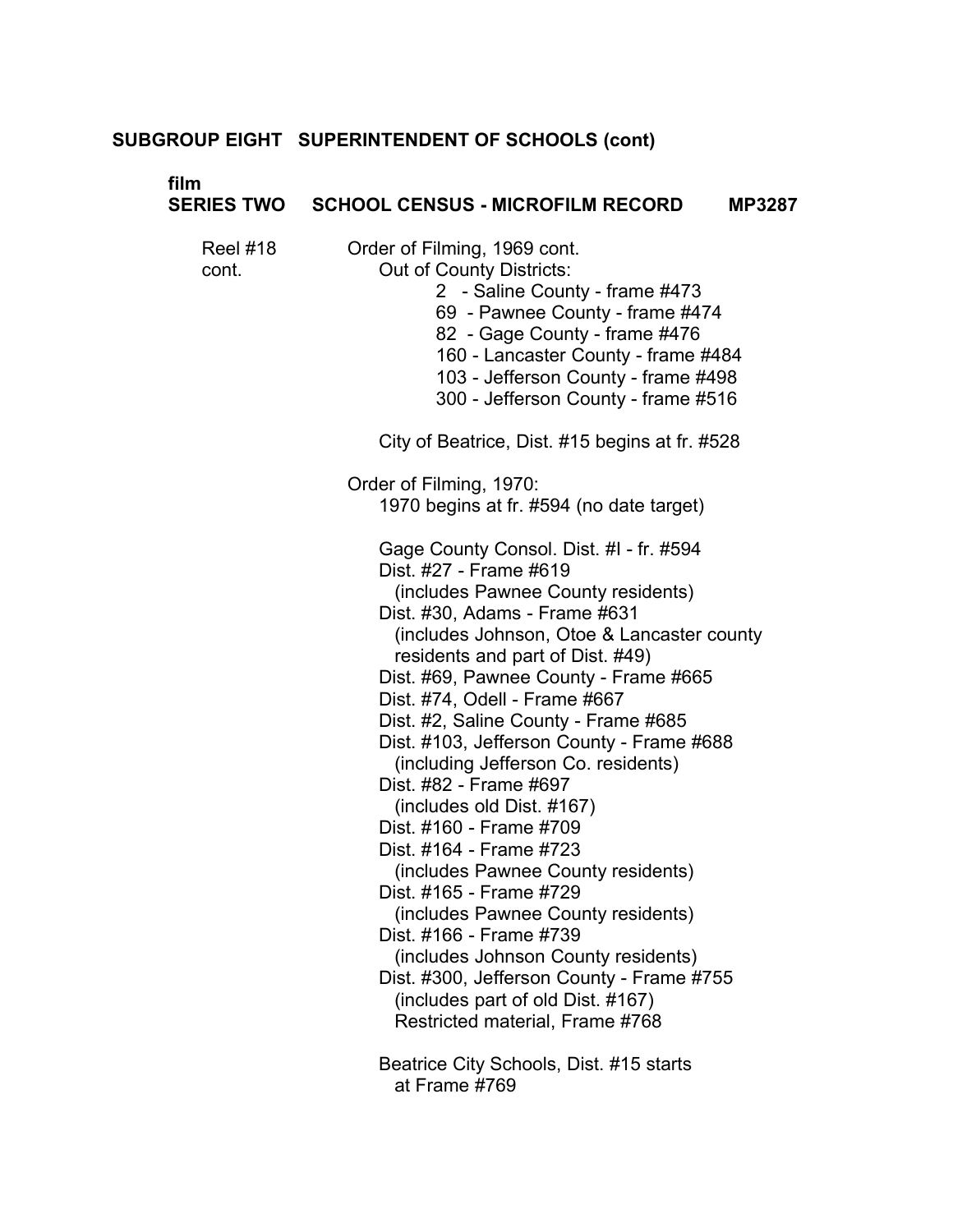NOTE: Order of Filming, Roll #18 continues on next page �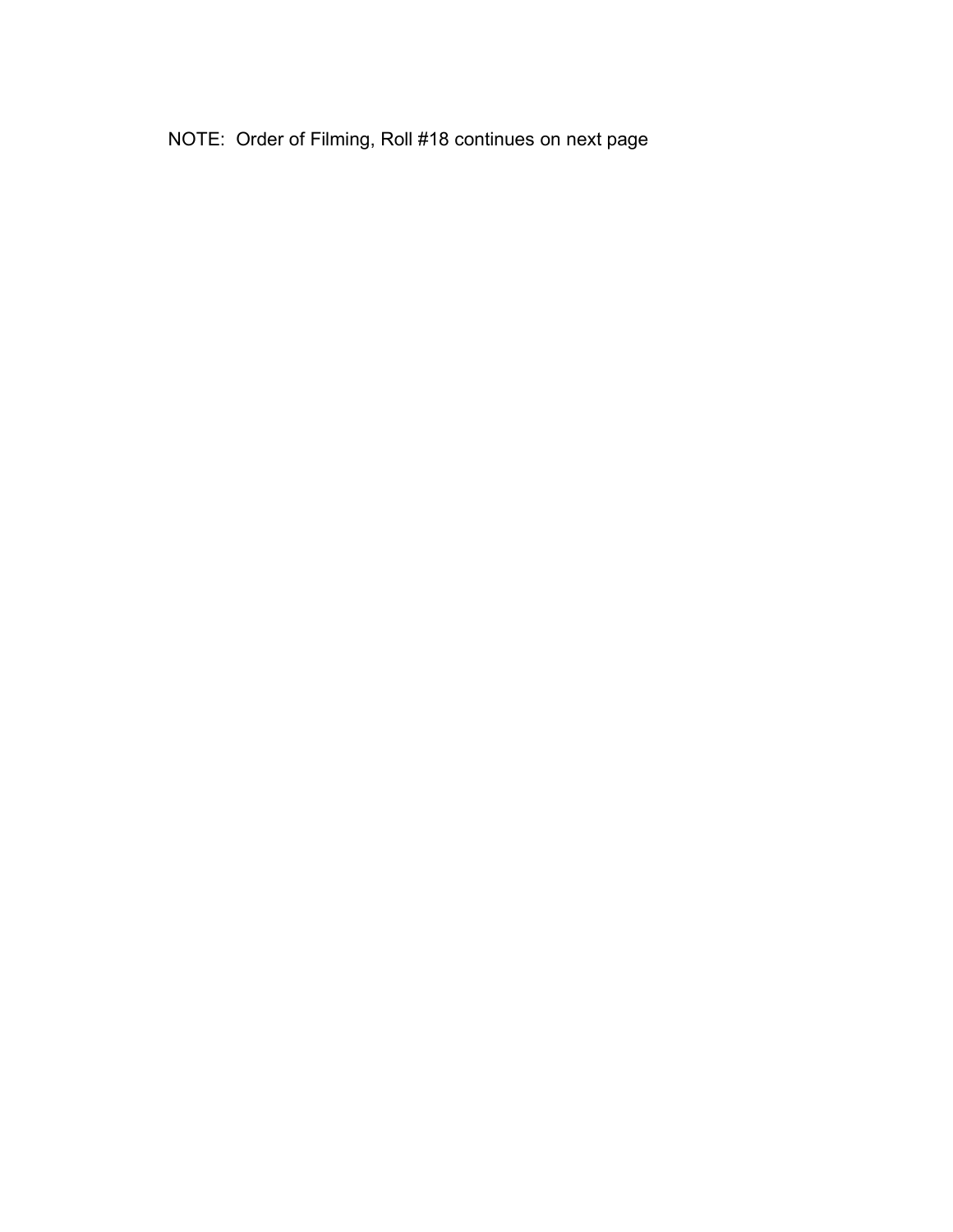| film<br><b>SERIES TWO</b> | <b>SCHOOL CENSUS - MICROFILM RECORD</b><br><b>MP3287</b>                                                                                                                                                                                                                                                                                                                                                                                                                                                                                                                                                                                                                                                                                                                                                                                                                                                                                                                                                                                         |
|---------------------------|--------------------------------------------------------------------------------------------------------------------------------------------------------------------------------------------------------------------------------------------------------------------------------------------------------------------------------------------------------------------------------------------------------------------------------------------------------------------------------------------------------------------------------------------------------------------------------------------------------------------------------------------------------------------------------------------------------------------------------------------------------------------------------------------------------------------------------------------------------------------------------------------------------------------------------------------------------------------------------------------------------------------------------------------------|
| <b>Reel #18</b><br>cont.  | Order of Filming, 1971<br>Consolidated Dist. #I - Frame #836<br>Dist. #27, Liberty - Frame #863<br>(includes Pawnee County residents)<br>Dist. #30, Adams - Frame #872<br>(includes Johnson, Lancaster, and<br>Otoe County residents)<br>Dist. #74, Odell - Frame #894<br>Dist. #164, Virginia/Beatrice - fr. #913<br>(includes Pawnee County residents)<br>Dist. #165 - Frame #917<br>(includes Pawnee County residents)<br>Dist. #166 - Frame #929<br>(includes Johnson County residents)<br>Dist. #160, Lancaster County - Frame #942<br>(for Gage County residents)<br>Dist. #2, Saline County - Frame #953<br>Dist. #69, Pawnee County - Frame #955<br>Dist. #82, Gage County - Frame #960<br>Dist. #300, Jefferson County - Frames 970-972<br>(statistics and corrections)<br>Dist. #103, Jefferson County - Frame #973<br>(includes Jefferson County residents)<br>Dist. #300, Jefferson County - Frame #986<br>(Enumeration of students)<br>Restricted Material - Frame #987<br>Beatrice City Schools, Dist. #15 starts<br>at Frame #998 |
|                           | Order of Filming, 1972:<br>Consolidated Dist. #I - Frame #1066<br>Dist. #27, Liberty - Frame #1089<br>Dist. #30, Adams - Frame #1098<br>(includes Johnson, Otoe and Lancaster<br>County residents)<br>Dist. #74, Odell - Frame #1118<br>Dist. #14, Virginia/Beatrice - Frame #1134<br>(includes Pawnee County residents)<br>Dist. #165 - Frame #1138<br>(includes Pawnee County residents)                                                                                                                                                                                                                                                                                                                                                                                                                                                                                                                                                                                                                                                       |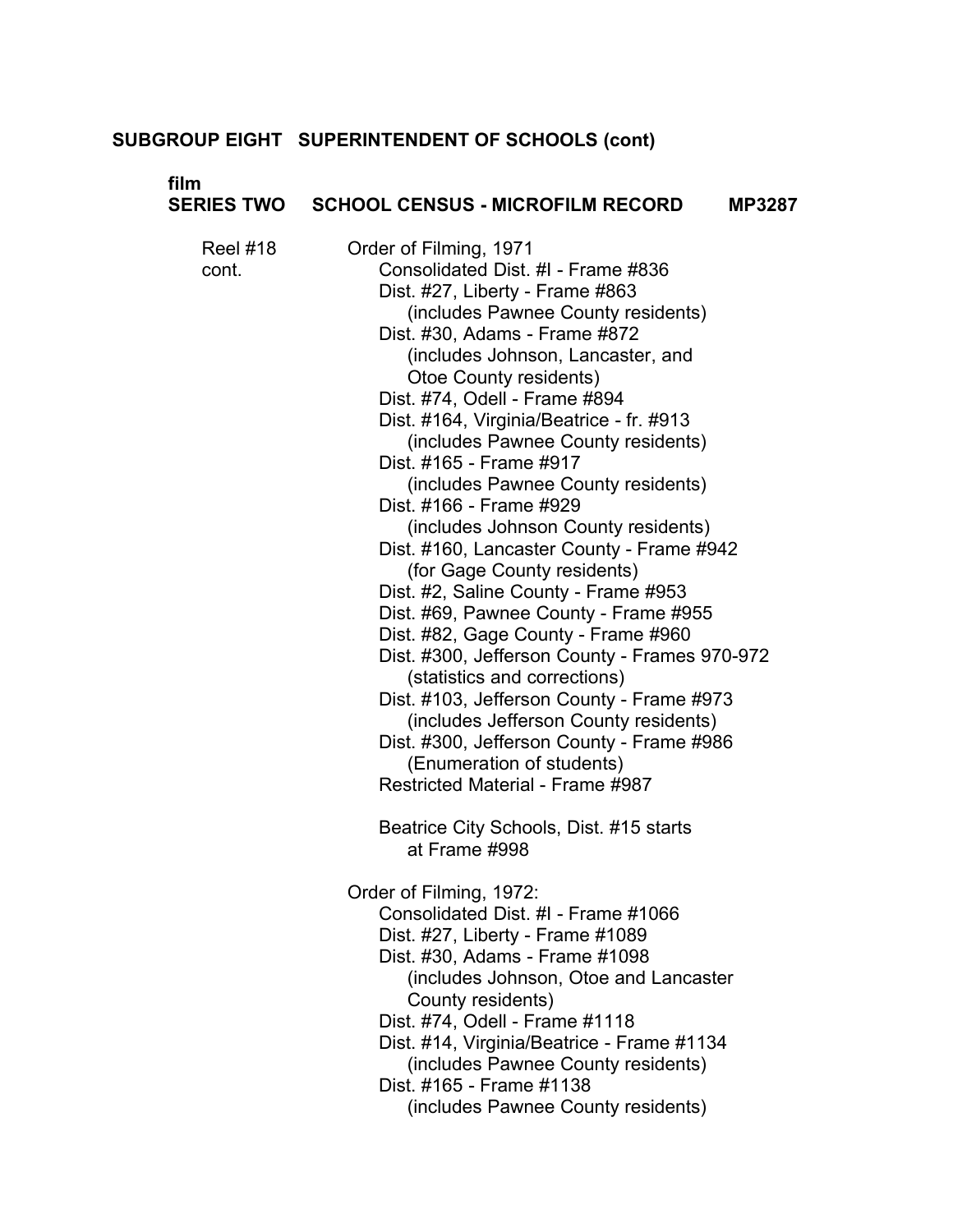Dist. #166 - Frame #1146 (includes Johnson County residents) Dist. #2, Saline Co. - Frame #1156-1157

NOTE: Order of Filming, Roll #18 continues on next page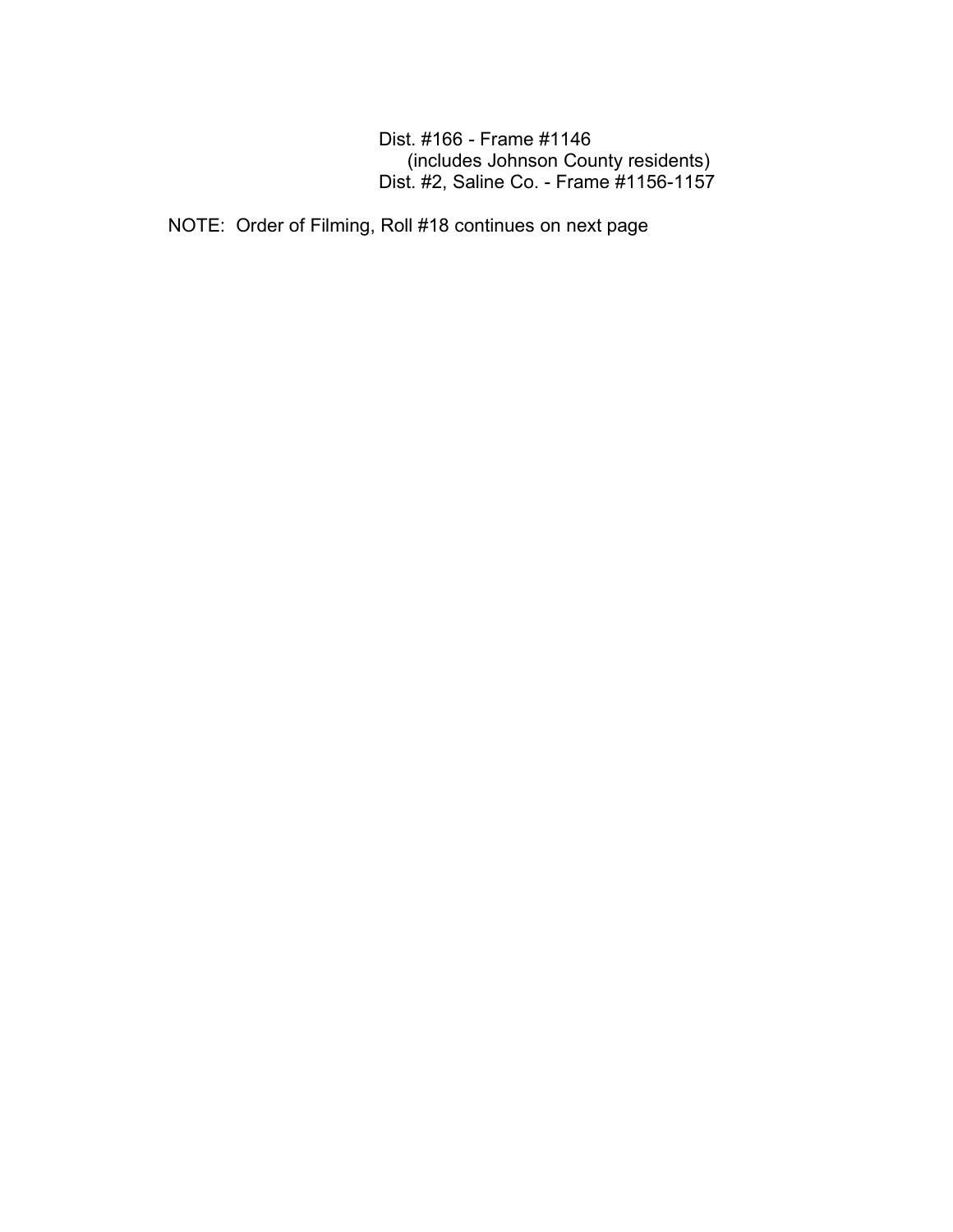# **film**

|                   | SERIES TWO  SCHOOL CENSUS - MICROFILM RECORD<br><b>MP3287</b>                                                                                                                                                                                                                                                                                                                                                                                                                                                                                                                                                                                                                                                             |  |
|-------------------|---------------------------------------------------------------------------------------------------------------------------------------------------------------------------------------------------------------------------------------------------------------------------------------------------------------------------------------------------------------------------------------------------------------------------------------------------------------------------------------------------------------------------------------------------------------------------------------------------------------------------------------------------------------------------------------------------------------------------|--|
| Reel #18<br>cont. | Order of Filming, 1972 cont.<br>Dist. #166, Additions - Frame #1158-1159<br>Dist. #69, Pawnee County - Frame #1160<br>(for Gage County residents)<br>Dist. #82, Gage County - Frame #1161<br>Dist. #103, Jefferson County - Frame #1169<br>(including Jefferson County residents)<br>Dist. #300, Jefferson County - Frame #1186<br>Dist. #160, Lancaster County - Frame #1196<br>(for Gage County residents)<br>Dist. #27, Gage County - Frame #1207<br>(Pawnee County residents only)<br>Dist. #164 - Frame #1208<br>(Pawnee County residents only)<br>Dist. #165 - Frame #1209<br>(Pawnee County residents only)<br>Dist. #166 - Frame #1210<br>(Johnson County residents only)                                         |  |
|                   | Beatrice City Schools, Dist. #15 starts<br>at Frame #1211                                                                                                                                                                                                                                                                                                                                                                                                                                                                                                                                                                                                                                                                 |  |
|                   | Order of Filming, 1973:<br>Consolidated Dist. #I - Frame #1277<br>Dist. #27, Liberty - Frame #1300<br>(including Pawnee County residents)<br>Dist. #30, Adams - Frame #1307<br>(including Johnson, Lancaster and Otoe<br>County residents)<br>Dist. #74, Odell - Frame #1332<br>Dist. #164, Virginia/Beatrice - Frame #1345<br>(including Pawnee County residents)<br>Dist. #165 Consolidated - Frame #1352<br>(including Pawnee County residents)<br>Dist. #166, Filley - Frame #1361<br>(including Johnson County residents)<br>Dist. #69, Pawnee County - Frame #1376<br>(for Gage County residents)<br>Dist. #82, Clatonia - Frame #1378<br>Dist. #160, Lancaster County - Frame #1390<br>(for Gage County residents) |  |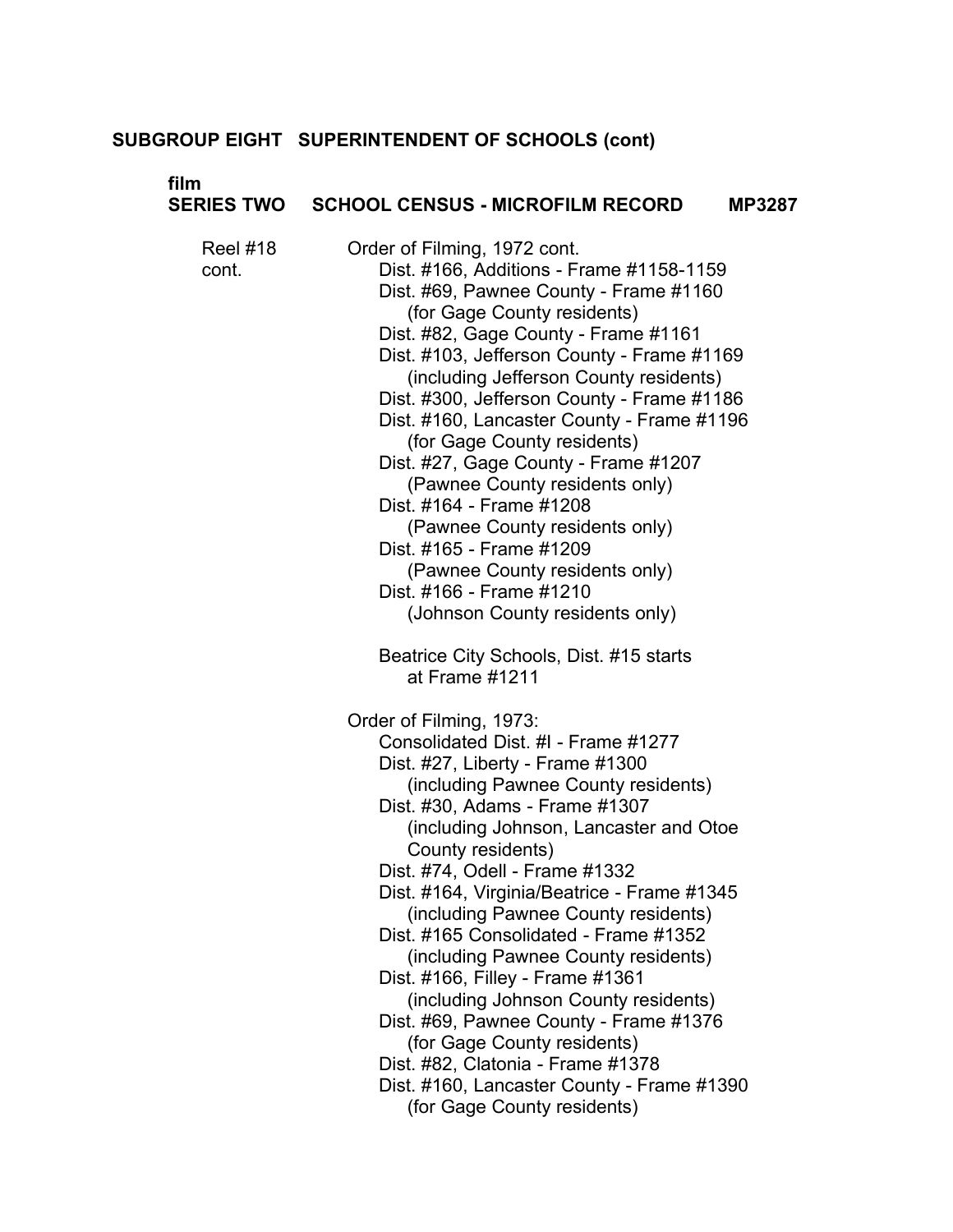Dist. #103, Jefferson County - Frame #1416 (including Jefferson County residents)

NOTE: Order of Filming, Roll #18 continues on next page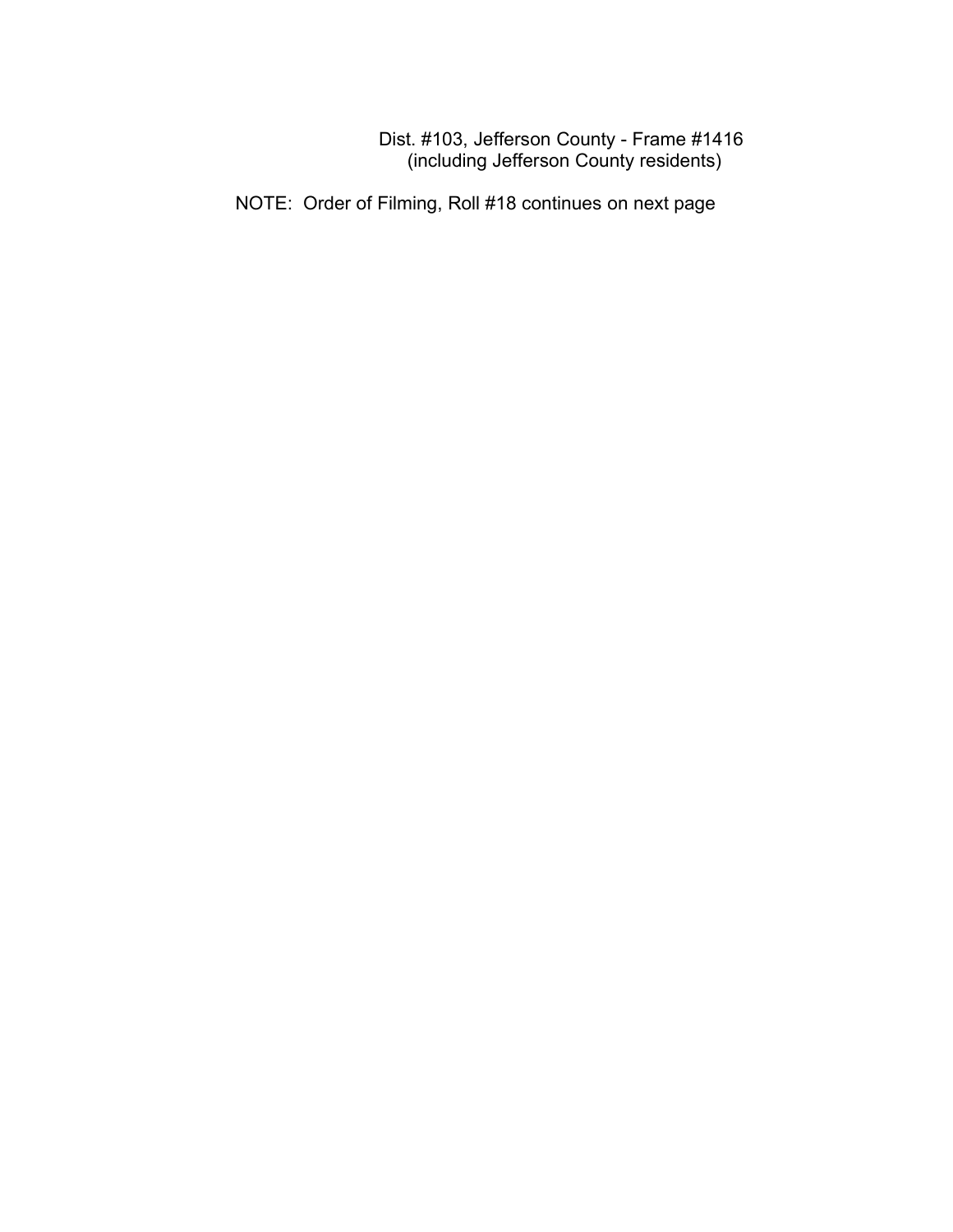# **film**

# **SERIES TWO SCHOOL CENSUS - MICROFILM RECORD MP3287**

NOTE: See notes at start of Series Two.

| <b>Reel #18</b><br>cont.                 | Order of Filming, 1973 cont.:<br>Restricted Material - Frame #1429<br>Dist. #300, Jefferson County - Frame #1430<br>(for Gage County residents)<br>Gage County School Statistics - Fr. #1438-1441                                                                                                                                                                                                                                                                                                                                                                                                                                                                                                                              |
|------------------------------------------|--------------------------------------------------------------------------------------------------------------------------------------------------------------------------------------------------------------------------------------------------------------------------------------------------------------------------------------------------------------------------------------------------------------------------------------------------------------------------------------------------------------------------------------------------------------------------------------------------------------------------------------------------------------------------------------------------------------------------------|
|                                          | Beatrice City Schools, Dist. #15 starts<br>at Frame #1442                                                                                                                                                                                                                                                                                                                                                                                                                                                                                                                                                                                                                                                                      |
|                                          | Order of Filming, 1974:<br>Consolidated Dist. #I - Frame #1503<br>thru Jones, Calvin & Marilyn<br>continued on reel #19.                                                                                                                                                                                                                                                                                                                                                                                                                                                                                                                                                                                                       |
| <b>Reel #19</b><br>1004 shots<br>& pages | School Census, Vol. #110 cont.<br>Consol. Dist. #I, 1974 cont.<br>thru                                                                                                                                                                                                                                                                                                                                                                                                                                                                                                                                                                                                                                                         |
| #18,481                                  | School Census, Vol. #114<br>District #15 (Beatrice), 1978                                                                                                                                                                                                                                                                                                                                                                                                                                                                                                                                                                                                                                                                      |
|                                          | Order of Filming, 1974:<br>Consolidated Dist. #1 - Frame #9<br>(Jones, Clement & Dorothy)<br>Dist. #27, Liberty - Frame #20<br>(including Pawnee Co. residents, fr. #26)<br>Dist. #30, Adams - Frame #27<br>Johnson County residents - Frame #46<br>Lancaster County residents - Frame #47<br>Otoe County residents - Frame #49<br>Dist.#74, Odell - Frame #052<br>Dist. #164, Virginia - Frame #064<br>(including Pawnee Co. residents, fr. #67)<br>Dist. #165 consol. - Frame #068<br>(including Pawnee Co. residents, fr. #76)<br>Dist. #166, Filley - Frame #078<br>(including Johnson Co. residents, fr. #91)<br>Dist. #69, Pawnee County - Frame #092<br>(for Gage County residents)<br>Dist. #82, Clatonia - Frame #095 |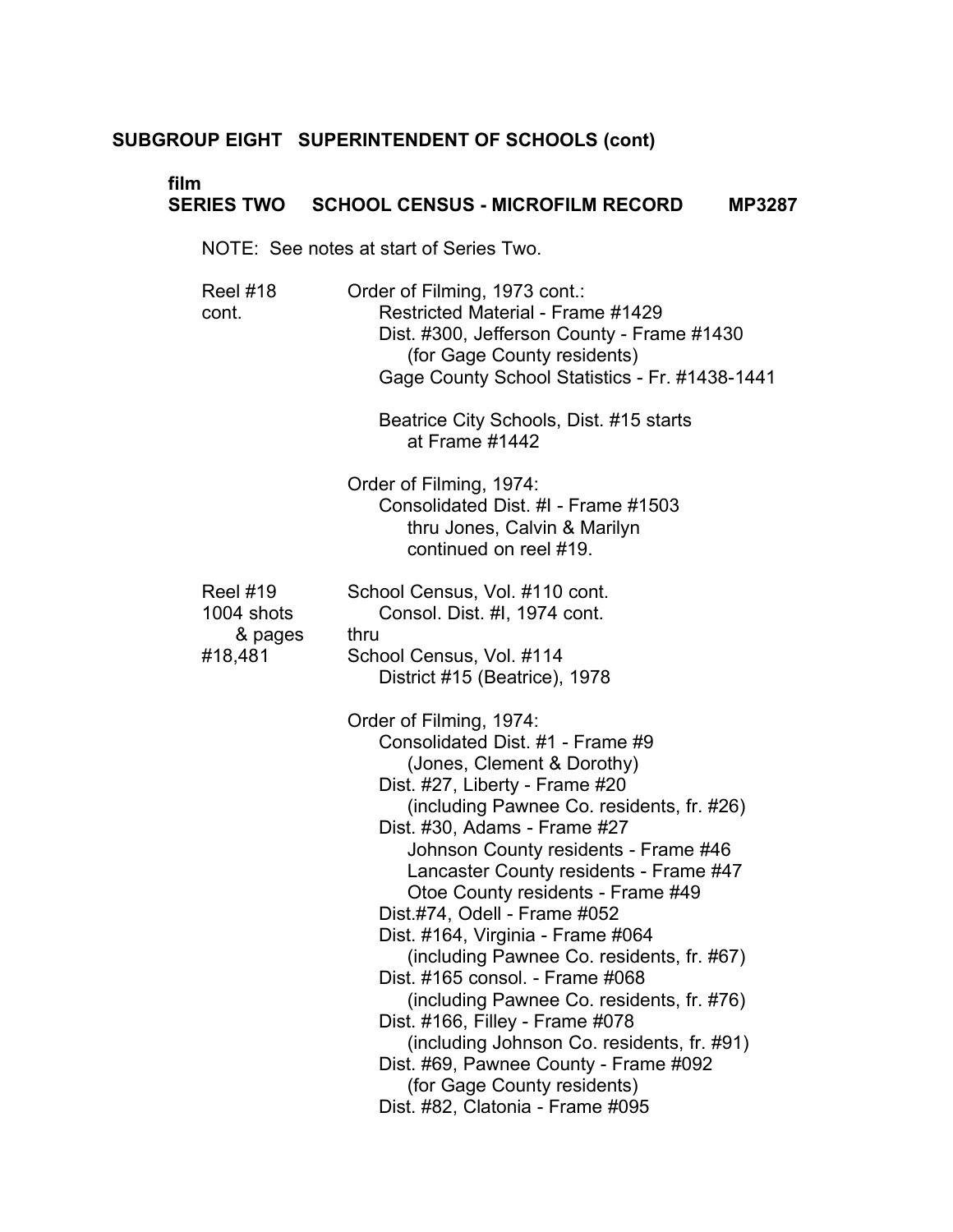## Dist. #160, Lancaster County - Frame #107 (for Gage County residents)

NOTE: Order of filming, Roll #19, continued on next page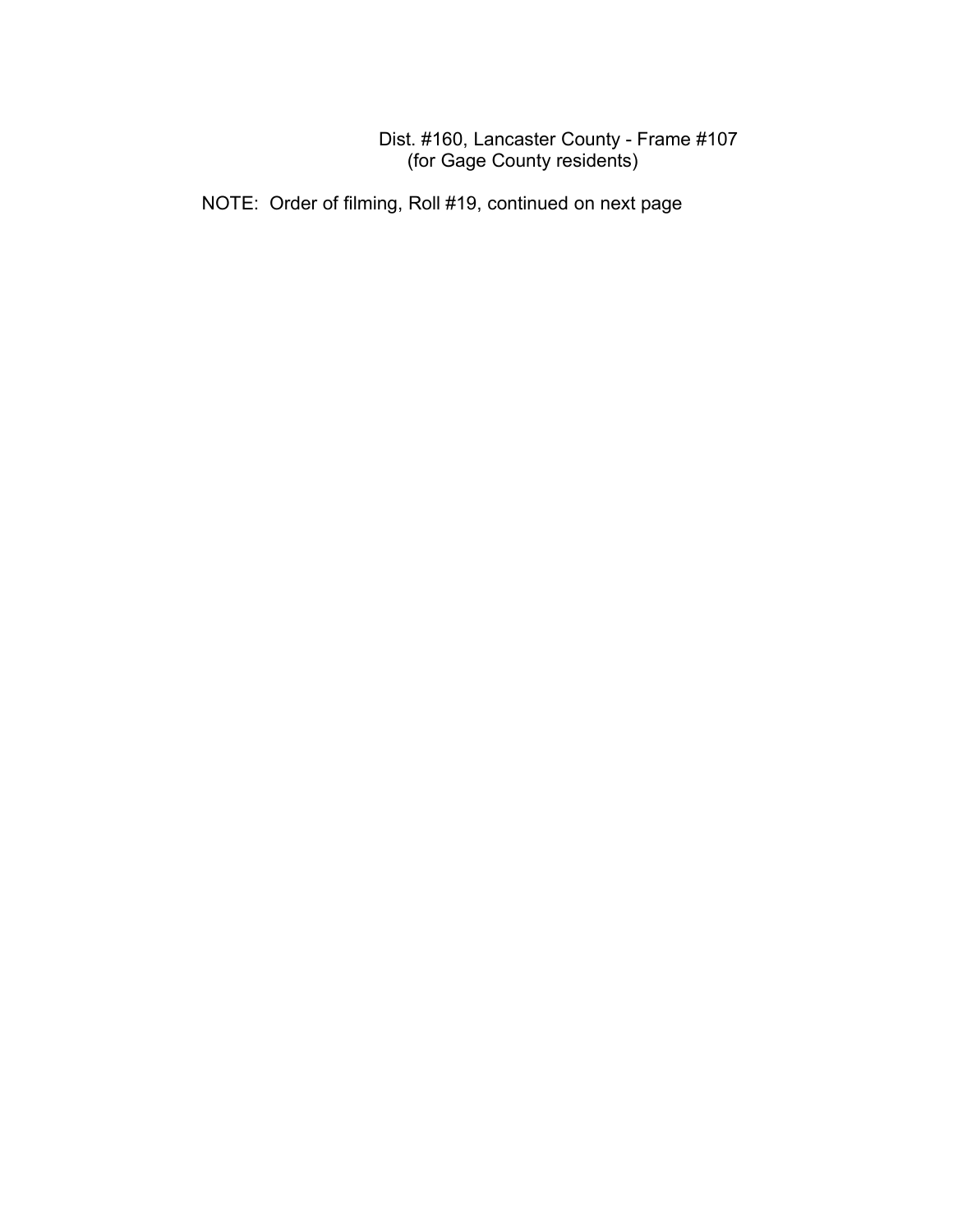# **film**

# **SERIES TWO SCHOOL CENSUS - MICROFILM RECORD MP3287**

NOTE: See notes at start of Series Two

| <b>Reel #19</b><br>cont. | Order of Filming, 1974 cont.:<br>Dist. #300 (Gage Co.) - Frame #124<br>Dist. #103, Jefferson County - Frame #136<br>(including Jefferson Co. residents)<br>Dist. #103, Diller Community Schools<br><b>Frame #147</b>                                                                                                                                                                                                                                                                                                                                                                                                                                                                                                                                                                                                                                                                                                                                   |
|--------------------------|--------------------------------------------------------------------------------------------------------------------------------------------------------------------------------------------------------------------------------------------------------------------------------------------------------------------------------------------------------------------------------------------------------------------------------------------------------------------------------------------------------------------------------------------------------------------------------------------------------------------------------------------------------------------------------------------------------------------------------------------------------------------------------------------------------------------------------------------------------------------------------------------------------------------------------------------------------|
|                          | Beatrice City Schools, Dist. #15 starts<br>at Frame #151                                                                                                                                                                                                                                                                                                                                                                                                                                                                                                                                                                                                                                                                                                                                                                                                                                                                                               |
|                          | Order of Filming, 1975:<br>Consolidated Dist. #I - Frame #210<br>Dist. #27, Liberty - Frame #234<br>(incl. Pawnee County residents, fr. #241)<br>Dist. #30, Adams - Frame #241<br>Otoe County residents - Frame #262<br>Johnson County residents - Frame #263<br>Lancaster County residents - Frame #264<br>Dist. #74, Odell - Frame #266<br>Dist. #164, Virginia - Frame #277<br>(incl. Pawnee County residents - fr. #281)<br>Dist. #165 consolidated - Frame #283<br>(incl. Pawnee County residents - fr. #290)<br>Dist. #166, Filley - Frame #292<br>(incl. Johnson Co. residents - fr. #315)<br>Dist. #69, Pawnee County - Frame #316<br>Dist. #103, Jefferson County - Frame #318<br>(Summary only, no student census)<br>Dist. #82, Clatonia - Frame #320<br>Dist. #300, Jefferson County - Frame #332<br>(for Gage County residents)<br>Dist. #160, Lancaster County - Frame #343<br>Beatrice City Schools, Dist. #15, starts<br>at Frame #369 |
|                          | Order of Filming, 1976:                                                                                                                                                                                                                                                                                                                                                                                                                                                                                                                                                                                                                                                                                                                                                                                                                                                                                                                                |

Consolidated Dist. #I - Frame #427 Dist. #27, Liberty - Frame #454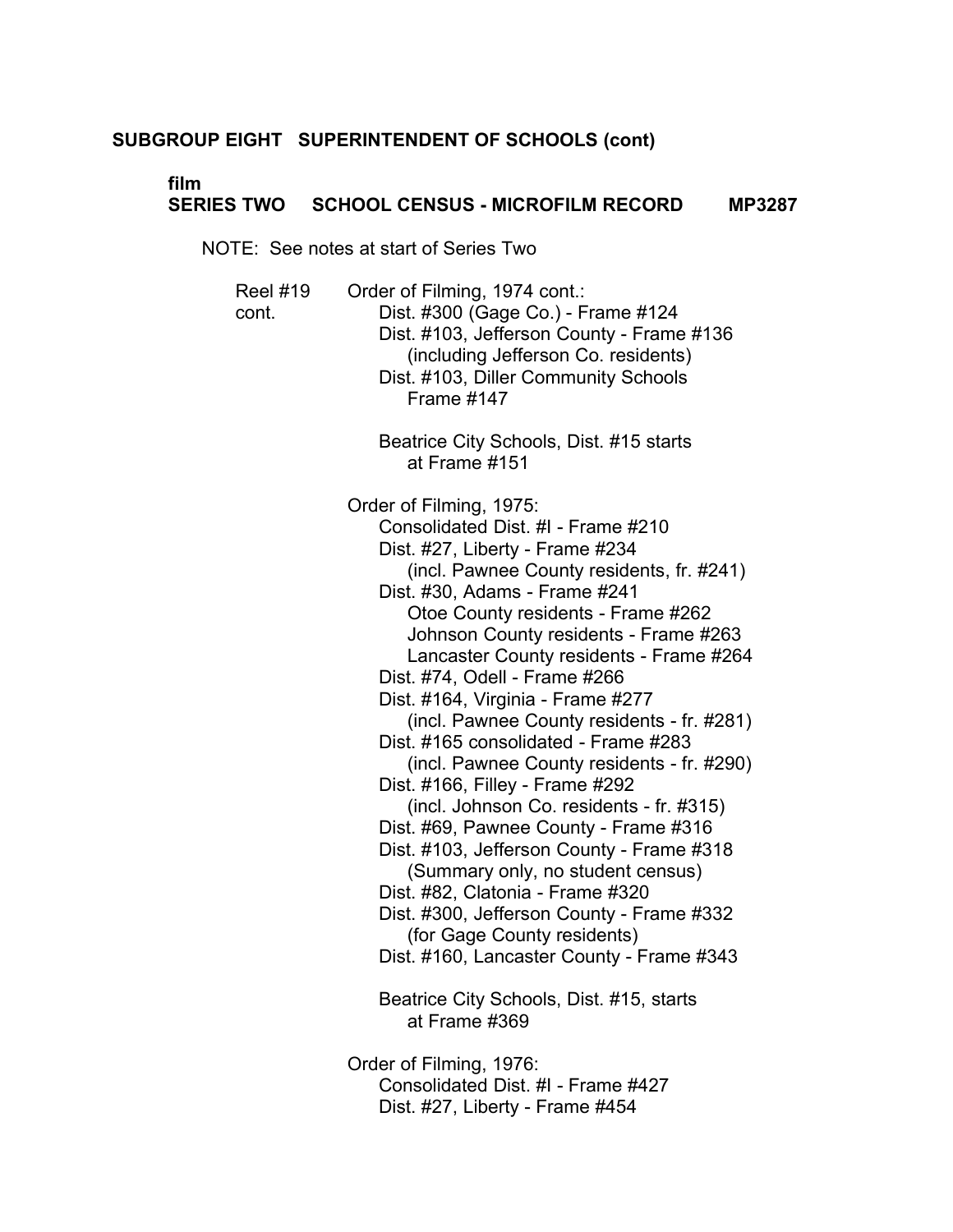(incl. Pawnee Co. residents - fr. #459) Dist. #30, Adams - Frame #461 (incl. Johnson Co. residents - fr. #480)

NOTE: Order of filming, Roll #19, continues on next page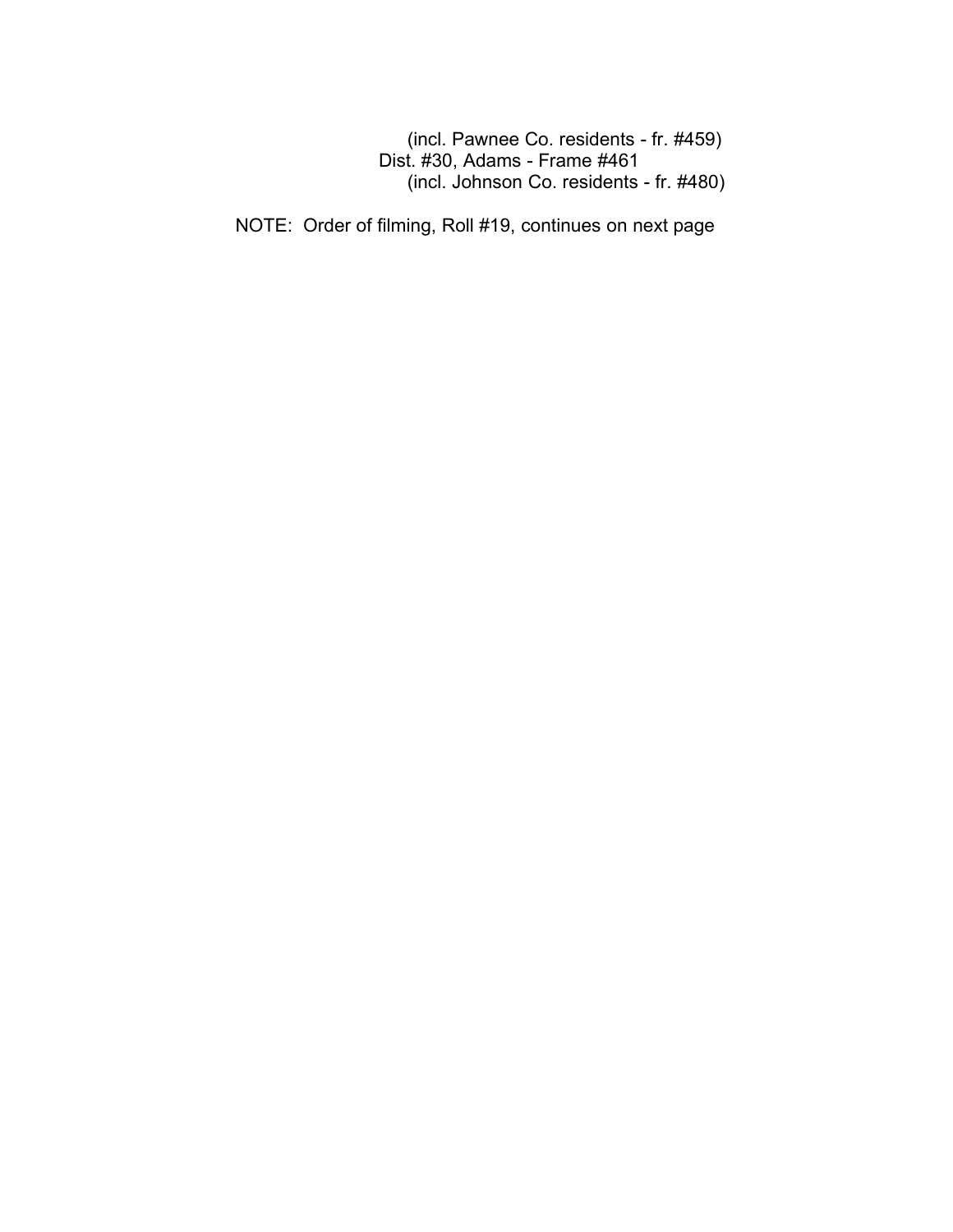# **film**

# **SERIES TWO SCHOOL CENSUS - MICROFILM RECORD MP3287**

NOTE: See notes at start of Series Two

Reel #19 Order of Filming, 1976 cont.: cont. Dist. #74, Odell - Frame #482 Dist. #164, Virginia - Frame #497 (incl. Pawnee Co. residents - fr. #502) Dist. #165 Consolidated - Frame #503 (incl. Pawnee Co. residents - fr. #511) Dist. #166, Filley - Frame #512 (incl. Johnson Co. residents - fr. #528) Dist. #69, Pawnee County - Frame #530 (for Gage County residents) Dist. #82, Clatonia - Frame #532 Dist. #103, Jefferson County - Frame #545 (for Gage County residents) Dist. #160, Lancaster County - Frame #548 (for Gage County residents) Dist. #300, Jefferson County - Frame #563 (for Gage County residents) Beatrice City Schools, Dist. #15, starts at Frame #568 Order of Filming, 1977: Consolidated Dist. #I - Frame #626 Dist. #27, Liberty - Frame #652 (Incl. Pawnee Co. residents - fr. #657) Dist. #30, Adams - Frame #659 (Incl. Johnson Co. residents - fr. #677) Dist. #74, Odell - Frame #678 Dist. #164, Virginia - Frame #695 (incl. Pawnee Co. residents - fr. #698) Dist. #165 Consolidated - Frame #699 (incl. Pawnee Co. residents - fr. #707) Dist. #166, Filley - Frame #709 (incl. Johnson Co. residents - fr. #725) Dist. #82, Clatonia - Frame #726 Dist. #69, Pawnee County - Frame #738 (for Gage County residents) Dist. #160, Lancaster County - Frame #741 (Summary only, no student enumeration)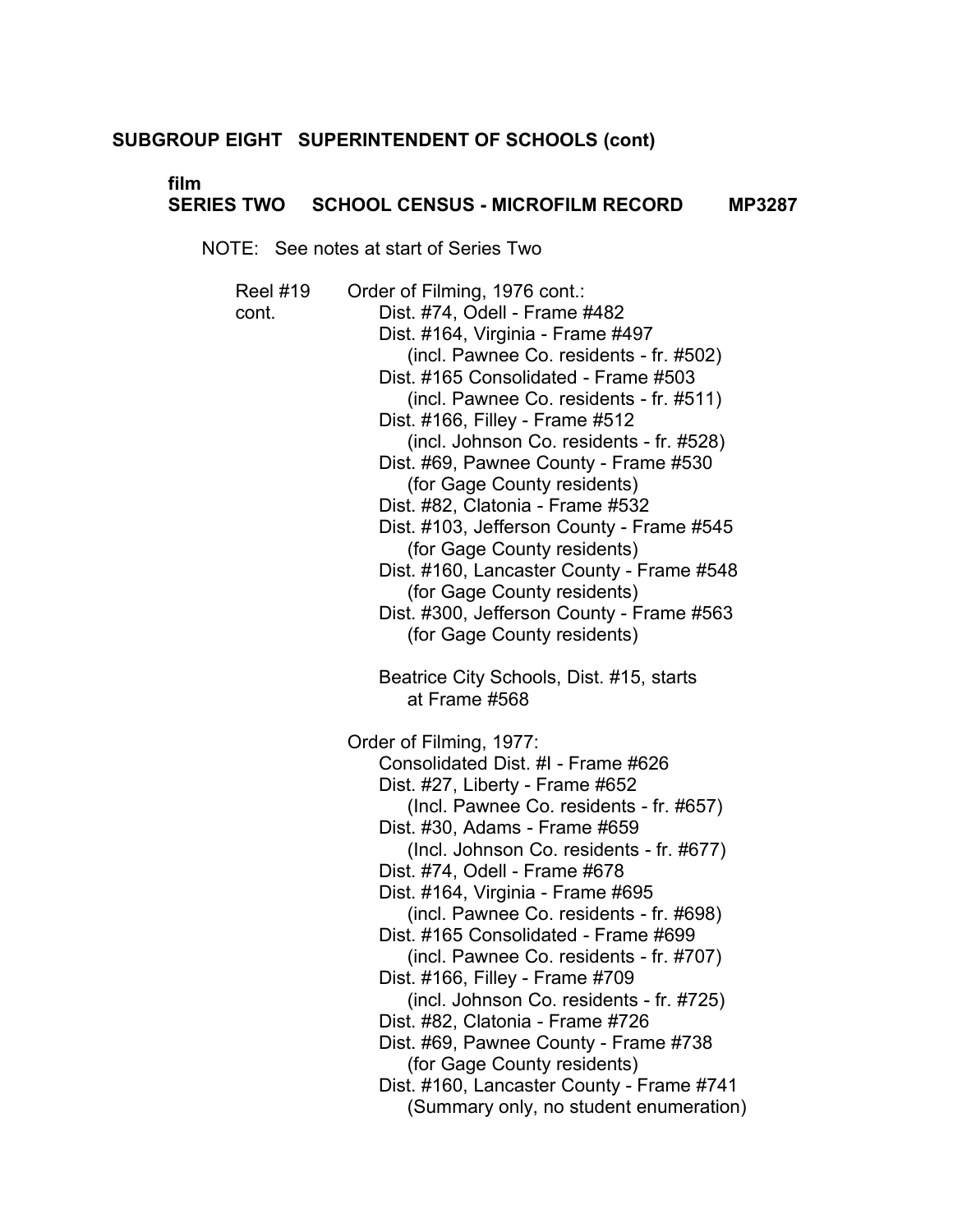# Dist. #103 (Gage) - Frame #744

NOTE: Order of Filming, Roll #19, continues on next page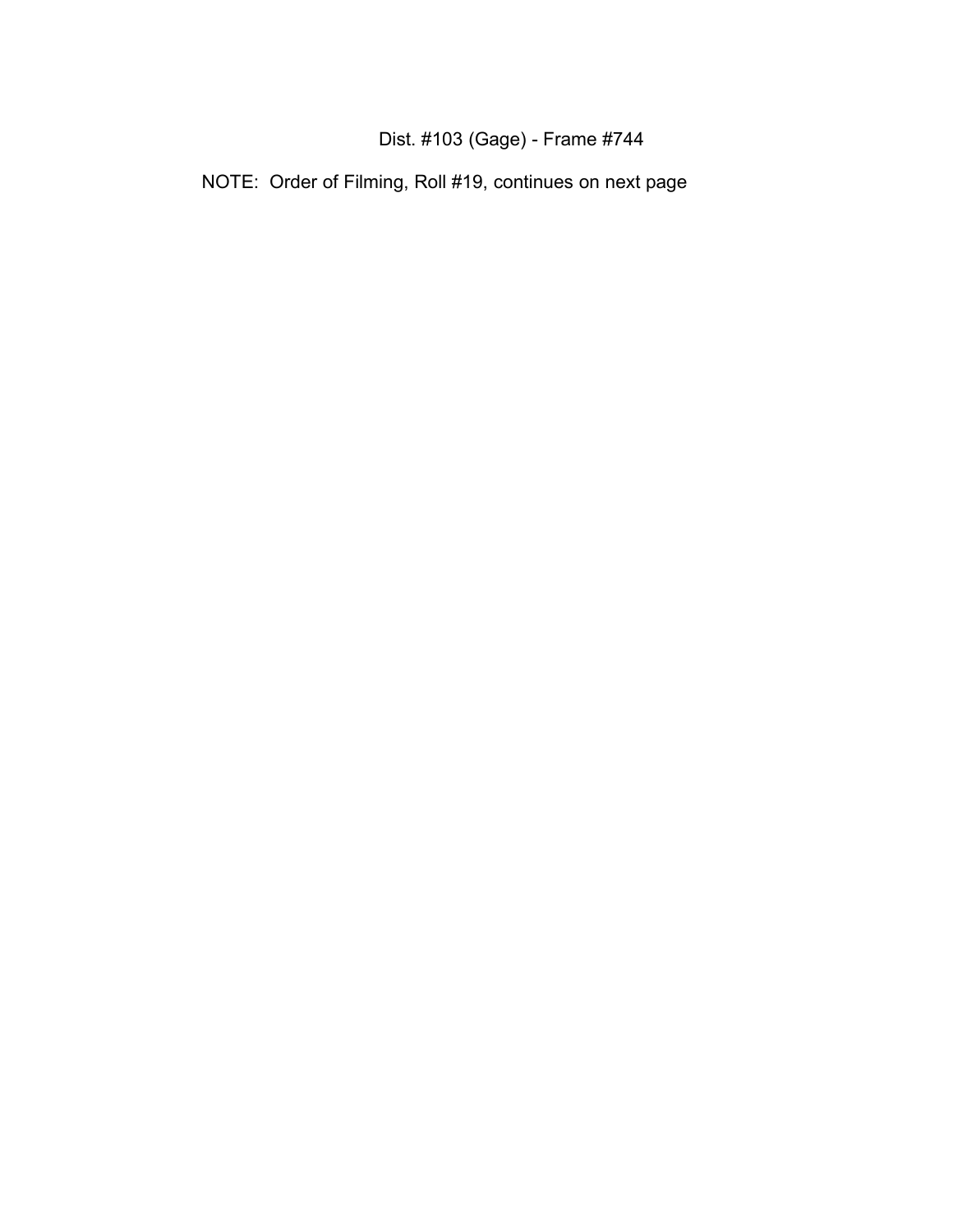# **film**

# **SERIES TWO SCHOOL CENSUS - MICROFILM RECORD MP3287**

NOTE: See notes at start of Series Two

| <b>Reel #19</b><br>cont. | Order of Filming, 1977 cont.:<br>Frames #746-748 contained confidential<br>material and were spliced from the reel.<br>Dist. #300, Jefferson County - Frame #749                                                                                                                                                                                                                                                                                                                                                                                                                                                                                                                                                                      |
|--------------------------|---------------------------------------------------------------------------------------------------------------------------------------------------------------------------------------------------------------------------------------------------------------------------------------------------------------------------------------------------------------------------------------------------------------------------------------------------------------------------------------------------------------------------------------------------------------------------------------------------------------------------------------------------------------------------------------------------------------------------------------|
|                          | Beatrice City Schools, Dist. #15, starts<br>at Frame #756                                                                                                                                                                                                                                                                                                                                                                                                                                                                                                                                                                                                                                                                             |
|                          | Order of Filming, 1978:<br>Gage County census statistics - Fr. #813-817<br>Consolidated Dist. #I - Frame #818<br>Dist. #27, Liberty - Frame #844<br>(incl. Pawnee Co. residents - fr. #848)<br>Dist. #30, Adams - Frame #849<br>(incl. Johnson Co. residents - fr. #866-867)<br>Dist. #74, Odell - Frame #869<br>Dist. #164, Virginia - Frame #885<br>Dist. #165 consolidated - Frame #889<br>(incl. Pawnee County residents - fr. #898)<br>Dist. #166, Filley - Frame #899<br>(incl. Johnson Co. residents - fr. #917)<br>Dist. #300, Jefferson County - Frame #918<br>(for Gage County residents)<br>Dist. #82, Clatonia - Frame #929<br>NOTE: Print may be difficult to copy<br>and read.<br>Dist. #69, Pawnee County - Frame #942 |
|                          | (for Gage County residents)<br>Dist. #103 (Gage) - Frame #944<br>Dist. #160, Lancaster County - Frame #946<br>(Summary only, no student enumeration)                                                                                                                                                                                                                                                                                                                                                                                                                                                                                                                                                                                  |
|                          | Beatrice City Schools, Dist. #15, starts<br>at Frame #947                                                                                                                                                                                                                                                                                                                                                                                                                                                                                                                                                                                                                                                                             |
| $1 \cap T$               | $\mathbf{u}$ cuts in the cuts of $\mathbf{u}$                                                                                                                                                                                                                                                                                                                                                                                                                                                                                                                                                                                                                                                                                         |

NOTE: For the following microfilm of the Beatrice City School Census Cards, the cards are dated 1920-1975 and not 1924-1970 as targeted on the film.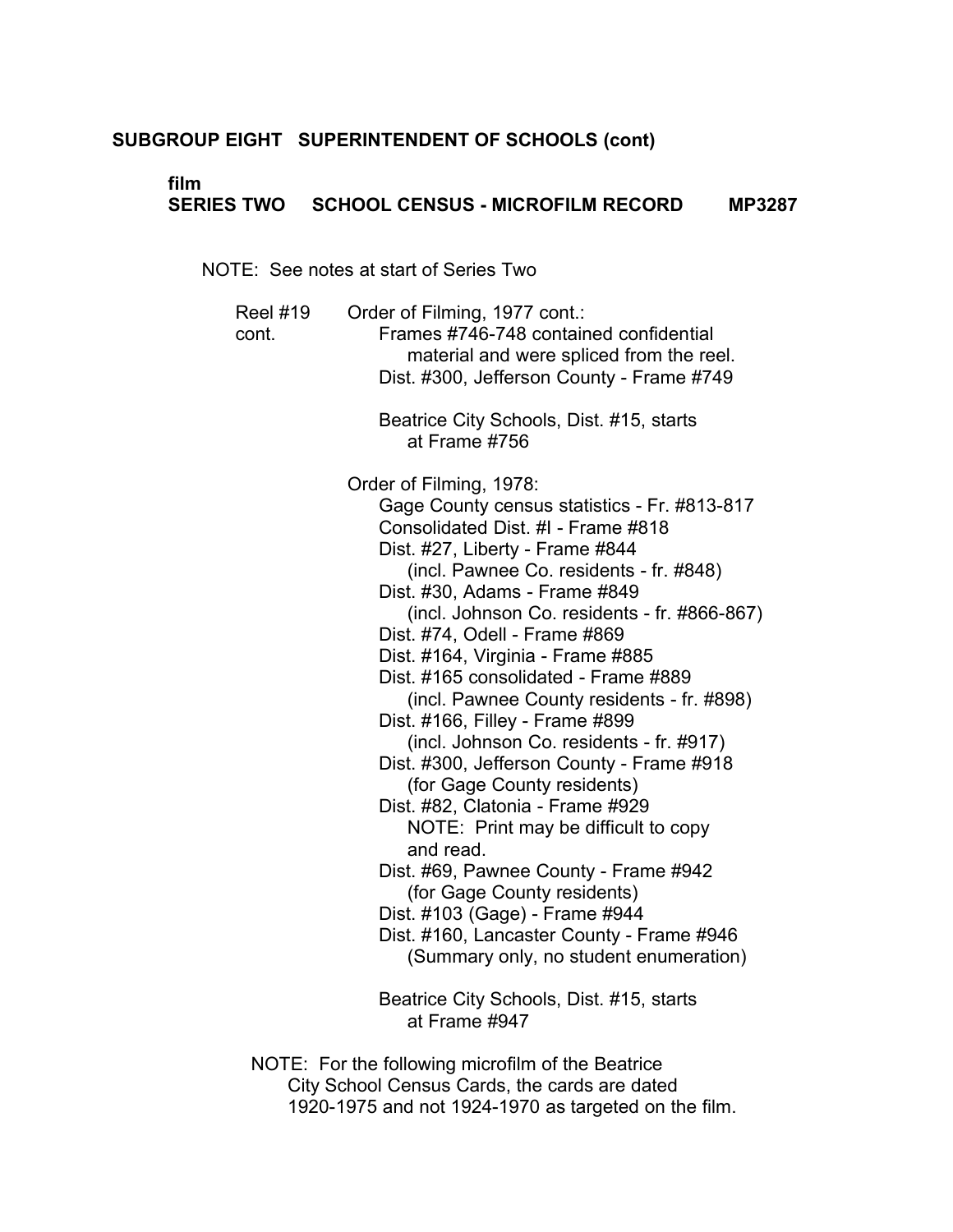| <b>Reel #20</b> | Beatrice, Dist. #15, Census Cards, 1920-1975            |
|-----------------|---------------------------------------------------------|
| MP3286          | Abbott, Donald (1922-1925)                              |
| 16mm            | thru                                                    |
|                 | Diazo Neg. Beatrice, Dist. #15, Census Cards, 1920-1975 |
| #24,541         | Blair, Leonard (1960)                                   |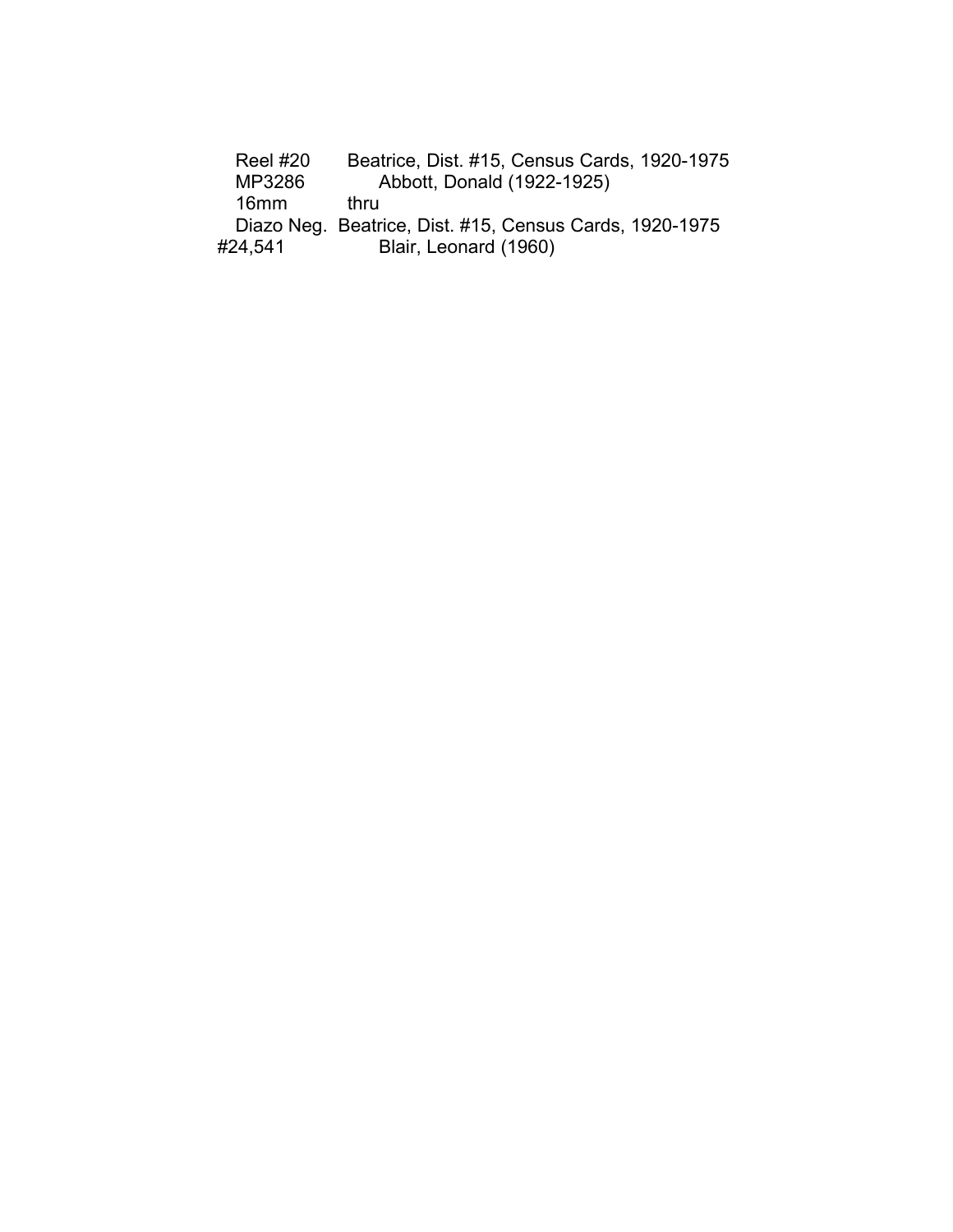| film                                          | SERIES TWO  SCHOOL CENSUS - MICROFILM RECORD<br><b>MP3287</b>                               |  |
|-----------------------------------------------|---------------------------------------------------------------------------------------------|--|
| <b>Reel #21</b><br>MP3286<br>16 <sub>mm</sub> | Beatrice, Dist. #15, Census Cards, 1920-1975<br>Blake, William Dale (1968)<br>thru          |  |
| Diazo Neg.<br>#24,542                         | Beatrice, Dist. #15, Census Cards, 1920-1975<br>Clancy, Vivian (1956-1959)                  |  |
| Reel #22<br>MP3286<br>16 <sub>mm</sub>        | Beatrice, Dist. #15, Census Cards, 1920-1975<br>Clapper, Bradley (1967)<br>thru             |  |
| Diazo Neg.<br>#24,543                         | Beatrice, Dist. #15, Census Cards, 1920-1975<br>Children of W. J. Day (1921)                |  |
| Reel #23<br>MP3286<br>16 <sub>mm</sub>        | Beatrice, Dist. #15, Census Cards, 1920-1975<br>Deadman, James David (1961)<br>thru         |  |
| Diazo Neg.<br>#24,544                         | Beatrice, Dist. #15, Census Cards, 1920-1975<br>Gay, Michael John (1967)                    |  |
| Reel #24<br>MP3286<br>16 <sub>mm</sub>        | Beatrice, Dist. #15, Census Cards, 1920-1975<br>Gearhart, Cheri Comille (1953-1964)<br>thru |  |
| Diazo Neg.<br>#24,545                         | Beatrice, Dist. #15, Census Cards, 1920-1975<br>Hitzeman, Earnestine (n.d.) b. 10/14/1921   |  |
| <b>Reel #25</b><br>MP3286<br>16 <sub>mm</sub> | Beatrice, Dist. #15, Census Cards, 1920-1975<br>Hoadley, Charles (1952)<br>thru             |  |
| Diazo Neg.<br>#24,546                         | Beatrice, Dist. #15, Census Cards, 1920-1975<br>Koenig, Timothy (1961-1967)                 |  |
| Reel #26<br>MP3286<br>16 <sub>mm</sub>        | Beatrice, Dist. #15, Census Cards, 1920-1975<br>Kohler, Bernice (1956)<br>thru              |  |
| Diazo Neg.<br>#24,547                         | Beatrice, Dist. #15, Census Cards, 1920-1975<br>Mbah, Godfrey (1968) - Foreign Exchange     |  |
| <b>Reel #27</b><br>MP3286<br>16 <sub>mm</sub> | Beatrice, Dist. #15, Census Cards, 1920-1975<br>McAdams, Charlotte Faye (1953-1967)<br>thru |  |
| Diazo Neg.<br>#24,548                         | Beatrice, Dist. #15, Census Cards, 1920-1975<br>Norton, Sharon Lee (1971)                   |  |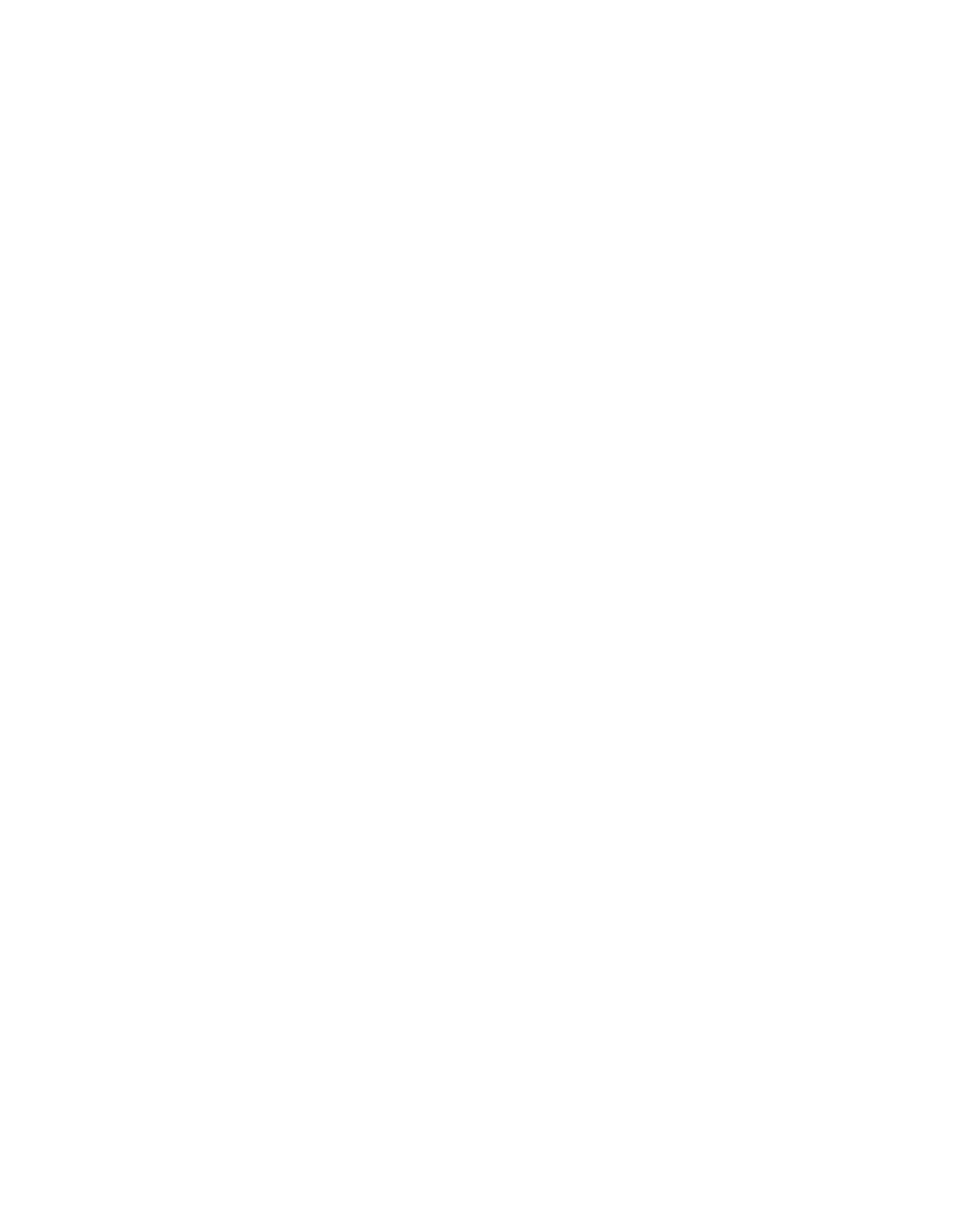| film              | <b>SCHOOL CENSUS - MICROFILM RECORD</b>      |
|-------------------|----------------------------------------------|
| <b>SERIES TWO</b> | <b>MP3287</b>                                |
| <b>Reel #28</b>   | Beatrice, Dist. #15, Census Cards, 1920-1975 |
| MP3286            | Norwood, Jeff Irl (1971)                     |
| 16 <sub>mm</sub>  | thru                                         |
| Diazo Neg.        | Beatrice, Dist. #15, Census Cards, 1920-1975 |
| #24,549           | Children of John Ritterbush (1924)           |
| <b>Reel #29</b>   | Beatrice, Dist. #15, Census Cards, 1920-1975 |
| MP3286            | Roach, Bill (1959-1967)                      |
| 16 <sub>mm</sub>  | thru                                         |
| Diazo Neg.        | Beatrice, Dist. #15, Census Cards, 1920-1975 |
| #24,550           | Spencer, Wade (1967)                         |
| <b>Reel #30</b>   | Beatrice, Dist. #15, Census Cards, 1920-1975 |
| MP3286            | Speth, Dallas (1943-1945)                    |
| 16 <sub>mm</sub>  | thru                                         |
| Diazo Neg.        | Beatrice, Dist. #15, Census Cards, 1920-1975 |
| #24,551           | Wasson, Victoria Sue (1972)                  |
| <b>Reel #31</b>   | Beatrice, Dist. #15, Census Cards, 1920-1975 |
| MP3286            | Watterfallen, James Ross (1963)              |
| 16 <sub>mm</sub>  | thru                                         |
| Diazo Neg.        | Beatrice, Dist. #15, Census Cards, 1920-1975 |
| #24,552           | Zwonitzer, Lenora (n.d.), b.10/17/1909       |

# **SUBGROUP NINE SCHOOL DISTRICT RECORDS, 1869-1954**

NOTE: Records marked with red dots may be confidential in nature and therefore is restricted. See reference staff for assistance and research of these volumes.

# Box 1 **SERIES ONE DISTRICT #15, 1896**

f.1 District #15, Beatrice, School Census, 1896

# Box 2 � **SERIES TWO DISTRICT #17, 1944-1948**

- f.2 District #17, School Census, 1948
- f.3 District #17, Director's Record, 1944-1948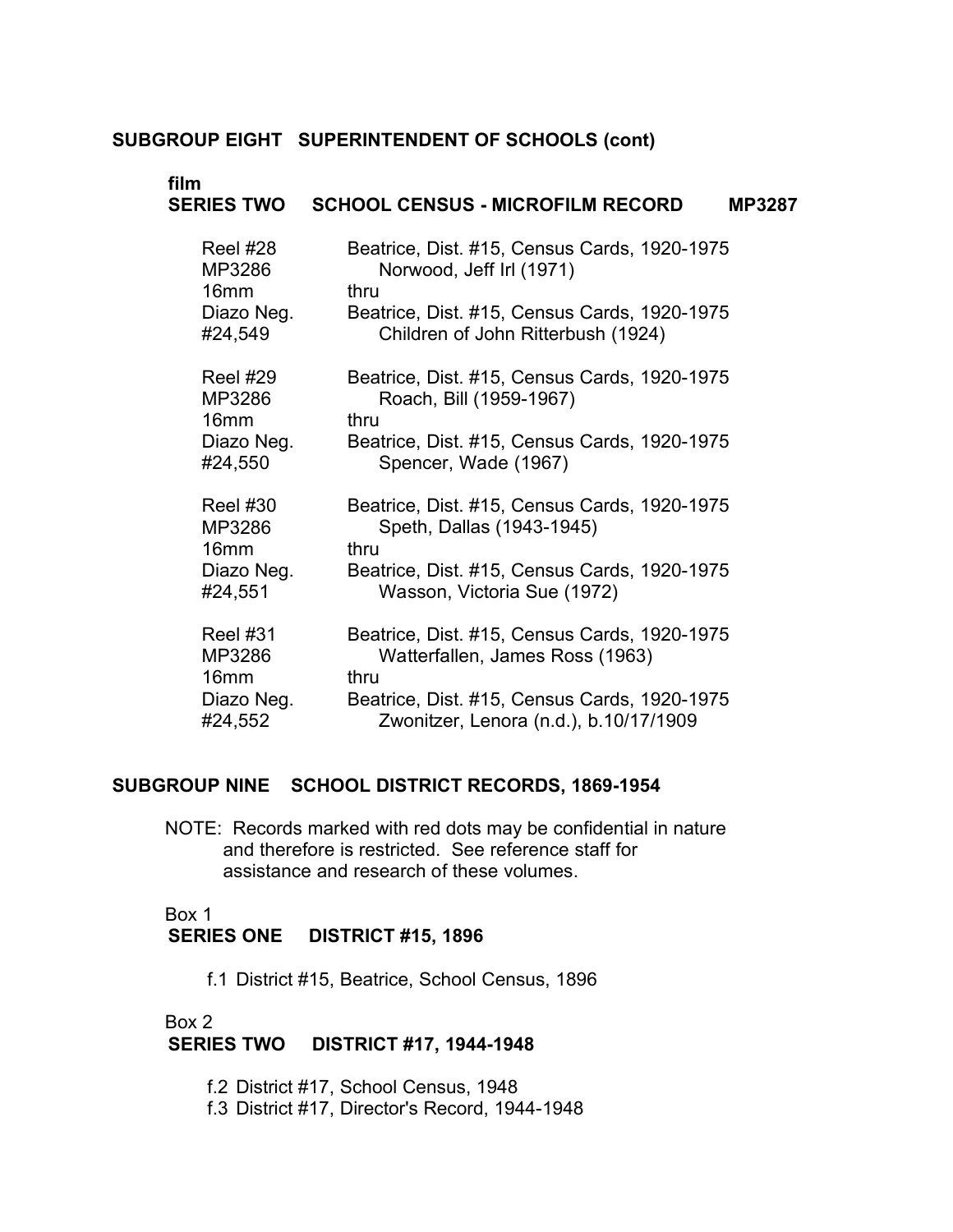includes Annual Reports, Minutes, Fiscal records

# **SERIES THREE DISTRICT #25, 1869-1917**

f.4 District #25, Minutes, 1869 - June 1917 (1 vol)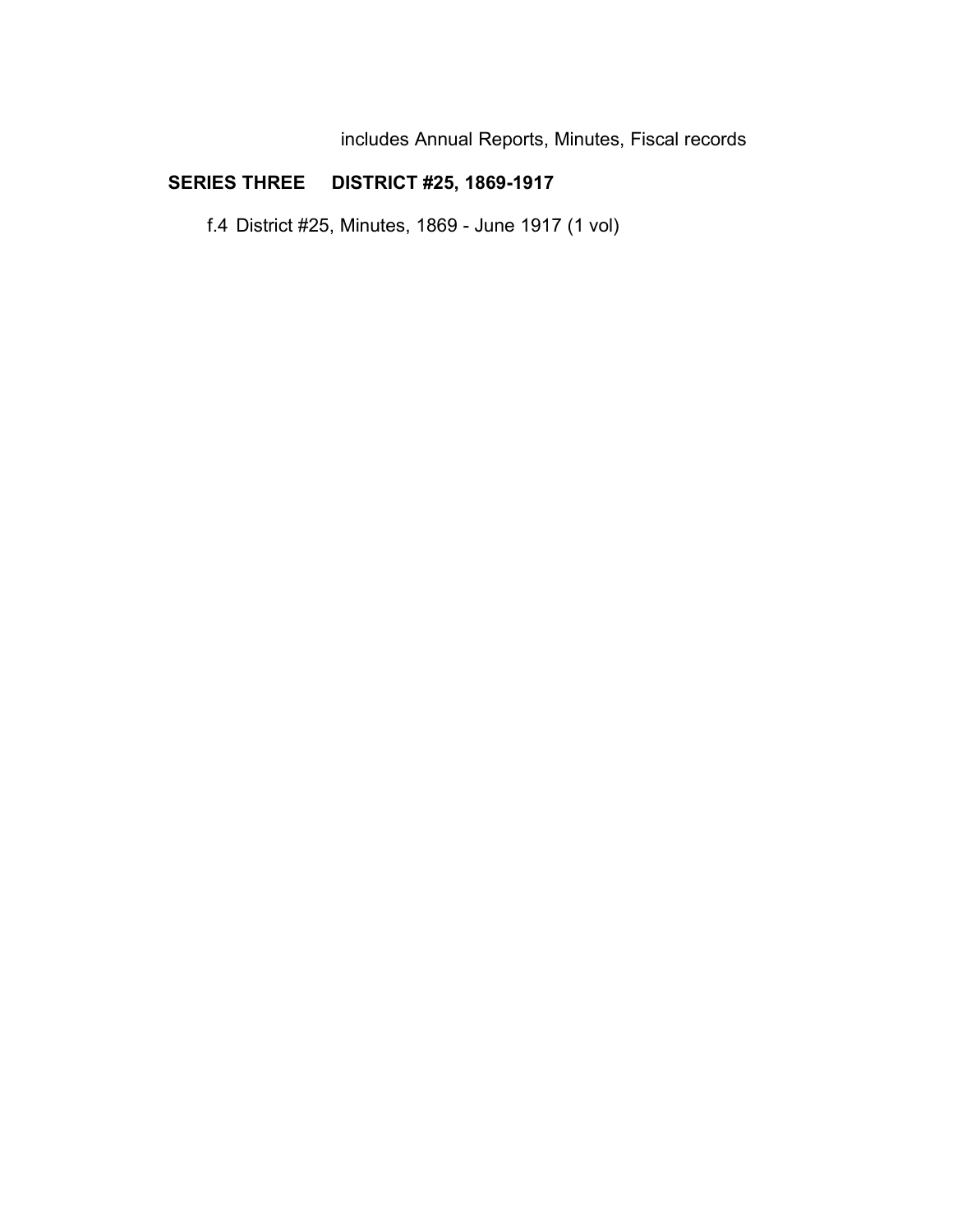# **SUBGROUP NINE SCHOOL DISTRICT RECORDS, 1869-1966**

# B.02 (cont)

**SERIES FOUR DISTRICT #31, 1877** 

f.5 District #31, Grade School Register for Daily & Term Records, 1877

## **SERIES FIVE DISTRICT #86, 1899-1922**

f.6 District #86:

Daily & Class Register, 1917-1922 Class Record, 1899-1909 Daily Register of Attendance, 1908-1916

## **SERIES SIX DISTRICT #88, 1932-1954**

f.6 District #88:

|     | Director's Record, 1943-1948 (1 vol)           |
|-----|------------------------------------------------|
|     | Moderator's Record, 1945-1950 (fiscal), 1 vol. |
|     | Treasurer's Record, 1952-1954                  |
| f 7 | Attendance & Class Register, 1932 - May 1936   |

## **SERIES SEVEN DISTRICT #134, 1946-1950**

f.8 District #134: Attendance & Class Register, 1946-1950

## **SERIES EIGHT DISTRICT #142, 1935-1954**

f.9 District #142:

Director's Record, 1941-1946 Secretary's Record, 1951-1954 Attendance & Class Register, 1935-1939

Box 3

## **SERIES NINE UNIDENTIFIED, 1915-1921**

f.1 District Unknown:

Register, 1915-1921 (Leona Richardson & Mary Novotny, Teachers; Frank J. Hubka of Elm Center, Director. Ms. Richardson later taught in consolidated District #166, Filley.)

## **SERIES TEN DISTRICT #101, 1944-1966**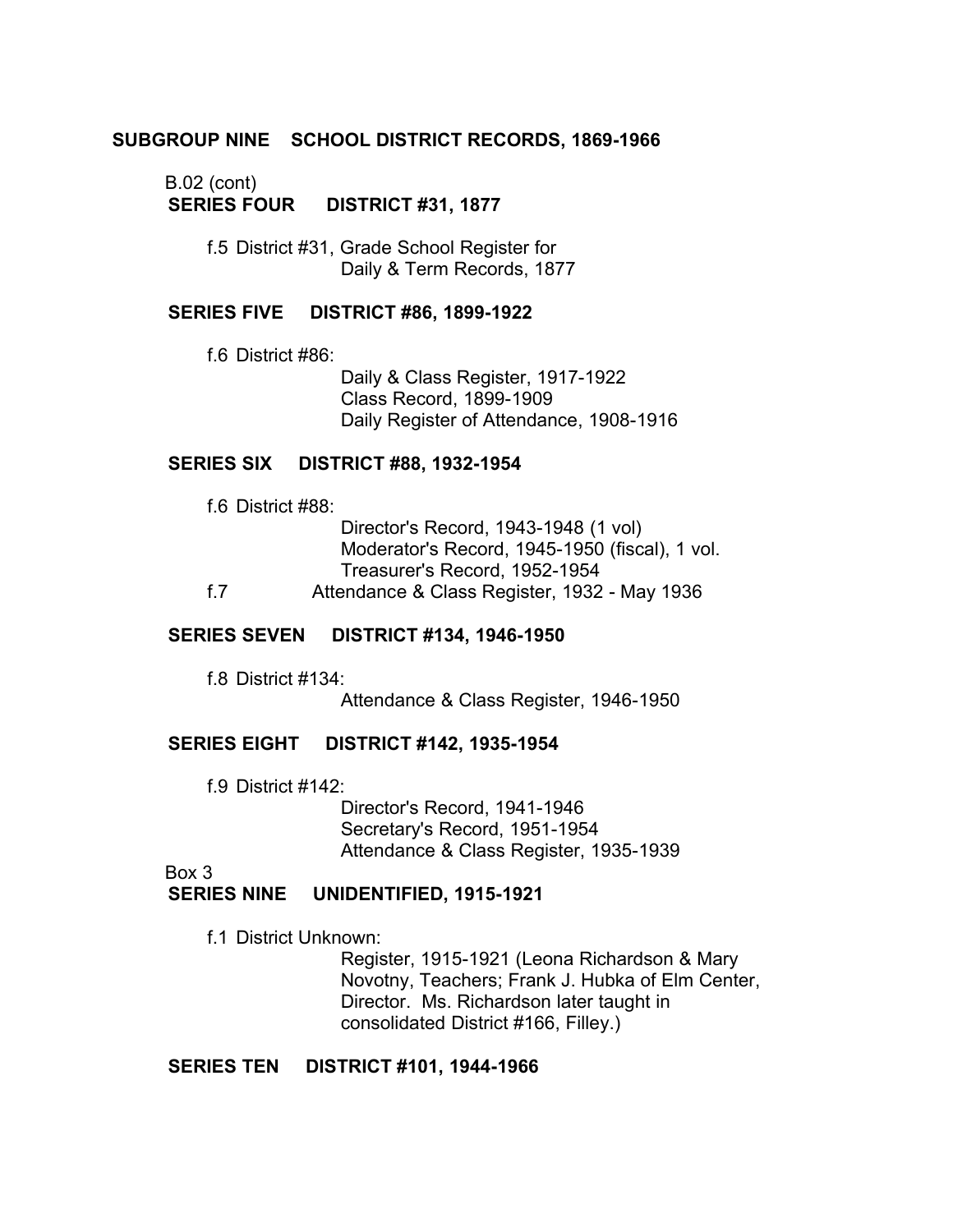v.1-8 District #101 - Bridge District Treasurer's Record, 1944-1966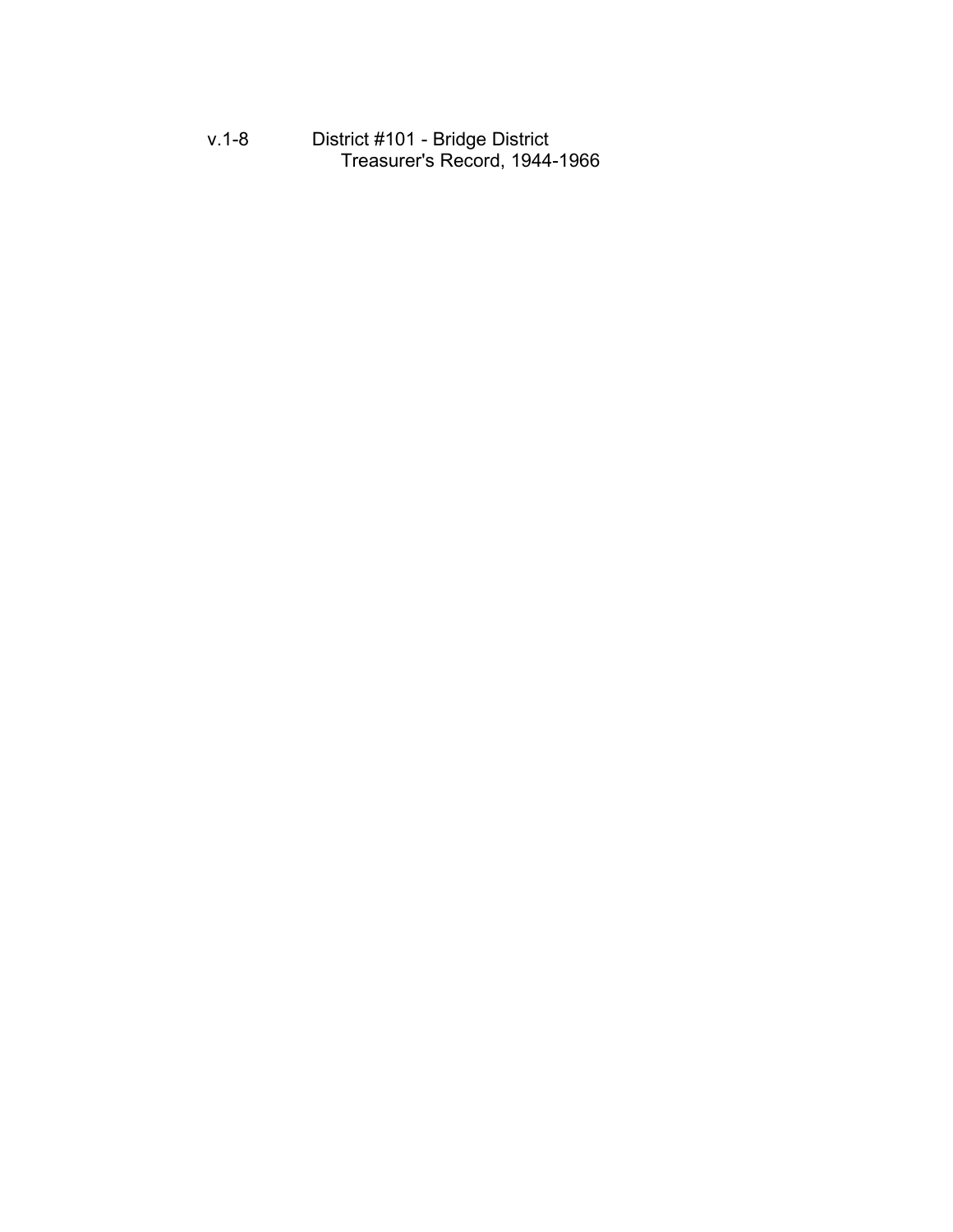# **SUBGROUP NINE SCHOOL DISTRICT RECORDS ON MICROFILM**

NOTE: Roll #1: This record group and inventory has been revised since filming roll #1 of these records in July of 1967. Both the Series Nos. and the RG# are incorrect on the film.

**film** �

## **SERIES ELEVEN DISTRICT #80, 1880-1929**

#### Roll #1

| V <sub>1</sub> | 1880-1924 | <b>School Register</b>                 |
|----------------|-----------|----------------------------------------|
| V.2            | 1927-1929 | Alumnae Assoc. Record - Minutes        |
| V3             | 1884-1888 | <b>Teacher's Daily Register</b>        |
| $V_4$          | 1899-1906 | <b>Student Classification and Term</b> |
|                |           | <b>Summary Record</b>                  |

**film**

## **SERIES TWELVE DISTRICT #64, 1874-1944**

| V <sub>1</sub><br>V.2<br>V.3 | 1930-1935<br>1935-1939<br>1939-1944 | Moderator's Record<br><b>Moderator's Record</b><br><b>Moderator's Record</b>                 |
|------------------------------|-------------------------------------|----------------------------------------------------------------------------------------------|
| V.4                          | 1921-1927                           | <b>Combination &amp; Daily Classification</b>                                                |
|                              |                                     | Register                                                                                     |
| V.5                          | 1874-1918                           | <b>School District Minutes</b>                                                               |
| V.6                          | 1884-1924                           | <b>School District Minutes</b>                                                               |
|                              |                                     | include fiscal records, teachers'                                                            |
|                              |                                     | contracts, land appraisal for school house, 1884-<br>1885, and Dist. Treasurer's Bond, 1885. |

## **SUBGROUP TEN CENSUS RECORDS, 1880-1898**

| . v.1      | Beatrice, 1898                            |
|------------|-------------------------------------------|
| $v.2 - 11$ | Gage County, 1880                         |
|            | lists person's name, sex, age, color only |

NOTE: See also Supt. of Schools, Subgroup Eight

# **SUBGROUP ELEVEN TOWNSHIP RECORDS, 1909-1938**

## **SERIES ONE SHERMAN TOWNSHIP, 1909-1938**

Box 3

| Township Minutes (xerox copy), 1909-1938<br>f.1-6 |
|---------------------------------------------------|
|---------------------------------------------------|